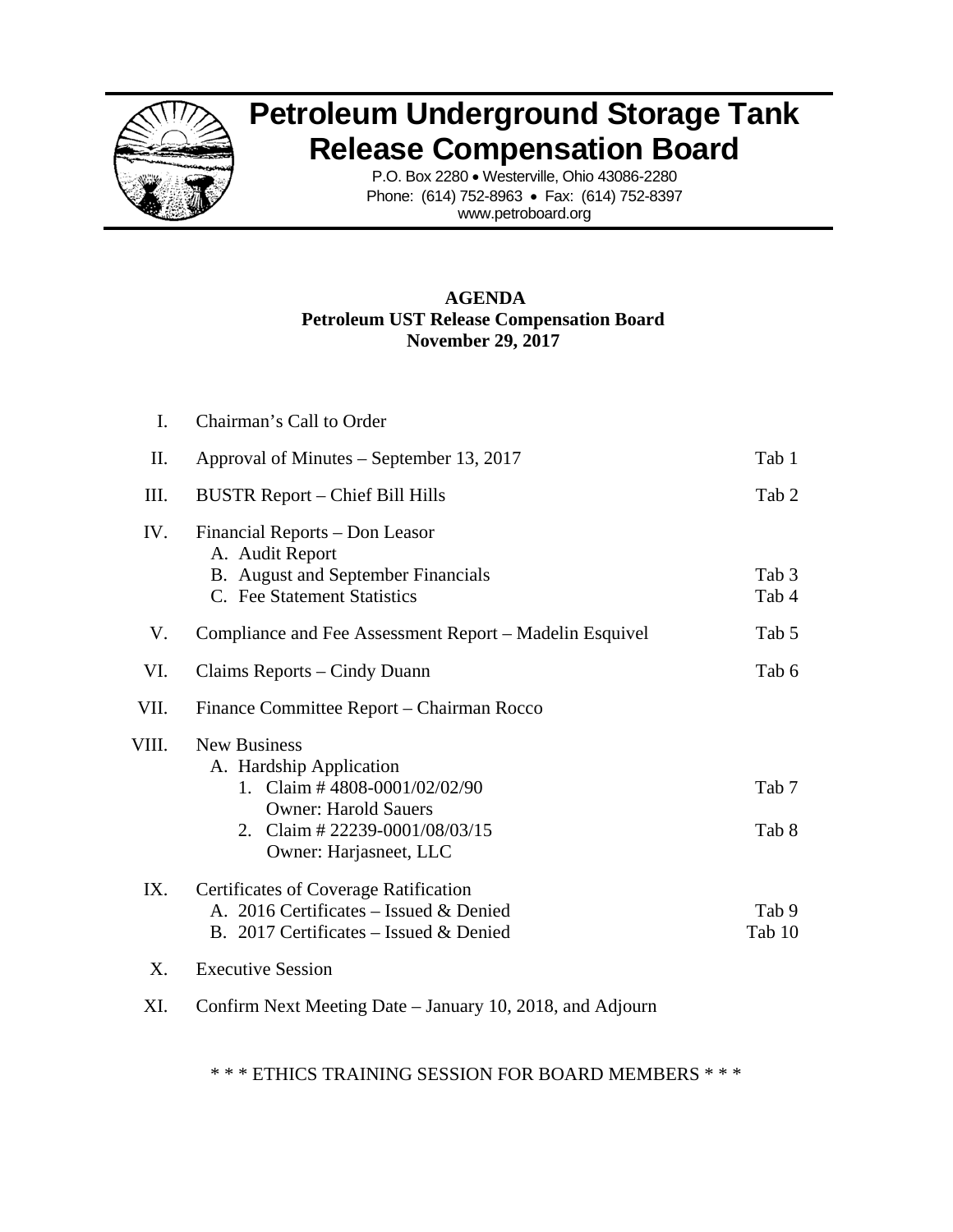# Memorandum

**To:** Petroleum Underground Storage Tank Release Compensation Board

**From:** Chief William Hills, BUSTR

**Re: BUSTR Report** 

**Date:** November 29, 2017

## **PERSONNEL –**

A Paralegal has been assisting the in-house attorney with legal matters and an intermittent has been hired as a File Room Clerk.

## **ADMINISTRATION –**

The fourth responsible party search program for FY18 consisting of 96 cases has commenced and 13 have been completed.

SFM, OEPA, and Development are working together to develop guidelines for the use of \$20,000,000 available to Development for potential clean-up for UST facilities. Thirty-two grants have been awarded for over 4.9 million dollars. Five additional applications are being processed as interest in the grant program is increasing.

## **TRAINING AND STAFF DEVELOPMENT –**

Commerce Human Resources and the Department of Administrative Services continue to provide various training and informational sessions for Commerce employees. U.S. EPA grant funding for FY18 (July 1, 2017 through June 30, 2018) continued at the same amount as the previous year.

## **TRAINING TO STAKEHOLDERS** –

The BUSTR administrative rule packages were filed with JCARR on May 17, 2017. The proposed rules appeared on the JCARR consent agenda for July 17, 2017. With no objections at JCARR, the rules were final filed and became effective on September 1, 2017. The rule forms and technical guidance documents have been posted to the SFM/BUSTR web page. Seminars for the UST rule changes were conducted at the State Fire Academy on September 20, November 7 and November 13, 2017.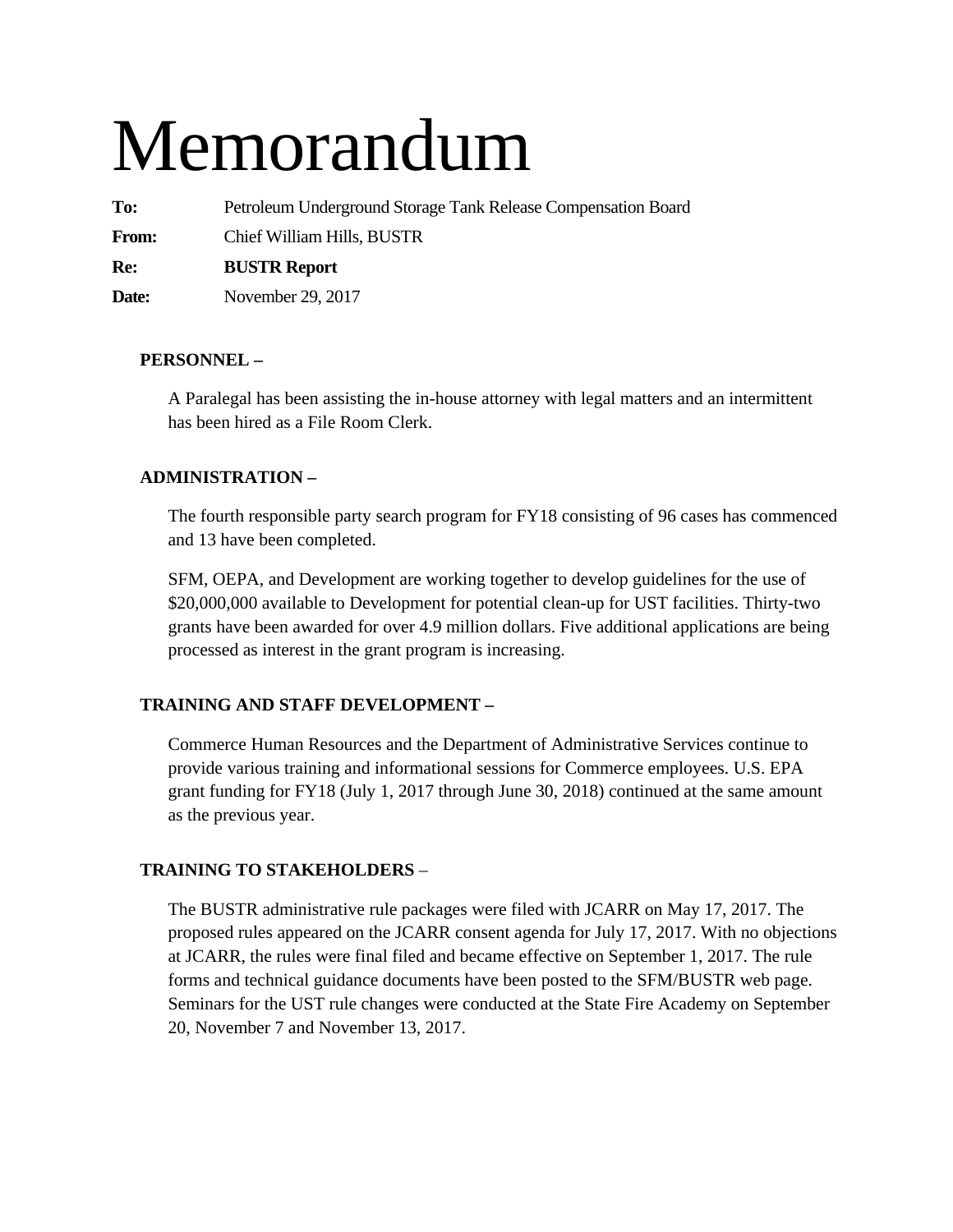## **ACTIVITY –**

#### **OTTER Database Upgrade Project**

IT Commerce continues to correct minor issues as part of the contract.

#### **Click Scheduling**

There have only been a few minor issues that are being handled in-house.

#### **STATISTICS and/or COMMENTS –**

#### **Release Prevention**

#### **UST Operation Compliance Inspections**

The current 3-year inspection cycle ends June 30, 2019. For the week ending **November 11, 2017 34** new inspections were performed for a total of **4,486**

inspections.  $(2<sup>nd</sup>$  year of 3-year inspection cycle).

## **Corrective Action**

## **No Further Action Letters (NFA)**

The current grant cycle ends September 30, 2018.

For the week ending **November 11, 2017** 

**4** NFA's were generated, for a total of **63** NFA's

To - date target projection of total NFA's is **69** 

| <b>Statistic</b>                          | <b>Count as of 11/11/2017</b> |
|-------------------------------------------|-------------------------------|
| Number of Registered Tanks                | 21,266                        |
| Number of Owners of Registered Facilities | 3,609                         |
| Number of Registered Facilities           | 7,210                         |
| Number of Active Releases                 | 2,189                         |
| Number of Active Closures                 | 1,331                         |
| Number of Program No Further Actions      | 29,945                        |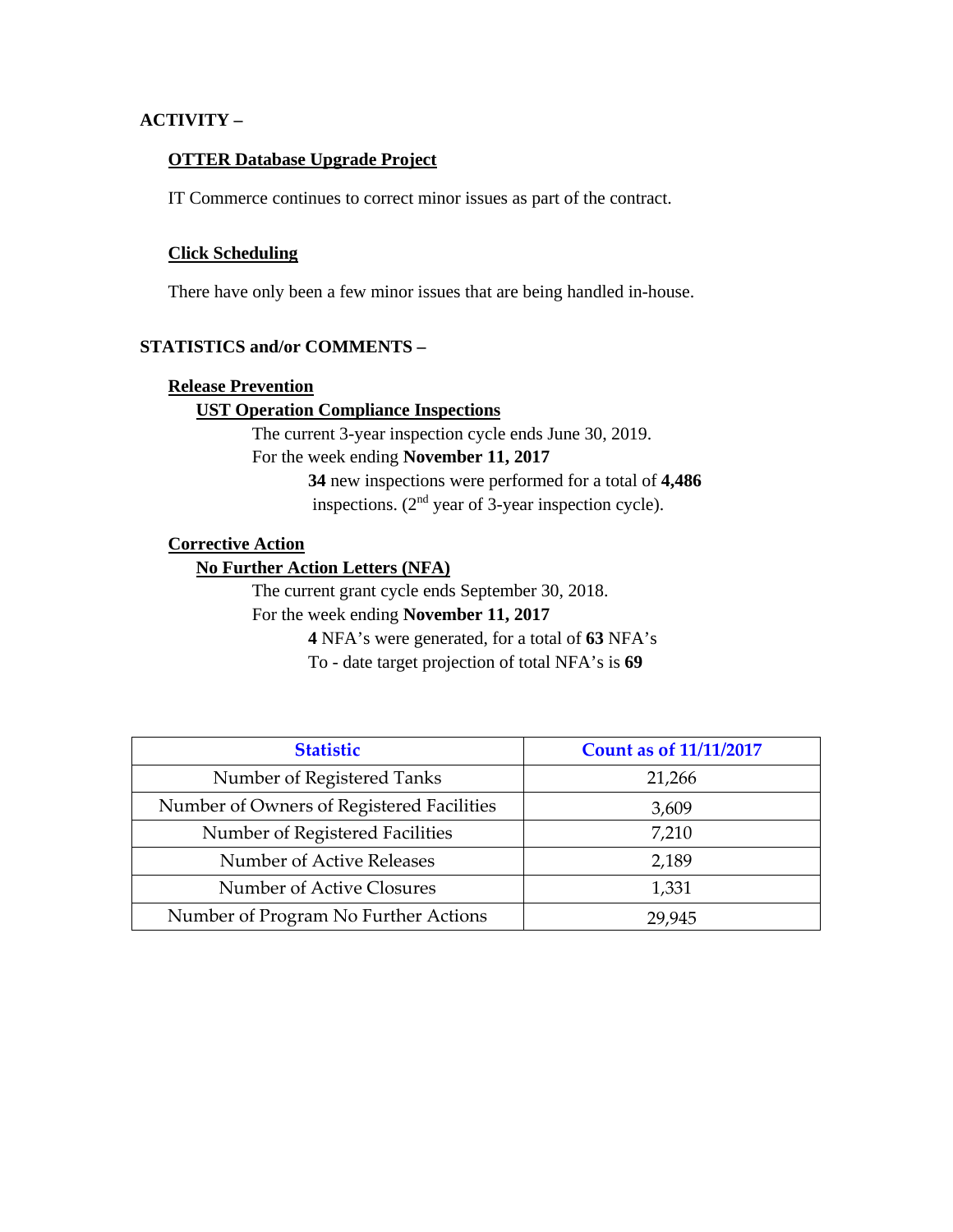#### *MONTHLY INCOME FIGURES AS OF SEPTEMBER 30, 2017 (CASH BASIS)*

| Fiscal 2018                         |              |            |                  |                  | % Of          | FY 2018       |
|-------------------------------------|--------------|------------|------------------|------------------|---------------|---------------|
|                                     | July         | August     | <b>September</b> | <b>Total YTD</b> | <b>Budget</b> | <b>Budget</b> |
| <b>Tank Revenue</b>                 |              |            |                  |                  |               |               |
| In house collections *              | 8,910,478.58 | 226,830.50 | 79,094.50        | 9,216,403.58     |               |               |
| Net refunds paid                    | (4,100.00)   | (1,850.00) | (8,400.00)       | (14,350.00)      |               |               |
| AG collections                      | 5,795.65     | 16,628.30  | 12,448.49        | 34,872.44        |               |               |
| Collection costs paid by owner      | (1,884.99)   | (873.44)   | (605.53)         | (3,363.96)       |               |               |
| <b>Total Tank Revenue</b>           | 8,910,289.24 | 240,735.36 | 82,537.46        | 9,233,562.06     | 97.40%        | 9,480,000     |
| Interest Income                     |              |            |                  |                  |               |               |
| <b>Interest Earned</b>              | 31,977.62    | 33,391.30  | 32,701.32        | 98,070.24        | 26.51%        | 370,000       |
| Unearned Gain/(Loss) on Investments | 9,749.37     | 15,320.00  | (29, 190.90)     | (4, 121.53)      |               |               |
| <b>Total Interest Income</b>        | 41,726.99    | 48,711.30  | 3,510.42         | 93,948.71        |               |               |
| Miscellaneous Income                | 164.81       | 3.11       | 2.93             | 170.85           | 17.09%        | 1,000         |
| <b>Total Income</b>                 | 8,952,181.04 | 289,449.77 | 86,050.81        | 9,327,681.62     | 94.69%        | 9,851,000     |
| Claims Expense                      | 408,600.94   | 462,344.60 | 231,842.72       | 1,102,788.26     | 12.25%        | 9,000,000     |
| <b>Operating Expenses</b>           |              |            |                  |                  |               |               |
| <b>Salaries</b>                     | 90,395.23    | 98,762.75  | 90,682.38        | 279,840.36       | 19.53%        | 1,433,200     |
| Temp Services *                     | 9,168.97     | 6.438.07   | 6,918.28         | 22,525.32        | 48.44%        | 46,500        |
| Rent                                | 10,148.84    | 10,148.84  | 5,872.92         | 26,170.60        | 18.17%        | 144,000       |
| <b>Office Supplies</b>              | 833.41       | 651.09     | 1,020.39         | 2,504.89         | 12.52%        | 20,000        |
| Printing & Copying *                | 1,200.69     | 233.69     | 188.33           | 1,622.71         | 10.82%        | 15,000        |
| Legal & Professional                |              |            |                  |                  |               |               |
| <b>L&amp;P</b> services             | 24,789.35    | 1,250.00   | 3,872.29         | 29,911.64        |               |               |
| Collection costs                    | 781.91       | 5,511.37   | 3,606.08         | 9,899.36         |               |               |
| Collection costs paid by owner      | (1,884.99)   | (873.44)   | (605.53)         | (3,363.96)       |               |               |
| <b>Total L &amp; P Expense</b>      | 23,686.27    | 5,887.93   | 6,872.84         | 36,447.04        | 15.85%        | 230,000       |
| Travel                              | 0.00         | 125.44     | 681.00           | 806.44           | 13.44%        | 6,000         |
| <b>Employee Expenses</b>            | 2,362.28     | 2,340.00   | 1,170.00         | 5,872.28         | 124.94%       | 4,700         |
| Telephone                           | 1,039.94     | 1,039.94   | 342.50           | 2,422.38         | 14.17%        | 17,100        |
| Postage *                           | 207.42       | 15,909.41  | 148.35           | 16,265.18        | 54.22%        | 30,000        |
| Depreciation                        | 815.63       | 815.63     | 815.63           | 2,446.89         | 11.60%        | 21,100        |
| <b>Total Operating Expenses</b>     | 139,858.68   | 142,352.79 | 114,712.62       | 396,924.09       | 20.17%        | 1,967,600     |
| Net Income (Cash method)            |              |            |                  | 7,827,969.27     |               |               |

\* Extremely cylical; occurs mainly during and as a result of the fee assessment period.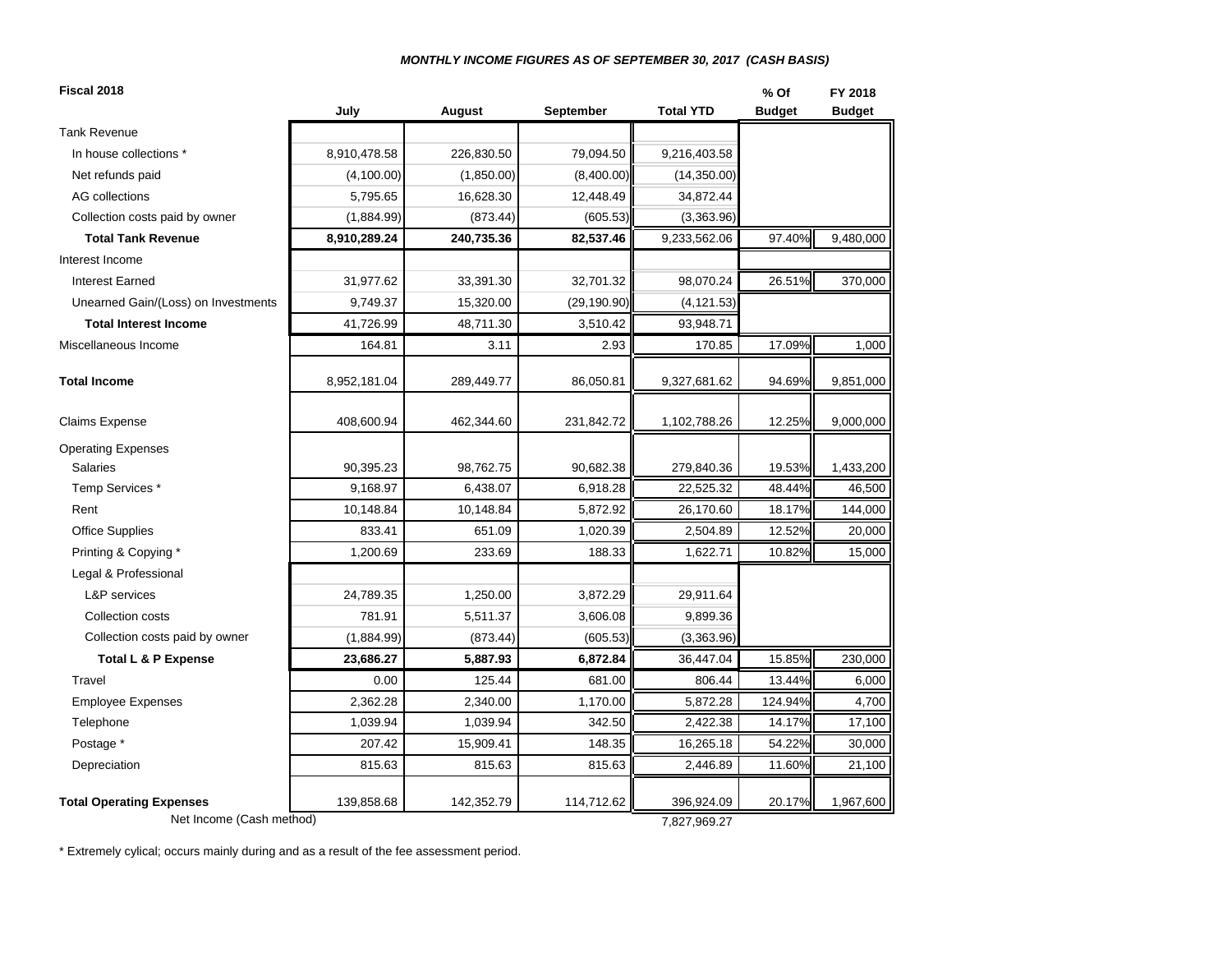## *Petroleum UST Release Compensation Board*  **Balance Sheet As of 09/30/2017**

| <b>Assets</b>                                                                                                                                                                                                                                                                            |                                                                                                       |                              |  |
|------------------------------------------------------------------------------------------------------------------------------------------------------------------------------------------------------------------------------------------------------------------------------------------|-------------------------------------------------------------------------------------------------------|------------------------------|--|
| <b>Current Assets</b><br>108 State Cash Balance<br>114 Treasury Notes<br>138 Unclaimed Monies Trust Account<br>140 Investments - Obligated<br>141 Reinvested Interest - Obligated<br>142 Investments - Unobligated<br>143 Reinvested Interest-Unobligated<br><b>Total Current Assets</b> | 2,271,009.49<br>14,189,488.32<br>86,223.60<br>7,854,261.29<br>21,666.48<br>10,717,506.89<br>34,516.27 | 35, 174, 672. 34             |  |
| <b>Fixed Assets</b><br>160 Fixed Asset-Furniture<br>165 Fixed Asset-Data Processing<br>169 Accumulated Depreciation<br><b>Total Fixed Assets</b><br><b>Total Assets</b>                                                                                                                  | 124,005.20<br>839,504.15<br>(921, 083.42)                                                             | 42,425.93<br>\$35,217,098.27 |  |
| <b>Liabilities</b>                                                                                                                                                                                                                                                                       |                                                                                                       |                              |  |
| <b>Current Liabilities</b><br><b>Total Current Liabilities</b><br><b>Long Term Liabilities</b><br><b>Total Long Term Liabilities</b><br><b>Total Liabilities</b>                                                                                                                         |                                                                                                       | 0.00<br>0.00<br>\$0.00       |  |
| <b>Equity</b>                                                                                                                                                                                                                                                                            |                                                                                                       |                              |  |
| <b>Equity Accounts</b><br>283 Retained Earnings (Deficiency)<br>Current Year Income (Loss)<br><b>Total Equity</b>                                                                                                                                                                        | 24,357,884.84<br>10,859,213.43                                                                        | 35,217,098.27                |  |
| <b>Total Liabilities and Equity</b>                                                                                                                                                                                                                                                      |                                                                                                       | \$35,217,098.27              |  |

Г

Г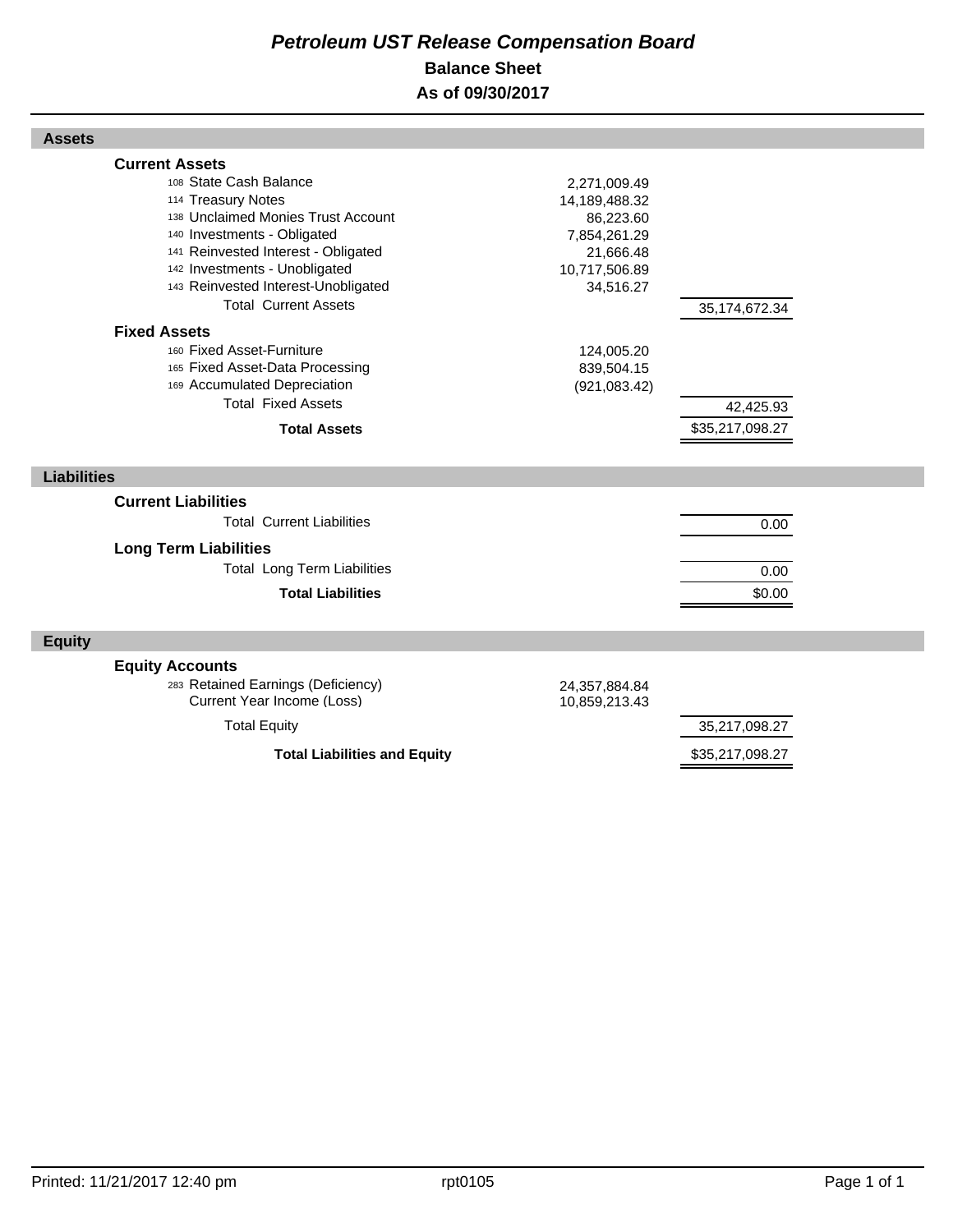## *Petroleum UST Release Compensation Board*  **Income Statement For the Month Ended 09/30/2017**

|                     | <b>Operating Income</b>              |                 | <b>Year To Date</b> |
|---------------------|--------------------------------------|-----------------|---------------------|
| 301                 | <b>Tank Fees</b>                     | 82,537.46       | 10,953,591.44       |
| 303                 | Investment Income                    | 3,510.42        | 93,948.71           |
|                     | <b>Total Operating Income</b>        | 86,047.88       | 11,047,540.15       |
|                     | <b>Operating Expenses</b>            |                 |                     |
| 350                 | <b>Claims Paid</b>                   | 231,842.72      | 34,243.33           |
|                     | <b>Total Operating Expenses</b>      | 231,842.72      | 34,243.33           |
|                     | <b>Administrative Expenses</b>       |                 |                     |
| 621                 | <b>Salaries</b>                      | 87,000.00       | 90,074.35           |
| 626                 | <b>Temporary Services</b>            | 6,918.28        | 17,530.75           |
| 634                 | Rent                                 | 5,872.92        | 26,170.60           |
| 638                 | <b>Office Supplies</b>               | 1,020.39        | 1,671.48            |
| 639                 | Printing & Copying                   | 188.33          | 422.02              |
| 668                 | Legal & Professional                 | 6,872.84        | 6,343.95            |
| 669                 | <b>Depreciation Expense</b>          | 815.63          | 2,446.89            |
| 672                 | Travel                               | 681.00          | 681.00              |
| 675                 | <b>Employee Expenses</b>             | 1,170.00        | 5,850.00            |
| 680                 | Telephone                            | 342.50          | 2,422.38            |
| 681                 | Postage                              | 148.35          | 640.82              |
|                     | <b>Total Administrative Expenses</b> | 111,030.24      | 154,254.24          |
| <b>Other Income</b> |                                      |                 |                     |
| 701                 | Miscellaneous Income                 | 2.93            | 170.85              |
|                     | <b>Total Other Income</b>            | 2.93            | 170.85              |
|                     | Net Income (Loss)                    | (\$256, 822.15) | \$10,859,213.43     |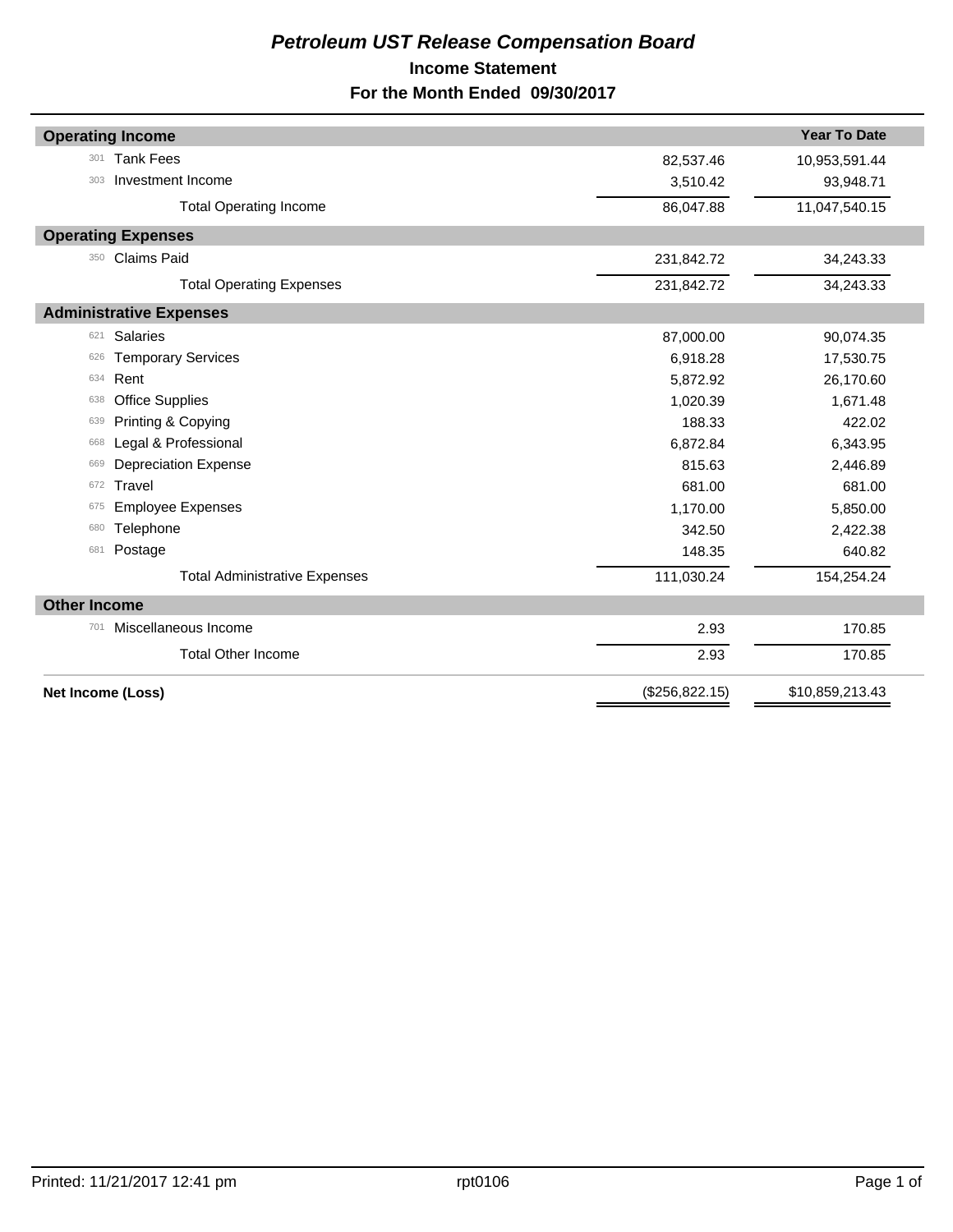## **Trial Balance** *Petroleum UST Release Compensation Board*  **Transaction Dates 09/01/2017 to 09/30/2017**

|     | Account Account                       | <b>Beginning Balance</b> | Transaction   | <b>Ending Balance</b> |
|-----|---------------------------------------|--------------------------|---------------|-----------------------|
| 108 | State Cash Balance                    | 2,298,683.71             | (27, 674.22)  | 2,271,009.49          |
| 114 | <b>Treasury Notes</b>                 | 14,204,474.46            | (14,986.14)   | 14,189,488.32         |
| 138 | <b>Unclaimed Monies Trust Account</b> | 86,138.49                | 85.11         | 86,223.60             |
| 140 | Investments - Obligated               | 8,086,104.01             | (231, 842.72) | 7,854,261.29          |
| 141 | Reinvested Interest - Obligated       | 13,868.50                | 7,797.98      | 21,666.48             |
| 142 | Investments - Unobligated             | 10,717,506.89            | 0.00          | 10,717,506.89         |
| 143 | Reinvested Interest-Unobligated       | 23,902.80                | 10,613.47     | 34,516.27             |
| 160 | <b>Fixed Asset-Furniture</b>          | 124,005.20               | 0.00          | 124,005.20            |
| 165 | <b>Fixed Asset-Data Processing</b>    | 839,504.15               | 0.00          | 839,504.15            |
| 169 | <b>Accumulated Depreciation</b>       | (920, 267.79)            | (815.63)      | (921, 083.42)         |
| 283 | <b>Retained Earnings (Deficiency)</b> | (24, 357, 884.84)        | 0.00          | (24, 357, 884.84)     |
| 301 | Tank Fees                             | (10, 871, 053.98)        | (82, 537.46)  | (10,953,591.44)       |
| 303 | Investment Income                     | (90, 438.29)             | (3,510.42)    | (93,948.71)           |
| 350 | <b>Claims Paid</b>                    | (197, 599.39)            | 231,842.72    | 34,243.33             |
| 621 | <b>Salaries</b>                       | 3,074.35                 | 87,000.00     | 90,074.35             |
| 626 | <b>Temporary Services</b>             | 10,612.47                | 6,918.28      | 17,530.75             |
| 634 | Rent                                  | 20,297.68                | 5,872.92      | 26,170.60             |
| 638 | <b>Office Supplies</b>                | 651.09                   | 1,020.39      | 1,671.48              |
| 639 | Printing & Copying                    | 233.69                   | 188.33        | 422.02                |
| 668 | Legal & Professional                  | (528.89)                 | 6,872.84      | 6,343.95              |
| 669 | <b>Depreciation Expense</b>           | 1,631.26                 | 815.63        | 2,446.89              |
| 672 | Travel                                | 0.00                     | 681.00        | 681.00                |
| 675 | <b>Employee Expenses</b>              | 4,680.00                 | 1,170.00      | 5,850.00              |
| 680 | Telephone                             | 2,079.88                 | 342.50        | 2,422.38              |
| 681 | Postage                               | 492.47                   | 148.35        | 640.82                |
| 701 | Miscellaneous Income                  | (167.92)                 | (2.93)        | (170.85)              |
|     |                                       | 0.00                     | 0.00          | 0.00                  |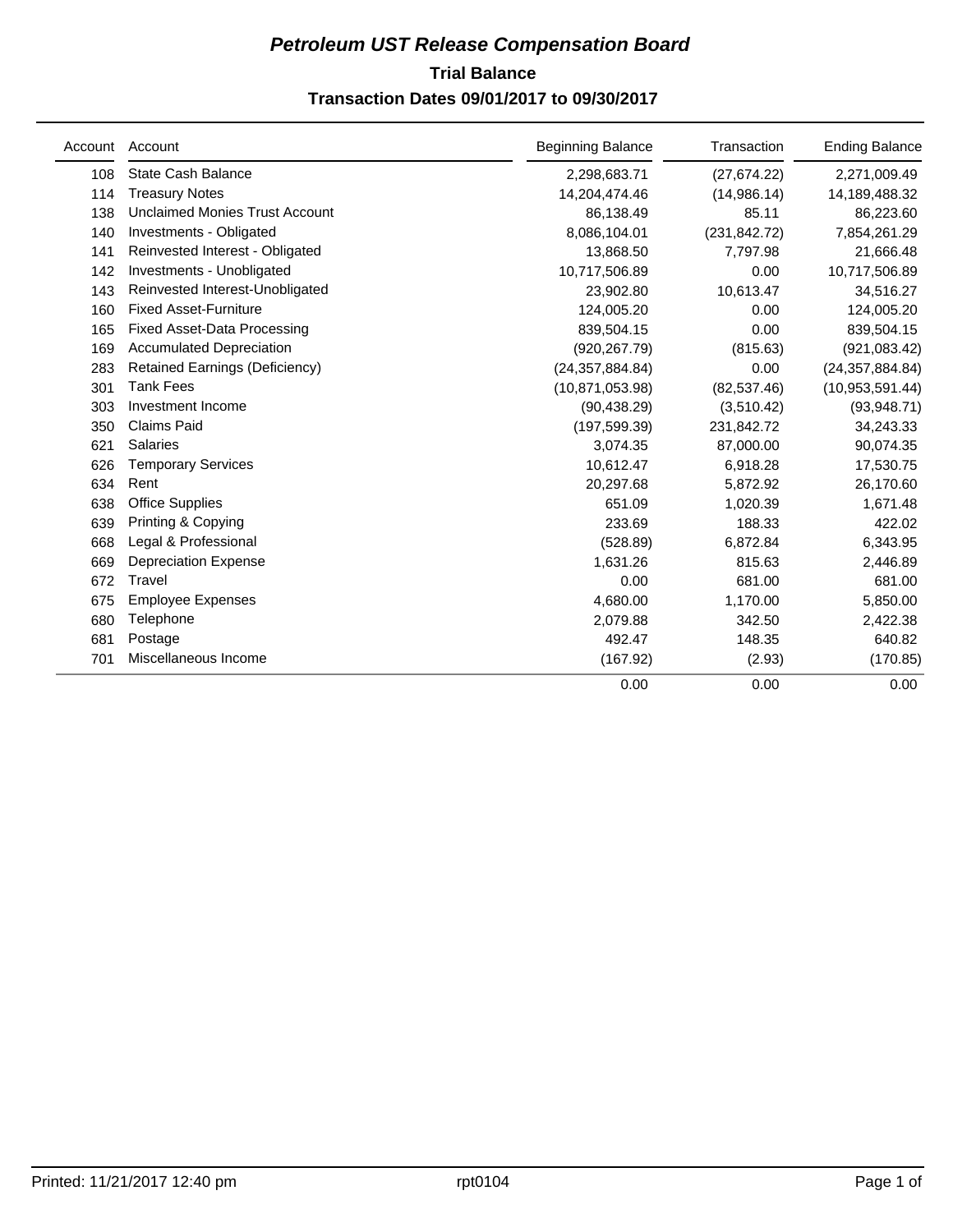#### *MONTHLY INCOME FIGURES AS OF AUGUST 31, 2017 (CASH BASIS)*

| Fiscal 2018                         |              |              |                  | % Of          | FY 2018       |
|-------------------------------------|--------------|--------------|------------------|---------------|---------------|
|                                     | July         | August       | <b>Total YTD</b> | <b>Budget</b> | <b>Budget</b> |
| <b>Tank Revenue</b>                 |              |              |                  |               |               |
| In house collections *              | 8,910,478.58 | 226,830.50   | 9,137,309.08     |               |               |
| Net refunds paid                    | (4,100.00)   | (1,850.00)   | (5,950.00)       |               |               |
| <b>AG</b> collections               | 5,795.65     | 16,628.30    | 22,423.95        |               |               |
| Collection costs paid by owner      | (1,884.99)   | (873.44)     | (2,758.43)       |               |               |
| <b>Total Tank Revenue</b>           | 8,910,289.24 | 240,735.36   | 9,151,024.60     | 96.53%        | 9,480,000     |
| Interest Income                     |              |              |                  |               |               |
| <b>Interest Earned</b>              | 31,977.62    | 33,391.30    | 65,368.92        | 17.67%        | 370,000       |
| Unearned Gain/(Loss) on Investments | 9,749.37     | 15,320.00    | 25,069.37        |               |               |
| <b>Total Interest Income</b>        | 41,726.99    | 48,711.30    | 90,438.29        |               |               |
| Miscellaneous Income                | 164.81       | 3.11         | 167.92           | 16.79%        | 1,000         |
| <b>Total Income</b>                 | 8,952,181.04 | 289,449.77   | 9,241,630.81     | 93.81%        | 9,851,000     |
| <b>Claims Expense</b>               | 408,600.94   | 462,344.60   | 870,945.54       | 9.68%         | 9,000,000     |
| <b>Operating Expenses</b>           |              |              |                  |               |               |
| <b>Salaries</b>                     | 90,395.23    | 98,762.75    | 189,157.98       | 13.20%        | 1,433,200     |
| Temp Services *                     | 9,168.97     | 6,438.07     | 15,607.04        | 33.56%        | 46,500        |
| Rent                                | 10,148.84    | 10,148.84    | 20,297.68        | 14.10%        | 144,000       |
| <b>Office Supplies</b>              | 833.41       | 651.09       | 1,484.50         | 7.42%         | 20,000        |
| Printing & Copying *                | 1,200.69     | 233.69       | 1,434.38         | 9.56%         | 15,000        |
| Legal & Professional                |              |              |                  |               |               |
| <b>L&amp;P</b> services             | 24,789.35    | 1,250.00     | 26,039.35        |               |               |
| Collection costs                    | 781.91       | 5,511.37     | 6,293.28         |               |               |
| Collection costs paid by owner      | (1,884.99)   | (873.44)     | (2,758.43)       |               |               |
| Total L & P Expense                 | 23,686.27    | 5,887.93     | 29,574.20        | 12.86%        | 230,000       |
| Travel                              | 0.00         | 125.44       | 125.44           | 2.09%         | 6,000         |
| <b>Employee Expenses</b>            | 2,362.28     | 2,340.00     | 4,702.28         | 100.05%       | 4,700         |
| Telephone                           | 1,039.94     | 1,039.94     | 2,079.88         | 12.16%        | 17,100        |
| Postage *                           | 207.42       | 15,909.41    | 16,116.83        | 53.72%        | 30,000        |
| Depreciation                        | 815.63       | 815.63       | 1,631.26         | 7.73%         | 21,100        |
| <b>Total Operating Expenses</b>     | 139,858.68   | 142,352.79   | 282,211.47       | 14.34%        | 1,967,600     |
| Net Income (Cash method)            |              | 8,088,473.80 |                  |               |               |

\* Extremely cylical; occurs mainly during and as a result of the fee assessment period.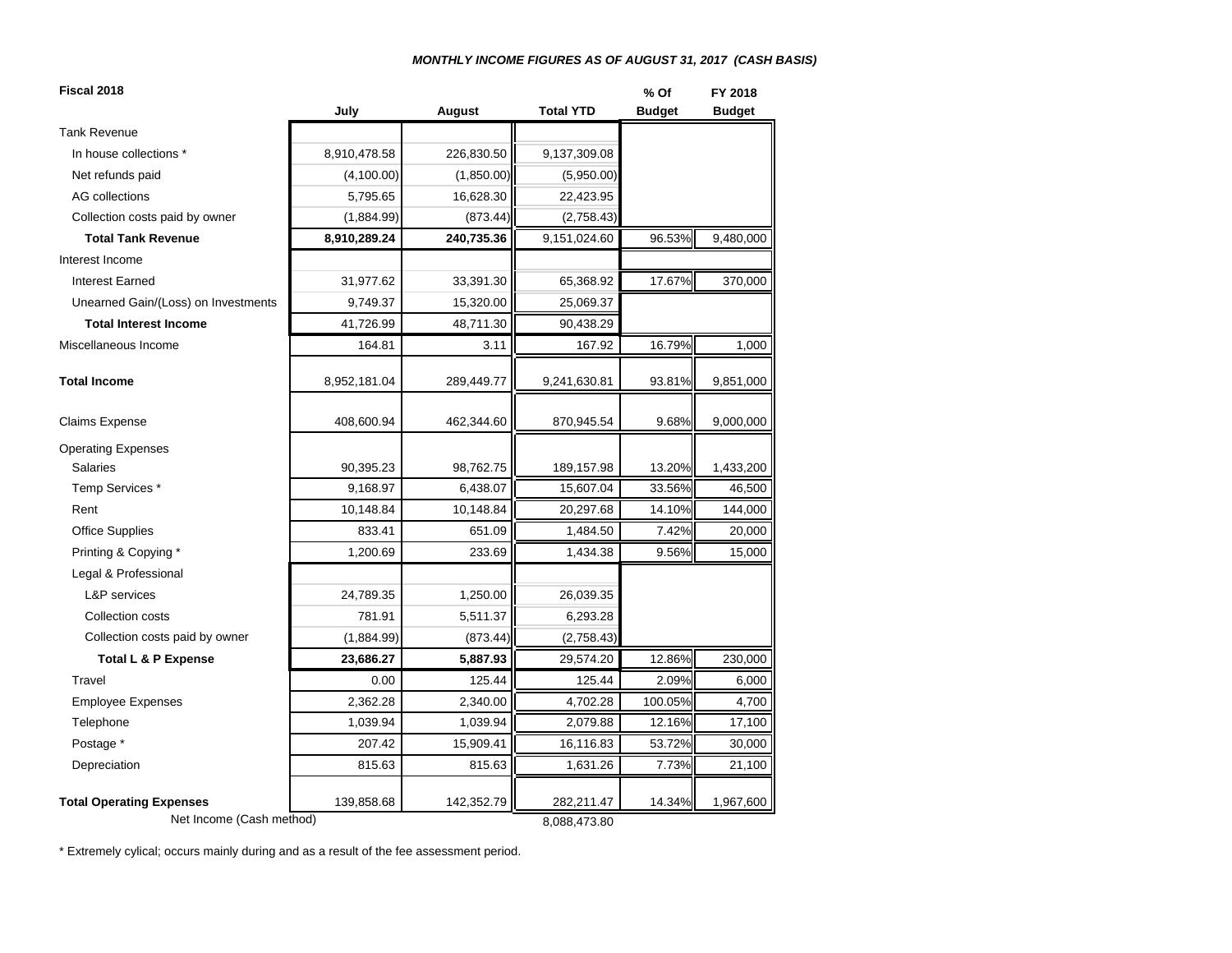## *Petroleum UST Release Compensation Board*  **Balance Sheet As of 08/31/2017**

| <b>Assets</b>                                                                                                                                                                                                                                                                            |                                                                                                       |                              |
|------------------------------------------------------------------------------------------------------------------------------------------------------------------------------------------------------------------------------------------------------------------------------------------|-------------------------------------------------------------------------------------------------------|------------------------------|
| <b>Current Assets</b><br>108 State Cash Balance<br>114 Treasury Notes<br>138 Unclaimed Monies Trust Account<br>140 Investments - Obligated<br>141 Reinvested Interest - Obligated<br>142 Investments - Unobligated<br>143 Reinvested Interest-Unobligated<br><b>Total Current Assets</b> | 2,298,683.71<br>14,204,474.46<br>86,138.49<br>8,086,104.01<br>13,868.50<br>10,717,506.89<br>23,902.80 | 35,430,678.86                |
| <b>Fixed Assets</b><br>160 Fixed Asset-Furniture<br>165 Fixed Asset-Data Processing<br>169 Accumulated Depreciation<br><b>Total Fixed Assets</b><br><b>Total Assets</b>                                                                                                                  | 124,005.20<br>839,504.15<br>(920, 267.79)                                                             | 43,241.56<br>\$35,473,920.42 |
| <b>Liabilities</b>                                                                                                                                                                                                                                                                       |                                                                                                       |                              |
| <b>Current Liabilities</b><br><b>Total Current Liabilities</b><br><b>Long Term Liabilities</b><br><b>Total Long Term Liabilities</b><br><b>Total Liabilities</b>                                                                                                                         |                                                                                                       | 0.00<br>0.00<br>\$0.00       |
| <b>Equity</b>                                                                                                                                                                                                                                                                            |                                                                                                       |                              |
| <b>Equity Accounts</b><br>283 Retained Earnings (Deficiency)<br>Current Year Income (Loss)<br><b>Total Equity</b>                                                                                                                                                                        | 24,357,884.84<br>11,116,035.58                                                                        | 35,473,920.42                |
| <b>Total Liabilities and Equity</b>                                                                                                                                                                                                                                                      |                                                                                                       | \$35,473,920.42              |

Г

Г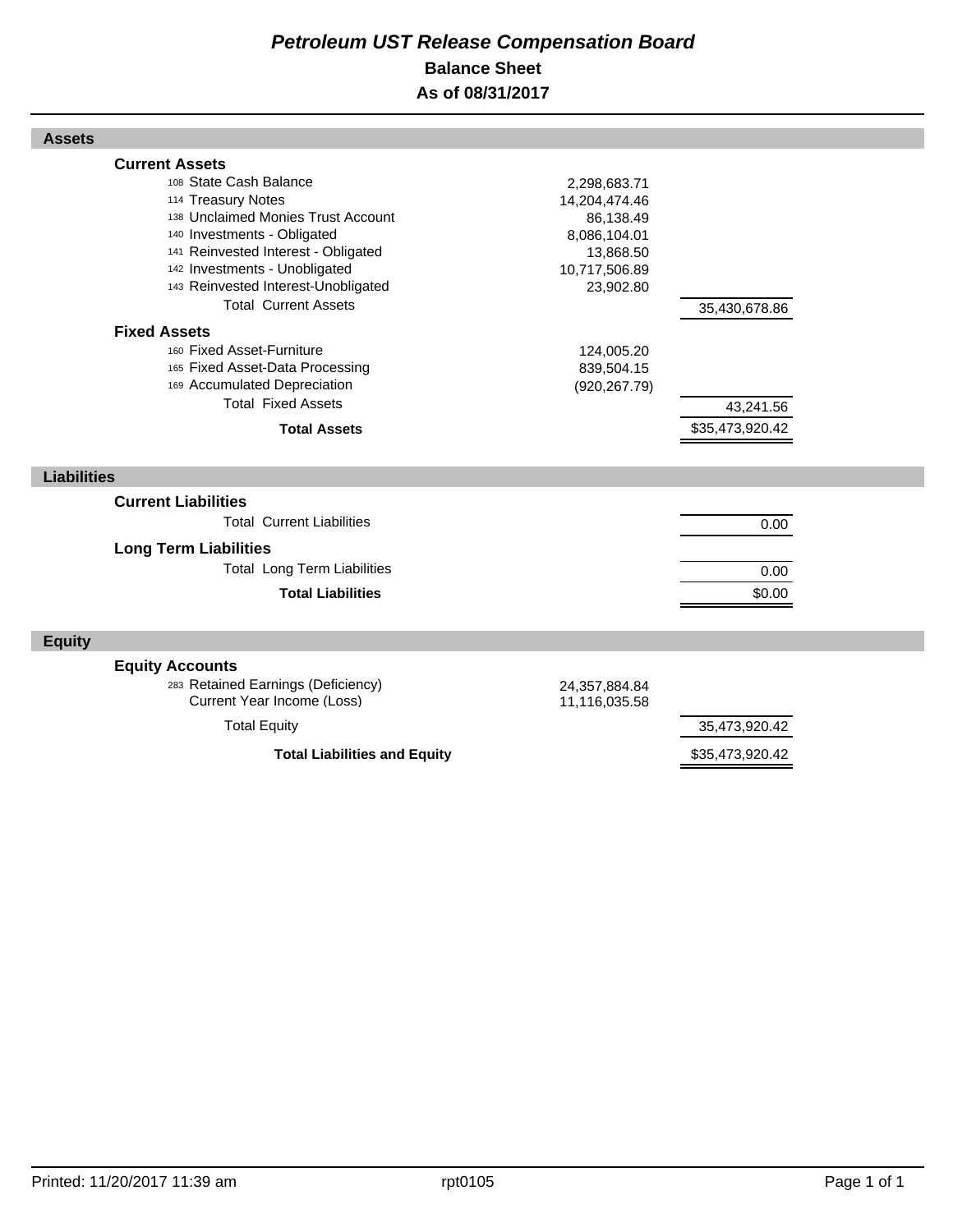## *Petroleum UST Release Compensation Board*  **Income Statement For the Month Ended 08/31/2017**

| <b>Year To Date</b><br><b>Operating Income</b><br><b>Tank Fees</b><br>301<br>10,871,053.98<br>240,735.36<br>Investment Income<br>303<br>48,711.30<br>90,438.29<br><b>Total Operating Income</b><br>10,961,492.27<br>289,446.66<br><b>Operating Expenses</b><br><b>Claims Paid</b><br>462,344.60<br>350<br>(197, 599.39)<br>462,344.60<br>(197, 599.39)<br><b>Total Operating Expenses</b><br><b>Administrative Expenses</b><br><b>Salaries</b><br>128,300.00<br>3,074.35<br>621<br><b>Temporary Services</b><br>6,438.07<br>10,612.47<br>626<br>Rent<br>10,148.84<br>20,297.68<br>634<br><b>Office Supplies</b><br>651.09<br>651.09<br>638<br>Printing & Copying<br>233.69<br>233.69<br>639<br>Legal & Professional<br>5,887.93<br>(528.89)<br>668<br><b>Depreciation Expense</b><br>815.63<br>1,631.26<br>669<br>Travel<br>125.44<br>0.00<br>672<br><b>Employee Expenses</b><br>2,340.00<br>4,680.00<br>675<br>Telephone<br>1,039.94<br>2,079.88<br>680<br>Postage<br>15,909.41<br>492.47<br>681<br>171,890.04<br>43,224.00<br><b>Total Administrative Expenses</b><br><b>Other Income</b><br>Miscellaneous Income<br>3.11<br>167.92<br>701<br><b>Total Other Income</b><br>167.92<br>3.11<br>(\$344,784.87)<br>\$11,116,035.58<br>Net Income (Loss) |  |  |
|-------------------------------------------------------------------------------------------------------------------------------------------------------------------------------------------------------------------------------------------------------------------------------------------------------------------------------------------------------------------------------------------------------------------------------------------------------------------------------------------------------------------------------------------------------------------------------------------------------------------------------------------------------------------------------------------------------------------------------------------------------------------------------------------------------------------------------------------------------------------------------------------------------------------------------------------------------------------------------------------------------------------------------------------------------------------------------------------------------------------------------------------------------------------------------------------------------------------------------------------------------|--|--|
|                                                                                                                                                                                                                                                                                                                                                                                                                                                                                                                                                                                                                                                                                                                                                                                                                                                                                                                                                                                                                                                                                                                                                                                                                                                       |  |  |
|                                                                                                                                                                                                                                                                                                                                                                                                                                                                                                                                                                                                                                                                                                                                                                                                                                                                                                                                                                                                                                                                                                                                                                                                                                                       |  |  |
|                                                                                                                                                                                                                                                                                                                                                                                                                                                                                                                                                                                                                                                                                                                                                                                                                                                                                                                                                                                                                                                                                                                                                                                                                                                       |  |  |
|                                                                                                                                                                                                                                                                                                                                                                                                                                                                                                                                                                                                                                                                                                                                                                                                                                                                                                                                                                                                                                                                                                                                                                                                                                                       |  |  |
|                                                                                                                                                                                                                                                                                                                                                                                                                                                                                                                                                                                                                                                                                                                                                                                                                                                                                                                                                                                                                                                                                                                                                                                                                                                       |  |  |
|                                                                                                                                                                                                                                                                                                                                                                                                                                                                                                                                                                                                                                                                                                                                                                                                                                                                                                                                                                                                                                                                                                                                                                                                                                                       |  |  |
|                                                                                                                                                                                                                                                                                                                                                                                                                                                                                                                                                                                                                                                                                                                                                                                                                                                                                                                                                                                                                                                                                                                                                                                                                                                       |  |  |
|                                                                                                                                                                                                                                                                                                                                                                                                                                                                                                                                                                                                                                                                                                                                                                                                                                                                                                                                                                                                                                                                                                                                                                                                                                                       |  |  |
|                                                                                                                                                                                                                                                                                                                                                                                                                                                                                                                                                                                                                                                                                                                                                                                                                                                                                                                                                                                                                                                                                                                                                                                                                                                       |  |  |
|                                                                                                                                                                                                                                                                                                                                                                                                                                                                                                                                                                                                                                                                                                                                                                                                                                                                                                                                                                                                                                                                                                                                                                                                                                                       |  |  |
|                                                                                                                                                                                                                                                                                                                                                                                                                                                                                                                                                                                                                                                                                                                                                                                                                                                                                                                                                                                                                                                                                                                                                                                                                                                       |  |  |
|                                                                                                                                                                                                                                                                                                                                                                                                                                                                                                                                                                                                                                                                                                                                                                                                                                                                                                                                                                                                                                                                                                                                                                                                                                                       |  |  |
|                                                                                                                                                                                                                                                                                                                                                                                                                                                                                                                                                                                                                                                                                                                                                                                                                                                                                                                                                                                                                                                                                                                                                                                                                                                       |  |  |
|                                                                                                                                                                                                                                                                                                                                                                                                                                                                                                                                                                                                                                                                                                                                                                                                                                                                                                                                                                                                                                                                                                                                                                                                                                                       |  |  |
|                                                                                                                                                                                                                                                                                                                                                                                                                                                                                                                                                                                                                                                                                                                                                                                                                                                                                                                                                                                                                                                                                                                                                                                                                                                       |  |  |
|                                                                                                                                                                                                                                                                                                                                                                                                                                                                                                                                                                                                                                                                                                                                                                                                                                                                                                                                                                                                                                                                                                                                                                                                                                                       |  |  |
|                                                                                                                                                                                                                                                                                                                                                                                                                                                                                                                                                                                                                                                                                                                                                                                                                                                                                                                                                                                                                                                                                                                                                                                                                                                       |  |  |
|                                                                                                                                                                                                                                                                                                                                                                                                                                                                                                                                                                                                                                                                                                                                                                                                                                                                                                                                                                                                                                                                                                                                                                                                                                                       |  |  |
|                                                                                                                                                                                                                                                                                                                                                                                                                                                                                                                                                                                                                                                                                                                                                                                                                                                                                                                                                                                                                                                                                                                                                                                                                                                       |  |  |
|                                                                                                                                                                                                                                                                                                                                                                                                                                                                                                                                                                                                                                                                                                                                                                                                                                                                                                                                                                                                                                                                                                                                                                                                                                                       |  |  |
|                                                                                                                                                                                                                                                                                                                                                                                                                                                                                                                                                                                                                                                                                                                                                                                                                                                                                                                                                                                                                                                                                                                                                                                                                                                       |  |  |
|                                                                                                                                                                                                                                                                                                                                                                                                                                                                                                                                                                                                                                                                                                                                                                                                                                                                                                                                                                                                                                                                                                                                                                                                                                                       |  |  |
|                                                                                                                                                                                                                                                                                                                                                                                                                                                                                                                                                                                                                                                                                                                                                                                                                                                                                                                                                                                                                                                                                                                                                                                                                                                       |  |  |
|                                                                                                                                                                                                                                                                                                                                                                                                                                                                                                                                                                                                                                                                                                                                                                                                                                                                                                                                                                                                                                                                                                                                                                                                                                                       |  |  |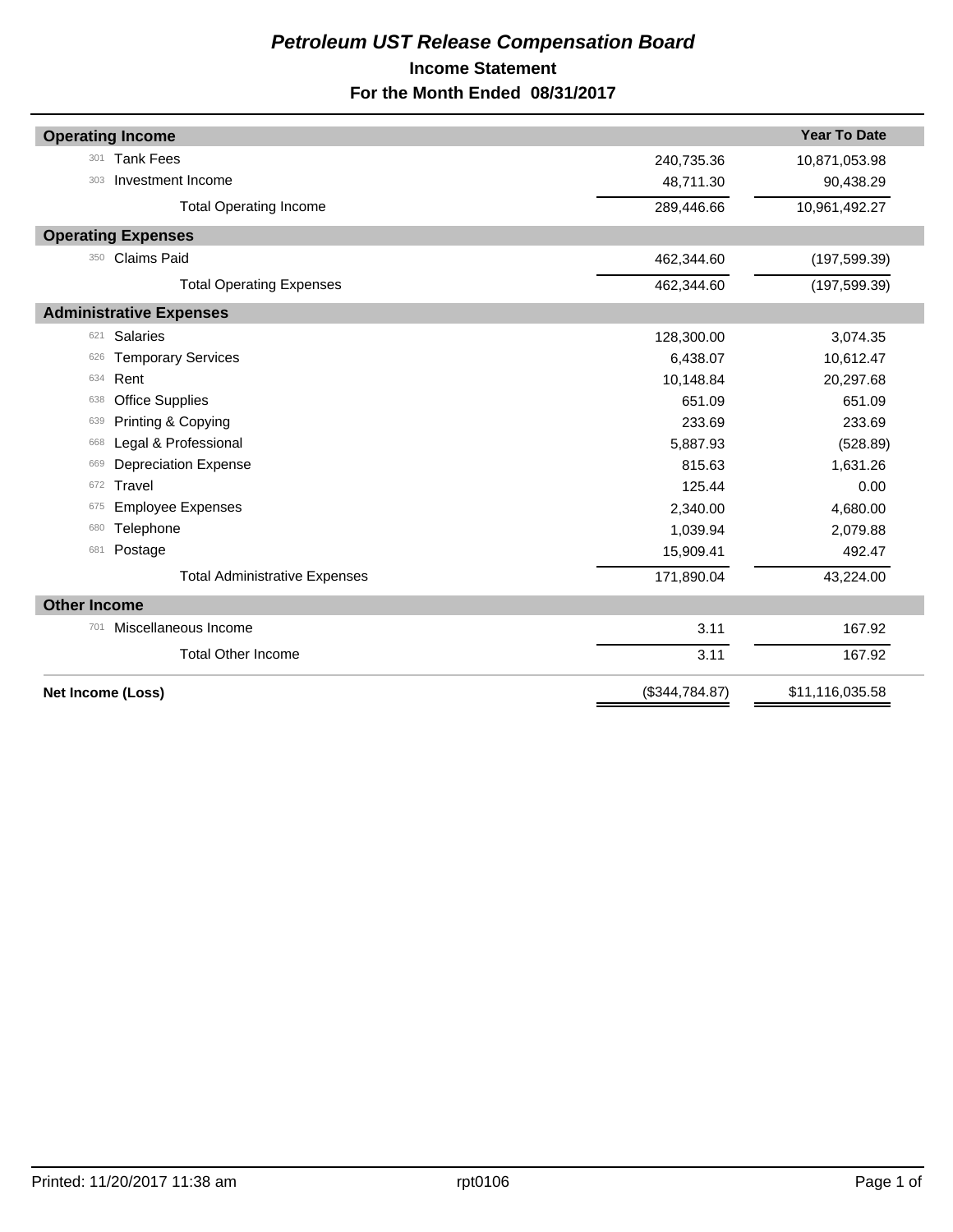## **Trial Balance** *Petroleum UST Release Compensation Board*

## **Transaction Dates 08/01/2017 to 08/31/2017**

| Account | Account                               | <b>Beginning Balance</b> | Transaction   | <b>Ending Balance</b> |
|---------|---------------------------------------|--------------------------|---------------|-----------------------|
| 108     | State Cash Balance                    | 2,203,836.20             | 94,847.51     | 2,298,683.71          |
| 114     | <b>Treasury Notes</b>                 | 14,174,849.35            | 29,625.11     | 14,204,474.46         |
| 138     | <b>Unclaimed Monies Trust Account</b> | 86,052.35                | 86.14         | 86,138.49             |
| 140     | Investments - Obligated               | 8,591,399.06             | (505, 295.05) | 8,086,104.01          |
| 141     | Reinvested Interest - Obligated       | 5,609.61                 | 8,258.89      | 13,868.50             |
| 142     | Investments - Unobligated             | 10,717,506.89            | 0.00          | 10,717,506.89         |
| 143     | Reinvested Interest-Unobligated       | 13,161.64                | 10,741.16     | 23,902.80             |
| 160     | <b>Fixed Asset-Furniture</b>          | 106,238.20               | 17,767.00     | 124,005.20            |
| 165     | <b>Fixed Asset-Data Processing</b>    | 839,504.15               | 0.00          | 839,504.15            |
| 169     | <b>Accumulated Depreciation</b>       | (919, 452.16)            | (815.63)      | (920, 267.79)         |
| 283     | <b>Retained Earnings (Deficiency)</b> | (24, 357, 884.84)        | 0.00          | (24, 357, 884.84)     |
| 301     | <b>Tank Fees</b>                      | (10,630,318.62)          | (240, 735.36) | (10, 871, 053.98)     |
| 303     | Investment Income                     | (41, 726.99)             | (48, 711.30)  | (90, 438.29)          |
| 350     | <b>Claims Paid</b>                    | (659, 943.99)            | 462,344.60    | (197, 599.39)         |
| 621     | Salaries                              | (125, 225.65)            | 128,300.00    | 3,074.35              |
| 626     | <b>Temporary Services</b>             | 4,174.40                 | 6,438.07      | 10,612.47             |
| 634     | Rent                                  | 10,148.84                | 10,148.84     | 20,297.68             |
| 638     | Office Supplies                       | 0.00                     | 651.09        | 651.09                |
| 639     | Printing & Copying                    | 0.00                     | 233.69        | 233.69                |
| 668     | Legal & Professional                  | (6, 416.82)              | 5,887.93      | (528.89)              |
| 669     | <b>Depreciation Expense</b>           | 815.63                   | 815.63        | 1,631.26              |
| 672     | Travel                                | (125.44)                 | 125.44        | 0.00                  |
| 675     | <b>Employee Expenses</b>              | 2,340.00                 | 2,340.00      | 4,680.00              |
| 680     | Telephone                             | 1,039.94                 | 1,039.94      | 2,079.88              |
| 681     | Postage                               | (15, 416.94)             | 15,909.41     | 492.47                |
| 701     | Miscellaneous Income                  | (164.81)                 | (3.11)        | (167.92)              |
|         |                                       | 0.00                     | 0.00          | 0.00                  |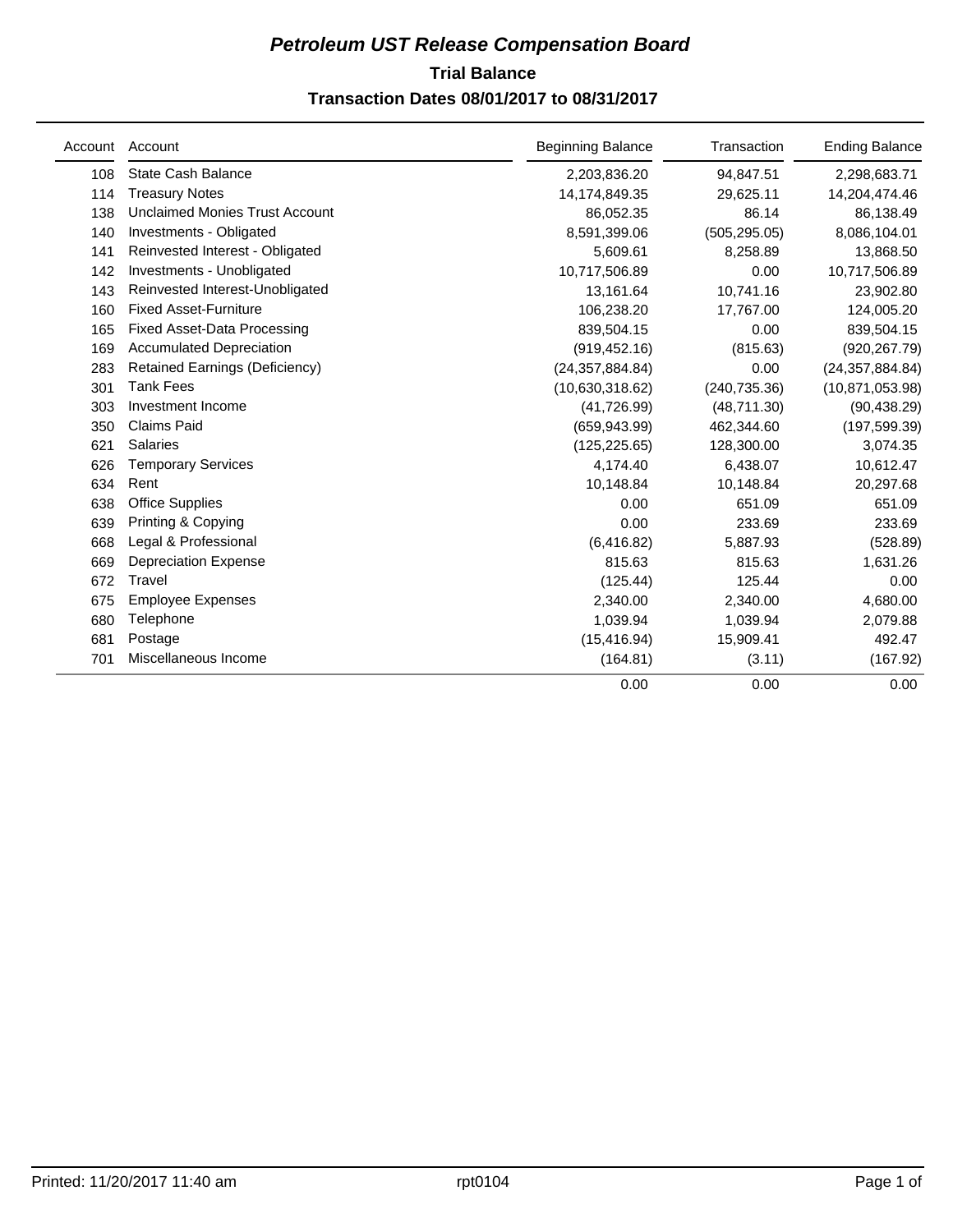#### **PETROLEUM UST RELEASE COMPENSATION BOARDPROGRAM YEAR 2017 FEE STATEMENT STATISTICS AS OF NOVEMBER 28, 2017**

| <b>ACTUAL COLLECTIONS:</b>               | <b>November 28, 2017</b><br><b>November 28, 2016</b><br><b>Percent of</b><br>PY 2017 / FY 2018<br>PY 2016 / FY 2017<br>PY 2016 / FY 2017<br>$(7/1/2017 - 6/30/2018)$<br>$(7/1/2016 - 6/30/2017)$<br><b>Billed</b><br>Paid<br>99.72%<br>\$9,480,000<br>\$9,227,322<br>\$9,252,832<br>97%<br>134,883<br>202,802<br>\$9,362,205<br>\$9,455,634 |                                         | PY 2016 / FY 2017<br><b>Actual</b><br><b>To Date</b> |                                     |                          |             |
|------------------------------------------|---------------------------------------------------------------------------------------------------------------------------------------------------------------------------------------------------------------------------------------------------------------------------------------------------------------------------------------------|-----------------------------------------|------------------------------------------------------|-------------------------------------|--------------------------|-------------|
| Fees:                                    |                                                                                                                                                                                                                                                                                                                                             |                                         |                                                      |                                     |                          |             |
| <b>Current Year Fees</b>                 |                                                                                                                                                                                                                                                                                                                                             |                                         |                                                      |                                     |                          | \$9,518,456 |
| Prior Year Fees (a)                      |                                                                                                                                                                                                                                                                                                                                             |                                         |                                                      |                                     |                          | 424,335 (b) |
| <b>Total Fees Collected to Date</b>      |                                                                                                                                                                                                                                                                                                                                             |                                         |                                                      |                                     |                          | \$9,942,791 |
| Number of Tanks:                         |                                                                                                                                                                                                                                                                                                                                             |                                         |                                                      |                                     |                          |             |
| <b>Standard Deductible</b>               | 15,402                                                                                                                                                                                                                                                                                                                                      | 14,623                                  | 95%                                                  | 14,707                              | 99.43%                   | 14,999      |
| Reduced Deductible (c)                   | 5,532                                                                                                                                                                                                                                                                                                                                       | 5,560                                   | 101%                                                 | 5,529                               | 100.56%                  | 5,561       |
| <b>Total Tanks</b>                       | 20,934                                                                                                                                                                                                                                                                                                                                      | 20,183                                  | 96%                                                  | 20,236                              | 99.74%                   | 20,560      |
| Number of Owners:                        |                                                                                                                                                                                                                                                                                                                                             |                                         |                                                      |                                     |                          |             |
| <b>Standard Deductible</b>               |                                                                                                                                                                                                                                                                                                                                             | 1,027                                   |                                                      | 1,045                               | 98.28%                   | 1,111       |
| <b>Reduced Deductible</b>                |                                                                                                                                                                                                                                                                                                                                             | 2,084                                   |                                                      | 2,094                               | 99.52%                   | 2,096       |
| <b>Total Owners</b>                      | 3,327                                                                                                                                                                                                                                                                                                                                       | 3,111                                   | 94%                                                  | 3,139                               | 99.11%                   | 3,207       |
|                                          |                                                                                                                                                                                                                                                                                                                                             |                                         |                                                      | <b>PY 2017</b>                      |                          |             |
|                                          |                                                                                                                                                                                                                                                                                                                                             | <b>PY 2017</b><br><b>Actual To Date</b> |                                                      | <b>Recommended</b><br><b>Budget</b> | % Actual vs<br>Projected |             |
| PY 2017 ACTUAL VS PROJECTED COLLECTIONS: |                                                                                                                                                                                                                                                                                                                                             |                                         |                                                      |                                     |                          |             |
| Fee Revenue                              |                                                                                                                                                                                                                                                                                                                                             | \$9,362,205                             |                                                      | \$9,480,000                         | 98.76%                   |             |

Number of Paid Tanks 20,183 20,183 20,350 99.18%

(a) Net of refunds paid

(b) As of June 30, 2017

(c) As of November 28, 2017, the percentage of tanks paid at the reduced deductible is 27.5% of the total number of tanks paid for PY 2017, and was 27.3% for the same period in PY 2016.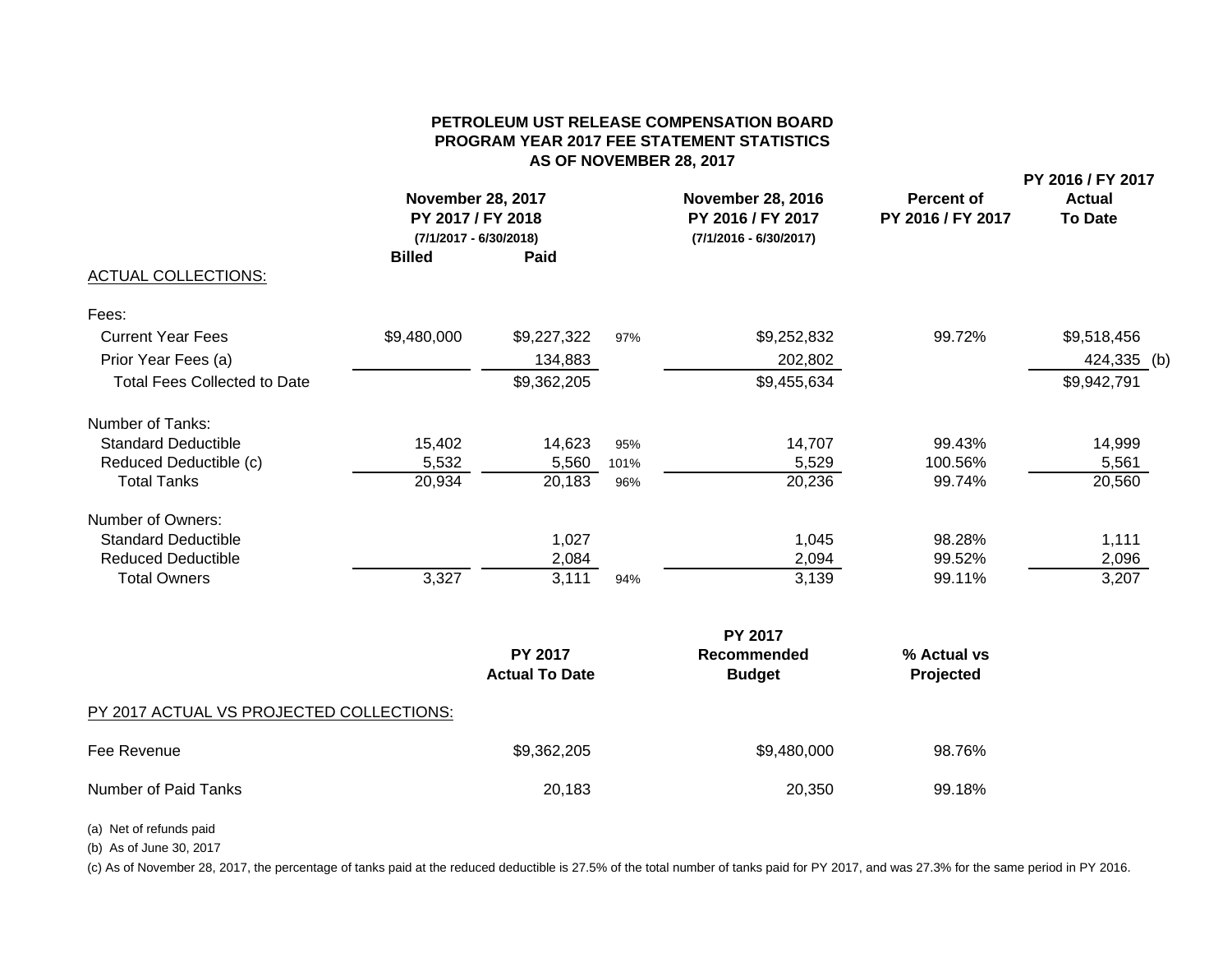#### **PETROLEUM UST RELEASE COMPENSATION BOARD PROGRAM YEAR 2017 COMPLIANCE / FEE ASSESSMENT REPORT AS OF OCTOBER 31, 2017**

|                                                      | PY 2017<br>As of 10/31/2017 | PY 2017<br>$(7/1/17 - 8/31/17)$ | <b>Increase from</b><br><b>Sept. Meeting</b> | PY 2016<br>$(7/1/16 - 6/30/17)$ | PY 2015<br>$(7/1/15 - 6/30/16)$               | <b>PY 2014</b><br>$(7/1/14 - 6/30/15)$ | PY 2013<br>$(7/1/13 - 6/30/14)$ | <b>Percent of</b><br>PY 2017/PY 2016 |
|------------------------------------------------------|-----------------------------|---------------------------------|----------------------------------------------|---------------------------------|-----------------------------------------------|----------------------------------------|---------------------------------|--------------------------------------|
| <b>Refunds</b>                                       |                             |                                 |                                              |                                 |                                               |                                        |                                 |                                      |
| Amount of Refunds Paid                               | $$18,950$ (a)               | \$6,550                         | \$12,400                                     | \$29,801                        | $$98,740$ (a)                                 | $$158,794$ (a)                         | \$212,530                       | 64%                                  |
| Number of Refunds Paid                               | 29                          | 18                              | 11                                           | 116                             | 311                                           | 419                                    | 437                             | 25%                                  |
| Number of Owners Paid Refunds                        | 16                          | 6                               | 10                                           | 19                              | 89                                            | 156                                    | 146                             | 84%                                  |
| Number of Pending Refunds                            | 2,825                       | 2,795                           | 30                                           |                                 |                                               |                                        |                                 |                                      |
| Amount of Pending Refunds                            | \$1,402,933                 | \$1,390,767                     | \$12,166                                     |                                 |                                               |                                        |                                 |                                      |
| <b>Collections</b>                                   |                             |                                 |                                              |                                 |                                               |                                        |                                 |                                      |
| Amount of Refunds Used to Offset Outstanding Fees    | \$4,595                     | \$3,600                         | \$995                                        | \$44,204                        | \$76,750                                      | \$61,355                               | \$120,635                       | 10%                                  |
| Amount Collected by Attorney General/Special Counsel | \$40,558                    | \$22,434                        | \$18,124                                     | \$299,807                       | \$364,401                                     | \$200,352                              | \$307,108                       | 14%                                  |
| <b>Collection Costs</b>                              | \$11,467                    | \$6,293                         | \$5,174                                      | \$59,320                        | \$89,643                                      | \$38,727                               | \$80,498                        |                                      |
| Amount Collected by AG/SC, Less Collection Costs     | \$29,091                    | \$16,141                        | \$12,950                                     | \$240,487                       | \$274,758                                     | \$161,625                              | \$226,610                       |                                      |
| Number of Accounts Certified to the AG's office      | $\bf{0}$                    | 0                               |                                              | 249                             | 321                                           | 340                                    | 272                             | 0%                                   |
| Number of Owners Certified to the AG's office        | $\mathbf 0$                 | 0                               |                                              | 172                             | 174                                           | 196                                    | 179                             | $0\%$                                |
| Amount Certified to the AG's office                  | \$0                         | \$0                             | \$0                                          | \$812,335                       | \$1,124,050                                   | \$1,086,440                            | \$1,154,822                     | 0%                                   |
| <b>Appeals</b>                                       |                             |                                 |                                              |                                 |                                               |                                        |                                 |                                      |
| Orders Pursuant to Law                               | $\boldsymbol{2}$            | 4                               |                                              |                                 | 2 - information to support appeal is expected |                                        |                                 |                                      |
| Determination to Deny a Certificate of Coverage      | 1                           | $\blacktriangleleft$            |                                              | 1 - hearing held on 8/3/17      |                                               |                                        |                                 |                                      |
| <b>Ability to Pay Applications</b>                   |                             |                                 |                                              |                                 |                                               |                                        |                                 |                                      |
| Ability to Pay Applications Pending Review           | $\mathbf{2}$                | 5                               |                                              |                                 |                                               |                                        |                                 |                                      |
| COC Applications (As of 11/20/17)                    |                             |                                 |                                              |                                 |                                               |                                        |                                 |                                      |
| COC Application/Fee Statements Sent - annual mailing | 3,327                       |                                 |                                              | 3,439                           | 3,439                                         | 3,538                                  | 3,595                           | 97%                                  |
| # of Owners Issued COC                               | 2,748                       | 2,460                           |                                              | 3,138                           | 3,190                                         | 3,243                                  | 3,254                           | 88%                                  |
| # of Owners w/COCs In-Process                        | 385                         | 623                             |                                              | 43                              | n/a                                           | n/a                                    | n/a                             |                                      |
| # of Owners w/Unresolved Pending Denials of COC      | 12                          | 0                               |                                              | 3                               | 5                                             | 3                                      | 2                               |                                      |
| # of Owners w/Unresolved Determinations Denying COC  | 0                           | $\bf{0}$                        |                                              | 114                             | 154                                           | 164                                    | 207                             |                                      |
| <b>Unclaimed Monies/Refunds Pending</b>              |                             |                                 |                                              |                                 |                                               |                                        |                                 |                                      |
| Owners on Unclaimed Monies List (Uncashed Checks)    | 49                          |                                 |                                              |                                 |                                               |                                        |                                 |                                      |
| Amount of Unclaimed Monies (Uncashed Checks)         | \$38,346                    |                                 |                                              |                                 |                                               |                                        |                                 |                                      |
| Owners with Refunds Pending - More Info Requested    | 6                           |                                 |                                              |                                 |                                               |                                        |                                 |                                      |
| Amount of Refunds Pending with More Info Requested   | \$8,890                     |                                 |                                              |                                 |                                               |                                        |                                 |                                      |
| Owners with Refunds Pending - No Response to MIR     | 27                          | 26                              |                                              |                                 |                                               |                                        |                                 |                                      |
| Amount with Refunds Pending - No Response to MIR     | \$31,245                    | \$29,745                        |                                              |                                 |                                               |                                        |                                 |                                      |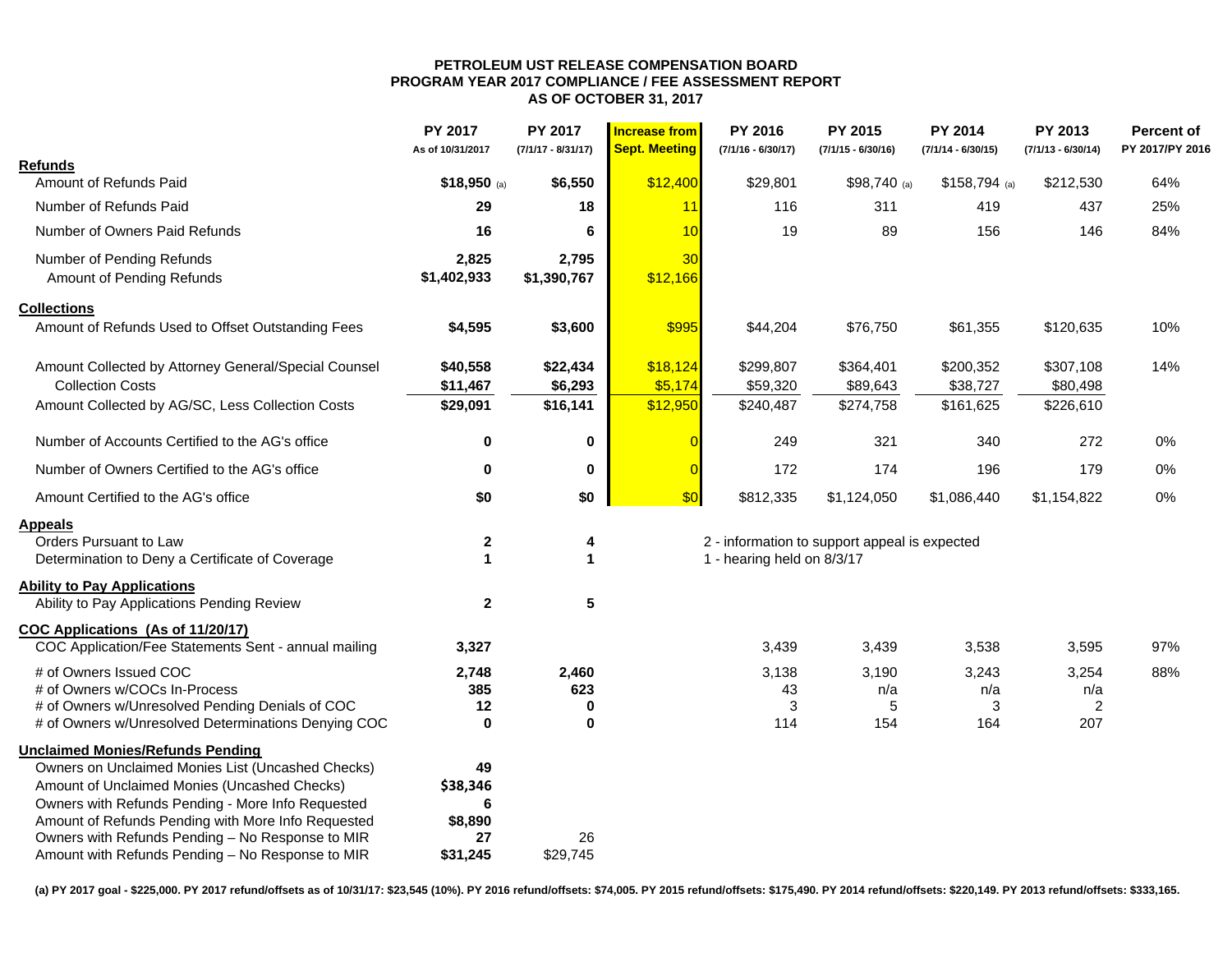## CLAIMS STATISTICS REPORT November 1, 2017

| <b>Total Number of all Sites</b>                   | 3,106           |
|----------------------------------------------------|-----------------|
| Face Value of all Claims                           | \$474,953,921   |
| <b>Total Deductible Used for Settled Claims</b>    | (\$102,602,021) |
| Deductible Remaining for Open Claims               | (\$6,061,719)   |
| <b>Net Value</b>                                   | \$366,290,182   |
| <b>Total Disallowed Costs</b>                      | (\$86,539,754)  |
| <b>Total Payments &amp; Installments</b>           | (\$249,014,482) |
| <b>Maximum Liability of Unpaid Claims</b>          | \$30,735,946    |
| Total Average Gross Value per Closed Site          | \$132,361       |
| Total Average Net Value per Closed Site            | \$98,768        |
| Total Average Payout per Closed Site (2,463 sites) | \$71,958        |

Costs for Sites Cleaned Up Exclusively Under BUSTR's 1999, 2005 and/or 2012 Corrective Action Rule

| Above the Deductible (276 sites):                  |           |
|----------------------------------------------------|-----------|
| Average clean-up costs per site:                   | \$120,464 |
| Average claim payout per site:                     | \$48,682  |
| Above and Below the Deductible (517 sites):        |           |
| Average clean-up costs per site:                   | \$77,307  |
| Average claim payout per site:                     | \$25,989  |
|                                                    |           |
| Breakdown of all claim packages                    |           |
| <b>Work in Progress: Open Claims</b>               |           |
| Number of Claims with More Information Requested   | 6         |
| Number of Claims with More Information Received    | 6         |
| Number of Pending Above Deductible Claims          | 1,512     |
| <b>Total Open Claims</b>                           | 1.524     |
| <b>Settled/Closed Claims</b>                       |           |
| <b>Number of Settled Claims</b>                    | 5,397     |
| <b>Number of Closed Claims</b>                     | 10,631    |
| Below Deductible/NFA closed without review/Revoked | 826       |
| Number of Claims on Waiting List                   | 89        |
| <b>Total Settled Claims</b>                        | 16,943    |
| <b>Held Claims</b>                                 |           |
| Number of Claims with Appeals Outstanding          | 16        |
| Number of Claims Below the Deductible              | 179       |
| <b>Total Held Claims</b>                           | 195       |
| <b>Total Number of Claims</b>                      | 18,662    |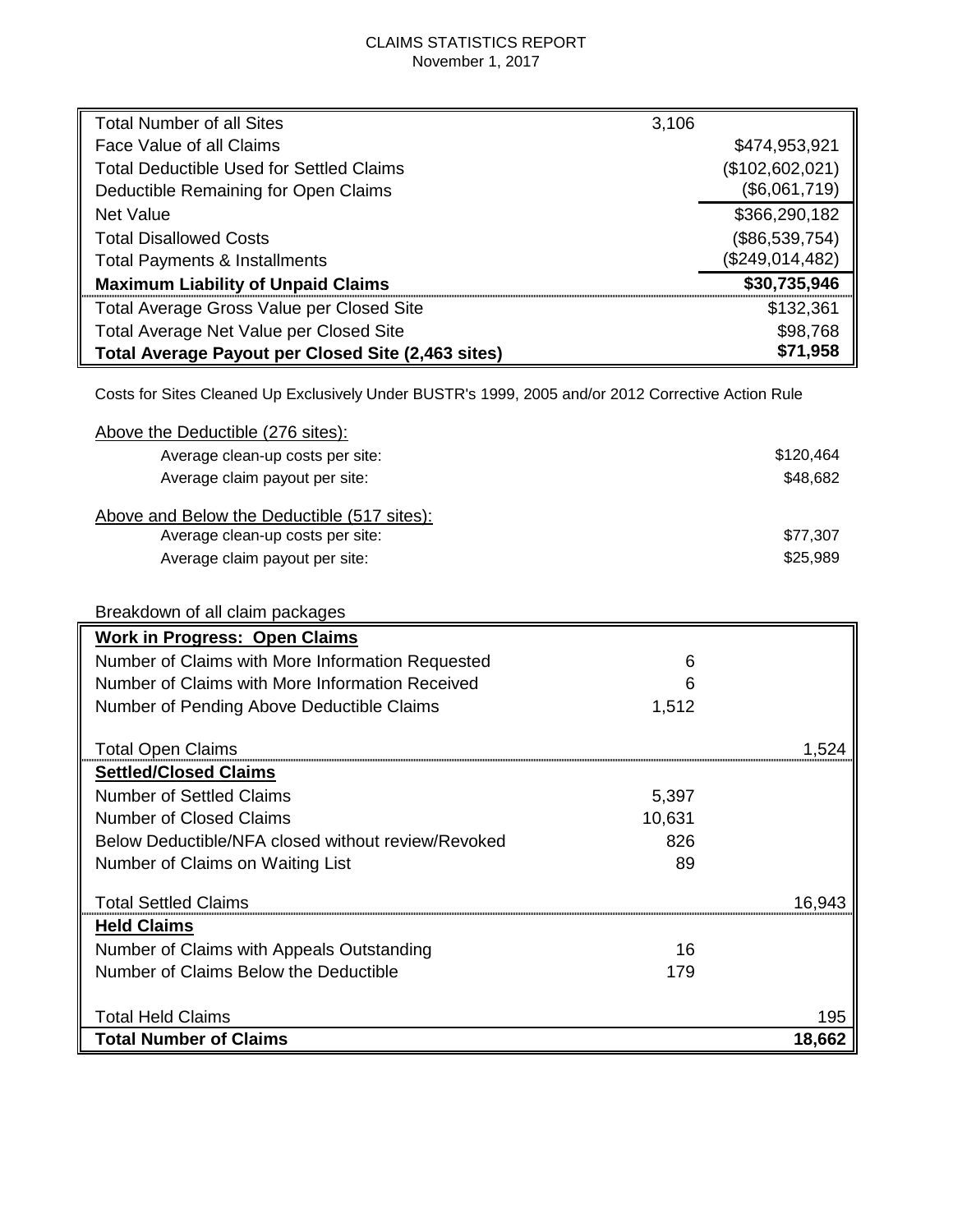#### **CLAIM SETTLEMENT SUMMARY**

|                                        | <b>CLAIMS REC'D</b> | <b>SETTLED</b> | RVK/BD-NFA+ | <b>FACE VALUE</b> | <b>DISALLOWED</b> | DEDUCTIBLE USED                 | <b>SETTLEMENT</b>            |
|----------------------------------------|---------------------|----------------|-------------|-------------------|-------------------|---------------------------------|------------------------------|
| 2009                                   | 799 (\$11.078 M)    | 723            | 38          | \$14,606,030      | \$3,847,769       | \$3,082,306                     | \$<br>7,675,956 <sup>G</sup> |
| <b>AVG/MONTH</b>                       | $67 (\$0.923 M)$    | 63             |             |                   |                   | <b>AVERAGE PAYOUT PER CLAIM</b> | \$<br>10,617                 |
| <b>PERCENTAGES</b>                     |                     |                |             |                   | 26.3%             |                                 | 66.6%                        |
| 2010                                   | 808 (\$11.406 M)    | 705            | 52          | \$12,639,804      | \$3,001,516       | \$2,583,509                     | \$<br>7,054,779              |
| <b>AVG/MONTH</b>                       | $67 (\$0.951 M)$    | 63             |             |                   |                   | <b>AVERAGE PAYOUT PER CLAIM</b> | \$<br>10,007                 |
| <b>PERCENTAGES</b>                     |                     |                |             |                   | 23.7%             |                                 | 70.2%                        |
| 2011                                   | 794 (\$10.536 M)    | 725            | 94          | \$13,320,431      | \$2,753,772       | \$3,537,439                     | \$<br>7,029,220              |
| <b>AVG/MONTH</b>                       | 66 (\$0.878 M)      | 68             |             |                   |                   | <b>AVERAGE PAYOUT PER CLAIM</b> | \$<br>9,695                  |
| <b>PERCENTAGES</b>                     |                     |                |             |                   | 20.7%             |                                 | 71.9%                        |
| 2012                                   | 731 (\$10.055 M)    | 697            | 53          | \$11,779,357      | \$2,405,669       | \$2,374,716                     | \$<br>6,740,405              |
| <b>AVG/MONTH</b>                       | 61 (\$0.84M)        | 63             |             |                   |                   | <b>AVERAGE PAYOUT PER CLAIM</b> | \$<br>9,671                  |
| <b>PERCENTAGES</b>                     |                     |                |             |                   | 20.4%             |                                 | 71.7%                        |
| 2013                                   | 928 (\$12.120 M)    | 891            | 55          | \$12,513,139      | \$2,334,057       | \$2,874,260                     | \$<br>7,304,822              |
| <b>AVG/MONTH</b><br><b>PERCENTAGES</b> | 77 (\$1.010 M)      | 79             |             |                   | 18.7%             | <b>AVERAGE PAYOUT PER CLAIM</b> | \$<br>8,198<br>75.8%         |
| 2014                                   | 764 (\$10.541 M)    | 898            | 58          | \$13,546,097      | \$2,466,260       | \$3,040,313                     | \$<br>8,039,525              |
| <b>AVG/MONTH</b><br><b>PERCENTAGES</b> | 64 (\$0.878 M)      | 80             |             |                   | 18.2%             | <b>AVERAGE PAYOUT PER CLAIM</b> | \$<br>8,953<br>76.5%         |
| 2015                                   | 786 (\$11.029 M)    | 792            | 67          | \$12,587,087      | \$2,517,791       | \$2,451,880                     | \$<br>7,617,416              |
| <b>AVG/MONTH</b><br><b>PERCENTAGES</b> | 66 (\$0.919 M)      | 72             |             |                   | 20.0%             | <b>AVERAGE PAYOUT PER CLAIM</b> | \$<br>9,618<br>75.2%         |
| 2016                                   | 671 (\$9.496M)      | 704            | 21          | \$11,298,907      | \$2,250,986       | \$2,172,626                     | \$<br>6,875,296              |
| <b>AVG/MONTH</b>                       | 56 (\$0.791 M)      | 60             |             |                   |                   | <b>AVERAGE PAYOUT PER CLAIM</b> | \$<br>9,766                  |
| <b>PERCENTAGES</b>                     |                     |                |             |                   | 19.9%             |                                 | 75.3%                        |
|                                        |                     |                |             |                   |                   |                                 |                              |

#### **PROGRAM YEAR 2017**

| <b>MONTH</b>       | <b>CLAIMS REC'D</b>             | <b>SETTLED</b> | RVK/BD-NFA+  | <b>FACE VALUE</b> | <b>DISALLOWED</b> | <b>DEDUCTIBLE USED</b> | <b>SETTLEMENT</b> |
|--------------------|---------------------------------|----------------|--------------|-------------------|-------------------|------------------------|-------------------|
| $Jul-17$           | 36 (\$0.565 M)                  | 45             | 0            | \$757,347         | \$297,833         | \$42,931               | \$416,583         |
| Aug- $17$          | 66 (\$0.951 M)                  | 65             |              | \$843,632         | \$186,068         | \$164,818              | \$492,746         |
| $Sep-17$           | 49 (\$0.950 M)                  | 44             | $\mathbf{0}$ | \$1,061,120       | \$152,257         | \$122,177              | \$786,685         |
| $Oct-17$           | 35 (\$0.899 M)                  | 38             | 18           | \$796,048         | \$42,001          | \$308,768              | \$445,279         |
| $Nov-17$           |                                 |                |              |                   |                   |                        |                   |
| $Dec-17$           |                                 |                |              |                   |                   |                        |                   |
| $Jan-18$           |                                 |                |              |                   |                   |                        |                   |
| $Feb-18$           |                                 |                |              |                   |                   |                        |                   |
| $Mar-18$           |                                 |                |              |                   |                   |                        |                   |
| Apr- $18$          |                                 |                |              |                   |                   |                        |                   |
| $May-18$           |                                 |                |              |                   |                   |                        |                   |
| $Jun-18$           |                                 |                |              |                   |                   |                        |                   |
| <b>TOTAL</b>       | 186 (\$3.365M)                  | 192            | 19           | \$3,458,147       | \$678,160         | \$638,694              | \$2,141,293       |
| <b>AVG/MONTH</b>   | 47 (\$0.841 M)                  | 53             |              |                   |                   |                        |                   |
|                    | <b>AVERAGE PAYOUT PER CLAIM</b> |                |              |                   |                   |                        | \$11,153          |
| <b>PERCENTAGES</b> |                                 |                |              |                   | 19.6%             |                        | 75.9%             |

<sup>G</sup>Includes a settlement agreement in PY 2009 with a major oil company for 96 claims for \$1,215,000 (a payout percentage of 46.9%) **†**Eligibility revoked and/or Below Deductible claims with an NFA are not included in the claims payout statistics.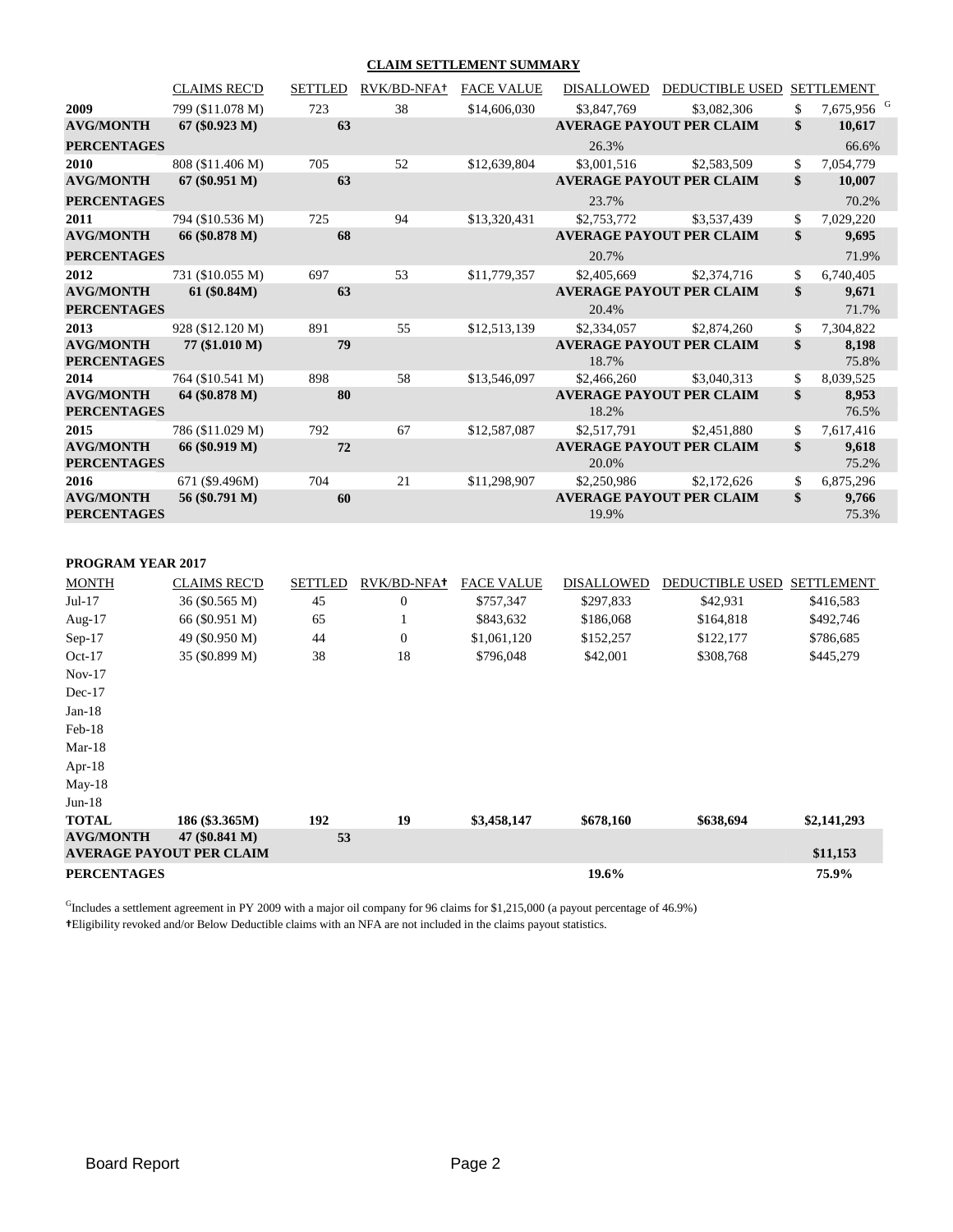#### **ELIGIBILITY STATISTICS REPORT**

November 1, 2017

## **Breakdown of Applications**

| More Info Requested                     | 3  |   |
|-----------------------------------------|----|---|
| In Review                               | 29 |   |
| <b>Total Open Applications</b>          | 32 |   |
| Eligibility Determinations Under Appeal |    | 8 |

|                | <b>REC'D</b>            |    | APP'D DENIED     |
|----------------|-------------------------|----|------------------|
| <b>PY 2004</b> | 72                      | 81 | 47               |
| Average/mo.    | 6                       |    | 11               |
| <b>PY 2005</b> | 97                      | 72 | 33               |
| Average/mo.    | 8                       |    | 9                |
| <b>PY 2006</b> | 109                     | 73 | 32               |
| Average/mo.    | 9                       |    | $\boldsymbol{9}$ |
| <b>PY 2007</b> | 108                     | 74 | 28               |
| Average/mo.    | 9                       |    | 9                |
| <b>PY 2008</b> | 99                      | 68 | 26               |
| Average/mo.    | 8                       |    | 8                |
| <b>PY 2009</b> | 95                      | 84 | 19               |
| Average/mo.    | 8                       |    | 9                |
| <b>PY 2010</b> | 48                      | 51 | 16               |
| Average/mo.    | $\overline{\mathbf{4}}$ |    | 6                |
| <b>PY 2011</b> | 67                      | 47 | 15               |
| Average/mo.    | 6                       |    | 5                |
| <b>PY 2012</b> | 87                      | 54 | 17               |
| Average/mo.    | 7                       |    | 6                |
| <b>PY 2013</b> | 53                      | 65 | $\overline{7}$   |
| Average/mo.    | $\overline{\mathbf{4}}$ |    | 6                |
| <b>PY 2014</b> | 80                      | 64 | 15               |
| Average/mo.    | $\overline{7}$          |    | 7                |
| <b>PY 2015</b> | 77                      | 41 | 28               |
| Average/mo.    | 6                       |    | 6                |
| <b>PY 2016</b> | 76                      | 43 | 26               |
| Average/mo.    | 6                       |    | 6                |

| Denial Reasons PY 2004-2016<br>$\frac{0}{0}$ |     |        |  |  |  |  |  |  |  |
|----------------------------------------------|-----|--------|--|--|--|--|--|--|--|
| No Release                                   | 90  | 29.1%  |  |  |  |  |  |  |  |
| Late Filing                                  | 58  | 18.8%  |  |  |  |  |  |  |  |
| No Valid COC                                 | 37  | 12.0%  |  |  |  |  |  |  |  |
| Abandoned/OOC Tank                           | 31  | 10.0%  |  |  |  |  |  |  |  |
| No CA Required                               | 43  | 13.9%  |  |  |  |  |  |  |  |
| Pre-Fund Release                             | 7   | 2.3%   |  |  |  |  |  |  |  |
| Incomplete App                               | 10  | 3.2%   |  |  |  |  |  |  |  |
| <b>Untimely Fees</b>                         | 3   | 1.0%   |  |  |  |  |  |  |  |
| No Fee Payment                               | 1   | 0.3%   |  |  |  |  |  |  |  |
| No Response                                  | 3   | 1.0%   |  |  |  |  |  |  |  |
| Other                                        | 26  | 8.4%   |  |  |  |  |  |  |  |
| Total                                        | 309 | 100.0% |  |  |  |  |  |  |  |

#### **Program Year 2017**

|                | <b>REC'D</b> | APP'D | <b>DENIED</b> | Denial Reasons PY 2017  |
|----------------|--------------|-------|---------------|-------------------------|
| $Jul-17$       | 2            | 8     |               | No Release              |
| Aug- $17$      | 12           | 0     | $\Omega$      | Late Filing             |
| $Sep-17$       | 8            | 3     | 4             | No Valid COC            |
| $Oct-17$       | 6            | 2     | 5             | Abandoned/OOC Tank      |
| $Nov-17$       |              |       |               | No CA Required<br>5     |
| $Dec-17$       |              |       |               | <b>Pre-Fund Release</b> |
| $Jan-18$       |              |       |               | Incomplete App<br>2     |
| $Feb-18$       |              |       |               | <b>Untimely Fees</b>    |
| $Mar-18$       |              |       |               | No Fee Payment          |
| Apr- $18$      |              |       |               | No Response             |
| $May-18$       |              |       |               | Other                   |
| $Jun-18$       |              |       |               | 16<br><b>Total</b>      |
| <b>PY 2017</b> | 28           | 13    | 16            |                         |
| Average/mo.    | 7            |       | 7             |                         |

| <b>Denial Reasons PY 2017</b> |   |
|-------------------------------|---|
| No Release                    |   |
| Late Filing                   |   |
| No Valid COC                  |   |
| Abandoned/OOC Tank            |   |
| No CA Required                | 5 |
| Pre-Fund Release              |   |
| Incomplete App                | 2 |
| Untimely Fees                 |   |
| No Fee Payment                |   |
| No Response                   |   |
| Other                         |   |
| l∩fal                         |   |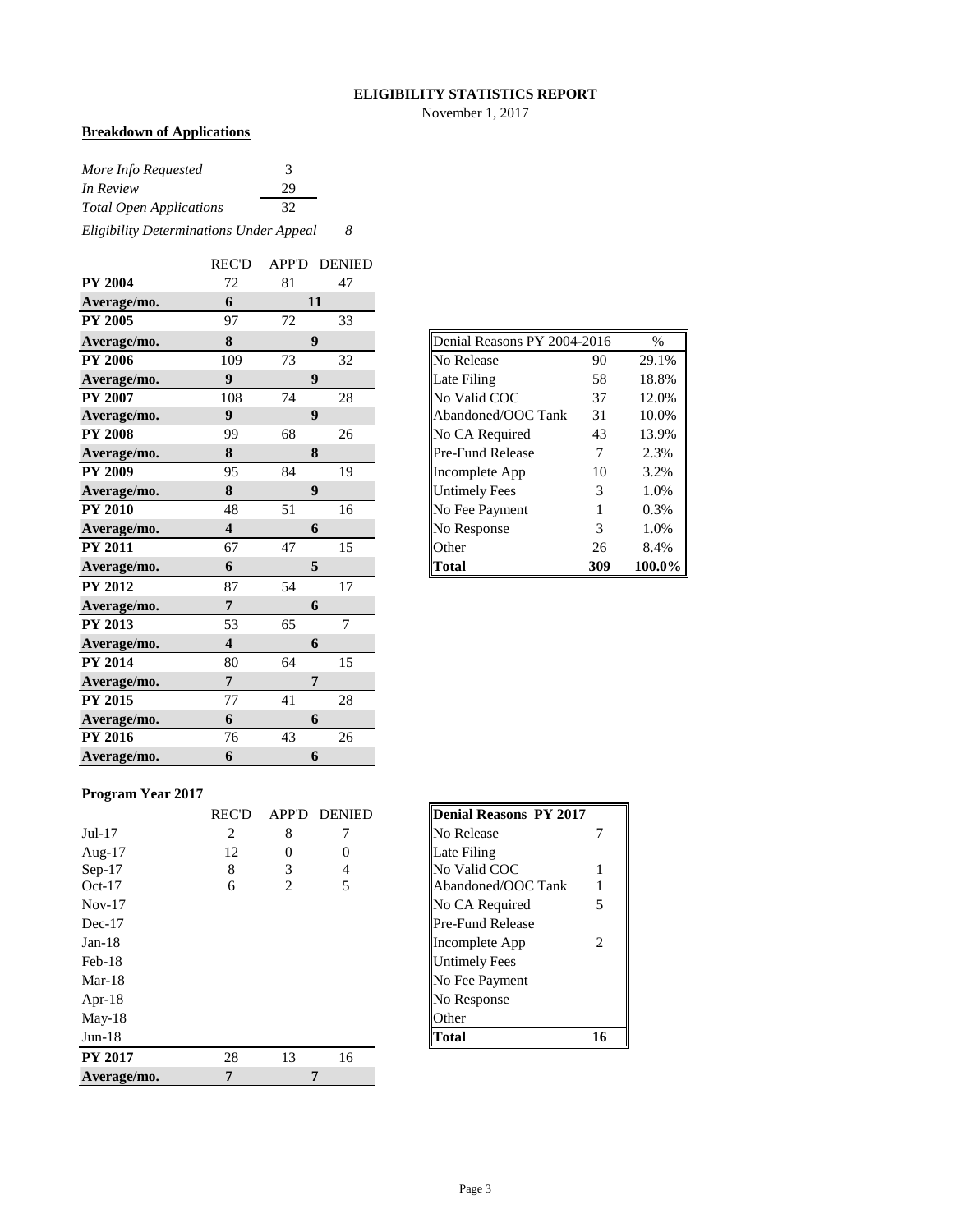## **COST PRE-APPROVAL STATISTICS REPORT**

November 1, 2017

#### **Mandatory Cost Pre-Approvals Voluntary Pre-Approvals**

| Number Annual RAPs in Review                 |  |
|----------------------------------------------|--|
| Number Annual FPR in Review                  |  |
| All Other Mandatory Open Cost Pre-Approvals: |  |
| Total Open Mandatory Cost Pre-Approvals      |  |

Number in Review 4 Number in Review 4 Number in Review 4 Number 2 Number 2 Number 2 Number 2 Number 2 Number 2

**Notification of Cost Exceedance** 

**The Total Open Mandatory Cost Pre-Approvals** 20 Number in Review 1

|         | <b>New RAPs</b> |              |              |              |              |              |              |              |              |               | <b>Annual RAP</b><br><b>Cost Pre-</b><br><b>Approvals</b> |              |                 |                   |              | <b>Annual FPR</b><br><b>Cost Pre-</b><br><b>Approvals</b> |              | <b>Mandatory</b><br><b>IRA</b> | Tier 3 |  | Monitoring | Calibration<br>Plan |  | Notification of<br>Cost<br><b>Exceedance</b> |  | <b>Voluntary</b> |  | <b>TOTALS</b> |
|---------|-----------------|--------------|--------------|--------------|--------------|--------------|--------------|--------------|--------------|---------------|-----------------------------------------------------------|--------------|-----------------|-------------------|--------------|-----------------------------------------------------------|--------------|--------------------------------|--------|--|------------|---------------------|--|----------------------------------------------|--|------------------|--|---------------|
|         | <b>REC'D</b>    | <b>DET'D</b> | <b>REC'D</b> | <b>DET'D</b> | <b>REC'D</b> | <b>DET'D</b> | <b>REC'D</b> | <b>DET'D</b> | <b>REC'D</b> | DET'D         | <b>REC'D</b>                                              | <b>DET'D</b> | <b>REC'D</b>    | DET'D             | <b>REC'D</b> | <b>DET'D</b>                                              | <b>REC'D</b> | <b>DET'D</b>                   |        |  |            |                     |  |                                              |  |                  |  |               |
| PY 2010 | 22              | 22           | 21           | 24           | 52           | 66           | 8            |              | 23           | 28            | 34                                                        | 38           | Previously      |                   | 31           | 30                                                        | 191          | 217                            |        |  |            |                     |  |                                              |  |                  |  |               |
| PY 2011 | 36              | 30           | 18           | 17           | 56           | 55           |              | ◠            | 22           | $\mathcal{L}$ | 45                                                        | 43           | included in     |                   | 41           | 46                                                        | 223          | 210                            |        |  |            |                     |  |                                              |  |                  |  |               |
| PY 2012 | 26              | 39           | 18           | 18           | 57           | 68           |              | 10           | 13           | 23            | 30                                                        | 41           |                 | <b>Annual RAP</b> | 35           | 35                                                        | 186          | 234                            |        |  |            |                     |  |                                              |  |                  |  |               |
| PY 2013 | 30              | 29           | 36           | 38           | 51           | 54           |              |              | 14           | 16            | 20                                                        | 21           | Cost Pre-       |                   | 18           | 22                                                        | 174          | 184                            |        |  |            |                     |  |                                              |  |                  |  |               |
| PY 2014 | 32              | 35           | 31           | 33           | 30           | 33           | <sub>0</sub> |              | l3           |               | 22                                                        | 20           | Approval column |                   | 21           | 20                                                        | 155          | 155                            |        |  |            |                     |  |                                              |  |                  |  |               |
| PY 2015 | 24              | 31           | 20           | 19           | 38           | 37           | 8            |              | 10           | 13            | 22                                                        | 18           | 23              | 26                | 17           | 16                                                        | 162          | 169                            |        |  |            |                     |  |                                              |  |                  |  |               |
| PY 2016 | 18              | 17           | 21           | 21           | 22           | 28           |              |              | 10           | 10            | 21                                                        | 28           | 14              | 16                | 22           | 22                                                        | 130          | 144                            |        |  |            |                     |  |                                              |  |                  |  |               |

|                |              |                 |                | <b>Annual RAP</b><br><b>Cost Pre-</b> |              | <b>Annual FPR</b><br><b>Cost Pre-</b> |                | <b>Mandatory</b> |                |              | Monitoring<br><b>Calibration</b> |                |                | <b>Notification of</b><br>Cost |                  |              |                |              |
|----------------|--------------|-----------------|----------------|---------------------------------------|--------------|---------------------------------------|----------------|------------------|----------------|--------------|----------------------------------|----------------|----------------|--------------------------------|------------------|--------------|----------------|--------------|
| <b>PY 2017</b> |              | <b>New RAPs</b> |                | <b>Approvals</b>                      |              | <b>Approvals</b>                      |                | <b>IRA</b>       |                | Tier 3       |                                  | Plan           |                | <b>Exceedance</b>              | <b>Voluntary</b> |              | <b>TOTALS</b>  |              |
|                | <b>REC'D</b> | <b>DET'D</b>    | REC'D          | <b>DET'D</b>                          | <b>REC'D</b> | <b>DET'D</b>                          | <b>REC'D</b>   | <b>DET'D</b>     | <b>REC'D</b>   | <b>DET'D</b> | <b>REC'D</b>                     | <b>DET'D</b>   | <b>REC'D</b>   | <b>DET'D</b>                   | REC'D            | <b>DET'D</b> | <b>REC'D</b>   | <b>DET'D</b> |
| Jul-17         | 0            | $\Omega$        | $\overline{2}$ | $\overline{0}$                        |              |                                       | $\Omega$       | $\Omega$         | $\Omega$       | $\Omega$     | 2                                | 2              | $\overline{0}$ | $\left($                       |                  | 2            | 6              | 5            |
| Aug-17         | 2            |                 | 4              | 3                                     | 2            | 3                                     | $\overline{2}$ | $\overline{0}$   | $\overline{0}$ | $\theta$     | 2                                | $\overline{0}$ |                | $\overline{0}$                 |                  |              | 14             | 8            |
| Sep-17         |              |                 |                |                                       |              |                                       | $\theta$       | 2                | $\overline{0}$ |              |                                  |                | $\overline{0}$ |                                | $\mathbf{0}$     |              | $\overline{4}$ | 9            |
| Oct-17         | 3            | 3               | $\overline{c}$ | 7                                     | 2            |                                       | $\mathbf{0}$   | $\overline{0}$   | $\Omega$       | $\mathbf{0}$ | 2                                | 2              | $\overline{0}$ | $\overline{0}$                 |                  |              | 10             | 14           |
| $Nov-17$       |              |                 |                |                                       |              |                                       |                |                  |                |              |                                  |                |                |                                |                  |              |                |              |
| Dec-17         |              |                 |                |                                       |              |                                       |                |                  |                |              |                                  |                |                |                                |                  |              |                |              |
| $Jan-18$       |              |                 |                |                                       |              |                                       |                |                  |                |              |                                  |                |                |                                |                  |              |                |              |
| Feb-18         |              |                 |                |                                       |              |                                       |                |                  |                |              |                                  |                |                |                                |                  |              |                |              |
| $Mar-18$       |              |                 |                |                                       |              |                                       |                |                  |                |              |                                  |                |                |                                |                  |              |                |              |
| Apr-18         |              |                 |                |                                       |              |                                       |                |                  |                |              |                                  |                |                |                                |                  |              |                |              |
| $May-18$       |              |                 |                |                                       |              |                                       |                |                  |                |              |                                  |                |                |                                |                  |              |                |              |
| $Jun-18$       |              |                 |                |                                       |              |                                       |                |                  |                |              |                                  |                |                |                                |                  |              |                |              |
| <b>TOTALS</b>  | 6            | 5.              | 9              | 11                                    | 6            | 6                                     | $\overline{c}$ | 2                | $\theta$       |              |                                  | 5              |                |                                | 3                | 5            | 34             | 36           |
| Avg./Mo        |              |                 |                |                                       |              |                                       |                |                  |                |              |                                  |                |                |                                |                  |              | 9              | 9            |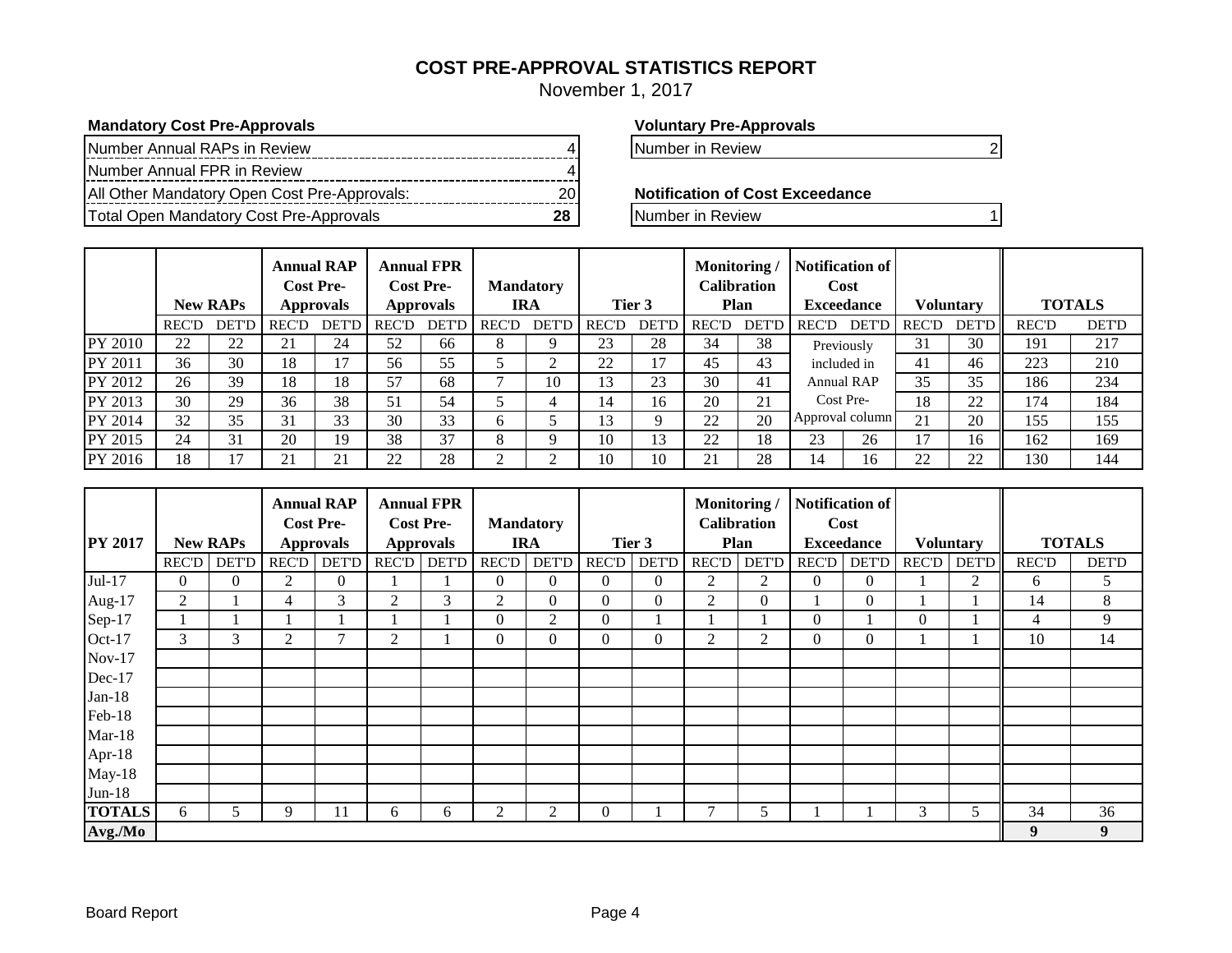**Facility Certificate Listing**

**Program Year 2016**

**COC Eff Date: Yes COC Print Date: Yes** 

#### **Printed from 09/13/17 to 11/29/17**

| <b>Owner/Fac</b> |   | UST Cnt Own / Fac Name                | Own / Fac Address                       | <b>Eff Date</b> | <b>Print Date</b> | <b>Override Reason</b>          | <b>Denial Status</b> |
|------------------|---|---------------------------------------|-----------------------------------------|-----------------|-------------------|---------------------------------|----------------------|
|                  |   |                                       |                                         |                 |                   |                                 |                      |
| 1334-0001        |   | Buckeye Fabric Finishing Co           | 1260 E. Main Street, Coshocton OH       | 07/01/2016      | 09/15/2017        | Not Required: Post 11-30-09 Pay | N/A                  |
| 5117-0002        |   | Honda of America Marysville           | 24000 Honda Parkway, Marysville OH      | 06/30/2017      | 09/15/2017        | Not Required: Post 11-30-09 Pay | N/A                  |
| 8955-0014        |   | <b>Marion General Hospital</b>        | 1000 McKinley Park Drive, Marion OH     | 05/23/2017      | 09/15/2017        | Not Required: Post 11-30-09 Pay | N/A                  |
| 10990-0009       | 2 | St. John Medical Center               | 29000 Center Ridge Road, Westlake OH    | 07/01/2016      | 11/09/2017        | Not Required: Post 11-30-09 Pay | N/A                  |
| 14197-0007       | 3 | Solon Data Center                     | 28850 Aurora Road, Solon OH             | 09/21/2016      | 09/15/2017        | Not Required: Post 11-30-09 Pay | N/A                  |
| 19860-0001       | 2 | West End Marathon                     | 1912 Hayes Avenue, Fremont OH           | 06/08/2017      | 10/27/2017        | Not Required: Post 11-30-09 Pay | N/A                  |
| 19860-0002       | 3 | PRW Inc.                              | 1029 Oak Harbor Road, Fremont OH        | 06/08/2017      | 10/27/2017        | Not Required: Post 11-30-09 Pay | N/A                  |
| 21079-0001       | 3 | HD Express Mart, Inc.                 | 600 N. Countyline Street, Fostoria OH   | 07/05/2016      | 10/27/2017        | Not Required: Post 11-30-09 Pay | N/A                  |
| 21079-0002       | 3 | HD Express Mart, Inc.                 | 506 N. Main Street, Clyde OH            | 07/05/2016      | 10/27/2017        | Not Required: Post 11-30-09 Pay | N/A                  |
| 21454-0001       | 3 | MF Oil Beaver Creek Inc.              | 2260 Heller Road, Beaver Creek OH       | 05/17/2017      | 11/09/2017        | Not Required: Post 11-30-09 Pay | N/A                  |
| 22259-0001       | 2 | Hamad Investment Group #2             | 1201 Dorr Street. Toledo OH             | 05/08/2017      | 10/27/2017        | PD Response Accepted            | Accepted             |
| 22530-0001       | 3 | American Enterprise Bank Property     | 2260 Heller Road, Beavercreek OH        | 05/17/2017      | 10/27/2017        | Not Required: Post 11-30-09 Pay | Accepted             |
| 23932-0001       | 3 | Shop Mart                             | 1 E. Stimson Avenue. Athens OH          | 10/03/2016      | 10/27/2017        | Not Required: Post 11-30-09 Pay | N/A                  |
| 24013-0001       | 3 | Sitara Devi, LLC Sunoco               | 6795 Glenn Highway, Cambridge OH        | 06/12/2017      | 11/09/2017        | Not Required: Post 11-30-09 Pay | N/A                  |
| 24016-0001       | 3 | A&M 3707 Investments, LLC             | 3707 Germantown Pike, Dayton OH         | 06/19/2017      | 09/29/2017        | PD Response Accepted            | Accepted             |
| 24047-0001       | 2 | <b>Giant America</b>                  | 12436 Euclid Avenue, East Cleveland OH  | 07/01/2016      | 09/15/2017        | Not Required: Post 11-30-09 Pay | N/A                  |
| 24048-0001       |   | DeNoon Lumber Company, LLC            | 571 County Highway 52, Bergholz OH      | 07/01/2016      | 09/29/2017        | Not Required: Post 11-30-09 Pay | N/A                  |
| 24050-0001       | 3 | Jeffs Marathon                        | 6094 Bridgetown Ebenezer Road, Cincinna | 06/26/2017      | 09/29/2017        | Not Required: Post 11-30-09 Pay | N/A                  |
| 24062-0001       | 3 | DLF Enterprises LLC dba Wild Wings Co | 9055 W State Route 2, Oak Harbor OH     | 07/05/2016      | 09/29/2017        | Not Required: Post 11-30-09 Pay | N/A                  |
| 24101-0001       | 6 | <b>FCA US LLC</b>                     | 8000 Chrysler Drive, Perrysburg OH      | 07/01/2016      | 09/15/2017        | Not Required: Post 11-30-09 Pay | N/A                  |
| 24114-0001       | 4 | Snow One Stop Sunoco                  | 5790 State Road, Parma OH               | 07/01/2016      | 10/13/2017        | Not Required: Post 11-30-09 Pay | N/A                  |

| <b>Total Owners</b>         | 19 |
|-----------------------------|----|
| <b>Total Facilities</b>     | 21 |
| <b>Total USTs</b>           | 55 |
| <b>Total Determinations</b> | 7  |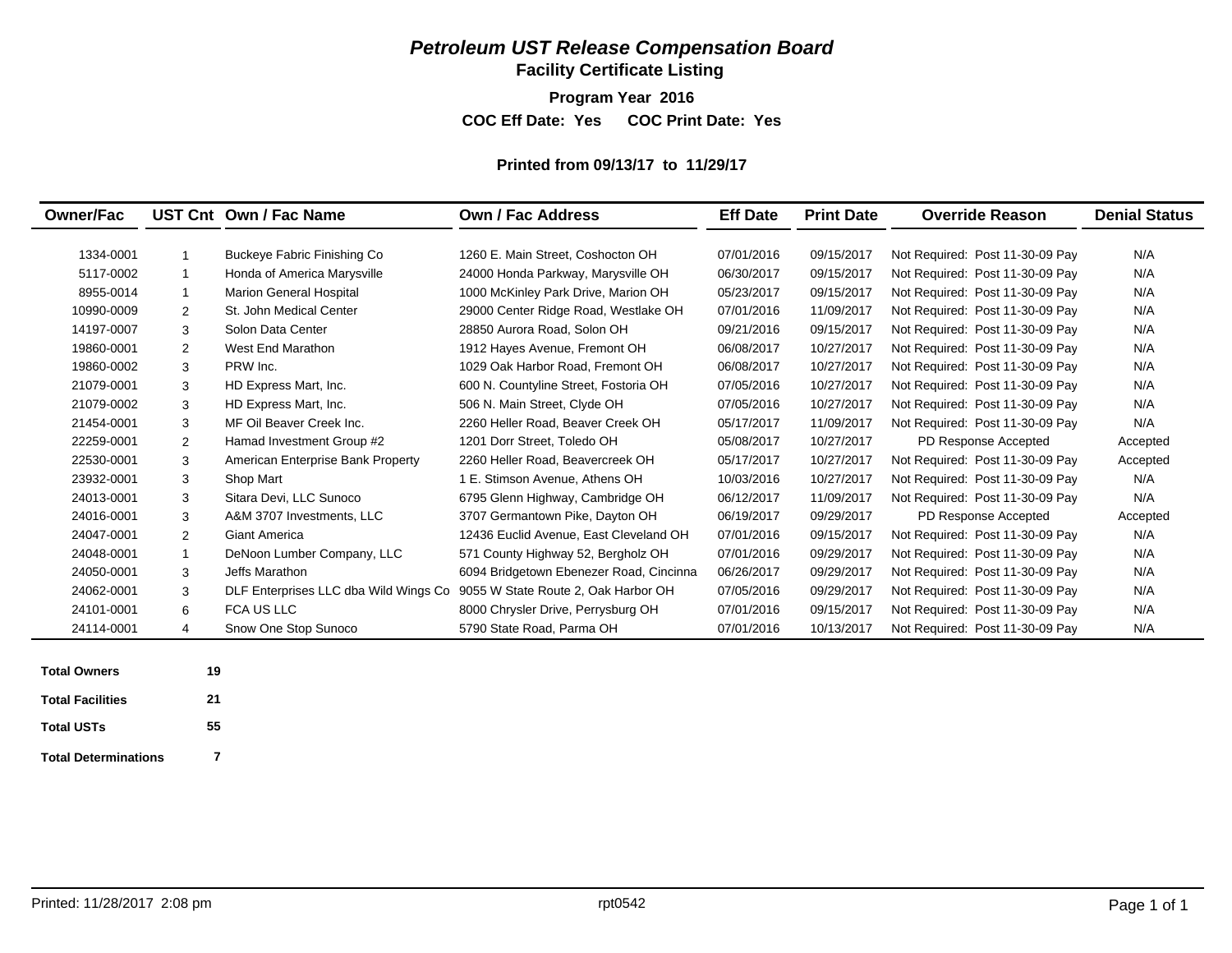**Facility Certificate Listing**

**Program Year 2016 COC Eff Date: No COC Print Date: No Denial Status: DETERMINATION**

#### **Date of Determination from 09/13/17 to 11/28/17**

| <b>Owner/Fac</b>            |   | UST Cnt Own / Fac Name    | <b>Own / Fac Address</b>          | <b>Eff Date</b> | <b>Print Date</b> | <b>Override Reason</b> | <b>Denial Status</b> |
|-----------------------------|---|---------------------------|-----------------------------------|-----------------|-------------------|------------------------|----------------------|
|                             |   |                           |                                   |                 |                   |                        |                      |
| 21454-0001                  |   | MF Oil Beaver Creek Inc.  | 2260 Heller Road, Beaver Creek OH |                 |                   | <b>COC Denied</b>      | Determination        |
| 22259-0001                  | 2 | Hamad Investment Group #2 | 1201 Dorr Street, Toledo OH       |                 |                   | <b>COC Denied</b>      | Determination        |
| 24028-0001                  |   | Tires Outlet Place, LLC   | 650 S. High Street, Cortland OH   |                 |                   | N/A                    | Determination        |
| <b>Total Owners</b>         | 3 |                           |                                   |                 |                   |                        |                      |
| <b>Total Facilities</b>     | 3 |                           |                                   |                 |                   |                        |                      |
| <b>Total USTs</b>           | 6 |                           |                                   |                 |                   |                        |                      |
| <b>Total Determinations</b> | 3 |                           |                                   |                 |                   |                        |                      |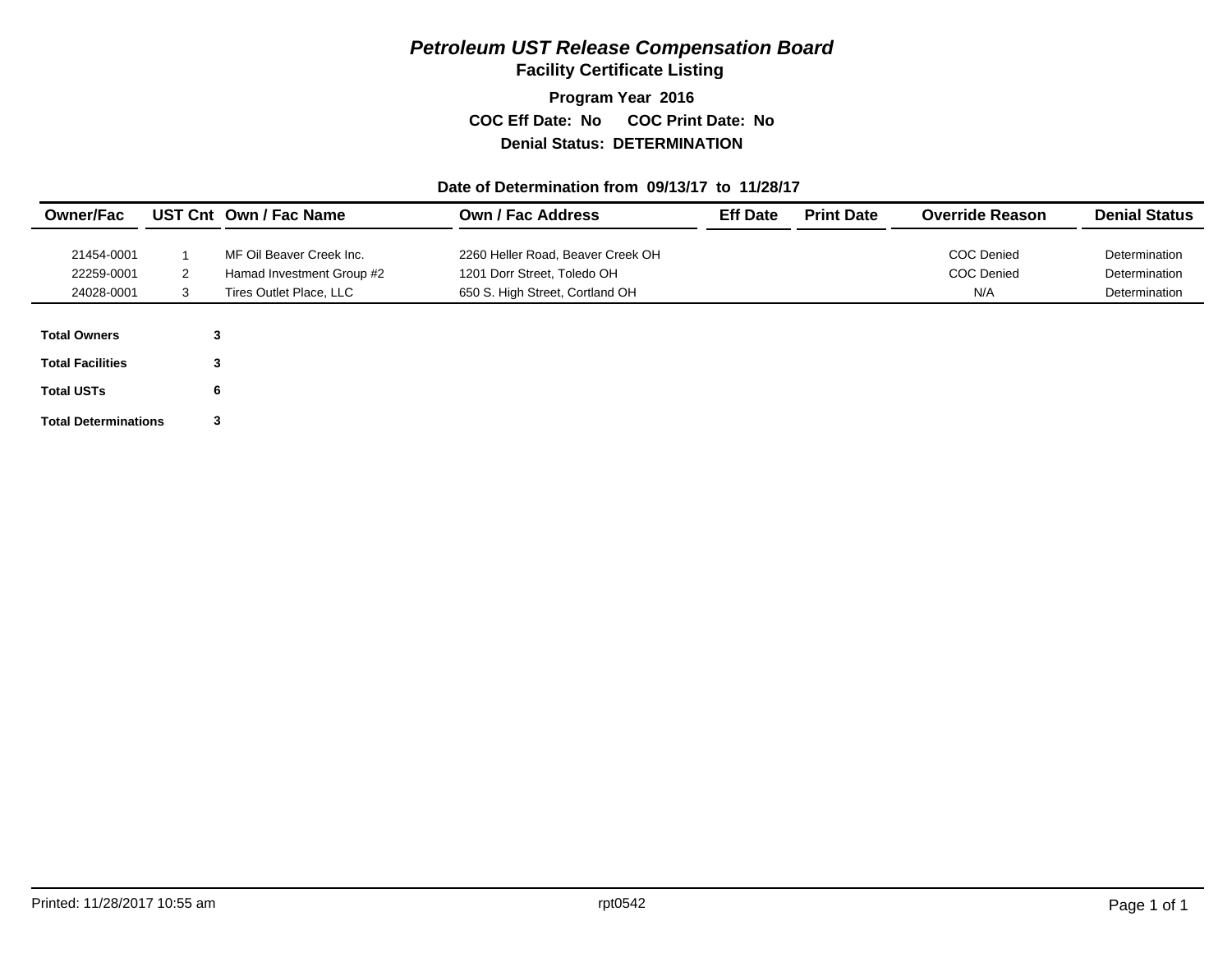**Facility Certificate Listing**

**Program Year 2017 COC Eff Date: Yes COC Print Date: Yes** 

### **Printed from 09/13/17 to 11/28/17**

| <b>Owner/Fac</b> |                         | UST Cnt Own / Fac Name                 | <b>Own / Fac Address</b>                 | <b>Eff Date</b> | <b>Print Date</b> | <b>Override Reason</b>          | <b>Denial Status</b> |
|------------------|-------------------------|----------------------------------------|------------------------------------------|-----------------|-------------------|---------------------------------|----------------------|
|                  |                         |                                        |                                          |                 |                   |                                 |                      |
| 81-0001          | 5                       | Miller's A.M.-P.M., Inc.               | 2889 State Route 821, Marietta OH        | 07/14/2017      | 09/15/2017        | Not Required: Post 11-30-09 Pay | N/A                  |
| 97-0001          | $\mathbf{1}$            | SYSCO Food Services of Central Ohio, I | 2400 Harrison Road, Columbus OH          | 08/09/2017      | 09/29/2017        | Not Required: Post 11-30-09 Pay | N/A                  |
| 826-0001         | 3                       | Beachwood Board of Education           | 23757 Commerce Park, Beachwood OH        | 08/07/2017      | 09/29/2017        | Not Required: Post 11-30-09 Pay | N/A                  |
| 852-0001         | 2                       | Beaver Excavating Co                   | 2000 Beaver Place Avenue, Canton OH      | 08/01/2017      | 09/29/2017        | Not Required: Post 11-30-09 Pay | N/A                  |
| 1334-0001        | $\mathbf{1}$            | Buckeye Fabric Finishing Co            | 1260 E. Main Street, Coshocton OH        | 07/01/2017      | 09/29/2017        | Not Required: Post 11-30-09 Pay | N/A                  |
| 1385-0001        | 3                       | Buehler Food Mkt Off & Wh              | 1401 Old Mansfield Rd, Wooster OH        | 07/07/2017      | 09/15/2017        | Not Required: Post 11-30-09 Pay | N/A                  |
| 1532-0138        | 5                       | <b>Locust Street Bellstores</b>        | 2506 Locust Street, Canal Fulton OH      | 10/11/2017      | 10/27/2017        | Not Required: Post 11-30-09 Pay | N/A                  |
| 1698-0002        | $\overline{2}$          | Catawba Island Marina                  | 4235 Beach Club Rd, Port Clinton OH      | 07/07/2017      | 09/15/2017        | Not Required: Post 11-30-09 Pay | N/A                  |
| 1777-0001        | 5                       | Chagrin Lagoons Yacht Club             | 35111 Lagoons Drive, Eastlake OH         | 07/24/2017      | 09/15/2017        | Not Required: Post 11-30-09 Pay | N/A                  |
| 1901-0001        | 3                       | <b>Blairs Auto Care</b>                | 18590 W Fifth St, Beloit OH              | 07/07/2017      | 09/15/2017        | Not Required: Post 11-30-09 Pay | N/A                  |
| 2005-0001        | $\mathbf{1}$            | Cleveland Heights City Hall            | 40 Severance Circle, Cleveland Heights O | 07/06/2017      | 09/15/2017        | Not Required: Post 11-30-09 Pay | N/A                  |
| 2005-0003        | 2                       | Municipal Garage Transfer Station      | 14200 Superior Road, Cleveland Heights O | 07/06/2017      | 09/15/2017        | Not Required: Post 11-30-09 Pay | N/A                  |
| 2030-0001        | 2                       | City of Englewood Service Center       | 1111 Union Boulevard, Englewood OH       | 07/01/2017      | 10/13/2017        | Not Required: Post 11-30-09 Pay | N/A                  |
| 2104-0001        | 3                       | Parma Hts Service Garage               | 6184 Pearl Rd, Parma Heights OH          | 07/01/2017      | 11/09/2017        | PD Response Accepted            | Accepted             |
| 2116-0001        | 2                       | City of Rocky River                    | 21012 Hilliard Boulevard, Rocky River OH | 07/01/2017      | 09/29/2017        | Not Required: Post 11-30-09 Pay | N/A                  |
| 2116-0002        | 2                       | City of Rocky River Service Garage     | 22401 Lake Road, Rocky River OH          | 07/01/2017      | 09/29/2017        | Not Required: Post 11-30-09 Pay | N/A                  |
| 2132-0001        | 2                       | <b>Street Department</b>               | 3850 City Center Blvd., Stow OH          | 08/14/2017      | 09/29/2017        | Not Required: Post 11-30-09 Pay | N/A                  |
| 2132-0002        | $\mathbf{1}$            | City of Stow                           | 2770 Call Road, Stow OH                  | 08/14/2017      | 09/29/2017        | Not Required: Post 11-30-09 Pay | N/A                  |
| 2136-0001        | $\mathbf{1}$            | City of Struthers                      | 6 Elm Street, Struthers OH               | 07/13/2017      | 09/15/2017        | Not Required: Post 11-30-09 Pay | N/A                  |
| 2162-0001        | $\overline{2}$          | City Westerville, Pub Ser              | 350 Park Meadow, Westerville OH          | 07/01/2017      | 11/09/2017        | Not Required: Post 11-30-09 Pay | N/A                  |
| 2162-0005        | 5                       | City of Westerville                    | 6861 S Cleveland Avenue, Columbus OH     | 07/01/2017      | 11/09/2017        | Not Required: Post 11-30-09 Pay | N/A                  |
| 2248-0001        | 3                       | Lake Center Depot                      | 870 E. 79th Street, Cleveland OH         | 09/01/2017      | 09/29/2017        | Not Required: Post 11-30-09 Pay | N/A                  |
| 2248-0002        | 3                       | East 49th M T Depot                    | 4177 E. 49th Street, Cleveland OH        | 09/01/2017      | 09/29/2017        | Not Required: Post 11-30-09 Pay | N/A                  |
| 2248-0003        | 2                       | Ridge Road M T Depot                   | 3832 Ridge Road, Cleveland OH            | 09/01/2017      | 09/29/2017        | Not Required: Post 11-30-09 Pay | N/A                  |
| 2658-0001        | $\overline{\mathbf{c}}$ | Cuyahoga Community College             | 11000 Pleasant Valley Road, Parma OH     | 07/24/2017      | 09/29/2017        | Not Required: Post 11-30-09 Pay | N/A                  |
| 2658-0002        | $\overline{2}$          | <b>Cuyahoga Community College</b>      | 2900 Community College Avenue, Clevel    | 07/24/2017      | 09/29/2017        | Not Required: Post 11-30-09 Pay | N/A                  |
| 2658-0003        | $\overline{2}$          | <b>Cuyahoga Community College</b>      | 4250 Richmond Road, Highland Hills OH    | 07/24/2017      | 09/29/2017        | Not Required: Post 11-30-09 Pay | N/A                  |
| 2664-0003        | 6                       | Cuyahoga Landmark Inc                  | 12966 Prospect Road, Strongsville OH     | 07/13/2017      | 09/15/2017        | Not Required: Post 11-30-09 Pay | N/A                  |
| 2664-0006        | 6                       | Cuyahoga Landmark Inc                  | 21079 Westwood Dr, Strongsville OH       | 07/13/2017      | 09/15/2017        | Not Required: Post 11-30-09 Pay | N/A                  |
| 2681-0002        | $\mathbf{1}$            | Dayton Freight Lines Inc               | 6265 Executive Boulevard, Dayton OH      | 07/17/2017      | 09/15/2017        | Not Required: Post 11-30-09 Pay | N/A                  |
| 3305-0001        | 2                       | E Clinton Local School Dist            | 97 Astro Way, Sabina OH                  | 07/27/2017      | 09/15/2017        | Not Required: Post 11-30-09 Pay | N/A                  |
| 3618-0001        | 3                       | Erie Vu Maintenance                    | 38303 Airport Parkway, Willoughby OH     | 07/24/2017      | 09/15/2017        | Not Required: Post 11-30-09 Pay | N/A                  |
| 3711-0001        | 2                       | Crow Executive Air, Inc.               | 28331 Lemoyne Road, Millbury OH          | 07/17/2017      | 09/15/2017        | Not Required: Post 11-30-09 Pay | N/A                  |
| 3940-0001        | $\mathbf{2}$            | Fox Cleaners Inc                       | 4333 N Main St, Dayton OH                | 07/14/2017      | 09/15/2017        | Not Required: Post 11-30-09 Pay | N/A                  |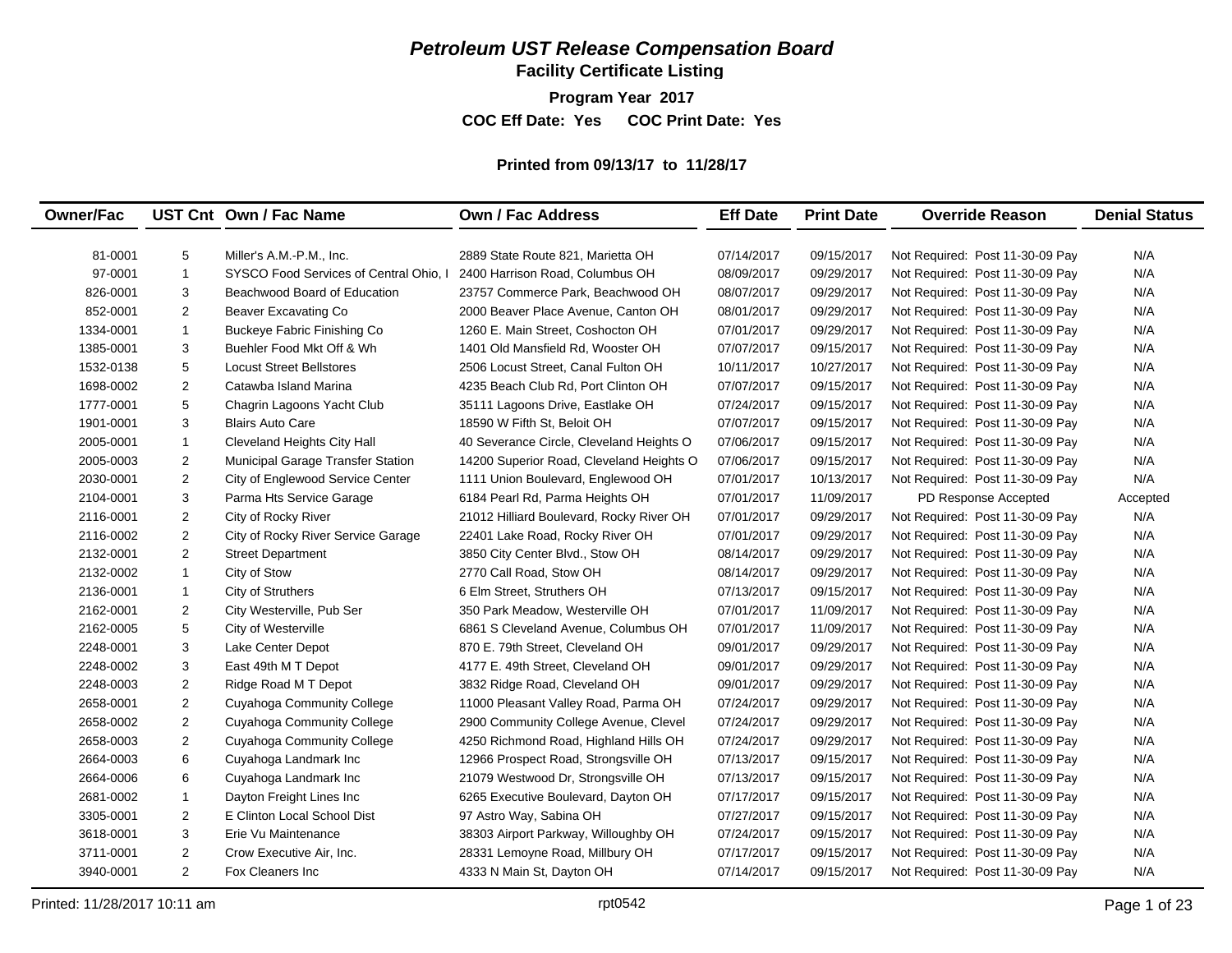| Owner/Fac |                | UST Cnt Own / Fac Name                  | <b>Own / Fac Address</b>                 | <b>Eff Date</b> | <b>Print Date</b> | <b>Override Reason</b>          | <b>Denial Status</b> |
|-----------|----------------|-----------------------------------------|------------------------------------------|-----------------|-------------------|---------------------------------|----------------------|
| 4683-0001 | 2              | Borden Dairy Co. of Cincinnati          | 757 Elliott Avenue, Cincinnati OH        | 08/09/2017      | 09/29/2017        | Not Required: Post 11-30-09 Pay | N/A                  |
| 4957-0002 | $\overline{2}$ | Henderson Oil Co.                       | 2518 Oxford State Road, Middletown OH    | 08/15/2017      | 09/29/2017        | Not Required: Post 11-30-09 Pay | N/A                  |
| 5081-0001 | 2              | Holiday Camplands Assoc Inc             | 4273 Pymatuning Lake Rd North, Andover ( | 07/01/2017      | 09/29/2017        | Not Required: Post 11-30-09 Pay | N/A                  |
| 5082-0001 | $\mathbf{1}$   | Holiday Harbor Marina, Inc.             | 944 Main Street, Huron OH                | 07/24/2017      | 09/15/2017        | Not Required: Post 11-30-09 Pay | N/A                  |
| 5117-0001 | 9              | Honda East Liberty Plant                | 11000 State Route 347, East Liberty OH   | 07/01/2017      | 09/15/2017        | Not Required: Post 11-30-09 Pay | N/A                  |
| 5117-0002 | 12             | Honda of America Marysville             | 24000 Honda Parkway, Marysville OH       | 07/01/2017      | 09/15/2017        | Not Required: Post 11-30-09 Pay | N/A                  |
| 5117-0003 | 13             | Honda Of America Engine Plant           | 12500 Meranda Road, Anna OH              | 07/01/2017      | 09/15/2017        | Not Required: Post 11-30-09 Pay | N/A                  |
| 5117-0005 | 16             | Honda Research and Development          | 21001 State Route 739, Raymond OH        | 07/01/2017      | 09/15/2017        | Not Required: Post 11-30-09 Pay | N/A                  |
| 5184-0001 | 2              | Hubbard Board Bus Garage                | 345 Hall Avenue, Hubbard OH              | 07/01/2017      | 11/09/2017        | Not Required: Post 11-30-09 Pay | N/A                  |
| 5328-0001 | $\mathbf{1}$   | <b>Inverness Club</b>                   | 4601 Dorr Street, Toledo OH              | 07/13/2017      | 09/15/2017        | Not Required: Post 11-30-09 Pay | N/A                  |
| 5936-0001 | $\mathbf{1}$   | Joseph Toyota Inc.                      | 1180 W. National Road, Vandalia OH       | 07/01/2017      | 10/13/2017        | Not Required: Post 11-30-09 Pay | N/A                  |
| 6439-0002 | 5              | Leake Oil Co Inc                        | 1020 E Taggart St, E Palestine OH        | 07/01/2017      | 09/15/2017        | Not Required: Post 11-30-09 Pay | N/A                  |
| 6549-0001 | 4              | Licking Memorial Hospital               | 1320 West Main St, Newark OH             | 07/01/2017      | 11/09/2017        | PD Response Accepted            | Accepted             |
| 6630-0001 | 3              | Lordstown Village                       | 1491 Salt Springs Road S.W., Lordstown O | 07/27/2017      | 09/15/2017        | Not Required: Post 11-30-09 Pay | N/A                  |
| 6630-0002 | $\overline{2}$ | Lordstown Village                       | 1583 Salt Springs Road SW, Lordstown O   | 07/27/2017      | 09/15/2017        | Not Required: Post 11-30-09 Pay | N/A                  |
| 6719-0001 | $\mathbf{1}$   | MA Brienza Field - Noble County Airport | 48501 Cty Rd 14A, Caldwell OH            | 07/01/2017      | 11/09/2017        | Not Required: Post 11-30-09 Pay | N/A                  |
| 6760-0001 | $\mathbf{1}$   | Greenon Local School                    | 4059 Dayton Road, Springfield OH         | 07/01/2017      | 10/13/2017        | Not Required: Post 11-30-09 Pay | N/A                  |
| 7108-0002 | $\overline{2}$ | Medina City Schools                     | 1122 W. Smith Road, Medina OH            | 08/18/2017      | 10/13/2017        | Not Required: Post 11-30-09 Pay | N/A                  |
| 7184-0001 | $\mathbf{1}$   | Senior Lifestyle Wellspring             | 8000 Evergreen Ridge Drive, Cincinnati O | 09/11/2017      | 09/29/2017        | Not Required: Post 11-30-09 Pay | N/A                  |
| 7208-0001 | $\overline{2}$ | Miami University - Cole Service Bldg    | 101 S. Fisher Drive, Oxford OH           | 07/01/2017      | 11/09/2017        | Not Required: Post 11-30-09 Pay | N/A                  |
| 7208-0002 | $\mathbf{1}$   | Miami University Airport                | 7101 Fairfield Road, Oxford OH           | 07/01/2017      | 11/09/2017        | Not Required: Post 11-30-09 Pay | N/A                  |
| 7208-0005 | $\overline{2}$ | (Former) Talawanda High School          | 101 W. Chestnut Street, Oxford OH        | 07/01/2017      | 11/09/2017        | Not Required: Post 11-30-09 Pay | N/A                  |
| 7299-0001 | 4              | Mike's Amoco                            | 3 East Avenue, Tallmadge OH              | 07/10/2017      | 09/15/2017        | Not Required: Post 11-30-09 Pay | N/A                  |
| 7365-0001 | $\overline{2}$ | Manufactured Housing Ent                | 09302 St Rt 6, Bryan OH                  | 07/01/2017      | 11/09/2017        | Not Required: Post 11-30-09 Pay | N/A                  |
| 7593-0001 | $\overline{2}$ | Nationwide Plaza 3                      | Three Nationwide Plaza, Columbus OH      | 07/01/2017      | 09/29/2017        | Not Required: Post 11-30-09 Pay | N/A                  |
| 7593-0002 | $\overline{2}$ | <b>Enterprise Data Center</b>           | 281 E. Powell Road, Lewis Center OH      | 07/01/2017      | 09/29/2017        | Not Required: Post 11-30-09 Pay | N/A                  |
| 7593-0004 | $\mathbf{1}$   | Nationwide Plaza 2                      | Two Nationwide Plaza, Columbus OH        | 07/01/2017      | 09/29/2017        | Not Required: Post 11-30-09 Pay | N/A                  |
| 7593-0005 | 4              | Nationwide Data Center                  | 7300 Souder Road, New Albany OH          | 07/01/2017      | 09/29/2017        | Not Required: Post 11-30-09 Pay | N/A                  |
| 7686-0001 | 3              | Newman's Marathon                       | 525 N. Main Street, Bowling Green OH     | 07/27/2017      | 09/15/2017        | Not Required: Post 11-30-09 Pay | N/A                  |
| 7724-0001 | 3              | <b>Noble County Commissioners</b>       | 46003 Sr821, Caldwell OH                 | 07/24/2017      | 09/15/2017        | Not Required: Post 11-30-09 Pay | N/A                  |
| 7762-0001 | $\overline{2}$ | North Fork Bus Garage                   | 318 Spring Street, Utica OH              | 07/01/2017      | 10/13/2017        | Not Required: Post 11-30-09 Pay | N/A                  |
| 7784-0001 | $\overline{2}$ | Northfield Park Associates              | 10705 Northfield Road, Northfield OH     | 07/10/2017      | 09/15/2017        | Not Required: Post 11-30-09 Pay | N/A                  |
| 7868-0001 | $\mathbf{1}$   | Oberlin City School District            | 153 N. Main Street, Oberlin OH           | 07/01/2017      | 09/29/2017        | Not Required: Post 11-30-09 Pay | N/A                  |
| 7869-0002 | $\mathbf{1}$   | Mudd Center                             | 148 W. College Street, Oberlin OH        | 07/10/2017      | 09/15/2017        | Not Required: Post 11-30-09 Pay | N/A                  |
| 8314-0001 | $\mathbf{1}$   | Petron Oil Bulk Plant II                | 90 Renick Lane, Chillicothe OH           | 07/07/2017      | 09/15/2017        | Not Required: Post 11-30-09 Pay | N/A                  |
| 8314-0009 | 4              | East Main Sunoco                        | 1112 E Main St, Chillicothe OH           | 07/07/2017      | 09/15/2017        | Not Required: Post 11-30-09 Pay | N/A                  |
| 8314-0010 | 3              | Petron 24 Hr Feul Stop                  | 199 W Main St, Chillicothe OH            | 07/07/2017      | 09/15/2017        | Not Required: Post 11-30-09 Pay | N/A                  |
| 8616-0001 | 1              | R C Hemm Glass Shops Inc                | 514 S Main St, Piqua OH                  | 07/28/2017      | 09/15/2017        | Not Required: Post 11-30-09 Pay | N/A                  |
| 8897-0001 | 2              | Richland Aviation Inc.                  | Mansfield Lahm Airport, Mansfield OH     | 07/17/2017      | 09/15/2017        | Not Required: Post 11-30-09 Pay | N/A                  |
| 9046-0001 | 1              | A and A Market                          | 7697 E. Harbor Road, Marblehead OH       | 07/14/2017      | 09/15/2017        | Not Required: Post 11-30-09 Pay | N/A                  |
| 9434-0002 | 4              | Delta Kwik Stop                         | 105 W. Main Street, Delta OH             | 07/01/2017      | 11/09/2017        | Not Required: Post 11-30-09 Pay | N/A                  |
| 9434-0003 | 4              | Unity Mini Mart                         | 205 W. Jackson Street, West Unity OH     | 07/01/2017      | 11/09/2017        | Not Required: Post 11-30-09 Pay | N/A                  |
| 9434-0004 | 3              | Stryker Main Stop                       | 101 E. Curtis Street, Stryker OH         | 07/01/2017      | 11/09/2017        | Not Required: Post 11-30-09 Pay | N/A                  |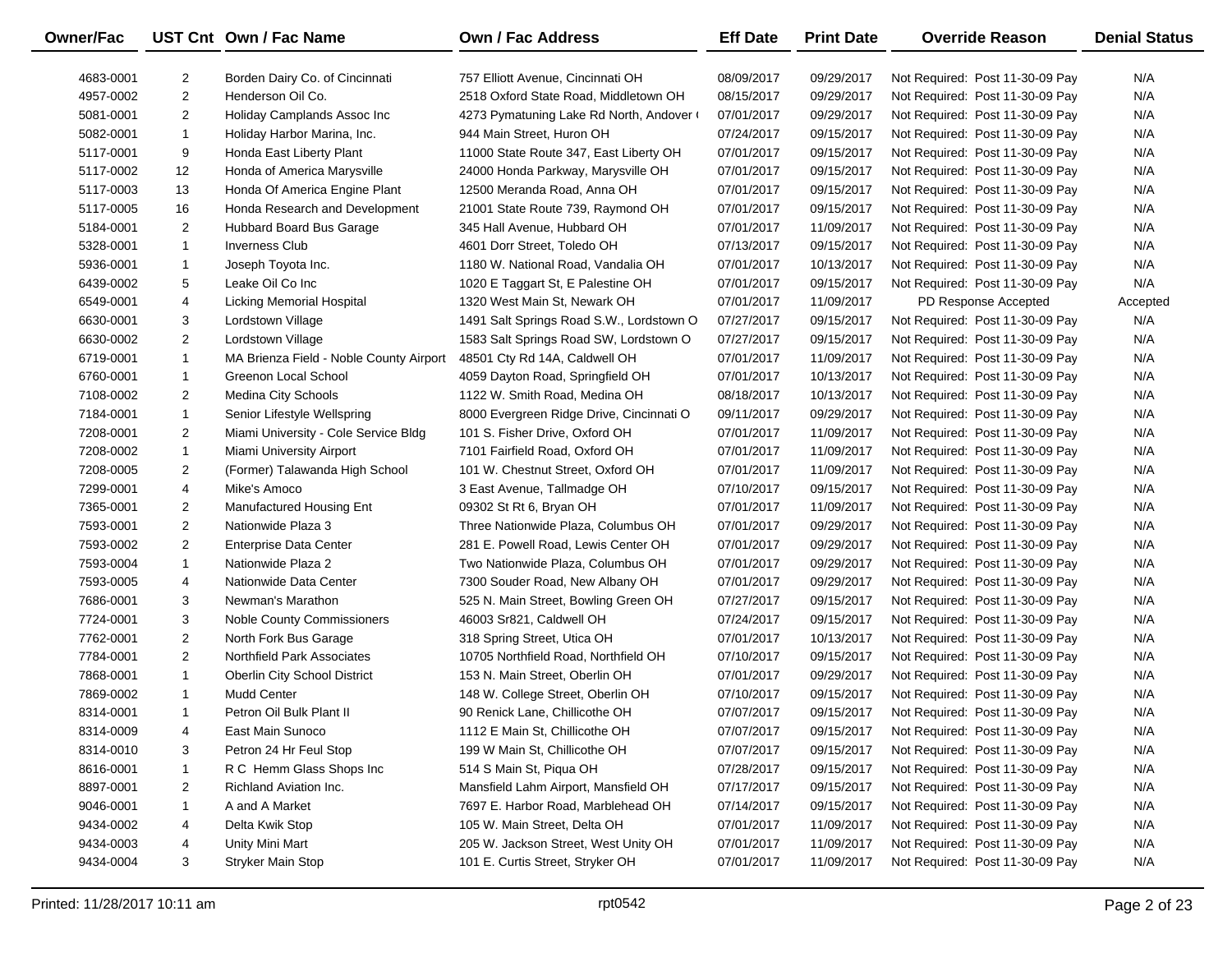| Owner/Fac  |                | UST Cnt Own / Fac Name                    | Own / Fac Address                       | <b>Eff Date</b> | <b>Print Date</b> | <b>Override Reason</b>          | <b>Denial Status</b> |
|------------|----------------|-------------------------------------------|-----------------------------------------|-----------------|-------------------|---------------------------------|----------------------|
|            |                |                                           |                                         |                 |                   |                                 |                      |
| 9434-0005  | 4              | Montpelier Main Stop                      | 501 W. Main Street, Montpelier OH       | 07/01/2017      | 11/09/2017        | Not Required: Post 11-30-09 Pay | N/A                  |
| 9434-0009  | 3              | Bryan Main Stop                           | 232 S. Union Street, Bryan OH           | 07/01/2017      | 11/09/2017        | Not Required: Post 11-30-09 Pay | N/A                  |
| 9434-0012  | 3              | US 20 Main Stop                           | 17980 US Highway 20, Fayette OH         | 07/01/2017      | 11/09/2017        | Not Required: Post 11-30-09 Pay | N/A                  |
| 9434-0013  | 3              | <b>Main Street Station</b>                | 13125 Main Street S., Weston OH         | 07/01/2017      | 11/09/2017        | Not Required: Post 11-30-09 Pay | N/A                  |
| 9434-0015  | 3              | Lyons Union 76                            | 105 W. Morenci Street, Lyons OH         | 07/01/2017      | 11/09/2017        | Not Required: Post 11-30-09 Pay | N/A                  |
| 9434-0016  | $\overline{2}$ | Denny's IGA                               | 112 E. Maple Street, Liberty Center OH  | 07/01/2017      | 11/09/2017        | Not Required: Post 11-30-09 Pay | N/A                  |
| 9434-0017  | $\overline{2}$ | Edon Main Stop                            | 11024 State Route 49, Edon OH           | 07/01/2017      | 11/09/2017        | Not Required: Post 11-30-09 Pay | N/A                  |
| 9434-0019  | 3              | West Unity Main Stop                      | 204 E. Jackson Street, West Unity OH    | 07/01/2017      | 11/09/2017        | Not Required: Post 11-30-09 Pay | N/A                  |
| 9434-0020  | $\overline{2}$ | Johnnie's Kwik Stop                       | 102 N. Turkeyfoot Avenue, Malinta OH    | 07/01/2017      | 11/09/2017        | Not Required: Post 11-30-09 Pay | N/A                  |
| 9434-0022  | 3              | Jamar Kwik Stop                           | 20968 Road E., Coninental OH            | 07/01/2017      | 11/09/2017        | Not Required: Post 11-30-09 Pay | N/A                  |
| 9434-0025  | $\overline{2}$ | <b>Edgerton Main Stop</b>                 | 314 W. Vine Street, Edgerton OH         | 07/01/2017      | 11/09/2017        | Not Required: Post 11-30-09 Pay | N/A                  |
| 9434-0026  | $\overline{2}$ | Obes Country Carry Out                    | 19963 Otsego Pike, Bowling Green OH     | 07/01/2017      | 11/09/2017        | Not Required: Post 11-30-09 Pay | N/A                  |
| 9434-0027  | 3              | Archbold Main Stop                        | 1200 Stryker Street, Archbold OH        | 07/01/2017      | 11/09/2017        | Not Required: Post 11-30-09 Pay | N/A                  |
| 9434-0031  | 3              | Liberty Main Stop                         | T526 State Route 109, Liberty Center OH | 07/01/2017      | 11/09/2017        | Not Required: Post 11-30-09 Pay | N/A                  |
| 9590-0002  | 4              | FedEx Ground                              | 6120 S. Meadows Drive, Grove City OH    | 07/01/2017      | 11/09/2017        | Not Required: Post 11-30-09 Pay | N/A                  |
| 9590-0002  | $\overline{2}$ | FedEx Ground                              | 6120 S. Meadows Drive, Grove City OH    | 07/31/2017      | 11/09/2017        | Not Required: Post 11-30-09 Pay | N/A                  |
| 9590-0005  | $\overline{2}$ | Fed Ex Ground                             | 3201 Columbia Road, Richfield OH        | 07/01/2017      | 11/09/2017        | Not Required: Post 11-30-09 Pay | N/A                  |
| 9590-0006  | 3              | FedEx Ground                              | 100 J. Street, Perrysburg OH            | 07/01/2017      | 11/09/2017        | Not Required: Post 11-30-09 Pay | N/A                  |
| 9590-0007  | $\mathbf{1}$   | FedEx Ground                              | 4600 Poth Road, Whitehall OH            | 07/01/2017      | 11/09/2017        | Not Required: Post 11-30-09 Pay | N/A                  |
| 9851-0001  | 5              | Metro S O R T A - Queensgate              | 1401 Bank St, Cincinnati OH             | 07/07/2017      | 09/15/2017        | Not Required: Post 11-30-09 Pay | N/A                  |
| 9851-0002  | 5              | Metro S O R T A - Bondhill                | 4700 Paddock Rd, Cincinnati OH          | 07/07/2017      | 09/15/2017        | Not Required: Post 11-30-09 Pay | N/A                  |
| 9851-0003  | $\mathbf{1}$   | Metro SORTA - Access                      | 1801 Transpark Drive, Cincinnati OH     | 07/07/2017      | 09/15/2017        | Not Required: Post 11-30-09 Pay | N/A                  |
| 10657-0001 | 3              | Toledo 76 Inc. #102                       | 1896 Front Street, Toledo OH            | 07/01/2017      | 11/09/2017        | Not Required: Post 11-30-09 Pay | N/A                  |
| 10657-0003 | 4              | Toledo 76 Inc #104                        | 1540 Front St, Toledo OH                | 07/01/2017      | 11/09/2017        | Not Required: Post 11-30-09 Pay | N/A                  |
| 10657-0004 | 4              | Toledo 76 Inc #103                        | 4711 S Detroit Ave, Toledo OH           | 07/01/2017      | 11/09/2017        | Not Required: Post 11-30-09 Pay | N/A                  |
| 10657-0006 | 3              | Toledo 76 Inc                             | 5432 Summit St, Toledo OH               | 07/01/2017      | 11/09/2017        | Not Required: Post 11-30-09 Pay | N/A                  |
| 10657-0010 | 5              | Toledo 76 Inc #109                        | 552 Illinois Avenue, Maumee OH          | 07/01/2017      | 11/09/2017        | Not Required: Post 11-30-09 Pay | N/A                  |
| 10657-0011 | 4              | Toledo 76 Inc #110                        | 7503 Airport Highway, Holland OH        | 07/01/2017      | 11/09/2017        | Not Required: Post 11-30-09 Pay | N/A                  |
| 10657-0012 | 4              | Toledo 76 Inc. #111                       | 102 Airport Highway, Swanton OH         | 07/01/2017      | 11/09/2017        | Not Required: Post 11-30-09 Pay | N/A                  |
| 10657-0013 | $\overline{2}$ | Toledo 79 INC #112                        | 1625 Miami Street, Toledo OH            | 07/01/2017      | 11/09/2017        | Not Required: Post 11-30-09 Pay | N/A                  |
| 10992-0004 | $\mathbf{1}$   | University of Cincinnati                  | 231 Albert Sabin Way, Cincinnati OH     | 07/10/2017      | 09/15/2017        | Not Required: Post 11-30-09 Pay | N/A                  |
| 10992-0007 | $\mathbf{1}$   | University Cincinnati East Campus         | 3220 Eden Ave, Cincinnati OH            | 07/10/2017      | 09/15/2017        | Not Required: Post 11-30-09 Pay | N/A                  |
| 10992-0012 | $\mathbf{1}$   | University Of Cincinnati West Campus      | 345 Clifton Court, Cincinnati OH        | 07/10/2017      | 09/15/2017        | Not Required: Post 11-30-09 Pay | N/A                  |
| 10992-0013 | $\mathbf{1}$   | University Of Cincinnati West Campus      | 2925 Campus Green Drive, Cincinnati OH  | 07/10/2017      | 09/15/2017        | Not Required: Post 11-30-09 Pay | N/A                  |
| 10992-0016 | 2              | University of Cincinnati Hoxworth Blood   | 667 Lincoln Ave, Cincinnati OH          | 07/10/2017      | 09/15/2017        | Not Required: Post 11-30-09 Pay | N/A                  |
| 10992-0017 | 1              | University if Cincinnati Inst Of Env Hlth | 123 E Shields St, Cincinnati OH         | 07/10/2017      | 09/15/2017        | Not Required: Post 11-30-09 Pay | N/A                  |
| 10992-0020 | 1              | University of Cincinnati                  | 2190 E. Galbraith Rd., Reading OH       | 07/10/2017      | 09/15/2017        | Not Required: Post 11-30-09 Pay | N/A                  |
| 10992-0021 | 6              | UC Scioto Hall Tank Farm                  | 2921 Scioto Lane, Cincinnati OH         | 07/10/2017      | 09/15/2017        | Not Required: Post 11-30-09 Pay | N/A                  |
| 10992-0022 | $\mathbf{1}$   | <b>UC Central Utility Plant</b>           | 3000 Glendora Avenue, Cincinnati OH     | 07/10/2017      | 09/15/2017        | Not Required: Post 11-30-09 Pay | N/A                  |
| 10993-0002 | $\mathbf{1}$   | University of Dayton                      | 1700 S. Patterson Boulevard, Dayton OH  | 07/21/2017      | 09/15/2017        | Not Required: Post 11-30-09 Pay | N/A                  |
| 10999-0001 | $\overline{2}$ | Upper Arli Cy Sch Trans Dep               | 4104 Roberts Rd, Columbus OH            | 08/07/2017      | 09/29/2017        | Not Required: Post 11-30-09 Pay | N/A                  |
| 11015-0002 | $\mathbf{1}$   | Cincinnati Pop                            | 1120 West 6th Street, Cincinnati OH     | 07/07/2017      | 09/15/2017        | Not Required: Post 11-30-09 Pay | N/A                  |
| 11015-0003 | $\mathbf{1}$   | Cleveland Pop                             | 2650 Broadway, Cleveland OH             | 07/07/2017      | 09/15/2017        | Not Required: Post 11-30-09 Pay | N/A                  |
|            |                |                                           |                                         |                 |                   |                                 |                      |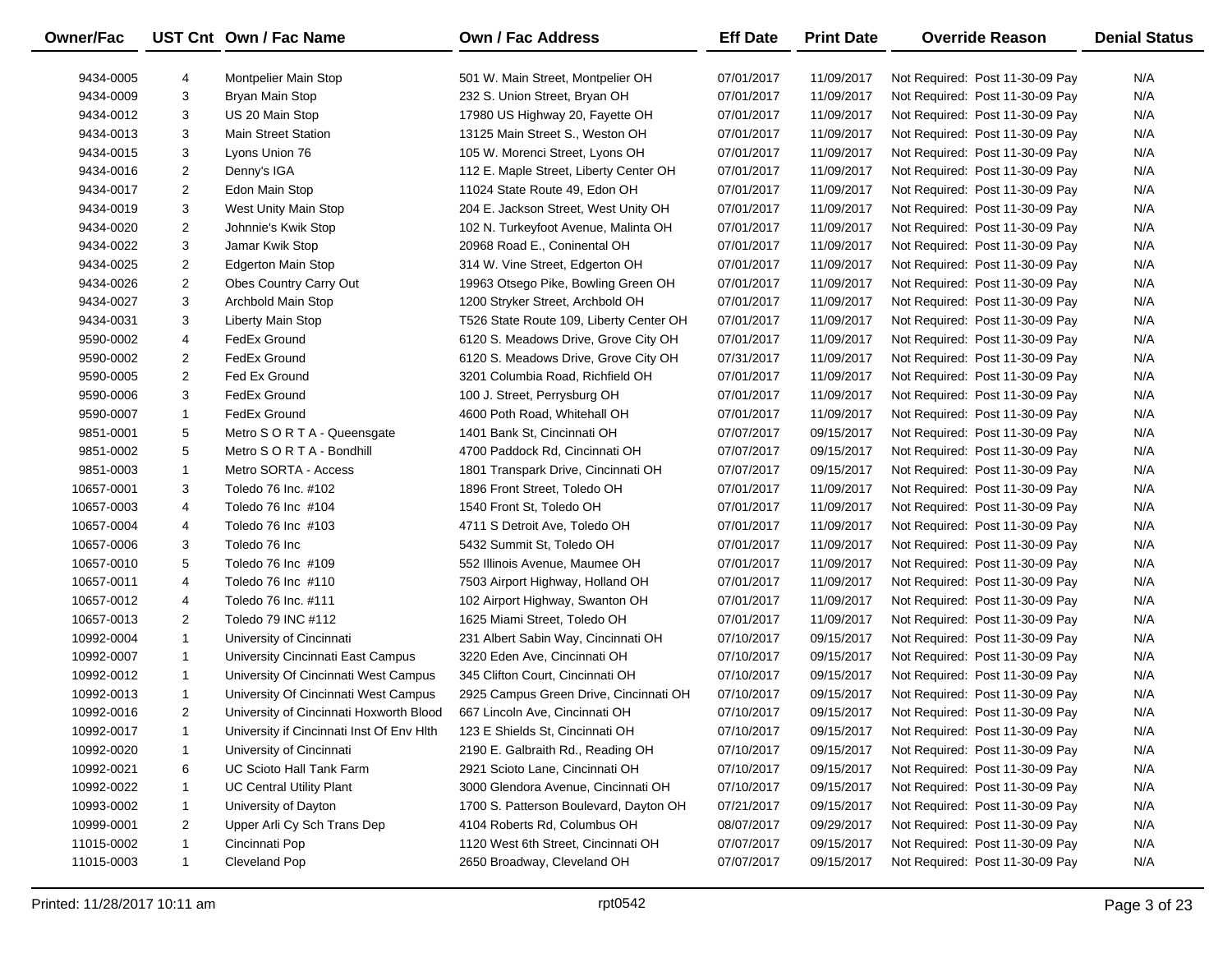| Owner/Fac  |                | UST Cnt Own / Fac Name       | Own / Fac Address                        | <b>Eff Date</b> | <b>Print Date</b> | <b>Override Reason</b>          | <b>Denial Status</b> |
|------------|----------------|------------------------------|------------------------------------------|-----------------|-------------------|---------------------------------|----------------------|
| 11015-0004 |                | Columbus Pop                 | 161 Goodale Blvd, Columbus OH            | 07/07/2017      | 09/15/2017        | Not Required: Post 11-30-09 Pay | N/A                  |
| 11665-0001 | $\mathbf{1}$   | Jonick & Company, Inc.       | 4768-4900 French Creek Road, Sheffield O | 07/01/2017      | 11/09/2017        | PD Response Accepted            | Accepted             |
| 11809-0001 | $\overline{2}$ | Worthington Steel Company    | 1127 Dearborn Drive, Columbus OH         | 07/14/2017      | 09/15/2017        | Not Required: Post 11-30-09 Pay | N/A                  |
| 11983-0001 | 4              | Laccheo's Marathon           | 30490 Euclid Avenue, Wickliffe OH        | 08/01/2017      | 09/29/2017        | Not Required: Post 11-30-09 Pay | N/A                  |
| 12555-0001 | 5              | <b>Transporation Center</b>  | 4290 N James H Mc Gee Blvd, Dayton OH    | 09/21/2017      | 09/29/2017        | Not Required: Post 11-30-09 Pay | N/A                  |
| 12626-0001 | $\mathbf{1}$   | Drake Farms                  | 31251 US Route 35, Chillicothe OH        | 07/20/2017      | 09/15/2017        | Not Required: Post 11-30-09 Pay | N/A                  |
| 12689-0001 | $\overline{2}$ | Erie County Highway Engineer | 2700 Columbus Avenue, Sandusky OH        | 07/01/2017      | 09/29/2017        | Not Required: Post 11-30-09 Pay | N/A                  |
| 12725-0004 | $\overline{2}$ | Firestone Test Ctr           | 410 Lipply Road, Columbiana OH           | 07/01/2017      | 11/09/2017        | Not Required: Post 11-30-09 Pay | N/A                  |
| 13306-0001 | 3              | <b>Madison Auto</b>          | 14588 Madison, Lakewood OH               | 07/10/2017      | 09/15/2017        | Not Required: Post 11-30-09 Pay | N/A                  |
| 13424-0001 | 3              | Quinn's Food Barn            | 8845 State Route 45, North Bloomfield OH | 07/01/2017      | 09/29/2017        | Not Required: Post 11-30-09 Pay | N/A                  |
| 13576-0001 | $\mathbf{1}$   | Midlake 644 CO L41113        | 517-533 Portage Lakes Dr, Coventry Towns | 07/01/2017      | 11/09/2017        | Not Required: Post 11-30-09 Pay | N/A                  |
| 13576-0002 | $\mathbf{1}$   | Parkway 724 CO L41104        | 400 E Wilbeth Rd, Akron OH               | 07/01/2017      | 11/09/2017        | Not Required: Post 11-30-09 Pay | N/A                  |
| 13576-0003 | $\mathbf{1}$   | Stadium 784 CO L41118        | 115 Massillon Rd, Akron OH               | 07/01/2017      | 11/09/2017        | Not Required: Post 11-30-09 Pay | N/A                  |
| 13576-0008 | $\mathbf{1}$   | University 864 CO L42103     | 1600 W Market St, Akron OH               | 07/01/2017      | 11/09/2017        | Not Required: Post 11-30-09 Pay | N/A                  |
| 13576-0010 | 3              | Akron Data Center L42110     | 700 Bell St, Akron OH                    | 07/01/2017      | 11/09/2017        | Not Required: Post 11-30-09 Pay | N/A                  |
| 13576-0012 | $\mathbf{1}$   | West Bowery EQRM L42101      | 50 W Bowery St, Akron OH                 | 07/01/2017      | 11/09/2017        | Not Required: Post 11-30-09 Pay | N/A                  |
| 13576-0013 | $\mathbf{1}$   | Alliance 821 CO L43506       | 861 S Arch St, Alliance OH               | 07/01/2017      | 11/09/2017        | Not Required: Post 11-30-09 Pay | N/A                  |
| 13576-0014 | $\mathbf{1}$   | Alton 878 ESS CO L37107      | 100 Norton Rd, New Rome OH               | 07/01/2017      | 11/09/2017        | Not Required: Post 11-30-09 Pay | N/A                  |
| 13576-0015 | $\mathbf{1}$   | Sherwood 745 CO L41105       | 72 E Hiram, Barberton OH                 | 07/01/2017      | 11/09/2017        | Not Required: Post 11-30-09 Pay | N/A                  |
| 13576-0016 | $\mathbf{1}$   | Valley 825 CO L41134         | 83 31st Street, Barberton OH             | 07/01/2017      | 11/09/2017        | Not Required: Post 11-30-09 Pay | N/A                  |
| 13576-0018 | $\mathbf{1}$   | Barnesville 425 CO L35214    | 142 N Arch St, Barnesville OH            | 07/01/2017      | 11/09/2017        | Not Required: Post 11-30-09 Pay | N/A                  |
| 13576-0019 | $\mathbf{1}$   | Bevercreek 426 CO L56126     | 3262 Dayton-Xenia Rd, Beavercreek OH     | 07/01/2017      | 11/09/2017        | Not Required: Post 11-30-09 Pay | N/A                  |
| 13576-0020 | $\mathbf{1}$   | Bedford 232 CO L28101        | 739 S Broadway Ave, Bedford OH           | 07/01/2017      | 11/09/2017        | Not Required: Post 11-30-09 Pay | N/A                  |
| 13576-0021 | $\mathbf{1}$   | Bellaire 676 CO L35308       | 3373 Guernsey Ave, Bellaire OH           | 07/01/2017      | 11/09/2017        | Not Required: Post 11-30-09 Pay | N/A                  |
| 13576-0022 | $\mathbf{1}$   | Berea 234 CO L21112          | 20 Bagley Rd, Berea OH                   | 07/01/2017      | 11/09/2017        | Not Required: Post 11-30-09 Pay | N/A                  |
| 13576-0024 | $\mathbf{1}$   | Skyline 758 CO L47126        | 80 Boardman-Canfield Rd, Boardman OH     | 07/01/2017      | 11/09/2017        | Not Required: Post 11-30-09 Pay | N/A                  |
| 13576-0025 | $\mathbf{1}$   | Brecksville 526 CO L24116    | 7411 Chippewa Rd, Brecksville OH         | 07/01/2017      | 11/09/2017        | Not Required: Post 11-30-09 Pay | N/A                  |
| 13576-0026 | $\mathbf{1}$   | Corporate Data Center L24118 | 6889 Snowville, Brecksville OH           | 07/01/2017      | 11/09/2017        | Not Required: Post 11-30-09 Pay | N/A                  |
| 13576-0028 | $\mathbf{1}$   | Brookfield Masury L47120     | 7931 Warren-Sharon Rd, Brookfield OH     | 07/01/2017      | 11/09/2017        | Not Required: Post 11-30-09 Pay | N/A                  |
| 13576-0030 | $\mathbf{1}$   | Clearwater South 267 L21117  | 16351 Brookpark Rd, Brookpark OH         | 07/01/2017      | 11/09/2017        | Not Required: Post 11-30-09 Pay | N/A                  |
| 13576-0031 | $\mathbf{1}$   | Burton 834 CO L26201         | 14524 Main St, Burton OH                 | 07/01/2017      | 11/09/2017        | Not Required: Post 11-30-09 Pay | N/A                  |
| 13576-0032 | $\mathbf{1}$   | Canal Winchester 837 L34119  | 6301 Bixby Rd, Canal Winchester OH       | 07/01/2017      | 11/09/2017        | Not Required: Post 11-30-09 Pay | N/A                  |
| 13576-0033 | $\mathbf{1}$   | Canfield 533 CO L46146       | 18 Scott Street, Canfield OH             | 07/01/2017      | 11/09/2017        | Not Required: Post 11-30-09 Pay | N/A                  |
| 13576-0034 | $\mathbf{1}$   | Glendale 452 #1ESS L43112    | 420 Mckinley Ave NW, Canton OH           | 07/01/2017      | 11/09/2017        | Not Required: Post 11-30-09 Pay | N/A                  |
| 13576-0037 | $\mathbf{1}$   | Dayton 433 CO L56119         | 7201 Far Hills Ave, Centerville OH       | 07/01/2017      | 11/09/2017        | Not Required: Post 11-30-09 Pay | N/A                  |
| 13576-0038 | -1             | Ohio Bell Tele Co            | 29 E Orange St, Chagrin Falls OH         | 07/01/2017      | 11/09/2017        | Not Required: Post 11-30-09 Pay | N/A                  |
| 13576-0039 | -1             | Scotland 729 CO L25140       | 7631 Mayfield Rd, Chesterland OH         | 07/01/2017      | 11/09/2017        | Not Required: Post 11-30-09 Pay | N/A                  |
| 13576-0042 | -1             | Clearwater 251 CO L21113     | 13630 Lorain, Cleveland OH               | 07/01/2017      | 11/09/2017        | Not Required: Post 11-30-09 Pay | N/A                  |
| 13576-0044 | 1              | Melrose 631 CO L22103        | 6513 Guthrie Ave, Cleveland OH           | 07/01/2017      | 11/09/2017        | Not Required: Post 11-30-09 Pay | N/A                  |
| 13576-0045 |                | Shadyside 741 CO L22107      | 4314 State Rd, Cleveland OH              | 07/01/2017      | 11/09/2017        | Not Required: Post 11-30-09 Pay | N/A                  |
| 13576-0046 |                | 621 CO L23105                | 700-750 Huron Rd, Cleveland OH           | 07/01/2017      | 11/09/2017        | Not Required: Post 11-30-09 Pay | N/A                  |
| 13576-0048 | 1              | Henderson 431 CO L24105      | 5400 Prospect Ave, Cleveland OH          | 07/01/2017      | 11/09/2017        | Not Required: Post 11-30-09 Pay | N/A                  |
| 13576-0049 | 1              | Michigan 641 CO L24108       | 7225 Broadway Ave, Cleveland OH          | 07/01/2017      | 11/09/2017        | Not Required: Post 11-30-09 Pay | N/A                  |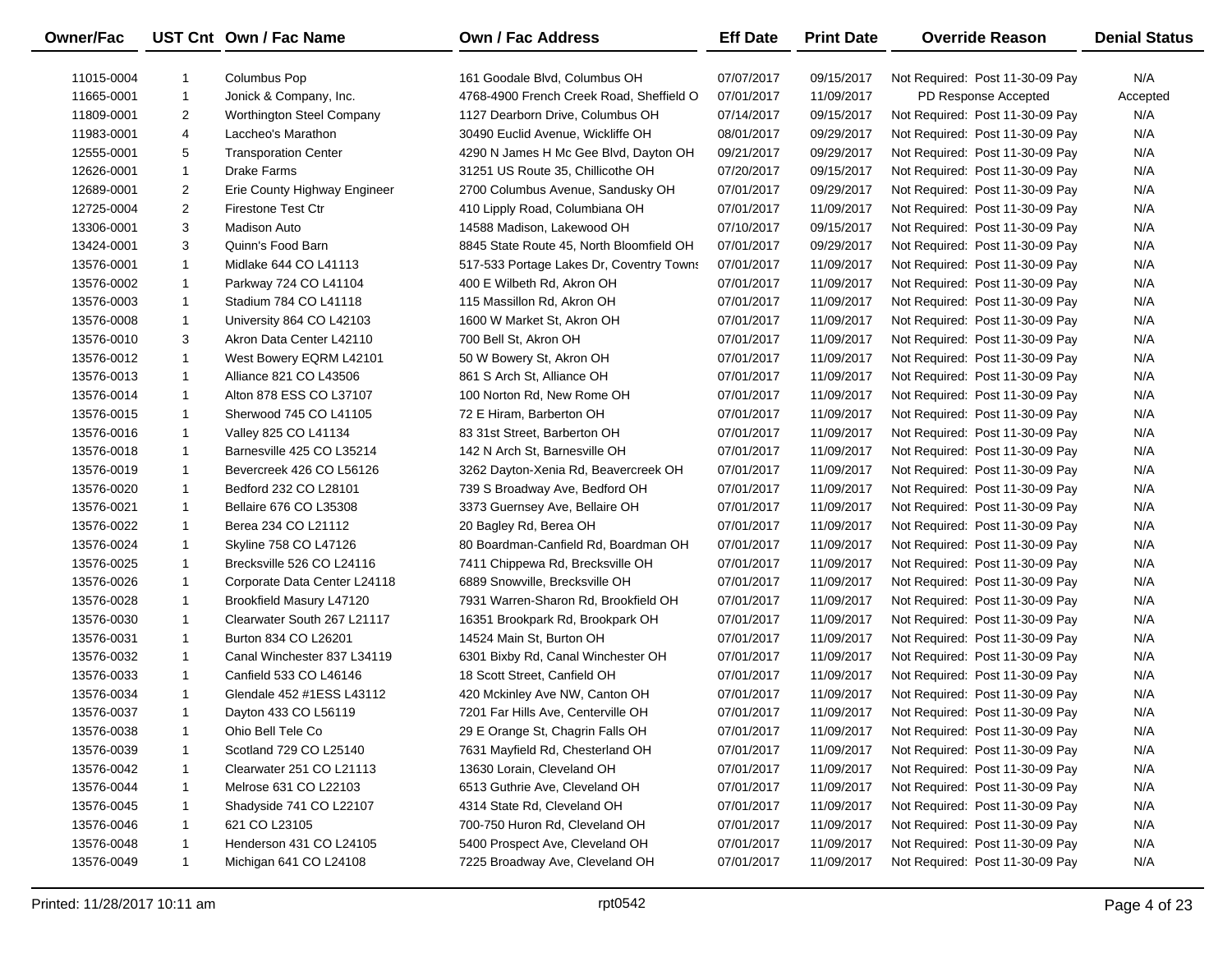| Owner/Fac  |              | UST Cnt Own / Fac Name              | <b>Own / Fac Address</b>             | <b>Eff Date</b> | <b>Print Date</b> | <b>Override Reason</b>          | <b>Denial Status</b> |
|------------|--------------|-------------------------------------|--------------------------------------|-----------------|-------------------|---------------------------------|----------------------|
| 13576-0051 | 1            | Garfield 421 CO L25103              | 2130 E 107th St. Cleveland OH        | 07/01/2017      | 11/09/2017        | Not Required: Post 11-30-09 Pay | N/A                  |
| 13576-0053 | $\mathbf{1}$ | Glenville 451 CO L27104             | 12223 Saint Clair Ave, Cleveland OH  | 07/01/2017      | 11/09/2017        | Not Required: Post 11-30-09 Pay | N/A                  |
| 13576-0054 | $\mathbf{1}$ | Kenmore 531 CO L27107               | 18900 Nottingham Rd, Cleveland OH    | 07/01/2017      | 11/09/2017        | Not Required: Post 11-30-09 Pay | N/A                  |
| 13576-0057 | $\mathbf{1}$ | Fairmount 381 CO L25106             | 13174 Cedar Rd, Cleveland Heights OH | 07/01/2017      | 11/09/2017        | Not Required: Post 11-30-09 Pay | N/A                  |
| 13576-0060 | $\mathbf{1}$ | Columbus 291 CO L31302              | 1265 Indianola Ave, Columbus OH      | 07/01/2017      | 11/09/2017        | Not Required: Post 11-30-09 Pay | N/A                  |
| 13576-0062 | 2            | Columbus 262 CO & PA L32107         | 3419 Indianola, Columbus OH          | 07/01/2017      | 11/09/2017        | Not Required: Post 11-30-09 Pay | N/A                  |
| 13576-0064 | $\mathbf{1}$ | Columbus 451 CO L32114              | 4646 Reed Rd, Columbus OH            | 07/01/2017      | 11/09/2017        | Not Required: Post 11-30-09 Pay | N/A                  |
| 13576-0066 | $\mathbf{1}$ | Columbus 25 CO L33105               | 1415 Franklin Ave, Columbus OH       | 07/01/2017      | 11/09/2017        | Not Required: Post 11-30-09 Pay | N/A                  |
| 13576-0067 | $\mathbf{1}$ | Columbus 44 CO L33110               | 355 Thurman Ave, Columbus OH         | 07/01/2017      | 11/09/2017        | Not Required: Post 11-30-09 Pay | N/A                  |
| 13576-0068 | $\mathbf{1}$ | Columbus 23 CO L34104               | 3101 Main St, Columbus OH            | 07/01/2017      | 11/09/2017        | Not Required: Post 11-30-09 Pay | N/A                  |
| 13576-0071 | $\mathbf{1}$ | Columbus 274 CO L37110              | 2615 W Broad St, Columbus OH         | 07/01/2017      | 11/09/2017        | Not Required: Post 11-30-09 Pay | N/A                  |
| 13576-0073 | $\mathbf{1}$ | Columbus 486 CO L37101              | 2025 Northwest Blvd, Columbus OH     | 07/01/2017      | 11/09/2017        | Not Required: Post 11-30-09 Pay | N/A                  |
| 13576-0074 | $\mathbf{1}$ | Coshocton 622 CO L35408             | 641 Walnut St, Coshocton OH          | 07/01/2017      | 11/09/2017        | Not Required: Post 11-30-09 Pay | N/A                  |
| 13576-0075 | $\mathbf{1}$ | Walbridge 928 CO L41114             | 208 W Portage St, Cuyahoga Falls OH  | 07/01/2017      | 11/09/2017        | Not Required: Post 11-30-09 Pay | N/A                  |
| 13576-0076 | 1            | Dayton 141 CO L54105                | 564 Kolping Ave, Dayton OH           | 07/01/2017      | 11/09/2017        | Not Required: Post 11-30-09 Pay | N/A                  |
| 13576-0077 | 1            | 300 W. 1st Street Building L54147   | 300 W First St, Dayton OH            | 07/01/2017      | 11/09/2017        | Not Required: Post 11-30-09 Pay | N/A                  |
| 13576-0078 | 1            | Dayton 274 CO L55107                | 2220 Catalpa Dr, Dayton OH           | 07/01/2017      | 11/09/2017        | Not Required: Post 11-30-09 Pay | N/A                  |
| 13576-0080 | 1            | Dayton 233 CO L55137                | 4401 Brandt Pike, Dayton OH          | 07/01/2017      | 11/09/2017        | Not Required: Post 11-30-09 Pay | N/A                  |
| 13576-0082 | 1            | Dayton 263 CO-ESS L56106            | 4209 W Third St, Dayton OH           | 07/01/2017      | 11/09/2017        | Not Required: Post 11-30-09 Pay | N/A                  |
| 13576-0083 | 1            | Dayton 293 CO L56108                | 3001 Far Hills, Dayton OH            | 07/01/2017      | 11/09/2017        | Not Required: Post 11-30-09 Pay | N/A                  |
| 13576-0086 | $\mathbf{1}$ | Dublin 889 CO # 5 ESS L32229        | 4270 Tuller Rd, Dublin OH            | 07/01/2017      | 11/09/2017        | Not Required: Post 11-30-09 Pay | N/A                  |
| 13576-0087 | $\mathbf{1}$ | East Liverpool 385 CO L47609        | 214 W Fifth St, East Liverpool OH    | 07/01/2017      | 11/09/2017        | Not Required: Post 11-30-09 Pay | N/A                  |
| 13576-0088 | $\mathbf{1}$ | Redwood 731 CO L27110               | 25900 Lakeland Blvd, Euclid OH       | 07/01/2017      | 11/09/2017        | Not Required: Post 11-30-09 Pay | N/A                  |
| 13576-0090 | $\mathbf{1}$ | Fairborn 878 CO L54132              | 21 Pleasant Ave, Fairborn OH         | 07/01/2017      | 11/09/2017        | Not Required: Post 11-30-09 Pay | N/A                  |
| 13576-0091 | $\mathbf{1}$ | Findlay 422 CO L52203               | 121 W Hardin St, Findlay OH          | 07/01/2017      | 11/09/2017        | Not Required: Post 11-30-09 Pay | N/A                  |
| 13576-0093 | $\mathbf{1}$ | Fostoria 435 CO L52101              | 121 E North St, Fostoria OH          | 07/01/2017      | 11/09/2017        | Not Required: Post 11-30-09 Pay | N/A                  |
| 13576-0094 | $\mathbf{1}$ | Franklin 746 CO ESS L57702          | 254 S Main St, Franklin OH           | 07/01/2017      | 11/09/2017        | Not Required: Post 11-30-09 Pay | N/A                  |
| 13576-0095 | $\mathbf{1}$ | Fremont 332 CO L52305               | 903-911 Croghan St, Fremont OH       | 07/01/2017      | 11/09/2017        | Not Required: Post 11-30-09 Pay | N/A                  |
| 13576-0096 | $\mathbf{1}$ | Gahanna 47 CO L33118                | 2580 McCutcheon Rd, Gahanna OH       | 07/01/2017      | 11/09/2017        | Not Required: Post 11-30-09 Pay | N/A                  |
| 13576-0097 | 1            | Gallpolis 446 CO L36301             | 54-62 Locust St, Gallipolis OH       | 07/01/2017      | 11/09/2017        | Not Required: Post 11-30-09 Pay | N/A                  |
| 13576-0098 | $\mathbf{1}$ | Greenburg 896 CO L41146             | 4344 S Arlington Rd, Greensburg OH   | 07/01/2017      | 11/09/2017        | Not Required: Post 11-30-09 Pay | N/A                  |
| 13576-0099 | 1            | Hartville 877 CO ES L43140          | 120 Prospect Ave, Hartville OH       | 07/01/2017      | 11/09/2017        | Not Required: Post 11-30-09 Pay | N/A                  |
| 13576-0102 | $\mathbf{1}$ | Hilliard 876 CO ESS L37128          | 4055 E Columbia St, Hilliard OH      | 07/01/2017      | 11/09/2017        | Not Required: Post 11-30-09 Pay | N/A                  |
| 13576-0103 | $\mathbf{1}$ | Hillsboro #39 Central Office L57208 | 134 W. Beech Street, Hillsboro OH    | 07/01/2017      | 11/09/2017        | Not Required: Post 11-30-09 Pay | N/A                  |
| 13576-0104 | $\mathbf{1}$ | Holland 86X CO-ESS L51112           | 1155 Clark St, Holland OH            | 07/01/2017      | 11/09/2017        | Not Required: Post 11-30-09 Pay | N/A                  |
| 13576-0105 | $\mathbf{1}$ | Hubbard 534 CO #2 ESS L46145        | 32 Oak Knoll Dr, Hubbard OH          | 07/01/2017      | 11/09/2017        | Not Required: Post 11-30-09 Pay | N/A                  |
| 13576-0106 | 1            | Independence 524 CO L24103          | 7207 Valley View Rd, Independence OH | 07/01/2017      | 11/09/2017        | Not Required: Post 11-30-09 Pay | N/A                  |
| 13576-0107 | 1            | Ironton 532 CO L36411               | 821 Park Ave, Ironton OH             | 07/01/2017      | 11/09/2017        | Not Required: Post 11-30-09 Pay | N/A                  |
| 13576-0108 | $\mathbf{1}$ | Kent 673 CO L41301                  | 203 N. Depeyster Street, Kent OH     | 07/01/2017      | 11/09/2017        | Not Required: Post 11-30-09 Pay | N/A                  |
| 13576-0109 | $\mathbf{1}$ | Lakewood 521 CO L21106              | 14223 Detroit Ave, Lakewood OH       | 07/01/2017      | 11/09/2017        | Not Required: Post 11-30-09 Pay | N/A                  |
| 13576-0111 | 1            | London 852 CO L36613                | 56 S Union St, London OH             | 07/01/2017      | 11/09/2017        | Not Required: Post 11-30-09 Pay | N/A                  |
| 13576-0112 | 1            | Lockbourne 491 CO L34113            | 1200 Rathmell Rd, Lockbourne OH      | 07/01/2017      | 11/09/2017        | Not Required: Post 11-30-09 Pay | N/A                  |
| 13576-0113 | $\mathbf{1}$ | Trojan_Louisville 87 L43116         | 110 N Mill St, Louisville OH         | 07/01/2017      | 11/09/2017        | Not Required: Post 11-30-09 Pay | N/A                  |
|            |              |                                     |                                      |                 |                   |                                 |                      |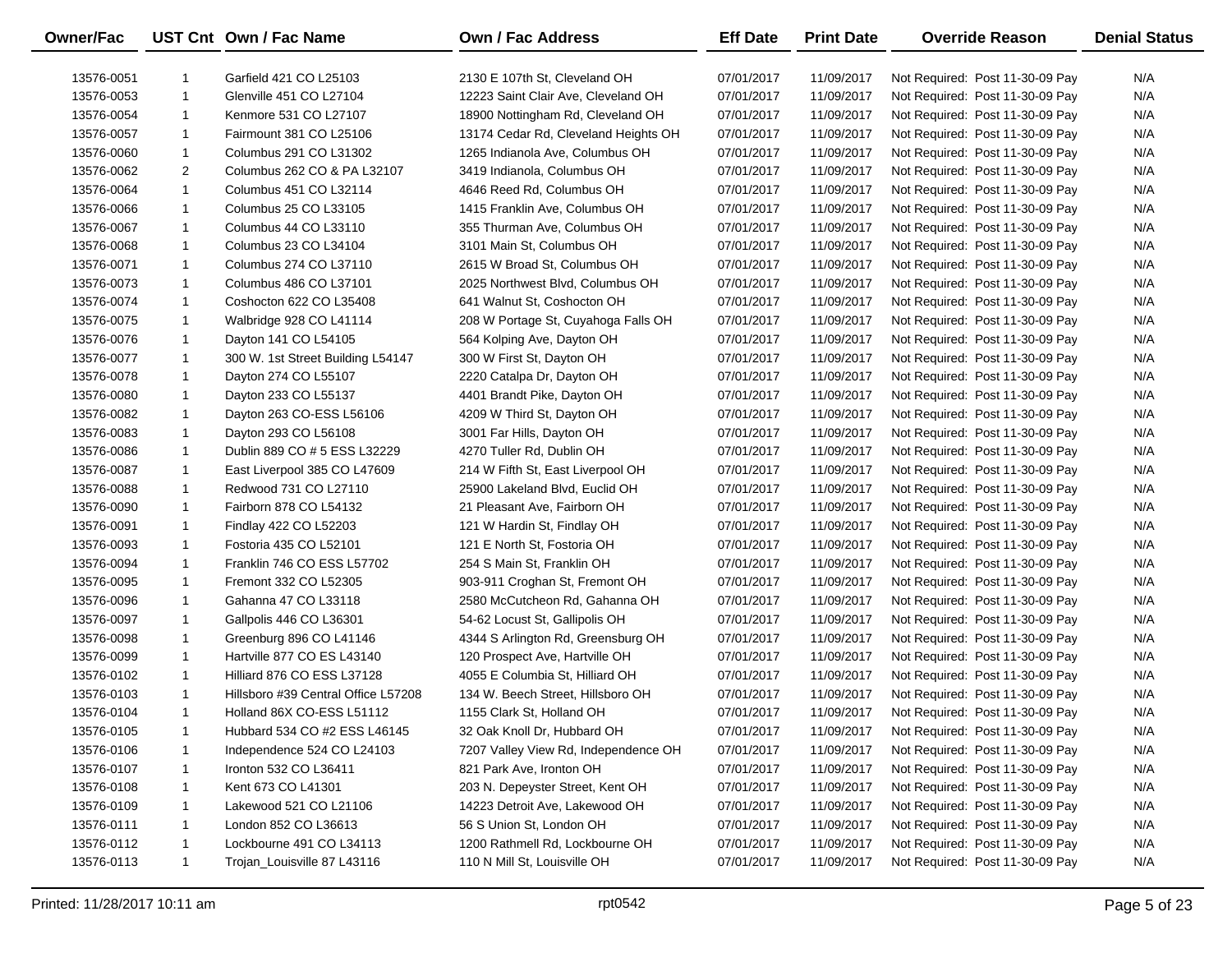| Owner/Fac  |              | UST Cnt Own / Fac Name               | Own / Fac Address                     | <b>Eff Date</b> | <b>Print Date</b> | <b>Override Reason</b>          | <b>Denial Status</b> |
|------------|--------------|--------------------------------------|---------------------------------------|-----------------|-------------------|---------------------------------|----------------------|
| 13576-0114 |              | Montrose 622 CO L28104               | 15915 Libby Rd, Maple Heights OH      | 07/01/2017      | 11/09/2017        | Not Required: Post 11-30-09 Pay | N/A                  |
| 13576-0115 | $\mathbf{1}$ | Marietta 373 CO L35705               | 526 N Fourth St, Marietta OH          | 07/01/2017      | 11/09/2017        | Not Required: Post 11-30-09 Pay | N/A                  |
| 13576-0116 | $\mathbf{1}$ | Manchester 882 CO L41132             | 1001 W Nimisila Rd, Manchester OH     | 07/01/2017      | 11/09/2017        | Not Required: Post 11-30-09 Pay | N/A                  |
| 13576-0117 | $\mathbf{1}$ | Martins Ferry CO L35309              | 1123 Zane Highway, Martins Ferry OH   | 07/01/2017      | 11/09/2017        | Not Required: Post 11-30-09 Pay | N/A                  |
| 13576-0118 | $\mathbf{1}$ | Massillon 833 CO-E L43607            | 188 E Charles St, Massillon OH        | 07/01/2017      | 11/09/2017        | Not Required: Post 11-30-09 Pay | N/A                  |
| 13576-0119 | $\mathbf{1}$ | Maumee 893 CO-ESS L51111             | 523 Conant St, Maumee OH              | 07/01/2017      | 11/09/2017        | Not Required: Post 11-30-09 Pay | N/A                  |
| 13576-0120 | $\mathbf{1}$ | Hillcrest L25116                     | 5775 Mayfield Rd, Mayfield Heights OH | 07/01/2017      | 11/09/2017        | Not Required: Post 11-30-09 Pay | N/A                  |
| 13576-0121 | $\mathbf{1}$ | Medway 849 CO L55138                 | Carlisle Rd, Medway OH                | 07/01/2017      | 11/09/2017        | Not Required: Post 11-30-09 Pay | N/A                  |
| 13576-0122 | $\mathbf{1}$ | Mentor 255 CO ESS#2 L26219           | 8440 Prospect St, Mentor OH           | 07/01/2017      | 11/09/2017        | Not Required: Post 11-30-09 Pay | N/A                  |
| 13576-0124 | $\mathbf{1}$ | Mentor on the Lake 2 L26204          | 8266 Lake Shore Blvd, Mentor OH       | 07/01/2017      | 11/09/2017        | Not Required: Post 11-30-09 Pay | N/A                  |
| 13576-0126 | $\mathbf{1}$ | Miamisburg 866 CO ESS L56111         | 1501 E Central Ave, Miamisburg OH     | 07/01/2017      | 11/09/2017        | Not Required: Post 11-30-09 Pay | N/A                  |
| 13576-0127 | $\mathbf{1}$ | Middletown 422 CO L57701             | 1505 Central, Middletown OH           | 07/01/2017      | 11/09/2017        | Not Required: Post 11-30-09 Pay | N/A                  |
| 13576-0131 | $\mathbf{1}$ | Nelsonville 753 CO L36703            | 164 W Washington Ave, Nelsonville OH  | 07/01/2017      | 11/09/2017        | Not Required: Post 11-30-09 Pay | N/A                  |
| 13576-0132 | $\mathbf{1}$ | New Albany 855 CO #5 L33109          | 14 W Main St, New Albany OH           | 07/01/2017      | 11/09/2017        | Not Required: Post 11-30-09 Pay | N/A                  |
| 13576-0133 | $\mathbf{1}$ | New Carlise 845 CO L57117            | 115 W Jefferson, New Carlisle OH      | 07/01/2017      | 11/09/2017        | Not Required: Post 11-30-09 Pay | N/A                  |
| 13576-0134 | $\mathbf{1}$ | New Lexington 342 CO L36813          | 220 S Main St, New Lexington OH       | 07/01/2017      | 11/09/2017        | Not Required: Post 11-30-09 Pay | N/A                  |
| 13576-0135 | $\mathbf{1}$ | Niles CO L46117                      | 145 N Main St, Niles OH               | 07/01/2017      | 11/09/2017        | Not Required: Post 11-30-09 Pay | N/A                  |
| 13576-0137 | $\mathbf{1}$ | Hyacinmth 494 CO L43114              | 1295 S Main St, North Canton OH       | 07/01/2017      | 11/09/2017        | Not Required: Post 11-30-09 Pay | N/A                  |
| 13576-0138 | $\mathbf{1}$ | Huxley 494 CO L43123                 | 511 Faircrest, North Industry OH      | 07/01/2017      | 11/09/2017        | Not Required: Post 11-30-09 Pay | N/A                  |
| 13576-0139 | $\mathbf{1}$ | Spring 777 CO L21107                 | 24150 Lorain Rd, North Olmsted OH     | 07/01/2017      | 11/09/2017        | Not Required: Post 11-30-09 Pay | N/A                  |
| 13576-0142 | -1           | Beacon 237 CO L22120                 | 14090 Ridge Rd, North Royalton OH     | 07/01/2017      | 11/09/2017        | Not Required: Post 11-30-09 Pay | N/A                  |
| 13576-0144 | $\mathbf{1}$ | Olmsted Falls 235 CO L21115          | 25200 Bagley Rd, Olmsted Falls OH     | 07/01/2017      | 11/09/2017        | Not Required: Post 11-30-09 Pay | N/A                  |
| 13576-0145 | $\mathbf{1}$ | Toledo 691 CO-ESS L53113             | 3100 Navarre Ave, Oregon OH           | 07/01/2017      | 11/09/2017        | Not Required: Post 11-30-09 Pay | N/A                  |
| 13576-0146 | $\mathbf{1}$ | Tuxedo 842 CO L22118                 | 7205 Southington Dr, Parma OH         | 07/01/2017      | 11/09/2017        | Not Required: Post 11-30-09 Pay | N/A                  |
| 13576-0147 | $\mathbf{1}$ | Elmwood-Painesville L26206           | 34 S St Clair, Painesville OH         | 07/01/2017      | 11/09/2017        | Not Required: Post 11-30-09 Pay | N/A                  |
| 13576-0148 | $\mathbf{1}$ | Perrysburg 874 CO L51107             | 144 Second St, Perrysburg OH          | 07/01/2017      | 11/09/2017        | Not Required: Post 11-30-09 Pay | N/A                  |
| 13576-0149 | $\mathbf{1}$ | Toledo 666 CO L53139                 | 7345 Walbridge, Perrysburg OH         | 07/01/2017      | 11/09/2017        | Not Required: Post 11-30-09 Pay | N/A                  |
| 13576-0151 | $\mathbf{1}$ | Piqua 773 CO L57306                  | 630 W. High Street, Piqua OH          | 07/01/2017      | 11/09/2017        | Not Required: Post 11-30-09 Pay | N/A                  |
| 13576-0152 | $\mathbf{1}$ | Ravenna 296 CO L41307                | 147 N Prospect Ave, Ravenna OH        | 07/01/2017      | 11/09/2017        | Not Required: Post 11-30-09 Pay | N/A                  |
| 13576-0153 | $\mathbf{1}$ | Reynoldsburg 866 CO L34117           | 1126 McNaughton Rd, Columbus OH       | 07/01/2017      | 11/09/2017        | Not Required: Post 11-30-09 Pay | N/A                  |
| 13576-0155 | $\mathbf{1}$ | Edison 331 CO L21122                 | 1588 Wagar Rd, Rocky River OH         | 07/01/2017      | 11/09/2017        | Not Required: Post 11-30-09 Pay | N/A                  |
| 13576-0156 | $\mathbf{1}$ | St. Clairsville 695 CO L35502        | 155 Woodrow Ave, St Clairsville OH    | 07/01/2017      | 11/09/2017        | Not Required: Post 11-30-09 Pay | N/A                  |
| 13576-0157 | $\mathbf{1}$ | Salem 332 CO & Service Center L47511 | 165 N Lundy St, Salem OH              | 07/01/2017      | 11/09/2017        | Not Required: Post 11-30-09 Pay | N/A                  |
| 13576-0159 | $\mathbf{1}$ | Sandusky 625 CO-PO L52407            | 429 Wayne St, Sandusky OH             | 07/01/2017      | 11/09/2017        | Not Required: Post 11-30-09 Pay | N/A                  |
| 13576-0160 | $\mathbf{1}$ | Washington 921 CO L28106             | 15715 Chagrin Blvd, Shaker Heights OH | 07/01/2017      | 11/09/2017        | Not Required: Post 11-30-09 Pay | N/A                  |
| 13576-0161 | -1           | Churchhill-Solon 24 L28107           | 6130 Som Center Rd, Solon OH          | 07/01/2017      | 11/09/2017        | Not Required: Post 11-30-09 Pay | N/A                  |
| 13576-0163 | -1           | Centerville 885 CO L56507            | 368 E Lytle-Five Pts, Springboro OH   | 07/01/2017      | 11/09/2017        | Not Required: Post 11-30-09 Pay | N/A                  |
| 13576-0164 | -1           | Evergreen 381 CO L25107              | 1424 Argonne Rd, S Euclid OH          | 07/01/2017      | 11/09/2017        | Not Required: Post 11-30-09 Pay | N/A                  |
| 13576-0165 | -1           | Springfield 399 CO L57102            | 4332 Derr Rd, Springfield OH          | 07/01/2017      | 11/09/2017        | Not Required: Post 11-30-09 Pay | N/A                  |
| 13576-0166 | -1           | Springfield 323 CO L57115            | 121 S Spring St, Springfield OH       | 07/01/2017      | 11/09/2017        | Not Required: Post 11-30-09 Pay | N/A                  |
| 13576-0168 | -1           | Stubenville 264 CO L35106            | 3901 Sunset Blvd, Steubenville OH     | 07/01/2017      | 11/09/2017        | Not Required: Post 11-30-09 Pay | N/A                  |
| 13576-0169 | 1            | Overdale 688 CO ESS L41142           | 3410 Kent Rd, Stow OH                 | 07/01/2017      | 11/09/2017        | Not Required: Post 11-30-09 Pay | N/A                  |
| 13576-0170 | $\mathbf{1}$ | Strongsville 238 CO L22102           | 14001 Pearl Rd, Strongsville OH       | 07/01/2017      | 11/09/2017        | Not Required: Post 11-30-09 Pay | N/A                  |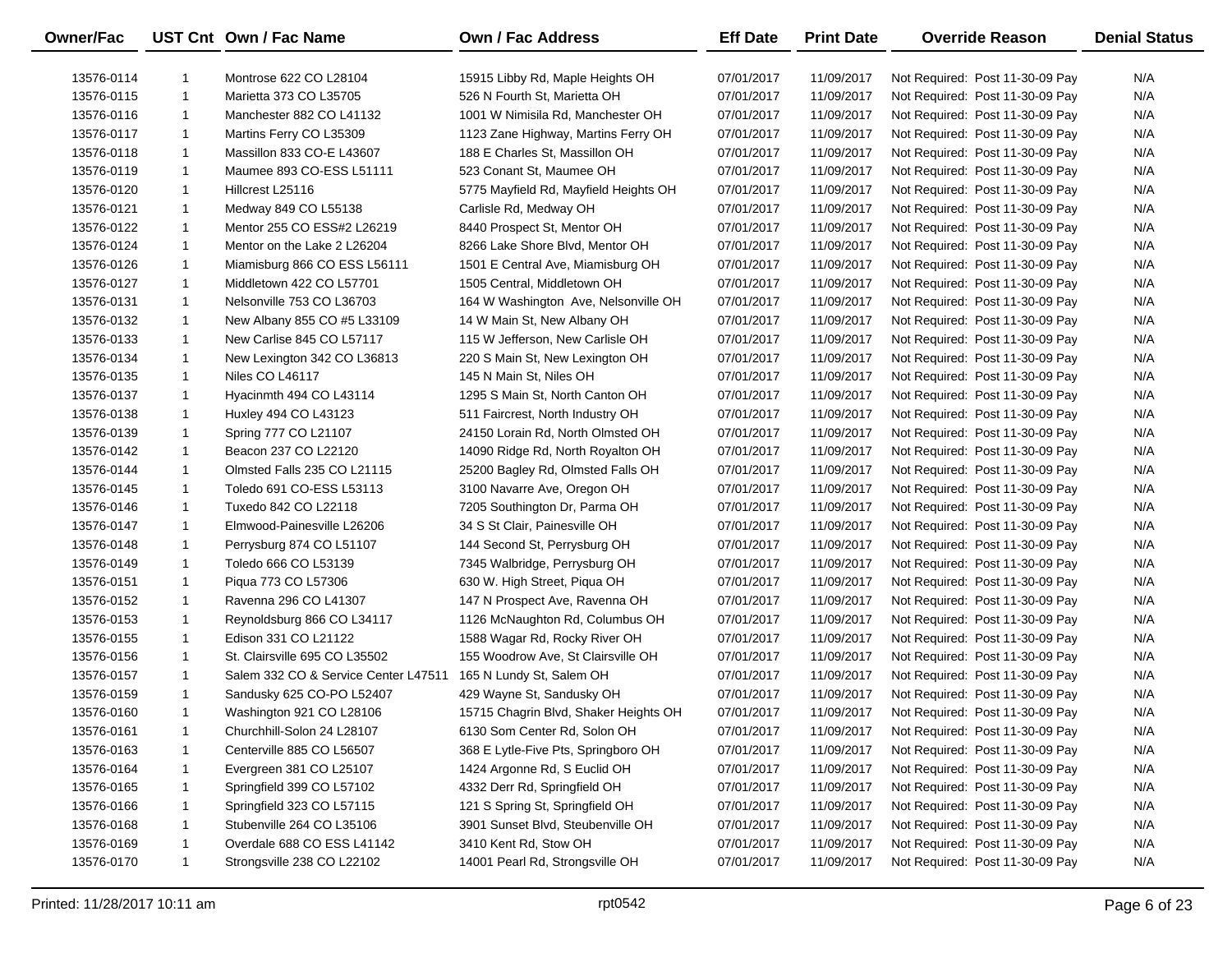| Owner/Fac  |              | UST Cnt Own / Fac Name             | <b>Own / Fac Address</b>                 | <b>Eff Date</b> | <b>Print Date</b> | <b>Override Reason</b>          | <b>Denial Status</b> |
|------------|--------------|------------------------------------|------------------------------------------|-----------------|-------------------|---------------------------------|----------------------|
| 13576-0171 | 1            | Plaza_Struthers 75 L47113          | 69 Stewart St, Struthers OH              | 07/01/2017      | 11/09/2017        | Not Required: Post 11-30-09 Pay | N/A                  |
| 13576-0172 | $\mathbf{1}$ | Tallmadge 633 CO L41101            | 83 W Ave, Tallmadge OH                   | 07/01/2017      | 11/09/2017        | Not Required: Post 11-30-09 Pay | N/A                  |
| 13576-0173 | $\mathbf{1}$ | Tiffin 447 CO L52501               | 41 Madison St, Tiffin OH                 | 07/01/2017      | 11/09/2017        | Not Required: Post 11-30-09 Pay | N/A                  |
| 13576-0174 | $\mathbf{1}$ | Toledo 536 CO/JEFFERS L51103       | 3332 Dorr St, Toledo OH                  | 07/01/2017      | 11/09/2017        | Not Required: Post 11-30-09 Pay | N/A                  |
| 13576-0175 | $\mathbf{1}$ | Toledo Greenwood 472 L51101        | 2414 Sylvania, Toledo OH                 | 07/01/2017      | 11/09/2017        | Not Required: Post 11-30-09 Pay | N/A                  |
| 13576-0176 | $\mathbf{1}$ | Toledo Evergreen CO L51109         | 2406 Glendale Ave, Toledo OH             | 07/01/2017      | 11/09/2017        | Not Required: Post 11-30-09 Pay | N/A                  |
| 13576-0178 | $\mathbf{1}$ | Toledo 476CO-ESS L51149            | 4840 Lewis Ave, Toledo OH                | 07/01/2017      | 11/09/2017        | Not Required: Post 11-30-09 Pay | N/A                  |
| 13576-0179 | $\mathbf{1}$ | Toledo 726 CO RANDOL L53107        | 408 New York Ave, Toledo OH              | 07/01/2017      | 11/09/2017        | Not Required: Post 11-30-09 Pay | N/A                  |
| 13576-0180 | $\mathbf{1}$ | Toledo 241 CO ESS L53121           | 130 Erie St, Toledo OH                   | 07/01/2017      | 11/09/2017        | Not Required: Post 11-30-09 Pay | N/A                  |
| 13576-0182 | $\mathbf{1}$ | Toronto 537 CO # 5 RS L35107       | 204 Sixth St, Toronto OH                 | 07/01/2017      | 11/09/2017        | Not Required: Post 11-30-09 Pay | N/A                  |
| 13576-0183 | $\mathbf{1}$ | Uniontown 699 CO L41143            | 13500 Cleveland Ave, Uniontown OH        | 07/01/2017      | 11/09/2017        | Not Required: Post 11-30-09 Pay | N/A                  |
| 13576-0184 | $\mathbf{1}$ | Upper Sandusky 294 CO L52604       | 129 N Seventh St, Upper Sandusky OH      | 07/01/2017      | 11/09/2017        | Not Required: Post 11-30-09 Pay | N/A                  |
| 13576-0185 | 1            | Vandalia 890 CO L55122             | 3465 Little York Rd, Vandalia OH         | 07/01/2017      | 11/09/2017        | Not Required: Post 11-30-09 Pay | N/A                  |
| 13576-0188 | $\mathbf{1}$ | Trinity 871 CO L21108              | 1425 Dover Center Rd, Westlake OH        | 07/01/2017      | 11/09/2017        | Not Required: Post 11-30-09 Pay | N/A                  |
| 13576-0189 | $\mathbf{1}$ | Whitehall 942/976 CO L26208        | 38043 Third St, Willoughby OH            | 07/01/2017      | 11/09/2017        | Not Required: Post 11-30-09 Pay | N/A                  |
| 13576-0192 | $\mathbf{1}$ | Xenia 372 CO L57610                | 230 E Main St, Xenia OH                  | 07/01/2017      | 11/09/2017        | Not Required: Post 11-30-09 Pay | N/A                  |
| 13576-0194 | 1            | Girard_Hubbard 759 CO L46102       | 1127 Churchill-Hubbard Rd, Youngstown O  | 07/01/2017      | 11/09/2017        | Not Required: Post 11-30-09 Pay | N/A                  |
| 13576-0196 | $\mathbf{1}$ | Ohio Bell Tele Co L46111           | 7 N Osborn Ave, Youngstown OH            | 07/01/2017      | 11/09/2017        | Not Required: Post 11-30-09 Pay | N/A                  |
| 13576-0197 | $\mathbf{1}$ | Riverside 743 CO ESS L46114        | 221 W Rayen, Youngstown OH               | 07/01/2017      | 11/09/2017        | Not Required: Post 11-30-09 Pay | N/A                  |
| 13576-0200 | 1            | Sterling 782 CO L47110             | 3715 Southern Blvd, Youngstown OH        | 07/01/2017      | 11/09/2017        | Not Required: Post 11-30-09 Pay | N/A                  |
| 13576-0203 | $\mathbf{1}$ | Zanesville 452 CO L36110           | 160 N 6th St, Zanesville OH              | 07/01/2017      | 11/09/2017        | Not Required: Post 11-30-09 Pay | N/A                  |
| 13576-0204 | $\mathbf{1}$ | Streetsboro Mail 626 L41313        | 9024 SR 43, Streetsboro OH               | 07/01/2017      | 11/09/2017        | Not Required: Post 11-30-09 Pay | N/A                  |
| 13576-0205 | 1            | Beachwood Village CO L28108        | 3445 Richmond Rd, Beachwood Village O    | 07/01/2017      | 11/09/2017        | Not Required: Post 11-30-09 Pay | N/A                  |
| 13576-0207 | 1            | Lenox-Wellsville 532 L47611        | 515 Riverside Dr, Wellsville OH          | 07/01/2017      | 11/09/2017        | Not Required: Post 11-30-09 Pay | N/A                  |
| 13576-0208 | 1            | Worthington 885 CO L32117          | 6650 N High St, Worthington OH           | 07/01/2017      | 11/09/2017        | Not Required: Post 11-30-09 Pay | N/A                  |
| 13576-0210 | $\mathbf{1}$ | Kirkland 256 CO L26202             | 7786 Maple St, Kirtland OH               | 07/01/2017      | 11/09/2017        | Not Required: Post 11-30-09 Pay | N/A                  |
| 13576-0212 | $\mathbf{1}$ | Columbiana 482 CO L47510           | 34 S Elm St, Columbiana OH               | 07/01/2017      | 11/09/2017        | Not Required: Post 11-30-09 Pay | N/A                  |
| 13576-0213 | $\mathbf{1}$ | Poland 757 CO L47108               | 118 S Main St, Poland OH                 | 07/01/2017      | 11/09/2017        | Not Required: Post 11-30-09 Pay | N/A                  |
| 13576-0224 | $\mathbf{1}$ | Bloomingville 359 CO L52404        | 5808 Taylor Rd, Bloomingville OH         | 07/01/2017      | 11/09/2017        | Not Required: Post 11-30-09 Pay | N/A                  |
| 13576-0225 | 1            | Canal Fulton 854 CO L43619         | 322 E Cherry St, Canal Fulton OH         | 07/01/2017      | 11/09/2017        | Not Required: Post 11-30-09 Pay | N/A                  |
| 13576-0226 | $\mathbf{1}$ | Grove City 875 CO L37130           | 4581 Haughn Rd, Grove City OH            | 07/01/2017      | 11/09/2017        | Not Required: Post 11-30-09 Pay | N/A                  |
| 13576-0227 | $\mathbf{1}$ | Uhrichsville 922 CO L35601         | 219 N Uhrich St, Uhrichsville OH         | 07/01/2017      | 11/09/2017        | Not Required: Post 11-30-09 Pay | N/A                  |
| 13576-0229 | $\mathbf{1}$ | Ashland Pop                        | 540 Orange Street, Ashland OH            | 07/01/2017      | 11/09/2017        | Not Required: Post 11-30-09 Pay | N/A                  |
| 13576-0230 | 1            | Sidney Fiber Pop                   | 900 Vandermark Road, Sidney OH           | 07/01/2017      | 11/09/2017        | Not Required: Post 11-30-09 Pay | N/A                  |
| 13576-0231 | 1            | Xenia                              | 2716 E Spring Vly Paintersvlle, Xenia OH | 07/01/2017      | 11/09/2017        | Not Required: Post 11-30-09 Pay | N/A                  |
| 13576-0232 | $\mathbf{1}$ | <b>Bluffton</b>                    | 15821 County Road 15, Bluffton OH        | 07/01/2017      | 11/09/2017        | Not Required: Post 11-30-09 Pay | N/A                  |
| 13576-0233 | 1            | Dayton                             | 215 W. 2nd Street, Dayton OH             | 07/01/2017      | 11/09/2017        | Not Required: Post 11-30-09 Pay | N/A                  |
| 13576-0234 | 1            | Whitehouse                         | 7630 Finzel Rd, Whitehouse OH            | 07/01/2017      | 11/09/2017        | Not Required: Post 11-30-09 Pay | N/A                  |
| 13576-0235 | $\mathbf{1}$ | Youngstown                         | 106 W Rayen, Youngstown OH               | 07/01/2017      | 11/09/2017        | Not Required: Post 11-30-09 Pay | N/A                  |
| 13576-0237 | 2            | AT and T                           | 48 W. Bowrey Street, Akron OH            | 07/01/2017      | 11/09/2017        | Not Required: Post 11-30-09 Pay | N/A                  |
| 13576-0238 | 2            | <b>AT&amp;T Cleveland</b>          | 700 Huron Road E., Cleveland OH          | 07/01/2017      | 11/09/2017        | Not Required: Post 11-30-09 Pay | N/A                  |
| 13824-0001 | 3            | <b>Truckway Leasing</b>            | 1745 Dreman Avenue, Cincinnati OH        | 09/01/2017      | 09/29/2017        | Not Required: Post 11-30-09 Pay | N/A                  |
| 13926-0001 | 3            | Schumacher Dugan Construction Inc. | 6355 Centre Park Drive, West Chester OH  | 07/06/2017      | 09/15/2017        | Not Required: Post 11-30-09 Pay | N/A                  |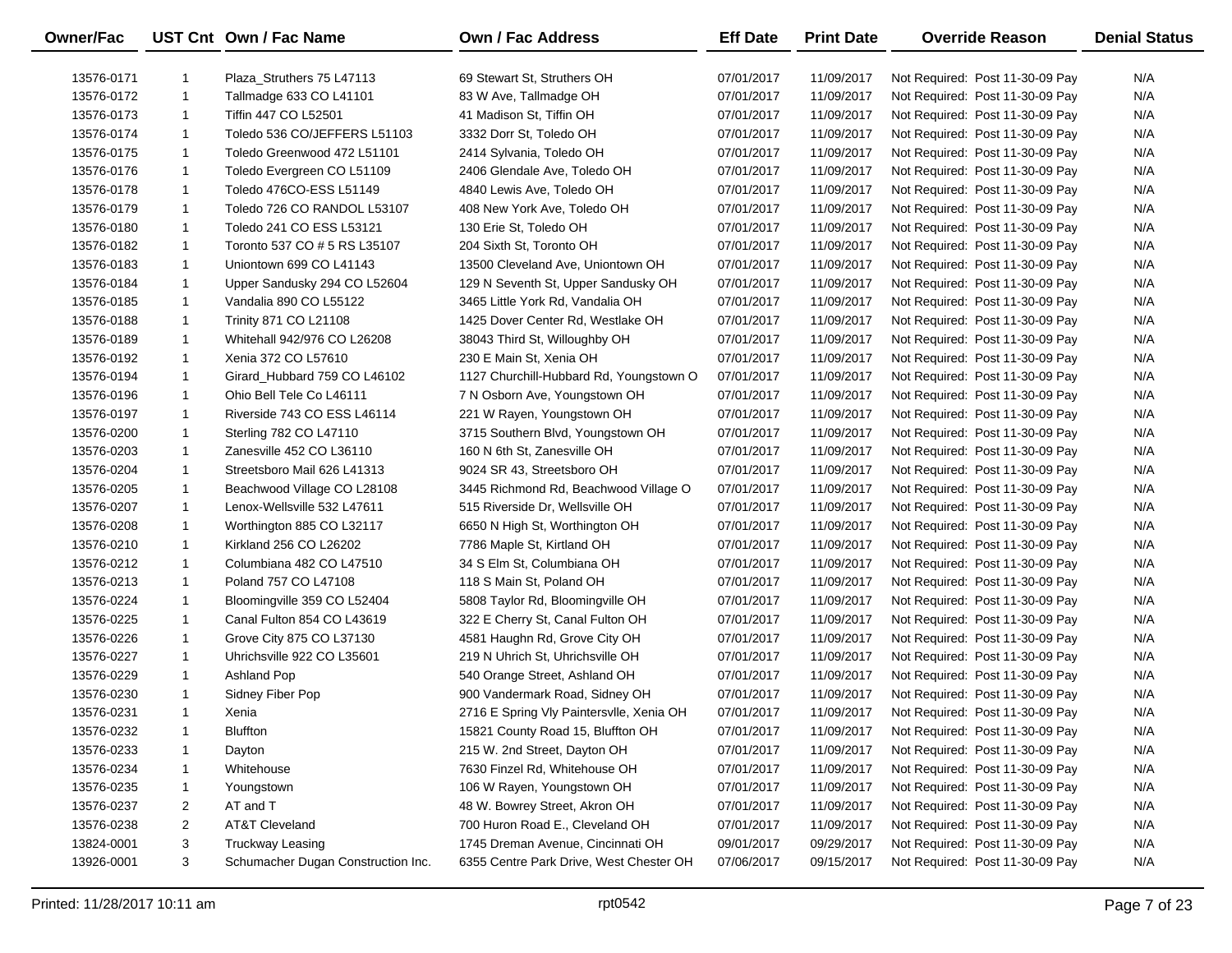| Owner/Fac  |                | UST Cnt Own / Fac Name             | Own / Fac Address                         | <b>Eff Date</b> | <b>Print Date</b> | <b>Override Reason</b>          | <b>Denial Status</b> |
|------------|----------------|------------------------------------|-------------------------------------------|-----------------|-------------------|---------------------------------|----------------------|
| 14020-0001 | $\overline{2}$ | Stein Inc. REP                     | 1807 E. 28th Street, Lorain OH            | 07/01/2017      | 10/13/2017        | Not Required: Post 11-30-09 Pay | N/A                  |
| 14020-0002 | $\overline{2}$ | Stein Inc. Holmden Facility        | 1034 Holmden Avenue, Cleveland OH         | 07/01/2017      | 10/13/2017        | Not Required: Post 11-30-09 Pay | N/A                  |
| 14020-0003 | 4              | Stein Inc. Mittal East             | 2032 Campbell Road, Cleveland OH          | 07/01/2017      | 10/13/2017        | Not Required: Post 11-30-09 Pay | N/A                  |
| 14074-0001 | $\overline{2}$ | <b>Tesar Industrial Contractor</b> | 3920 Jennings Rd, Cleveland OH            | 07/10/2017      | 09/15/2017        | Not Required: Post 11-30-09 Pay | N/A                  |
| 14111-0001 | $\overline{2}$ | The Medical Center Co              | 2250 Circle Drive, Cleveland OH           | 07/10/2017      | 09/15/2017        | Not Required: Post 11-30-09 Pay | N/A                  |
| 14193-0001 | $\overline{2}$ | <b>Trumbull Country Club</b>       | 600 Golf Drive, Warren OH                 | 07/06/2017      | 09/15/2017        | Not Required: Post 11-30-09 Pay | N/A                  |
| 14197-0007 | 3              | Solon Data Center                  | 28850 Aurora Road, Solon OH               | 08/14/2017      | 09/15/2017        | Not Required: Post 11-30-09 Pay | N/A                  |
| 14218-0712 | 3              | United Dairy Farmers #181          | 3985 Mason-Montgomery Road, Mason O       | 10/31/2017      | 11/09/2017        | Not Required: Post 11-30-09 Pay | N/A                  |
| 14568-0001 | $\overline{2}$ | Libbey Glass Inc                   | 940 Ash St, Toledo OH                     | 07/10/2017      | 09/15/2017        | Not Required: Post 11-30-09 Pay | N/A                  |
| 14594-0001 | 3              | <b>West River Marathon</b>         | 803 W River Rd, Elyria OH                 | 07/07/2017      | 09/15/2017        | Not Required: Post 11-30-09 Pay | N/A                  |
| 15031-0001 | $\overline{2}$ | <b>Holmes County Airport</b>       | 4501 Township Road 307, Millersburg OH    | 07/24/2017      | 09/15/2017        | Not Required: Post 11-30-09 Pay | N/A                  |
| 15197-0001 | $\overline{2}$ | West Side Marathon                 | 503 Huron St, Elyria OH                   | 07/07/2017      | 09/15/2017        | Not Required: Post 11-30-09 Pay | N/A                  |
| 15511-0002 | 3              | Port Columbus Airport Term         | 4600 International Gateway, Columbus OH   | 07/01/2017      | 10/27/2017        | Not Required: Post 11-30-09 Pay | N/A                  |
| 15511-0003 | $\overline{2}$ | Port Columbus Airport Maintenance  | 4605 Bridgeway Avenue, Columbus OH        | 07/01/2017      | 10/27/2017        | Not Required: Post 11-30-09 Pay | N/A                  |
| 15511-0010 | 4              | Port Columbus Rent-A Car           | 4600 International Gateway, Columbus OH   | 07/01/2017      | 10/27/2017        | Not Required: Post 11-30-09 Pay | N/A                  |
| 15513-0002 | $\mathbf{1}$   | Lorain Sailing Club                | 108 Alabama Avenue, Lorain OH             | 07/10/2017      | 09/15/2017        | Not Required: Post 11-30-09 Pay | N/A                  |
| 15612-0001 | 3              | West 14th and Clark Corporation    | 1303 Clark Avenue, Cleveland OH           | 07/01/2017      | 11/09/2017        | Not Required: Post 11-30-09 Pay | N/A                  |
| 15822-0001 | $\mathbf{1}$   | Genesis Hospital                   | 2951 Maple Avenue, Zanesville OH          | 07/01/2017      | 11/09/2017        | PD Response Accepted            | Accepted             |
| 16173-0001 | 3              | Greenho's Inc.                     | 550 North Main Street, North Canton OH    | 07/06/2017      | 09/15/2017        | Not Required: Post 11-30-09 Pay | N/A                  |
| 16371-0001 | $\overline{2}$ | Great Lakes Western Star Td        | 6003 Benore Road, Toledo OH               | 08/04/2017      | 09/29/2017        | Not Required: Post 11-30-09 Pay | N/A                  |
| 16969-0001 | $\mathbf{1}$   | East Ohio Regional Hospital        | 90 N. 4th Street, Martins Ferry OH        | 08/25/2017      | 09/29/2017        | Not Required: Post 11-30-09 Pay | N/A                  |
| 17032-0001 | $\overline{2}$ | Terre Haute Mall, LLC              | 5834 State Route 55, Urbana OH            | 07/24/2017      | 09/15/2017        | Not Required: Post 11-30-09 Pay | N/A                  |
| 17250-0001 | 4              | Sardinia Fuel Mart                 | 153 Winchester Street, Sardinia OH        | 07/01/2017      | 11/09/2017        | Not Required: Post 11-30-09 Pay | N/A                  |
| 17257-0001 | 3              | Lakers, Inc.                       | 15723 Mahoning Avenue, Diamond OH         | 07/27/2017      | 09/15/2017        | Not Required: Post 11-30-09 Pay | N/A                  |
| 17301-0001 | $\mathbf{1}$   | Poston's Carry Out                 | 8910 St Rt 144, Stewart OH                | 07/01/2017      | 09/29/2017        | Not Required: Post 11-30-09 Pay | N/A                  |
| 17396-0001 | $\mathbf{1}$   | Expresslane Oil Change             | 121 Lake Avenue, Elyria OH                | 08/03/2017      | 09/29/2017        | Not Required: Post 11-30-09 Pay | N/A                  |
| 17601-0001 | $\overline{2}$ | <b>Coventry Fire Department</b>    | 68 Portage Lakes Drive, Akron OH          | 07/01/2017      | 11/09/2017        | PD Response Accepted            | Accepted             |
| 17735-0001 | 4              | Lassus Bros Oil Inc 551            | 107 E Main St, Montpelier OH              | 07/01/2017      | 11/09/2017        | Not Required: Post 11-30-09 Pay | N/A                  |
| 17735-0006 | 3              | Lassus Bros Oil Inc 565            | 1201 N Scott, Napoleon OH                 | 07/01/2017      | 11/09/2017        | Not Required: Post 11-30-09 Pay | N/A                  |
| 17735-0007 | 3              | Lassus Bp 556                      | 104 W Airport, Swanton OH                 | 07/01/2017      | 11/09/2017        | Not Required: Post 11-30-09 Pay | N/A                  |
| 17735-0011 | 4              | Lassus Bros Oil Inc 559            | 419 E. Main Street, Delta OH              | 07/01/2017      | 11/09/2017        | Not Required: Post 11-30-09 Pay | N/A                  |
| 17735-0012 | 3              | Lassus Bros Oil Inc 557            | 885 N Washington, Van Wert OH             | 07/01/2017      | 11/09/2017        | Not Required: Post 11-30-09 Pay | N/A                  |
| 17974-0001 | $\mathbf{1}$   | Huron Lagoons Marina, Inc.         | 100 Laguna Drive, Huron OH                | 07/24/2017      | 09/15/2017        | Not Required: Post 11-30-09 Pay | N/A                  |
| 17982-0001 | 8              | Seaway Fuels Trucking Inc.         | 2925 Airport Highway, Toledo OH           | 08/01/2017      | 09/29/2017        | Not Required: Post 11-30-09 Pay | N/A                  |
| 18453-0001 | 3              | Little Johns Citgo                 | 1327 E. Main Street, Versailles OH        | 07/01/2017      | 09/29/2017        | Not Required: Post 11-30-09 Pay | N/A                  |
| 18502-0001 | 2              | Dachisen Marathon                  | 305 W Main St, Marblehead OH              | 07/13/2017      | 09/15/2017        | Not Required: Post 11-30-09 Pay | N/A                  |
| 18540-0001 | 4              | Sheetz Inc #248                    | 2721 Salt Springs Road, Girard OH         | 07/01/2017      | 09/15/2017        | Not Required: Post 11-30-09 Pay | N/A                  |
| 18540-0002 | 5              | Sheetz Inc #251                    | 15744 Saint Claire Avenue, East Liverpool | 07/01/2017      | 09/15/2017        | Not Required: Post 11-30-09 Pay | N/A                  |
| 18540-0003 | 4              | Sheetz Inc 266                     | 9745 St Rt 14 (E Liverpool&mondial), Stre | 08/31/2017      | 09/15/2017        | Not Required: Post 11-30-09 Pay | N/A                  |
| 18540-0004 | 4              | Sheetz Inc 274                     | 2411 North Ridge Road, Ashtabula OH       | 07/01/2017      | 09/15/2017        | Not Required: Post 11-30-09 Pay | N/A                  |
| 18540-0005 | 4              | Sheetz 282                         | 1162 Niles Cortland Road, Warren OH       | 07/01/2017      | 09/15/2017        | Not Required: Post 11-30-09 Pay | N/A                  |
| 18540-0006 | 4              | Sheetz 281                         | 5499 Mahoning Avenue, Austintown OH       | 07/01/2017      | 09/15/2017        | Not Required: Post 11-30-09 Pay | N/A                  |
| 18540-0007 | 4              | Sheetz 294                         | 3379 Elm Road, Warren OH                  | 07/01/2017      | 09/15/2017        | Not Required: Post 11-30-09 Pay | N/A                  |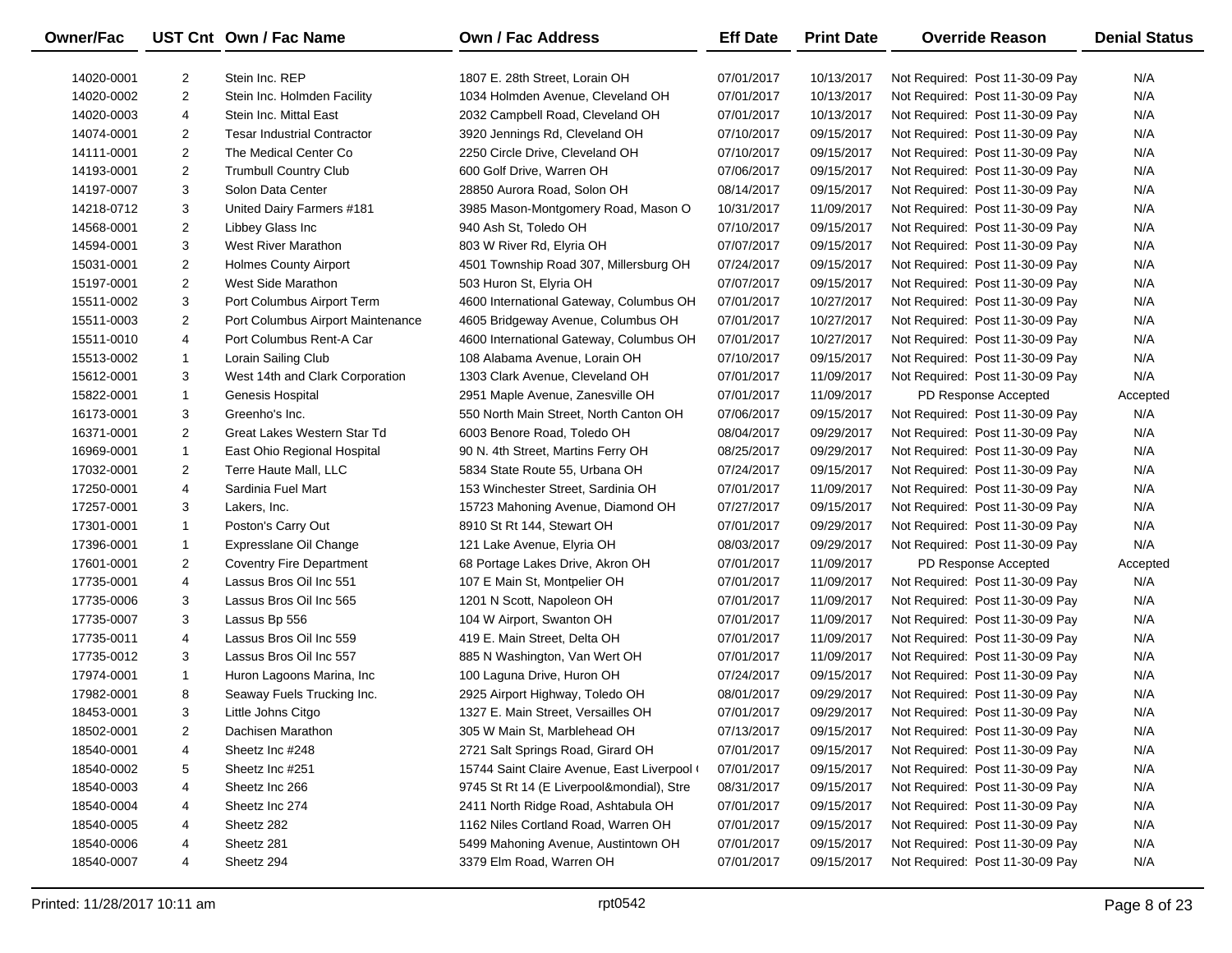| Owner/Fac  |                | UST Cnt Own / Fac Name             | <b>Own / Fac Address</b>                  | <b>Eff Date</b> | <b>Print Date</b> | <b>Override Reason</b>          | <b>Denial Status</b> |
|------------|----------------|------------------------------------|-------------------------------------------|-----------------|-------------------|---------------------------------|----------------------|
| 18540-0008 | 4              | Sheetz 296                         | 950 East Steels Corner Road, Stow OH      | 07/01/2017      | 09/15/2017        | Not Required: Post 11-30-09 Pay | N/A                  |
| 18540-0009 | 4              | Sheetz Inc #301                    | 6941 State Route 14, Ravenna OH           | 07/01/2017      | 09/15/2017        | Not Required: Post 11-30-09 Pay | N/A                  |
| 18540-0010 | 4              | Sheetz Inc #310                    | 9010 Market St, North Lima OH             | 07/01/2017      | 09/15/2017        | Not Required: Post 11-30-09 Pay | N/A                  |
| 18540-0011 | 4              | Sheetz Inc #311                    | 20 W. Waterloo Road, Akron OH             | 07/01/2017      | 09/15/2017        | Not Required: Post 11-30-09 Pay | N/A                  |
| 18540-0012 | 4              | Sheetz Inc. #317                   | 1210 Main Street, Cuyahoga Falls OH       | 07/01/2017      | 09/15/2017        | Not Required: Post 11-30-09 Pay | N/A                  |
| 18540-0013 | 4              | Sheetz Inc. #324                   | 5100 Ridge Road, Medina OH                | 07/01/2017      | 09/15/2017        | Not Required: Post 11-30-09 Pay | N/A                  |
| 18540-0014 | 4              | Sheetz Inc #328                    | 4585 Boardman Canfield Rd., Canfield OH   | 07/01/2017      | 09/15/2017        | Not Required: Post 11-30-09 Pay | N/A                  |
| 18540-0015 | 4              | Sheetz #342                        | 5057 Tuscarawas Street West, Canton OH    | 07/01/2017      | 09/15/2017        | Not Required: Post 11-30-09 Pay | N/A                  |
| 18540-0016 | 4              | Sheetz #347                        | 32390 Lorain Rd, North Ridgeville OH      | 07/01/2017      | 09/15/2017        | Not Required: Post 11-30-09 Pay | N/A                  |
| 18540-0017 | 5              | Sheetz 357                         | 1281 West High Street, New Philadelphia C | 07/01/2017      | 09/15/2017        | Not Required: Post 11-30-09 Pay | N/A                  |
| 18540-0018 | 5              | Sheetz #368                        | 1651 Turkeyfoot Lake Road, Green OH       | 07/01/2017      | 09/15/2017        | Not Required: Post 11-30-09 Pay | N/A                  |
| 18540-0019 | 5              | Sheetz #375                        | 236 W. State Street, Alliance OH          | 07/01/2017      | 09/15/2017        | Not Required: Post 11-30-09 Pay | N/A                  |
| 18540-0020 | 5              | Sheetz #389                        | 2939 Whipple Avenue N.W., Canton OH       | 07/01/2017      | 09/15/2017        | Not Required: Post 11-30-09 Pay | N/A                  |
| 18540-0021 | 5              | Sheetz #393                        | 2495 E. Aurora Road, Twinsburg OH         | 07/01/2017      | 09/15/2017        | Not Required: Post 11-30-09 Pay | N/A                  |
| 18540-0022 | 5              | Sheetz #394                        | 7777 Reynolds Road, Mentor OH             | 07/01/2017      | 09/15/2017        | Not Required: Post 11-30-09 Pay | N/A                  |
| 18540-0023 | 5              | Sheetz Convenience Store #390      | 1762 E. Main Street, Kent OH              | 07/01/2017      | 09/15/2017        | Not Required: Post 11-30-09 Pay | N/A                  |
| 18540-0024 | 5              | Sheetz - Cambridge #387            | 2101 Southgate Parkway, Cambridge OH      | 07/01/2017      | 09/15/2017        | Not Required: Post 11-30-09 Pay | N/A                  |
| 18540-0025 | 5              | Sheetz #406                        | 225 N. Maysville Avenue, South Zanesville | 07/01/2017      | 09/15/2017        | Not Required: Post 11-30-09 Pay | N/A                  |
| 18540-0026 | 5              | Sheetz Store - Perry Ohio #404     | 2800 Northridge Road, Perry OH            | 07/01/2017      | 09/15/2017        | Not Required: Post 11-30-09 Pay | N/A                  |
| 18540-0027 | 5              | Sheetz #422                        | 21034 Royalton Road, Strongsville OH      | 07/01/2017      | 09/15/2017        | Not Required: Post 11-30-09 Pay | N/A                  |
| 18540-0028 | 5              | Sheetz Convenience #435            | 435 Water Street, Chardon OH              | 07/01/2017      | 09/15/2017        | Not Required: Post 11-30-09 Pay | N/A                  |
| 18540-0029 | 5              | Sheffield Village Ohio Sheetz #441 | 5295 Detroit Road, Sheffield OH           | 07/01/2017      | 09/15/2017        | Not Required: Post 11-30-09 Pay | N/A                  |
| 18540-0030 | 5              | Sheetz Convenience #431            | 1415 Pittsburg Avenue NW, North Canton C  | 07/01/2017      | 09/15/2017        | Not Required: Post 11-30-09 Pay | N/A                  |
| 18540-0031 | 5              | Sheetz, Inc. #452                  | 600 N. Mantua Street, Kent OH             | 07/01/2017      | 09/15/2017        | Not Required: Post 11-30-09 Pay | N/A                  |
| 18540-0032 | 4              | Sheetz #465                        | 6767 Ridge Road, Parma OH                 | 07/01/2017      | 09/15/2017        | Not Required: Post 11-30-09 Pay | N/A                  |
| 18540-0033 | 5              | Sheetz Inc 526                     | 7766 Lake Shore Boulevard, Mentor OH      | 07/01/2017      | 09/15/2017        | Not Required: Post 11-30-09 Pay | N/A                  |
| 18540-0034 | 4              | Sheetz Inc 529                     | 1280 West Maple Street, Hartville OH      | 07/01/2017      | 09/15/2017        | Not Required: Post 11-30-09 Pay | N/A                  |
| 18540-0035 | 4              | Sheetz 533                         | 10315 Cascade Crossing, Brooklyn OH       | 07/01/2017      | 09/15/2017        | Not Required: Post 11-30-09 Pay | N/A                  |
| 18540-0036 | 4              | Sheetz #552                        | 9037 Pearl Road, Strongsville OH          | 07/01/2017      | 09/15/2017        | Not Required: Post 11-30-09 Pay | N/A                  |
| 18540-0037 | 4              | Sheetz #605                        | 68500 Addie Way, St Clairsville OH        | 07/01/2017      | 09/15/2017        | Not Required: Post 11-30-09 Pay | N/A                  |
| 18540-0038 | 4              | Sheetz #609                        | 5795 West 130th Street, Parma OH          | 07/01/2017      | 09/15/2017        | Not Required: Post 11-30-09 Pay | N/A                  |
| 18580-0001 | 4              | Marshalls Amaco                    | 9990 St Rt 36, Bradford OH                | 07/01/2017      | 10/13/2017        | Not Required: Post 11-30-09 Pay | N/A                  |
| 18636-0001 | 4              | Maumee Bay General Store           | 7410 Jerusalem Road, Oregon OH            | 07/06/2017      | 09/15/2017        | Not Required: Post 11-30-09 Pay | N/A                  |
| 18661-0001 | $\overline{2}$ | L & L Ok Car Wash                  | 31625 Vine St, Willowick OH               | 08/09/2017      | 09/29/2017        | Not Required: Post 11-30-09 Pay | N/A                  |
| 18773-0001 | $\mathbf{1}$   | John F. Stambaugh & Co.            | 5063 Bevier Road, Plymouth OH             | 07/07/2017      | 09/15/2017        | Not Required: Post 11-30-09 Pay | N/A                  |
| 18877-0158 | 3              | True North Location 357            | 15635 Royalton Road, Strongsville OH      | 09/25/2017      | 09/29/2017        | Not Required: Post 11-30-09 Pay | N/A                  |
| 18887-0005 | 2              | Get Go #3656                       | 45 5th St, Barberton OH                   | 07/01/2017      | 11/09/2017        | Not Required: Post 11-30-09 Pay | N/A                  |
| 18887-0007 | 2              | Get Go #3657                       | 185 West Ave, Tallmadge OH                | 07/01/2017      | 11/09/2017        | Not Required: Post 11-30-09 Pay | N/A                  |
| 18887-0008 | 2              | Get Go #3658                       | 6542 N Ridge Rd, North Madison OH         | 07/01/2017      | 11/09/2017        | Not Required: Post 11-30-09 Pay | N/A                  |
| 18887-0009 | 2              | Get Go #3502                       | 990 East Dublin-Granville Road, Columbus  | 07/01/2017      | 11/09/2017        | Not Required: Post 11-30-09 Pay | N/A                  |
| 18887-0010 | 2              | Get Go #6501                       | 1310 N Hamilton Rd, Columbus OH           | 07/01/2017      | 11/09/2017        | Not Required: Post 11-30-09 Pay | N/A                  |
| 18887-0011 | 2              | Get Go #3617                       | 6079 Andrews Rd, Mentor on the Lake OH    | 07/01/2017      | 11/09/2017        | Not Required: Post 11-30-09 Pay | N/A                  |
| 18887-0013 | $\overline{a}$ | Get go #3364                       | 104 Raff Road SW, Canton OH               | 07/01/2017      | 11/09/2017        | Not Required: Post 11-30-09 Pay | N/A                  |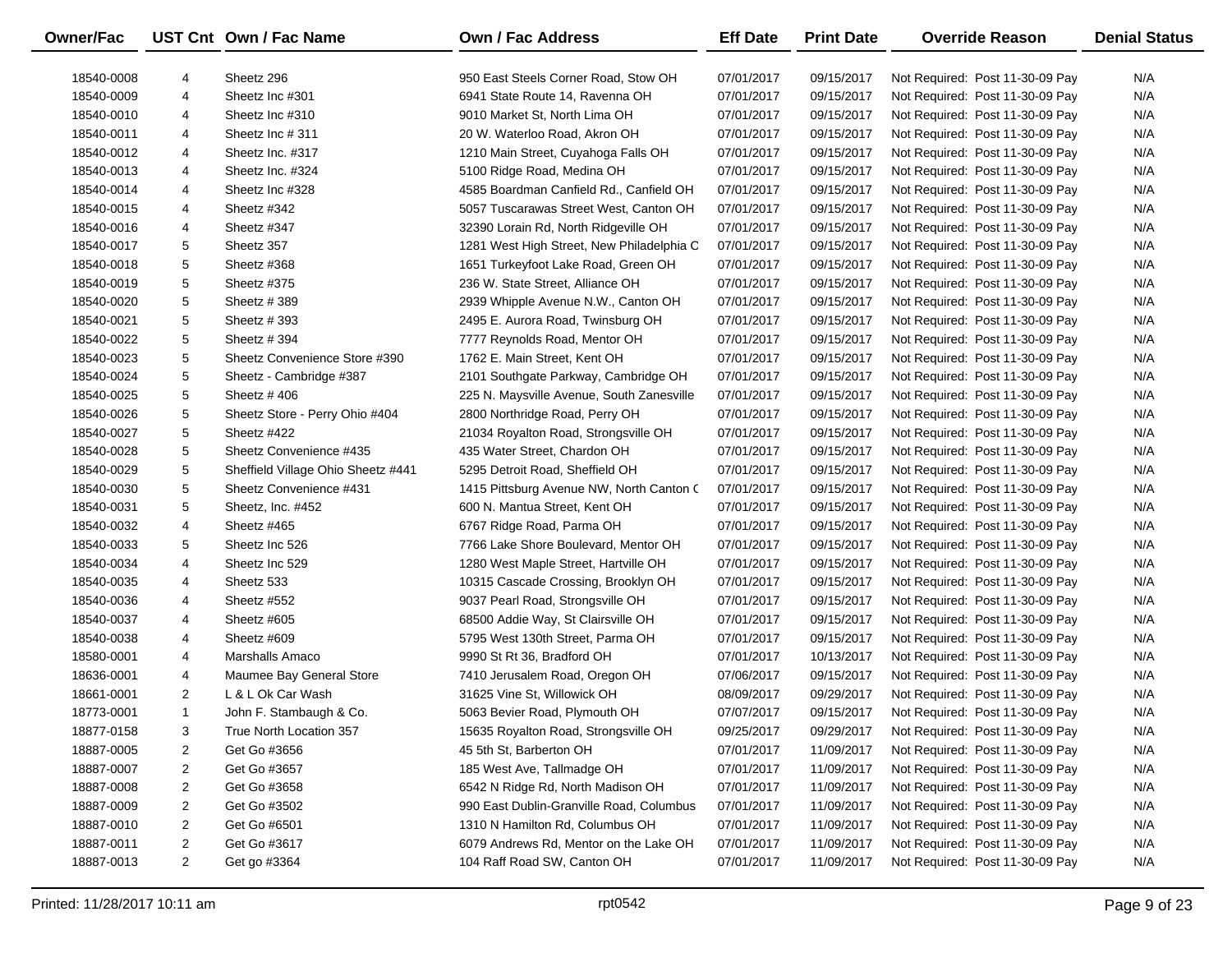| N/A<br>18887-0015<br>3<br>GetGo #3220<br>2223 Kresge Drive, Amherst OH<br>07/01/2017<br>11/09/2017<br>Not Required: Post 11-30-09 Pay<br>3<br>GetGo #3388<br>07/01/2017<br>11/09/2017<br>N/A<br>18887-0016<br>7418 Broadview Road, Parma OH<br>Not Required: Post 11-30-09 Pay<br>3<br>07/01/2017<br>N/A<br>18887-0017<br>GetGo #3124<br>488 East Waterloo Rd., Akron OH<br>11/09/2017<br>Not Required: Post 11-30-09 Pay<br>3<br>07/01/2017<br>N/A<br>18887-0020<br>GetGo from Giant Eagle #3507<br>672 N State Street, Westerville OH<br>11/09/2017<br>Not Required: Post 11-30-09 Pay<br>3<br>07/01/2017<br>N/A<br>18887-0021<br>Get Go #3297<br>22150 Center Ridge Rd., Rocky River OH<br>11/09/2017<br>Not Required: Post 11-30-09 Pay<br>3<br>N/A<br>18887-0022<br>Get Go #3075<br>6911 South Ave., Boardman OH<br>07/01/2017<br>11/09/2017<br>Not Required: Post 11-30-09 Pay<br>3<br>07/01/2017<br>N/A<br>18887-0023<br>GetGo #3356<br>2800 Mahoning Ave., Warren OH<br>11/09/2017<br>Not Required: Post 11-30-09 Pay<br>3<br>07/01/2017<br>N/A<br>18887-0024<br>Get Go #3318<br>480 Boardman Canfield Road, Boardman C<br>11/09/2017<br>Not Required: Post 11-30-09 Pay<br>N/A<br>18887-0025<br>4<br>GetGo #3201<br>25500 Miles Rd, Warrensville Heights OH<br>07/01/2017<br>11/09/2017<br>Not Required: Post 11-30-09 Pay<br>N/A<br>18887-0026<br>Get Go # 3132<br>5163 Mahoning Ave, Austintown OH<br>07/01/2017<br>11/09/2017<br>Not Required: Post 11-30-09 Pay<br>4<br>07/01/2017<br>N/A<br>18887-0027<br>4<br>Get Go # 3383<br>318 Center Street, Chardon OH<br>11/09/2017<br>Not Required: Post 11-30-09 Pay<br>07/01/2017<br>N/A<br>2<br><b>Giant Eagle</b><br>8901 Hadden Road, Twinsburg OH<br>11/09/2017<br>Not Required: Post 11-30-09 Pay<br>18887-0028<br>3<br>07/01/2017<br>N/A<br>18887-0029<br>Get Go #3216<br>30200 Lake Shore Blvd, Willowick OH<br>11/09/2017<br>Not Required: Post 11-30-09 Pay<br>3<br>N/A<br>GetGo # 3504<br>2888 Bethel Road, Columbus OH<br>07/01/2017<br>11/09/2017<br>Not Required: Post 11-30-09 Pay<br>18887-0030<br>07/01/2017<br>N/A<br>18887-0031<br>4<br>Get Go #3523<br>625 S. 30th Street, Heath OH<br>11/09/2017<br>Not Required: Post 11-30-09 Pay<br>07/01/2017<br>N/A<br>18887-0032<br>3<br>Get Go #3029<br>1796 Canton Road, Akron OH<br>11/09/2017<br>Not Required: Post 11-30-09 Pay<br>07/01/2017<br>N/A<br>18887-0033<br>4<br>Get Go #3204<br>10151 W. 130th Street, North Royalton OH<br>11/09/2017<br>Not Required: Post 11-30-09 Pay<br>N/A<br>3<br>GetGo #3199<br>34179 Center Ridge Road, North Ridgevi<br>07/01/2017<br>11/09/2017<br>Not Required: Post 11-30-09 Pay<br>18887-0035<br>3<br>07/01/2017<br>N/A<br>18887-0036<br>GetGo #3152<br>2046 Lincoln Way East, Massilon OH<br>11/09/2017<br>Not Required: Post 11-30-09 Pay<br>3<br>2390 W. Prospect Road, Ashtabula OH<br>07/01/2017<br>N/A<br>Getgo #3621<br>11/09/2017<br>Not Required: Post 11-30-09 Pay<br>18887-0037<br>3<br>07/01/2017<br>N/A<br>18887-0038<br>GetGo #3620<br>1711 Corporate Woods Parkway, Uniontow<br>11/09/2017<br>Not Required: Post 11-30-09 Pay<br>N/A<br>18887-0039<br>4<br>GetGo #3627<br>1759 S. Broadway Avenue, Geneva OH<br>07/01/2017<br>11/09/2017<br>Not Required: Post 11-30-09 Pay<br>3<br>07/01/2017<br>N/A<br>18887-0040<br>GetGo # 3465<br>14600 Snow Road, Brook Park OH<br>11/09/2017<br>Not Required: Post 11-30-09 Pay<br>3<br>07/01/2017<br>N/A<br>GetGo # 3151<br>119 Niles Cortland Road, Warren OH<br>11/09/2017<br>Not Required: Post 11-30-09 Pay<br>18887-0041<br>3<br>6825 E. Broad Street, Columbus OH<br>07/01/2017<br>N/A<br>18887-0042<br>GetGo # 3513<br>11/09/2017<br>Not Required: Post 11-30-09 Pay<br>3<br>07/01/2017<br>N/A<br>GetGo # 3526<br>2165 Stringtown Road, Grove City OH<br>11/09/2017<br>Not Required: Post 11-30-09 Pay<br>18887-0043<br>$\overline{2}$<br>07/01/2017<br>N/A<br>18887-0044<br>GetGo # 3509<br>1825 W. 5th Avenue, Columbus OH<br>11/09/2017<br>Not Required: Post 11-30-09 Pay<br>3<br>07/01/2017<br>N/A<br>18887-0045<br>GetGo #3514<br>1020 Hill Road North, Pickerington OH<br>11/09/2017<br>Not Required: Post 11-30-09 Pay<br>3<br>07/01/2017<br>N/A<br>18887-0046<br>GetGo # 3503<br>9151 Columbus Pike, Lewis Center OH<br>11/09/2017<br>Not Required: Post 11-30-09 Pay<br>3<br>07/01/2017<br>N/A<br>18887-0048<br>GetGo # 3231<br>4660 Abbe Road, Sheffield Village OH<br>11/09/2017<br>Not Required: Post 11-30-09 Pay<br>3<br>07/01/2017<br>N/A<br>18887-0049<br>GetGo # 3218<br>5637 Transportation Boulevard, Garfield He<br>11/09/2017<br>Not Required: Post 11-30-09 Pay<br>N/A<br>18887-0050<br>4<br>GetGo # 3284<br>1501 Travelers Pointe, Avon OH<br>07/01/2017<br>11/09/2017<br>Not Required: Post 11-30-09 Pay<br>07/01/2017<br>N/A<br>18887-0051<br>4<br>GetGo #3511<br>1640 Fishinger Road, Upper Arlington OH<br>11/09/2017<br>Not Required: Post 11-30-09 Pay<br>3<br>N/A<br>18887-0052<br>GetGo # 3203<br>6730 Pearl Road, Parma Heights OH<br>07/01/2017<br>11/09/2017<br>Not Required: Post 11-30-09 Pay<br>$\overline{2}$<br>N/A<br>18887-0053<br>GetGo # 3092<br>5275 Mayfield Road, Lyndhurst OH<br>07/01/2017<br>11/09/2017<br>Not Required: Post 11-30-09 Pay<br>GetGo # 3527<br>9590 Sawmill Parkway, Powell OH<br>Not Required: Post 11-30-09 Pay<br>07/01/2017<br>11/09/2017<br>18887-0054<br>З<br>N/A<br>3<br>07/01/2017<br>N/A<br>18887-0057<br>GetGo #3515<br>17675 Chillicothe Road, Chagrin Falls OH<br>11/09/2017<br>Not Required: Post 11-30-09 Pay<br>3<br>Getgo #3389<br>07/01/2017<br>11/09/2017<br>Not Required: Post 11-30-09 Pay<br>N/A<br>18887-0058<br>302 S. Court Street, Medina OH<br>N/A<br>3<br>4758 W. Broad Street, Columbus OH<br>07/01/2017<br>11/09/2017<br>18887-0059<br>GetGo # 3519<br>Not Required: Post 11-30-09 Pay<br>3<br>GetGo #3703<br>07/01/2017<br>11/09/2017<br>Not Required: Post 11-30-09 Pay<br>N/A<br>18887-0060<br>4072 Medina Road, Fairlawn OH<br>3<br>07/01/2017<br>11/09/2017<br>Not Required: Post 11-30-09 Pay<br>N/A<br>18887-0061<br>GetGo # 3664<br>2345 E. State Street, Salem OH<br>18887-0062<br>2<br>GetGo # 3238<br>1317 State Route 60N, Vermillion OH<br>07/01/2017<br>11/09/2017<br>Not Required: Post 11-30-09 Pay<br>N/A<br>18887-0063<br>GetGo # 3528<br>5465 New Albany Road W., New Albany O<br>07/01/2017<br>11/09/2017<br>Not Required: Post 11-30-09 Pay<br>N/A<br>4 | Owner/Fac | UST Cnt Own / Fac Name | <b>Own / Fac Address</b> | <b>Eff Date</b> | <b>Print Date</b> | <b>Override Reason</b> | <b>Denial Status</b> |
|-----------------------------------------------------------------------------------------------------------------------------------------------------------------------------------------------------------------------------------------------------------------------------------------------------------------------------------------------------------------------------------------------------------------------------------------------------------------------------------------------------------------------------------------------------------------------------------------------------------------------------------------------------------------------------------------------------------------------------------------------------------------------------------------------------------------------------------------------------------------------------------------------------------------------------------------------------------------------------------------------------------------------------------------------------------------------------------------------------------------------------------------------------------------------------------------------------------------------------------------------------------------------------------------------------------------------------------------------------------------------------------------------------------------------------------------------------------------------------------------------------------------------------------------------------------------------------------------------------------------------------------------------------------------------------------------------------------------------------------------------------------------------------------------------------------------------------------------------------------------------------------------------------------------------------------------------------------------------------------------------------------------------------------------------------------------------------------------------------------------------------------------------------------------------------------------------------------------------------------------------------------------------------------------------------------------------------------------------------------------------------------------------------------------------------------------------------------------------------------------------------------------------------------------------------------------------------------------------------------------------------------------------------------------------------------------------------------------------------------------------------------------------------------------------------------------------------------------------------------------------------------------------------------------------------------------------------------------------------------------------------------------------------------------------------------------------------------------------------------------------------------------------------------------------------------------------------------------------------------------------------------------------------------------------------------------------------------------------------------------------------------------------------------------------------------------------------------------------------------------------------------------------------------------------------------------------------------------------------------------------------------------------------------------------------------------------------------------------------------------------------------------------------------------------------------------------------------------------------------------------------------------------------------------------------------------------------------------------------------------------------------------------------------------------------------------------------------------------------------------------------------------------------------------------------------------------------------------------------------------------------------------------------------------------------------------------------------------------------------------------------------------------------------------------------------------------------------------------------------------------------------------------------------------------------------------------------------------------------------------------------------------------------------------------------------------------------------------------------------------------------------------------------------------------------------------------------------------------------------------------------------------------------------------------------------------------------------------------------------------------------------------------------------------------------------------------------------------------------------------------------------------------------------------------------------------------------------------------------------------------------------------------------------------------------------------------------------------------------------------------------------------------------------------------------------------------------------------------------------------------------------------------------------------------------------------------------------------------------------------------------------------------------------------------------------------------------------------------------------------------------------------------------------------------------------------------------------------------------------------------------------------------------------------------------------------------------------------------------------------------------------------------------------------------------------------------------------------------------------------------------------------------------------------------------------------------------------------------------------------------------------------------------------------------------------------------------------------------------------------------------------------------------------|-----------|------------------------|--------------------------|-----------------|-------------------|------------------------|----------------------|
|                                                                                                                                                                                                                                                                                                                                                                                                                                                                                                                                                                                                                                                                                                                                                                                                                                                                                                                                                                                                                                                                                                                                                                                                                                                                                                                                                                                                                                                                                                                                                                                                                                                                                                                                                                                                                                                                                                                                                                                                                                                                                                                                                                                                                                                                                                                                                                                                                                                                                                                                                                                                                                                                                                                                                                                                                                                                                                                                                                                                                                                                                                                                                                                                                                                                                                                                                                                                                                                                                                                                                                                                                                                                                                                                                                                                                                                                                                                                                                                                                                                                                                                                                                                                                                                                                                                                                                                                                                                                                                                                                                                                                                                                                                                                                                                                                                                                                                                                                                                                                                                                                                                                                                                                                                                                                                                                                                                                                                                                                                                                                                                                                                                                                                                                                                                                                                                                                                                                                                                                                                                                                                                                                                                                                                                                                                                                                                                                           |           |                        |                          |                 |                   |                        |                      |
|                                                                                                                                                                                                                                                                                                                                                                                                                                                                                                                                                                                                                                                                                                                                                                                                                                                                                                                                                                                                                                                                                                                                                                                                                                                                                                                                                                                                                                                                                                                                                                                                                                                                                                                                                                                                                                                                                                                                                                                                                                                                                                                                                                                                                                                                                                                                                                                                                                                                                                                                                                                                                                                                                                                                                                                                                                                                                                                                                                                                                                                                                                                                                                                                                                                                                                                                                                                                                                                                                                                                                                                                                                                                                                                                                                                                                                                                                                                                                                                                                                                                                                                                                                                                                                                                                                                                                                                                                                                                                                                                                                                                                                                                                                                                                                                                                                                                                                                                                                                                                                                                                                                                                                                                                                                                                                                                                                                                                                                                                                                                                                                                                                                                                                                                                                                                                                                                                                                                                                                                                                                                                                                                                                                                                                                                                                                                                                                                           |           |                        |                          |                 |                   |                        |                      |
|                                                                                                                                                                                                                                                                                                                                                                                                                                                                                                                                                                                                                                                                                                                                                                                                                                                                                                                                                                                                                                                                                                                                                                                                                                                                                                                                                                                                                                                                                                                                                                                                                                                                                                                                                                                                                                                                                                                                                                                                                                                                                                                                                                                                                                                                                                                                                                                                                                                                                                                                                                                                                                                                                                                                                                                                                                                                                                                                                                                                                                                                                                                                                                                                                                                                                                                                                                                                                                                                                                                                                                                                                                                                                                                                                                                                                                                                                                                                                                                                                                                                                                                                                                                                                                                                                                                                                                                                                                                                                                                                                                                                                                                                                                                                                                                                                                                                                                                                                                                                                                                                                                                                                                                                                                                                                                                                                                                                                                                                                                                                                                                                                                                                                                                                                                                                                                                                                                                                                                                                                                                                                                                                                                                                                                                                                                                                                                                                           |           |                        |                          |                 |                   |                        |                      |
|                                                                                                                                                                                                                                                                                                                                                                                                                                                                                                                                                                                                                                                                                                                                                                                                                                                                                                                                                                                                                                                                                                                                                                                                                                                                                                                                                                                                                                                                                                                                                                                                                                                                                                                                                                                                                                                                                                                                                                                                                                                                                                                                                                                                                                                                                                                                                                                                                                                                                                                                                                                                                                                                                                                                                                                                                                                                                                                                                                                                                                                                                                                                                                                                                                                                                                                                                                                                                                                                                                                                                                                                                                                                                                                                                                                                                                                                                                                                                                                                                                                                                                                                                                                                                                                                                                                                                                                                                                                                                                                                                                                                                                                                                                                                                                                                                                                                                                                                                                                                                                                                                                                                                                                                                                                                                                                                                                                                                                                                                                                                                                                                                                                                                                                                                                                                                                                                                                                                                                                                                                                                                                                                                                                                                                                                                                                                                                                                           |           |                        |                          |                 |                   |                        |                      |
|                                                                                                                                                                                                                                                                                                                                                                                                                                                                                                                                                                                                                                                                                                                                                                                                                                                                                                                                                                                                                                                                                                                                                                                                                                                                                                                                                                                                                                                                                                                                                                                                                                                                                                                                                                                                                                                                                                                                                                                                                                                                                                                                                                                                                                                                                                                                                                                                                                                                                                                                                                                                                                                                                                                                                                                                                                                                                                                                                                                                                                                                                                                                                                                                                                                                                                                                                                                                                                                                                                                                                                                                                                                                                                                                                                                                                                                                                                                                                                                                                                                                                                                                                                                                                                                                                                                                                                                                                                                                                                                                                                                                                                                                                                                                                                                                                                                                                                                                                                                                                                                                                                                                                                                                                                                                                                                                                                                                                                                                                                                                                                                                                                                                                                                                                                                                                                                                                                                                                                                                                                                                                                                                                                                                                                                                                                                                                                                                           |           |                        |                          |                 |                   |                        |                      |
|                                                                                                                                                                                                                                                                                                                                                                                                                                                                                                                                                                                                                                                                                                                                                                                                                                                                                                                                                                                                                                                                                                                                                                                                                                                                                                                                                                                                                                                                                                                                                                                                                                                                                                                                                                                                                                                                                                                                                                                                                                                                                                                                                                                                                                                                                                                                                                                                                                                                                                                                                                                                                                                                                                                                                                                                                                                                                                                                                                                                                                                                                                                                                                                                                                                                                                                                                                                                                                                                                                                                                                                                                                                                                                                                                                                                                                                                                                                                                                                                                                                                                                                                                                                                                                                                                                                                                                                                                                                                                                                                                                                                                                                                                                                                                                                                                                                                                                                                                                                                                                                                                                                                                                                                                                                                                                                                                                                                                                                                                                                                                                                                                                                                                                                                                                                                                                                                                                                                                                                                                                                                                                                                                                                                                                                                                                                                                                                                           |           |                        |                          |                 |                   |                        |                      |
|                                                                                                                                                                                                                                                                                                                                                                                                                                                                                                                                                                                                                                                                                                                                                                                                                                                                                                                                                                                                                                                                                                                                                                                                                                                                                                                                                                                                                                                                                                                                                                                                                                                                                                                                                                                                                                                                                                                                                                                                                                                                                                                                                                                                                                                                                                                                                                                                                                                                                                                                                                                                                                                                                                                                                                                                                                                                                                                                                                                                                                                                                                                                                                                                                                                                                                                                                                                                                                                                                                                                                                                                                                                                                                                                                                                                                                                                                                                                                                                                                                                                                                                                                                                                                                                                                                                                                                                                                                                                                                                                                                                                                                                                                                                                                                                                                                                                                                                                                                                                                                                                                                                                                                                                                                                                                                                                                                                                                                                                                                                                                                                                                                                                                                                                                                                                                                                                                                                                                                                                                                                                                                                                                                                                                                                                                                                                                                                                           |           |                        |                          |                 |                   |                        |                      |
|                                                                                                                                                                                                                                                                                                                                                                                                                                                                                                                                                                                                                                                                                                                                                                                                                                                                                                                                                                                                                                                                                                                                                                                                                                                                                                                                                                                                                                                                                                                                                                                                                                                                                                                                                                                                                                                                                                                                                                                                                                                                                                                                                                                                                                                                                                                                                                                                                                                                                                                                                                                                                                                                                                                                                                                                                                                                                                                                                                                                                                                                                                                                                                                                                                                                                                                                                                                                                                                                                                                                                                                                                                                                                                                                                                                                                                                                                                                                                                                                                                                                                                                                                                                                                                                                                                                                                                                                                                                                                                                                                                                                                                                                                                                                                                                                                                                                                                                                                                                                                                                                                                                                                                                                                                                                                                                                                                                                                                                                                                                                                                                                                                                                                                                                                                                                                                                                                                                                                                                                                                                                                                                                                                                                                                                                                                                                                                                                           |           |                        |                          |                 |                   |                        |                      |
|                                                                                                                                                                                                                                                                                                                                                                                                                                                                                                                                                                                                                                                                                                                                                                                                                                                                                                                                                                                                                                                                                                                                                                                                                                                                                                                                                                                                                                                                                                                                                                                                                                                                                                                                                                                                                                                                                                                                                                                                                                                                                                                                                                                                                                                                                                                                                                                                                                                                                                                                                                                                                                                                                                                                                                                                                                                                                                                                                                                                                                                                                                                                                                                                                                                                                                                                                                                                                                                                                                                                                                                                                                                                                                                                                                                                                                                                                                                                                                                                                                                                                                                                                                                                                                                                                                                                                                                                                                                                                                                                                                                                                                                                                                                                                                                                                                                                                                                                                                                                                                                                                                                                                                                                                                                                                                                                                                                                                                                                                                                                                                                                                                                                                                                                                                                                                                                                                                                                                                                                                                                                                                                                                                                                                                                                                                                                                                                                           |           |                        |                          |                 |                   |                        |                      |
|                                                                                                                                                                                                                                                                                                                                                                                                                                                                                                                                                                                                                                                                                                                                                                                                                                                                                                                                                                                                                                                                                                                                                                                                                                                                                                                                                                                                                                                                                                                                                                                                                                                                                                                                                                                                                                                                                                                                                                                                                                                                                                                                                                                                                                                                                                                                                                                                                                                                                                                                                                                                                                                                                                                                                                                                                                                                                                                                                                                                                                                                                                                                                                                                                                                                                                                                                                                                                                                                                                                                                                                                                                                                                                                                                                                                                                                                                                                                                                                                                                                                                                                                                                                                                                                                                                                                                                                                                                                                                                                                                                                                                                                                                                                                                                                                                                                                                                                                                                                                                                                                                                                                                                                                                                                                                                                                                                                                                                                                                                                                                                                                                                                                                                                                                                                                                                                                                                                                                                                                                                                                                                                                                                                                                                                                                                                                                                                                           |           |                        |                          |                 |                   |                        |                      |
|                                                                                                                                                                                                                                                                                                                                                                                                                                                                                                                                                                                                                                                                                                                                                                                                                                                                                                                                                                                                                                                                                                                                                                                                                                                                                                                                                                                                                                                                                                                                                                                                                                                                                                                                                                                                                                                                                                                                                                                                                                                                                                                                                                                                                                                                                                                                                                                                                                                                                                                                                                                                                                                                                                                                                                                                                                                                                                                                                                                                                                                                                                                                                                                                                                                                                                                                                                                                                                                                                                                                                                                                                                                                                                                                                                                                                                                                                                                                                                                                                                                                                                                                                                                                                                                                                                                                                                                                                                                                                                                                                                                                                                                                                                                                                                                                                                                                                                                                                                                                                                                                                                                                                                                                                                                                                                                                                                                                                                                                                                                                                                                                                                                                                                                                                                                                                                                                                                                                                                                                                                                                                                                                                                                                                                                                                                                                                                                                           |           |                        |                          |                 |                   |                        |                      |
|                                                                                                                                                                                                                                                                                                                                                                                                                                                                                                                                                                                                                                                                                                                                                                                                                                                                                                                                                                                                                                                                                                                                                                                                                                                                                                                                                                                                                                                                                                                                                                                                                                                                                                                                                                                                                                                                                                                                                                                                                                                                                                                                                                                                                                                                                                                                                                                                                                                                                                                                                                                                                                                                                                                                                                                                                                                                                                                                                                                                                                                                                                                                                                                                                                                                                                                                                                                                                                                                                                                                                                                                                                                                                                                                                                                                                                                                                                                                                                                                                                                                                                                                                                                                                                                                                                                                                                                                                                                                                                                                                                                                                                                                                                                                                                                                                                                                                                                                                                                                                                                                                                                                                                                                                                                                                                                                                                                                                                                                                                                                                                                                                                                                                                                                                                                                                                                                                                                                                                                                                                                                                                                                                                                                                                                                                                                                                                                                           |           |                        |                          |                 |                   |                        |                      |
|                                                                                                                                                                                                                                                                                                                                                                                                                                                                                                                                                                                                                                                                                                                                                                                                                                                                                                                                                                                                                                                                                                                                                                                                                                                                                                                                                                                                                                                                                                                                                                                                                                                                                                                                                                                                                                                                                                                                                                                                                                                                                                                                                                                                                                                                                                                                                                                                                                                                                                                                                                                                                                                                                                                                                                                                                                                                                                                                                                                                                                                                                                                                                                                                                                                                                                                                                                                                                                                                                                                                                                                                                                                                                                                                                                                                                                                                                                                                                                                                                                                                                                                                                                                                                                                                                                                                                                                                                                                                                                                                                                                                                                                                                                                                                                                                                                                                                                                                                                                                                                                                                                                                                                                                                                                                                                                                                                                                                                                                                                                                                                                                                                                                                                                                                                                                                                                                                                                                                                                                                                                                                                                                                                                                                                                                                                                                                                                                           |           |                        |                          |                 |                   |                        |                      |
|                                                                                                                                                                                                                                                                                                                                                                                                                                                                                                                                                                                                                                                                                                                                                                                                                                                                                                                                                                                                                                                                                                                                                                                                                                                                                                                                                                                                                                                                                                                                                                                                                                                                                                                                                                                                                                                                                                                                                                                                                                                                                                                                                                                                                                                                                                                                                                                                                                                                                                                                                                                                                                                                                                                                                                                                                                                                                                                                                                                                                                                                                                                                                                                                                                                                                                                                                                                                                                                                                                                                                                                                                                                                                                                                                                                                                                                                                                                                                                                                                                                                                                                                                                                                                                                                                                                                                                                                                                                                                                                                                                                                                                                                                                                                                                                                                                                                                                                                                                                                                                                                                                                                                                                                                                                                                                                                                                                                                                                                                                                                                                                                                                                                                                                                                                                                                                                                                                                                                                                                                                                                                                                                                                                                                                                                                                                                                                                                           |           |                        |                          |                 |                   |                        |                      |
|                                                                                                                                                                                                                                                                                                                                                                                                                                                                                                                                                                                                                                                                                                                                                                                                                                                                                                                                                                                                                                                                                                                                                                                                                                                                                                                                                                                                                                                                                                                                                                                                                                                                                                                                                                                                                                                                                                                                                                                                                                                                                                                                                                                                                                                                                                                                                                                                                                                                                                                                                                                                                                                                                                                                                                                                                                                                                                                                                                                                                                                                                                                                                                                                                                                                                                                                                                                                                                                                                                                                                                                                                                                                                                                                                                                                                                                                                                                                                                                                                                                                                                                                                                                                                                                                                                                                                                                                                                                                                                                                                                                                                                                                                                                                                                                                                                                                                                                                                                                                                                                                                                                                                                                                                                                                                                                                                                                                                                                                                                                                                                                                                                                                                                                                                                                                                                                                                                                                                                                                                                                                                                                                                                                                                                                                                                                                                                                                           |           |                        |                          |                 |                   |                        |                      |
|                                                                                                                                                                                                                                                                                                                                                                                                                                                                                                                                                                                                                                                                                                                                                                                                                                                                                                                                                                                                                                                                                                                                                                                                                                                                                                                                                                                                                                                                                                                                                                                                                                                                                                                                                                                                                                                                                                                                                                                                                                                                                                                                                                                                                                                                                                                                                                                                                                                                                                                                                                                                                                                                                                                                                                                                                                                                                                                                                                                                                                                                                                                                                                                                                                                                                                                                                                                                                                                                                                                                                                                                                                                                                                                                                                                                                                                                                                                                                                                                                                                                                                                                                                                                                                                                                                                                                                                                                                                                                                                                                                                                                                                                                                                                                                                                                                                                                                                                                                                                                                                                                                                                                                                                                                                                                                                                                                                                                                                                                                                                                                                                                                                                                                                                                                                                                                                                                                                                                                                                                                                                                                                                                                                                                                                                                                                                                                                                           |           |                        |                          |                 |                   |                        |                      |
|                                                                                                                                                                                                                                                                                                                                                                                                                                                                                                                                                                                                                                                                                                                                                                                                                                                                                                                                                                                                                                                                                                                                                                                                                                                                                                                                                                                                                                                                                                                                                                                                                                                                                                                                                                                                                                                                                                                                                                                                                                                                                                                                                                                                                                                                                                                                                                                                                                                                                                                                                                                                                                                                                                                                                                                                                                                                                                                                                                                                                                                                                                                                                                                                                                                                                                                                                                                                                                                                                                                                                                                                                                                                                                                                                                                                                                                                                                                                                                                                                                                                                                                                                                                                                                                                                                                                                                                                                                                                                                                                                                                                                                                                                                                                                                                                                                                                                                                                                                                                                                                                                                                                                                                                                                                                                                                                                                                                                                                                                                                                                                                                                                                                                                                                                                                                                                                                                                                                                                                                                                                                                                                                                                                                                                                                                                                                                                                                           |           |                        |                          |                 |                   |                        |                      |
|                                                                                                                                                                                                                                                                                                                                                                                                                                                                                                                                                                                                                                                                                                                                                                                                                                                                                                                                                                                                                                                                                                                                                                                                                                                                                                                                                                                                                                                                                                                                                                                                                                                                                                                                                                                                                                                                                                                                                                                                                                                                                                                                                                                                                                                                                                                                                                                                                                                                                                                                                                                                                                                                                                                                                                                                                                                                                                                                                                                                                                                                                                                                                                                                                                                                                                                                                                                                                                                                                                                                                                                                                                                                                                                                                                                                                                                                                                                                                                                                                                                                                                                                                                                                                                                                                                                                                                                                                                                                                                                                                                                                                                                                                                                                                                                                                                                                                                                                                                                                                                                                                                                                                                                                                                                                                                                                                                                                                                                                                                                                                                                                                                                                                                                                                                                                                                                                                                                                                                                                                                                                                                                                                                                                                                                                                                                                                                                                           |           |                        |                          |                 |                   |                        |                      |
|                                                                                                                                                                                                                                                                                                                                                                                                                                                                                                                                                                                                                                                                                                                                                                                                                                                                                                                                                                                                                                                                                                                                                                                                                                                                                                                                                                                                                                                                                                                                                                                                                                                                                                                                                                                                                                                                                                                                                                                                                                                                                                                                                                                                                                                                                                                                                                                                                                                                                                                                                                                                                                                                                                                                                                                                                                                                                                                                                                                                                                                                                                                                                                                                                                                                                                                                                                                                                                                                                                                                                                                                                                                                                                                                                                                                                                                                                                                                                                                                                                                                                                                                                                                                                                                                                                                                                                                                                                                                                                                                                                                                                                                                                                                                                                                                                                                                                                                                                                                                                                                                                                                                                                                                                                                                                                                                                                                                                                                                                                                                                                                                                                                                                                                                                                                                                                                                                                                                                                                                                                                                                                                                                                                                                                                                                                                                                                                                           |           |                        |                          |                 |                   |                        |                      |
|                                                                                                                                                                                                                                                                                                                                                                                                                                                                                                                                                                                                                                                                                                                                                                                                                                                                                                                                                                                                                                                                                                                                                                                                                                                                                                                                                                                                                                                                                                                                                                                                                                                                                                                                                                                                                                                                                                                                                                                                                                                                                                                                                                                                                                                                                                                                                                                                                                                                                                                                                                                                                                                                                                                                                                                                                                                                                                                                                                                                                                                                                                                                                                                                                                                                                                                                                                                                                                                                                                                                                                                                                                                                                                                                                                                                                                                                                                                                                                                                                                                                                                                                                                                                                                                                                                                                                                                                                                                                                                                                                                                                                                                                                                                                                                                                                                                                                                                                                                                                                                                                                                                                                                                                                                                                                                                                                                                                                                                                                                                                                                                                                                                                                                                                                                                                                                                                                                                                                                                                                                                                                                                                                                                                                                                                                                                                                                                                           |           |                        |                          |                 |                   |                        |                      |
|                                                                                                                                                                                                                                                                                                                                                                                                                                                                                                                                                                                                                                                                                                                                                                                                                                                                                                                                                                                                                                                                                                                                                                                                                                                                                                                                                                                                                                                                                                                                                                                                                                                                                                                                                                                                                                                                                                                                                                                                                                                                                                                                                                                                                                                                                                                                                                                                                                                                                                                                                                                                                                                                                                                                                                                                                                                                                                                                                                                                                                                                                                                                                                                                                                                                                                                                                                                                                                                                                                                                                                                                                                                                                                                                                                                                                                                                                                                                                                                                                                                                                                                                                                                                                                                                                                                                                                                                                                                                                                                                                                                                                                                                                                                                                                                                                                                                                                                                                                                                                                                                                                                                                                                                                                                                                                                                                                                                                                                                                                                                                                                                                                                                                                                                                                                                                                                                                                                                                                                                                                                                                                                                                                                                                                                                                                                                                                                                           |           |                        |                          |                 |                   |                        |                      |
|                                                                                                                                                                                                                                                                                                                                                                                                                                                                                                                                                                                                                                                                                                                                                                                                                                                                                                                                                                                                                                                                                                                                                                                                                                                                                                                                                                                                                                                                                                                                                                                                                                                                                                                                                                                                                                                                                                                                                                                                                                                                                                                                                                                                                                                                                                                                                                                                                                                                                                                                                                                                                                                                                                                                                                                                                                                                                                                                                                                                                                                                                                                                                                                                                                                                                                                                                                                                                                                                                                                                                                                                                                                                                                                                                                                                                                                                                                                                                                                                                                                                                                                                                                                                                                                                                                                                                                                                                                                                                                                                                                                                                                                                                                                                                                                                                                                                                                                                                                                                                                                                                                                                                                                                                                                                                                                                                                                                                                                                                                                                                                                                                                                                                                                                                                                                                                                                                                                                                                                                                                                                                                                                                                                                                                                                                                                                                                                                           |           |                        |                          |                 |                   |                        |                      |
|                                                                                                                                                                                                                                                                                                                                                                                                                                                                                                                                                                                                                                                                                                                                                                                                                                                                                                                                                                                                                                                                                                                                                                                                                                                                                                                                                                                                                                                                                                                                                                                                                                                                                                                                                                                                                                                                                                                                                                                                                                                                                                                                                                                                                                                                                                                                                                                                                                                                                                                                                                                                                                                                                                                                                                                                                                                                                                                                                                                                                                                                                                                                                                                                                                                                                                                                                                                                                                                                                                                                                                                                                                                                                                                                                                                                                                                                                                                                                                                                                                                                                                                                                                                                                                                                                                                                                                                                                                                                                                                                                                                                                                                                                                                                                                                                                                                                                                                                                                                                                                                                                                                                                                                                                                                                                                                                                                                                                                                                                                                                                                                                                                                                                                                                                                                                                                                                                                                                                                                                                                                                                                                                                                                                                                                                                                                                                                                                           |           |                        |                          |                 |                   |                        |                      |
|                                                                                                                                                                                                                                                                                                                                                                                                                                                                                                                                                                                                                                                                                                                                                                                                                                                                                                                                                                                                                                                                                                                                                                                                                                                                                                                                                                                                                                                                                                                                                                                                                                                                                                                                                                                                                                                                                                                                                                                                                                                                                                                                                                                                                                                                                                                                                                                                                                                                                                                                                                                                                                                                                                                                                                                                                                                                                                                                                                                                                                                                                                                                                                                                                                                                                                                                                                                                                                                                                                                                                                                                                                                                                                                                                                                                                                                                                                                                                                                                                                                                                                                                                                                                                                                                                                                                                                                                                                                                                                                                                                                                                                                                                                                                                                                                                                                                                                                                                                                                                                                                                                                                                                                                                                                                                                                                                                                                                                                                                                                                                                                                                                                                                                                                                                                                                                                                                                                                                                                                                                                                                                                                                                                                                                                                                                                                                                                                           |           |                        |                          |                 |                   |                        |                      |
|                                                                                                                                                                                                                                                                                                                                                                                                                                                                                                                                                                                                                                                                                                                                                                                                                                                                                                                                                                                                                                                                                                                                                                                                                                                                                                                                                                                                                                                                                                                                                                                                                                                                                                                                                                                                                                                                                                                                                                                                                                                                                                                                                                                                                                                                                                                                                                                                                                                                                                                                                                                                                                                                                                                                                                                                                                                                                                                                                                                                                                                                                                                                                                                                                                                                                                                                                                                                                                                                                                                                                                                                                                                                                                                                                                                                                                                                                                                                                                                                                                                                                                                                                                                                                                                                                                                                                                                                                                                                                                                                                                                                                                                                                                                                                                                                                                                                                                                                                                                                                                                                                                                                                                                                                                                                                                                                                                                                                                                                                                                                                                                                                                                                                                                                                                                                                                                                                                                                                                                                                                                                                                                                                                                                                                                                                                                                                                                                           |           |                        |                          |                 |                   |                        |                      |
|                                                                                                                                                                                                                                                                                                                                                                                                                                                                                                                                                                                                                                                                                                                                                                                                                                                                                                                                                                                                                                                                                                                                                                                                                                                                                                                                                                                                                                                                                                                                                                                                                                                                                                                                                                                                                                                                                                                                                                                                                                                                                                                                                                                                                                                                                                                                                                                                                                                                                                                                                                                                                                                                                                                                                                                                                                                                                                                                                                                                                                                                                                                                                                                                                                                                                                                                                                                                                                                                                                                                                                                                                                                                                                                                                                                                                                                                                                                                                                                                                                                                                                                                                                                                                                                                                                                                                                                                                                                                                                                                                                                                                                                                                                                                                                                                                                                                                                                                                                                                                                                                                                                                                                                                                                                                                                                                                                                                                                                                                                                                                                                                                                                                                                                                                                                                                                                                                                                                                                                                                                                                                                                                                                                                                                                                                                                                                                                                           |           |                        |                          |                 |                   |                        |                      |
|                                                                                                                                                                                                                                                                                                                                                                                                                                                                                                                                                                                                                                                                                                                                                                                                                                                                                                                                                                                                                                                                                                                                                                                                                                                                                                                                                                                                                                                                                                                                                                                                                                                                                                                                                                                                                                                                                                                                                                                                                                                                                                                                                                                                                                                                                                                                                                                                                                                                                                                                                                                                                                                                                                                                                                                                                                                                                                                                                                                                                                                                                                                                                                                                                                                                                                                                                                                                                                                                                                                                                                                                                                                                                                                                                                                                                                                                                                                                                                                                                                                                                                                                                                                                                                                                                                                                                                                                                                                                                                                                                                                                                                                                                                                                                                                                                                                                                                                                                                                                                                                                                                                                                                                                                                                                                                                                                                                                                                                                                                                                                                                                                                                                                                                                                                                                                                                                                                                                                                                                                                                                                                                                                                                                                                                                                                                                                                                                           |           |                        |                          |                 |                   |                        |                      |
|                                                                                                                                                                                                                                                                                                                                                                                                                                                                                                                                                                                                                                                                                                                                                                                                                                                                                                                                                                                                                                                                                                                                                                                                                                                                                                                                                                                                                                                                                                                                                                                                                                                                                                                                                                                                                                                                                                                                                                                                                                                                                                                                                                                                                                                                                                                                                                                                                                                                                                                                                                                                                                                                                                                                                                                                                                                                                                                                                                                                                                                                                                                                                                                                                                                                                                                                                                                                                                                                                                                                                                                                                                                                                                                                                                                                                                                                                                                                                                                                                                                                                                                                                                                                                                                                                                                                                                                                                                                                                                                                                                                                                                                                                                                                                                                                                                                                                                                                                                                                                                                                                                                                                                                                                                                                                                                                                                                                                                                                                                                                                                                                                                                                                                                                                                                                                                                                                                                                                                                                                                                                                                                                                                                                                                                                                                                                                                                                           |           |                        |                          |                 |                   |                        |                      |
|                                                                                                                                                                                                                                                                                                                                                                                                                                                                                                                                                                                                                                                                                                                                                                                                                                                                                                                                                                                                                                                                                                                                                                                                                                                                                                                                                                                                                                                                                                                                                                                                                                                                                                                                                                                                                                                                                                                                                                                                                                                                                                                                                                                                                                                                                                                                                                                                                                                                                                                                                                                                                                                                                                                                                                                                                                                                                                                                                                                                                                                                                                                                                                                                                                                                                                                                                                                                                                                                                                                                                                                                                                                                                                                                                                                                                                                                                                                                                                                                                                                                                                                                                                                                                                                                                                                                                                                                                                                                                                                                                                                                                                                                                                                                                                                                                                                                                                                                                                                                                                                                                                                                                                                                                                                                                                                                                                                                                                                                                                                                                                                                                                                                                                                                                                                                                                                                                                                                                                                                                                                                                                                                                                                                                                                                                                                                                                                                           |           |                        |                          |                 |                   |                        |                      |
|                                                                                                                                                                                                                                                                                                                                                                                                                                                                                                                                                                                                                                                                                                                                                                                                                                                                                                                                                                                                                                                                                                                                                                                                                                                                                                                                                                                                                                                                                                                                                                                                                                                                                                                                                                                                                                                                                                                                                                                                                                                                                                                                                                                                                                                                                                                                                                                                                                                                                                                                                                                                                                                                                                                                                                                                                                                                                                                                                                                                                                                                                                                                                                                                                                                                                                                                                                                                                                                                                                                                                                                                                                                                                                                                                                                                                                                                                                                                                                                                                                                                                                                                                                                                                                                                                                                                                                                                                                                                                                                                                                                                                                                                                                                                                                                                                                                                                                                                                                                                                                                                                                                                                                                                                                                                                                                                                                                                                                                                                                                                                                                                                                                                                                                                                                                                                                                                                                                                                                                                                                                                                                                                                                                                                                                                                                                                                                                                           |           |                        |                          |                 |                   |                        |                      |
|                                                                                                                                                                                                                                                                                                                                                                                                                                                                                                                                                                                                                                                                                                                                                                                                                                                                                                                                                                                                                                                                                                                                                                                                                                                                                                                                                                                                                                                                                                                                                                                                                                                                                                                                                                                                                                                                                                                                                                                                                                                                                                                                                                                                                                                                                                                                                                                                                                                                                                                                                                                                                                                                                                                                                                                                                                                                                                                                                                                                                                                                                                                                                                                                                                                                                                                                                                                                                                                                                                                                                                                                                                                                                                                                                                                                                                                                                                                                                                                                                                                                                                                                                                                                                                                                                                                                                                                                                                                                                                                                                                                                                                                                                                                                                                                                                                                                                                                                                                                                                                                                                                                                                                                                                                                                                                                                                                                                                                                                                                                                                                                                                                                                                                                                                                                                                                                                                                                                                                                                                                                                                                                                                                                                                                                                                                                                                                                                           |           |                        |                          |                 |                   |                        |                      |
|                                                                                                                                                                                                                                                                                                                                                                                                                                                                                                                                                                                                                                                                                                                                                                                                                                                                                                                                                                                                                                                                                                                                                                                                                                                                                                                                                                                                                                                                                                                                                                                                                                                                                                                                                                                                                                                                                                                                                                                                                                                                                                                                                                                                                                                                                                                                                                                                                                                                                                                                                                                                                                                                                                                                                                                                                                                                                                                                                                                                                                                                                                                                                                                                                                                                                                                                                                                                                                                                                                                                                                                                                                                                                                                                                                                                                                                                                                                                                                                                                                                                                                                                                                                                                                                                                                                                                                                                                                                                                                                                                                                                                                                                                                                                                                                                                                                                                                                                                                                                                                                                                                                                                                                                                                                                                                                                                                                                                                                                                                                                                                                                                                                                                                                                                                                                                                                                                                                                                                                                                                                                                                                                                                                                                                                                                                                                                                                                           |           |                        |                          |                 |                   |                        |                      |
|                                                                                                                                                                                                                                                                                                                                                                                                                                                                                                                                                                                                                                                                                                                                                                                                                                                                                                                                                                                                                                                                                                                                                                                                                                                                                                                                                                                                                                                                                                                                                                                                                                                                                                                                                                                                                                                                                                                                                                                                                                                                                                                                                                                                                                                                                                                                                                                                                                                                                                                                                                                                                                                                                                                                                                                                                                                                                                                                                                                                                                                                                                                                                                                                                                                                                                                                                                                                                                                                                                                                                                                                                                                                                                                                                                                                                                                                                                                                                                                                                                                                                                                                                                                                                                                                                                                                                                                                                                                                                                                                                                                                                                                                                                                                                                                                                                                                                                                                                                                                                                                                                                                                                                                                                                                                                                                                                                                                                                                                                                                                                                                                                                                                                                                                                                                                                                                                                                                                                                                                                                                                                                                                                                                                                                                                                                                                                                                                           |           |                        |                          |                 |                   |                        |                      |
|                                                                                                                                                                                                                                                                                                                                                                                                                                                                                                                                                                                                                                                                                                                                                                                                                                                                                                                                                                                                                                                                                                                                                                                                                                                                                                                                                                                                                                                                                                                                                                                                                                                                                                                                                                                                                                                                                                                                                                                                                                                                                                                                                                                                                                                                                                                                                                                                                                                                                                                                                                                                                                                                                                                                                                                                                                                                                                                                                                                                                                                                                                                                                                                                                                                                                                                                                                                                                                                                                                                                                                                                                                                                                                                                                                                                                                                                                                                                                                                                                                                                                                                                                                                                                                                                                                                                                                                                                                                                                                                                                                                                                                                                                                                                                                                                                                                                                                                                                                                                                                                                                                                                                                                                                                                                                                                                                                                                                                                                                                                                                                                                                                                                                                                                                                                                                                                                                                                                                                                                                                                                                                                                                                                                                                                                                                                                                                                                           |           |                        |                          |                 |                   |                        |                      |
|                                                                                                                                                                                                                                                                                                                                                                                                                                                                                                                                                                                                                                                                                                                                                                                                                                                                                                                                                                                                                                                                                                                                                                                                                                                                                                                                                                                                                                                                                                                                                                                                                                                                                                                                                                                                                                                                                                                                                                                                                                                                                                                                                                                                                                                                                                                                                                                                                                                                                                                                                                                                                                                                                                                                                                                                                                                                                                                                                                                                                                                                                                                                                                                                                                                                                                                                                                                                                                                                                                                                                                                                                                                                                                                                                                                                                                                                                                                                                                                                                                                                                                                                                                                                                                                                                                                                                                                                                                                                                                                                                                                                                                                                                                                                                                                                                                                                                                                                                                                                                                                                                                                                                                                                                                                                                                                                                                                                                                                                                                                                                                                                                                                                                                                                                                                                                                                                                                                                                                                                                                                                                                                                                                                                                                                                                                                                                                                                           |           |                        |                          |                 |                   |                        |                      |
|                                                                                                                                                                                                                                                                                                                                                                                                                                                                                                                                                                                                                                                                                                                                                                                                                                                                                                                                                                                                                                                                                                                                                                                                                                                                                                                                                                                                                                                                                                                                                                                                                                                                                                                                                                                                                                                                                                                                                                                                                                                                                                                                                                                                                                                                                                                                                                                                                                                                                                                                                                                                                                                                                                                                                                                                                                                                                                                                                                                                                                                                                                                                                                                                                                                                                                                                                                                                                                                                                                                                                                                                                                                                                                                                                                                                                                                                                                                                                                                                                                                                                                                                                                                                                                                                                                                                                                                                                                                                                                                                                                                                                                                                                                                                                                                                                                                                                                                                                                                                                                                                                                                                                                                                                                                                                                                                                                                                                                                                                                                                                                                                                                                                                                                                                                                                                                                                                                                                                                                                                                                                                                                                                                                                                                                                                                                                                                                                           |           |                        |                          |                 |                   |                        |                      |
|                                                                                                                                                                                                                                                                                                                                                                                                                                                                                                                                                                                                                                                                                                                                                                                                                                                                                                                                                                                                                                                                                                                                                                                                                                                                                                                                                                                                                                                                                                                                                                                                                                                                                                                                                                                                                                                                                                                                                                                                                                                                                                                                                                                                                                                                                                                                                                                                                                                                                                                                                                                                                                                                                                                                                                                                                                                                                                                                                                                                                                                                                                                                                                                                                                                                                                                                                                                                                                                                                                                                                                                                                                                                                                                                                                                                                                                                                                                                                                                                                                                                                                                                                                                                                                                                                                                                                                                                                                                                                                                                                                                                                                                                                                                                                                                                                                                                                                                                                                                                                                                                                                                                                                                                                                                                                                                                                                                                                                                                                                                                                                                                                                                                                                                                                                                                                                                                                                                                                                                                                                                                                                                                                                                                                                                                                                                                                                                                           |           |                        |                          |                 |                   |                        |                      |
|                                                                                                                                                                                                                                                                                                                                                                                                                                                                                                                                                                                                                                                                                                                                                                                                                                                                                                                                                                                                                                                                                                                                                                                                                                                                                                                                                                                                                                                                                                                                                                                                                                                                                                                                                                                                                                                                                                                                                                                                                                                                                                                                                                                                                                                                                                                                                                                                                                                                                                                                                                                                                                                                                                                                                                                                                                                                                                                                                                                                                                                                                                                                                                                                                                                                                                                                                                                                                                                                                                                                                                                                                                                                                                                                                                                                                                                                                                                                                                                                                                                                                                                                                                                                                                                                                                                                                                                                                                                                                                                                                                                                                                                                                                                                                                                                                                                                                                                                                                                                                                                                                                                                                                                                                                                                                                                                                                                                                                                                                                                                                                                                                                                                                                                                                                                                                                                                                                                                                                                                                                                                                                                                                                                                                                                                                                                                                                                                           |           |                        |                          |                 |                   |                        |                      |
|                                                                                                                                                                                                                                                                                                                                                                                                                                                                                                                                                                                                                                                                                                                                                                                                                                                                                                                                                                                                                                                                                                                                                                                                                                                                                                                                                                                                                                                                                                                                                                                                                                                                                                                                                                                                                                                                                                                                                                                                                                                                                                                                                                                                                                                                                                                                                                                                                                                                                                                                                                                                                                                                                                                                                                                                                                                                                                                                                                                                                                                                                                                                                                                                                                                                                                                                                                                                                                                                                                                                                                                                                                                                                                                                                                                                                                                                                                                                                                                                                                                                                                                                                                                                                                                                                                                                                                                                                                                                                                                                                                                                                                                                                                                                                                                                                                                                                                                                                                                                                                                                                                                                                                                                                                                                                                                                                                                                                                                                                                                                                                                                                                                                                                                                                                                                                                                                                                                                                                                                                                                                                                                                                                                                                                                                                                                                                                                                           |           |                        |                          |                 |                   |                        |                      |
|                                                                                                                                                                                                                                                                                                                                                                                                                                                                                                                                                                                                                                                                                                                                                                                                                                                                                                                                                                                                                                                                                                                                                                                                                                                                                                                                                                                                                                                                                                                                                                                                                                                                                                                                                                                                                                                                                                                                                                                                                                                                                                                                                                                                                                                                                                                                                                                                                                                                                                                                                                                                                                                                                                                                                                                                                                                                                                                                                                                                                                                                                                                                                                                                                                                                                                                                                                                                                                                                                                                                                                                                                                                                                                                                                                                                                                                                                                                                                                                                                                                                                                                                                                                                                                                                                                                                                                                                                                                                                                                                                                                                                                                                                                                                                                                                                                                                                                                                                                                                                                                                                                                                                                                                                                                                                                                                                                                                                                                                                                                                                                                                                                                                                                                                                                                                                                                                                                                                                                                                                                                                                                                                                                                                                                                                                                                                                                                                           |           |                        |                          |                 |                   |                        |                      |
|                                                                                                                                                                                                                                                                                                                                                                                                                                                                                                                                                                                                                                                                                                                                                                                                                                                                                                                                                                                                                                                                                                                                                                                                                                                                                                                                                                                                                                                                                                                                                                                                                                                                                                                                                                                                                                                                                                                                                                                                                                                                                                                                                                                                                                                                                                                                                                                                                                                                                                                                                                                                                                                                                                                                                                                                                                                                                                                                                                                                                                                                                                                                                                                                                                                                                                                                                                                                                                                                                                                                                                                                                                                                                                                                                                                                                                                                                                                                                                                                                                                                                                                                                                                                                                                                                                                                                                                                                                                                                                                                                                                                                                                                                                                                                                                                                                                                                                                                                                                                                                                                                                                                                                                                                                                                                                                                                                                                                                                                                                                                                                                                                                                                                                                                                                                                                                                                                                                                                                                                                                                                                                                                                                                                                                                                                                                                                                                                           |           |                        |                          |                 |                   |                        |                      |
|                                                                                                                                                                                                                                                                                                                                                                                                                                                                                                                                                                                                                                                                                                                                                                                                                                                                                                                                                                                                                                                                                                                                                                                                                                                                                                                                                                                                                                                                                                                                                                                                                                                                                                                                                                                                                                                                                                                                                                                                                                                                                                                                                                                                                                                                                                                                                                                                                                                                                                                                                                                                                                                                                                                                                                                                                                                                                                                                                                                                                                                                                                                                                                                                                                                                                                                                                                                                                                                                                                                                                                                                                                                                                                                                                                                                                                                                                                                                                                                                                                                                                                                                                                                                                                                                                                                                                                                                                                                                                                                                                                                                                                                                                                                                                                                                                                                                                                                                                                                                                                                                                                                                                                                                                                                                                                                                                                                                                                                                                                                                                                                                                                                                                                                                                                                                                                                                                                                                                                                                                                                                                                                                                                                                                                                                                                                                                                                                           |           |                        |                          |                 |                   |                        |                      |
|                                                                                                                                                                                                                                                                                                                                                                                                                                                                                                                                                                                                                                                                                                                                                                                                                                                                                                                                                                                                                                                                                                                                                                                                                                                                                                                                                                                                                                                                                                                                                                                                                                                                                                                                                                                                                                                                                                                                                                                                                                                                                                                                                                                                                                                                                                                                                                                                                                                                                                                                                                                                                                                                                                                                                                                                                                                                                                                                                                                                                                                                                                                                                                                                                                                                                                                                                                                                                                                                                                                                                                                                                                                                                                                                                                                                                                                                                                                                                                                                                                                                                                                                                                                                                                                                                                                                                                                                                                                                                                                                                                                                                                                                                                                                                                                                                                                                                                                                                                                                                                                                                                                                                                                                                                                                                                                                                                                                                                                                                                                                                                                                                                                                                                                                                                                                                                                                                                                                                                                                                                                                                                                                                                                                                                                                                                                                                                                                           |           |                        |                          |                 |                   |                        |                      |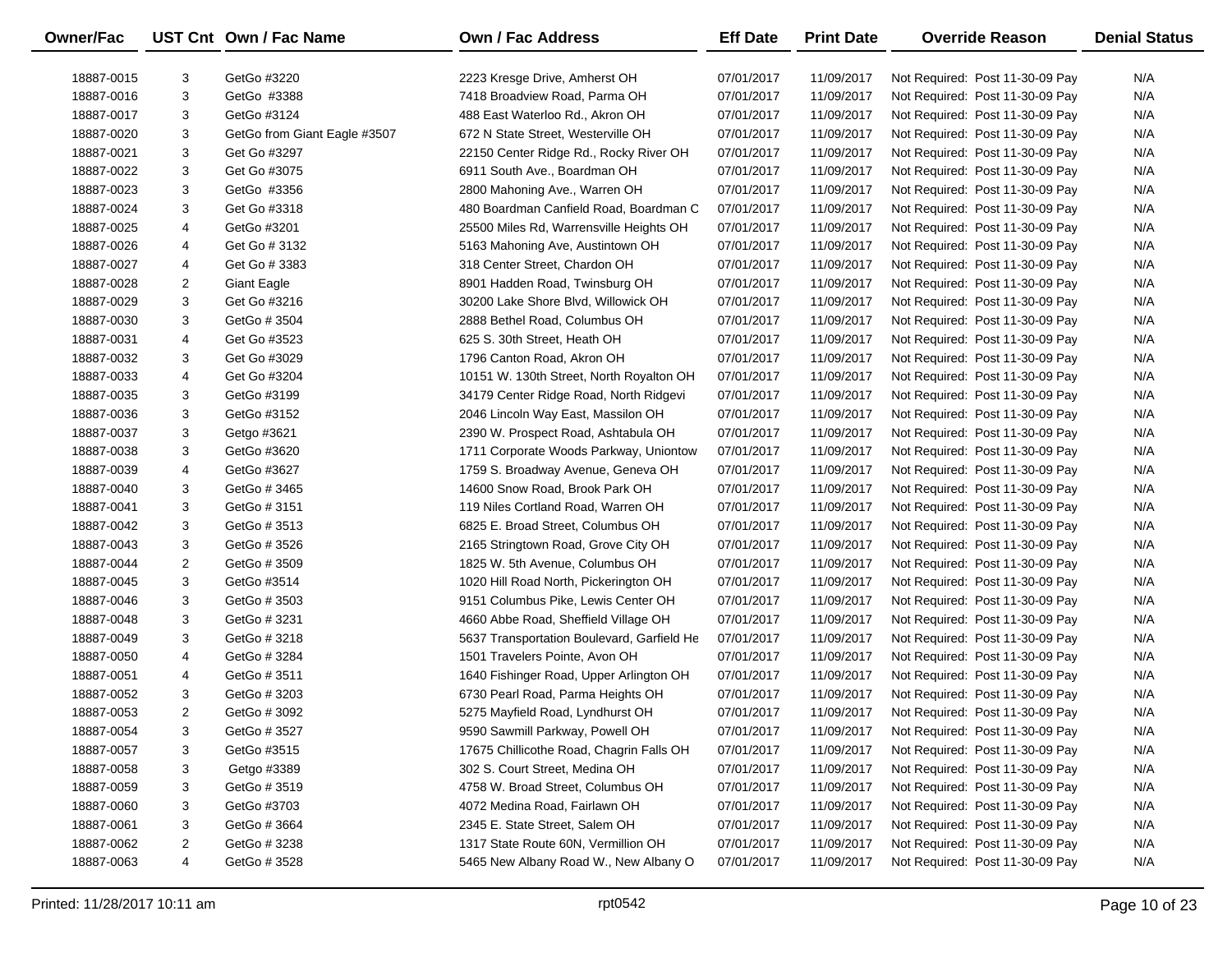| Owner/Fac  |                | UST Cnt Own / Fac Name     | <b>Own / Fac Address</b>                 | <b>Eff Date</b> | <b>Print Date</b> | <b>Override Reason</b>          | <b>Denial Status</b> |
|------------|----------------|----------------------------|------------------------------------------|-----------------|-------------------|---------------------------------|----------------------|
| 18887-0064 | 2              | GetGo # 3811               | 209 E. Bridge Street, Elyria OH          | 07/01/2017      | 11/09/2017        | Not Required: Post 11-30-09 Pay | N/A                  |
| 18887-0065 | 3              | GetGo # 3512               | 2845 N. High Street, Columbus OH         | 07/01/2017      | 11/09/2017        | Not Required: Post 11-30-09 Pay | N/A                  |
| 18887-0066 | 3              | GetGo # 3376               | 21991 Lorain Road, Fairview Park OH      | 07/01/2017      | 11/09/2017        | Not Required: Post 11-30-09 Pay | N/A                  |
| 18887-0067 | 3              | GetGo #3529                | 6780 Hayden Run Road, Dublin OH          | 07/01/2017      | 11/09/2017        | Not Required: Post 11-30-09 Pay | N/A                  |
| 18887-0068 | 2              | GetGo # 3396 Stow          | 3845 Darrow Road, Stow OH                | 07/01/2017      | 11/09/2017        | Not Required: Post 11-30-09 Pay | N/A                  |
| 18887-0069 | 4              | GetGo #3833                | 400 Northfield Road, Bedford OH          | 07/01/2017      | 11/09/2017        | Not Required: Post 11-30-09 Pay | N/A                  |
| 18887-0070 | 2              | GetGo #3689                | 501 Union Avenue, Dover OH               | 07/01/2017      | 11/09/2017        | Not Required: Post 11-30-09 Pay | N/A                  |
| 18887-0071 | 2              | GetGo #3618                | 907 W. Maple Street, Hartville OH        | 07/01/2017      | 11/09/2017        | Not Required: Post 11-30-09 Pay | N/A                  |
| 18887-0072 | 2              | GetGo #3648                | 15400 W. High Street, Middlefield OH     | 07/01/2017      | 11/09/2017        | Not Required: Post 11-30-09 Pay | N/A                  |
| 18887-0073 | 4              | GetGo #3230                | 3036 W. 117th Street, Cleveland OH       | 07/01/2017      | 11/09/2017        | Not Required: Post 11-30-09 Pay | N/A                  |
| 18887-0074 | 4              | GetGo # 3517               | 2920 Stelzer Road, Columbus OH           | 07/01/2017      | 11/09/2017        | Not Required: Post 11-30-09 Pay | N/A                  |
| 18887-0075 | 2              | GetGo #3387                | 3070 Cromer Avenue NW, Canton OH         | 07/01/2017      | 11/09/2017        | Not Required: Post 11-30-09 Pay | N/A                  |
| 18887-0076 | 4              | GetGo #3537                | 3765 S. Hamilton Road, Groveport OH      | 07/01/2017      | 11/09/2017        | Not Required: Post 11-30-09 Pay | N/A                  |
| 18887-0077 | 3              | GetGo #3817                | 8039 Day Drive, Parma OH                 | 07/01/2017      | 11/09/2017        | Not Required: Post 11-30-09 Pay | N/A                  |
| 18887-0078 | $\overline{c}$ | GetGo #3632                | 15905 State Route 170, East Liverpool OH | 07/01/2017      | 11/09/2017        | Not Required: Post 11-30-09 Pay | N/A                  |
| 18887-0079 | 3              | GetGo #3601                | 1056 Akron Road, Wadsworth OH            | 07/01/2017      | 11/09/2017        | Not Required: Post 11-30-09 Pay | N/A                  |
| 18887-0080 | 3              | GetGo #3538                | 1416 Ety Shops Way, Lancaster OH         | 07/01/2017      | 11/09/2017        | Not Required: Post 11-30-09 Pay | N/A                  |
| 18887-0082 | $\overline{2}$ | GetGo #3381                | 6215 Whipple Avenue NW, North Canton O   | 07/01/2017      | 11/09/2017        | Not Required: Post 11-30-09 Pay | N/A                  |
| 18887-0083 | 2              | GetGo #3359                | 9075 State Route 43, Streetsboro OH      | 07/01/2017      | 11/09/2017        | Not Required: Post 11-30-09 Pay | N/A                  |
| 18887-0084 | $\mathbf{1}$   | American Seaway Foods, Inc | 5300 Richmond Road, Bedford Heights OH   | 07/01/2017      | 11/09/2017        | Not Required: Post 11-30-09 Pay | N/A                  |
| 18887-0086 | $\overline{2}$ | GetGo #3361                | 4951 Ridge Road, Cleveland OH            | 07/01/2017      | 11/09/2017        | Not Required: Post 11-30-09 Pay | N/A                  |
| 18887-0087 | 2              | GetGo #3360                | 27268 Lorain Road, North Olmsted OH      | 07/01/2017      | 11/09/2017        | Not Required: Post 11-30-09 Pay | N/A                  |
| 18887-0088 | 3              | GetGo #3088                | 4955 Royalton Road, Broadview Heights O  | 07/01/2017      | 11/09/2017        | Not Required: Post 11-30-09 Pay | N/A                  |
| 18887-0089 | 2              | GetGo #3878                | 1125 Main Street, Cuyahoga Falls OH      | 07/01/2017      | 11/09/2017        | Not Required: Post 11-30-09 Pay | N/A                  |
| 18887-0090 | 2              | GetGo #3440                | 4254 Mayfield Road, South Euclid OH      | 07/01/2017      | 11/09/2017        | Not Required: Post 11-30-09 Pay | N/A                  |
| 18887-0091 | 2              | GetGo #3401                | 6725 Perimeter Loop Drive, Dublin OH     | 07/01/2017      | 11/09/2017        | Not Required: Post 11-30-09 Pay | N/A                  |
| 18887-0092 | 3              | GetGo #3425                | 3120 W. Market Street, Fairlawn OH       | 07/01/2017      | 11/09/2017        | Not Required: Post 11-30-09 Pay | N/A                  |
| 18887-0093 | 2              | GetGo #3228                | 6477 Som Center Road, Solon OH           | 07/01/2017      | 11/09/2017        | Not Required: Post 11-30-09 Pay | N/A                  |
| 18887-0094 | $\overline{2}$ | GetGo #3219                | 2109 Elm Road N.E., Warren OH            | 07/01/2017      | 11/09/2017        | Not Required: Post 11-30-09 Pay | N/A                  |
| 18887-0095 | 3              | GetGo #3403                | 115 N. Chapel Street, Louisville OH      | 07/01/2017      | 11/09/2017        | Not Required: Post 11-30-09 Pay | N/A                  |
| 18887-0096 | 3              | GetGo #3431                | 14013 Detroit Avenue, Cleveland OH       | 07/01/2017      | 11/09/2017        | Not Required: Post 11-30-09 Pay | N/A                  |
| 18887-0097 | 3              | GetGo #3036                | 2816 State Road, Cuyahoga Falls OH       | 07/01/2017      | 11/09/2017        | Not Required: Post 11-30-09 Pay | N/A                  |
| 18887-0098 | 3              | GetGo #3316                | 25476 Center Ridge Road, Westlake OH     | 07/01/2017      | 11/09/2017        | Not Required: Post 11-30-09 Pay | N/A                  |
| 18887-0099 | 3              | GetGo #3357                | 1235 Mentor Avenue, Painesville OH       | 07/01/2017      | 11/09/2017        | Not Required: Post 11-30-09 Pay | N/A                  |
| 18887-0100 | 3              | GetGo #3086                | 17573 Pearl Road, Strongsville OH        | 07/01/2017      | 11/09/2017        | Not Required: Post 11-30-09 Pay | N/A                  |
| 18887-0101 | 3              | GetGo #3638                | 7750 Reynolds Road, Mentor OH            | 07/01/2017      | 11/09/2017        | Not Required: Post 11-30-09 Pay | N/A                  |
| 18887-0102 | 3              | GetGo #3531                | 4051 Britton Parkway, Hilliard OH        | 07/01/2017      | 11/09/2017        | Not Required: Post 11-30-09 Pay | N/A                  |
| 18887-0103 | 3              | GetGo #3539                | 820 West 3rd Avenue, Columbus OH         | 07/01/2017      | 11/09/2017        | Not Required: Post 11-30-09 Pay | N/A                  |
| 18887-0104 | 3              | GetGo #3279                | 265 E. Highland Road, Macedonia OH       | 07/01/2017      | 11/09/2017        | Not Required: Post 11-30-09 Pay | N/A                  |
| 18887-0105 | 3              | GetGo #3015                | 33501 Just Imagine Drive, Avon OH        | 07/01/2017      | 11/09/2017        | Not Required: Post 11-30-09 Pay | N/A                  |
| 18887-0106 | 3              | GetGo #3625                | 1896 West State Street, Alliance OH      | 07/01/2017      | 11/09/2017        | Not Required: Post 11-30-09 Pay | N/A                  |
| 18887-0107 | 3              | GetGo #3390                | 3351 Center Road, Brunswick OH           | 07/01/2017      | 11/09/2017        | Not Required: Post 11-30-09 Pay | N/A                  |
| 18887-0108 | 3              | GetGo #3393                | 142 Park Centre Drive, Wadsworth OH      | 07/01/2017      | 11/09/2017        | Not Required: Post 11-30-09 Pay | N/A                  |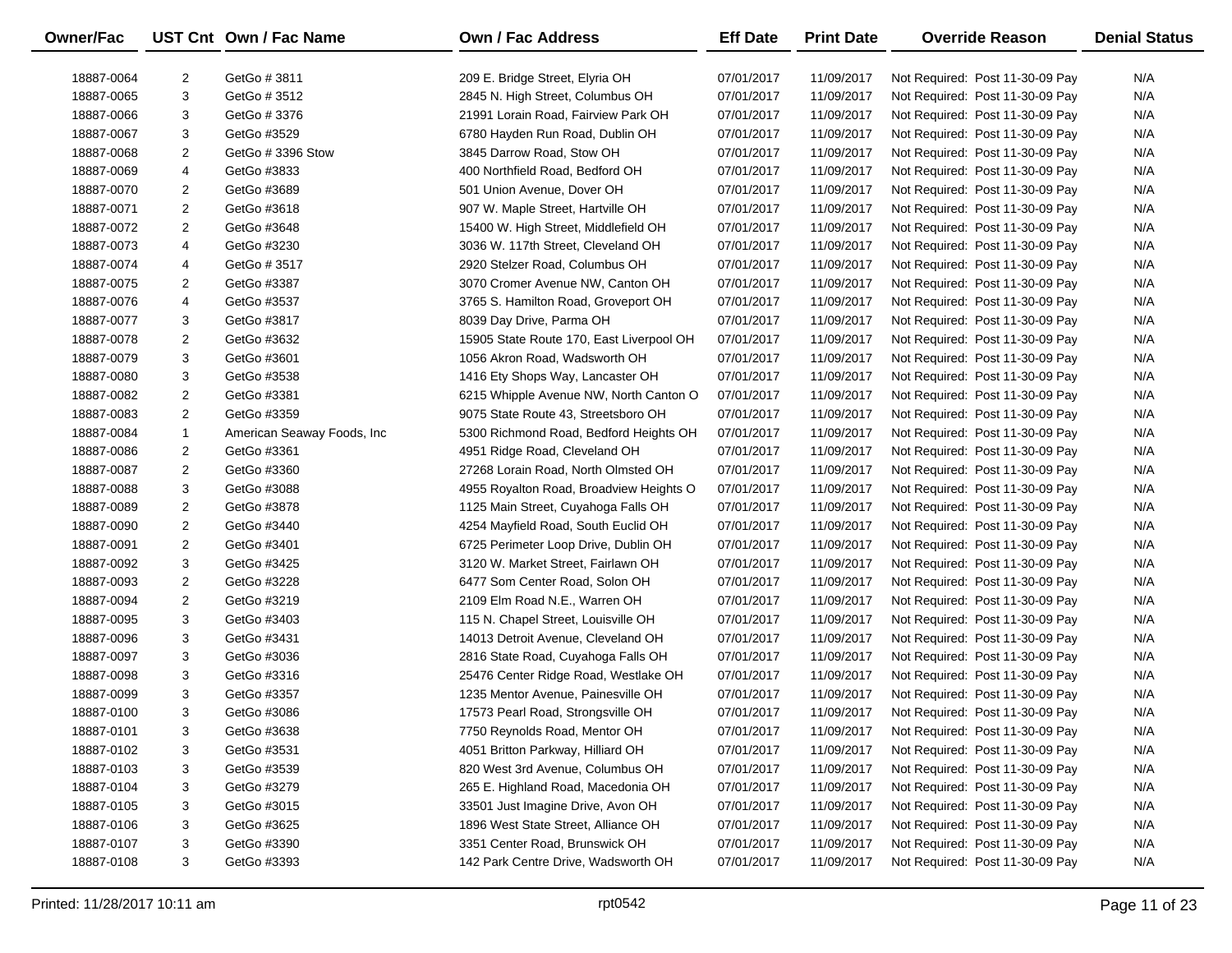| Owner/Fac  |                | UST Cnt Own / Fac Name             | <b>Own / Fac Address</b>                  | <b>Eff Date</b> | <b>Print Date</b> | <b>Override Reason</b>          | <b>Denial Status</b> |
|------------|----------------|------------------------------------|-------------------------------------------|-----------------|-------------------|---------------------------------|----------------------|
| 18887-0109 | 3              | GetGo #3358                        | 6479 S. Raccoon Road, Canfield OH         | 07/01/2017      | 11/09/2017        | Not Required: Post 11-30-09 Pay | N/A                  |
| 18887-0110 | 3              | GetGo #3327                        | 1363 E. Main Street, Ravenna OH           | 07/01/2017      | 11/09/2017        | Not Required: Post 11-30-09 Pay | N/A                  |
| 18908-0001 | $\mathbf{1}$   | <b>Truckway Leasing</b>            | 3379 Port Union Rd, Fairfield OH          | 09/01/2017      | 09/29/2017        | Not Required: Post 11-30-09 Pay | N/A                  |
| 18942-0001 | 4              | Monroe & Douglas Sunoco            | 4142 Monroe Street, Toledo OH             | 08/21/2017      | 09/29/2017        | Not Required: Post 11-30-09 Pay | N/A                  |
| 19010-0001 | 4              | American Petroleum Retail Inc #2   | 2933 Monroe Street, Toledo OH             | 08/21/2017      | 09/29/2017        | Not Required: Post 11-30-09 Pay | N/A                  |
| 19013-0001 | 3              | Costco Gasoline #379               | 1100 E. Kemper Road, Springdale OH        | 07/01/2017      | 09/15/2017        | Not Required: Post 11-30-09 Pay | N/A                  |
| 19013-0002 | 3              | Costco Gasoline #384               | 9691 Waterstone Boulevard, Cincinnati OH  | 07/01/2017      | 09/15/2017        | Not Required: Post 11-30-09 Pay | N/A                  |
| 19013-0003 | 3              | Costco Gasoline #343               | 35804 Detroit Road, Avon OH               | 07/01/2017      | 09/15/2017        | Not Required: Post 11-30-09 Pay | N/A                  |
| 19013-0004 | 3              | Costco Gasoline #632               | 1500 Gemini Place, Columbus OH            | 07/01/2017      | 09/15/2017        | Not Required: Post 11-30-09 Pay | N/A                  |
| 19013-0005 | 3              | Costco Gasoline #344               | 1409 Golden Gate Boulevard, Cleveland O   | 07/01/2017      | 09/15/2017        | Not Required: Post 11-30-09 Pay | N/A                  |
| 19013-0006 | 4              | Costco Gasoline #1007              | 3405 W. Central Road, Toledo OH           | 07/01/2017      | 09/15/2017        | Not Required: Post 11-30-09 Pay | N/A                  |
| 19013-0007 | 3              | Costco Gasoline, Strongsville #625 | 16692 Royalton Road, Strongsville OH      | 07/01/2017      | 09/15/2017        | Not Required: Post 11-30-09 Pay | N/A                  |
| 19013-0008 | 3              | Costco Gasoline #1160              | 3886 Stelzer Road, Columbus OH            | 07/01/2017      | 09/15/2017        | Not Required: Post 11-30-09 Pay | N/A                  |
| 19013-0009 | 3              | Costco Gasoline #1185              | 4330 Feedwire Road, Centerville OH        | 07/01/2017      | 09/15/2017        | Not Required: Post 11-30-09 Pay | N/A                  |
| 19013-0010 | 4              | Costco Gasoline                    | 26410 N. Dixie Highway, Perrysburg OH     | 07/01/2017      | 09/15/2017        | Not Required: Post 11-30-09 Pay | N/A                  |
| 19013-0011 | 4              | Costco Gasoline                    | 7300 State Route 161 East, Plain City OH  | 07/01/2017      | 09/15/2017        | Not Required: Post 11-30-09 Pay | N/A                  |
| 19013-0012 | 4              | Costco Gasoline #1226              | 6720 Bass Pro Drive, Boston Heights OH    | 07/01/2017      | 09/15/2017        | Not Required: Post 11-30-09 Pay | N/A                  |
| 19034-0001 | 4              | Daves Citgo                        | 531 3rd Avenue, Chesapeake OH             | 07/17/2017      | 09/15/2017        | Not Required: Post 11-30-09 Pay | N/A                  |
| 19051-0001 | 4              | Tony's 76                          | 305 W. Main Street, Port Washington OH    | 07/01/2017      | 10/13/2017        | Not Required: Post 11-30-09 Pay | N/A                  |
| 19103-0001 | $\overline{2}$ | <b>Charloe Store</b>               | 20144 Road 138, Oakwood OH                | 07/10/2017      | 09/15/2017        | Not Required: Post 11-30-09 Pay | N/A                  |
| 19127-0001 | $\overline{2}$ | Sparta General Store               | 7 E. Main Street, Sparta OH               | 08/04/2017      | 09/29/2017        | Not Required: Post 11-30-09 Pay | N/A                  |
| 19184-0001 | $\overline{2}$ | Houchens North Foods               | 440 E. Washington Street, Sabina OH       | 08/18/2017      | 10/13/2017        | Not Required: Post 11-30-09 Pay | N/A                  |
| 19213-0001 | 6              | Love's Travel Stop #221            | 605 Sonora Road, Zanesville OH            | 07/01/2017      | 09/29/2017        | Not Required: Post 11-30-09 Pay | N/A                  |
| 19213-0002 | 6              | Love's Travel Stop #352            | 13023 US Highway 35 N.W., Jeffersonville  | 07/01/2017      | 09/29/2017        | Not Required: Post 11-30-09 Pay | N/A                  |
| 19213-0003 | 6              | Love's Travel Stop #332            | 10145 Avon Lake Road, Burbank OH          | 07/01/2017      | 09/29/2017        | Not Required: Post 11-30-09 Pay | N/A                  |
| 19213-0004 | 6              | Love's Travel Stop #356            | 13190 Deshler Road, North Baltimore OH    | 07/01/2017      | 09/29/2017        | Not Required: Post 11-30-09 Pay | N/A                  |
| 19213-0005 | $\overline{7}$ | Love's Travel Stop #389            | 2 Love's Drive, Conneaut OH               | 07/01/2017      | 09/29/2017        | Not Required: Post 11-30-09 Pay | N/A                  |
| 19213-0006 | 6              | Love's Travel Stop #370            | 2586 N. Main Street, Hubbard OH           | 07/01/2017      | 09/29/2017        | Not Required: Post 11-30-09 Pay | N/A                  |
| 19213-0008 | 6              | Love's Travel Stops #456           | 26530 Baker Road, Perrysburg OH           | 07/01/2017      | 09/29/2017        | Not Required: Post 11-30-09 Pay | N/A                  |
| 19213-0009 | 6              | Love's Travel Stop #427            | 2217 South Edwin C Moses Boulevard, Da    | 07/01/2017      | 09/29/2017        | Not Required: Post 11-30-09 Pay | N/A                  |
| 19213-0010 | $\overline{7}$ | Love's Travel Stops                | 4725 South Charleston Pike, Springfield O | 07/01/2017      | 09/29/2017        | Not Required: Post 11-30-09 Pay | N/A                  |
| 19213-0011 | 6              | Love's Travel Stop #594            | 208 State Route 850, Bidwell OH           | 07/01/2017      | 09/29/2017        | Not Required: Post 11-30-09 Pay | N/A                  |
| 19213-0012 | 6              | Loves Travel Stop Upper Sandusky   | 1301 N. Warpole Street, Upper Sandusky C  | 07/01/2017      | 09/29/2017        | Not Required: Post 11-30-09 Pay | N/A                  |
| 19213-0013 | 6              | Loves Travel Stop #690             | 25727 Duroc Street, Circleville OH        | 08/30/2017      | 09/29/2017        | Not Required: Post 11-30-09 Pay | N/A                  |
| 19320-0001 | $\overline{2}$ | Marathon Food Center               | 1401 Sullivant Ave, Columbus OH           | 08/17/2017      | 09/29/2017        | Not Required: Post 11-30-09 Pay | N/A                  |
| 19343-0001 | 3              | Midway Mini Mart                   | 13458 St Rt 38, South Solon OH            | 07/06/2017      | 09/15/2017        | Not Required: Post 11-30-09 Pay | N/A                  |
| 19372-0002 | 3              | Fairlawn Quality Scrub             | 61 Ghent Road, Fairlawn OH                | 07/13/2017      | 09/15/2017        | Not Required: Post 11-30-09 Pay | N/A                  |
| 19440-0001 | 3              | Rapid Auto                         | 13415 Cleveland Avenue, Uniontown OH      | 08/03/2017      | 09/29/2017        | Not Required: Post 11-30-09 Pay | N/A                  |
| 19469-0002 | 3              | <b>Circle K #5204</b>              | 1150 S Broadway, Geneva OH                | 07/01/2017      | 09/15/2017        | Not Required: Post 11-30-09 Pay | N/A                  |
| 19469-0003 | 3              | <b>Circle K #5206</b>              | 5713 St Rt 193, Kingsville OH             | 07/01/2017      | 09/15/2017        | Not Required: Post 11-30-09 Pay | N/A                  |
| 19469-0006 | 3              | Dairy Mart 5217                    | 2166 Pleasant Ave, Hamilton OH            | 07/01/2017      | 09/15/2017        | Not Required: Post 11-30-09 Pay | N/A                  |
| 19469-0007 | 2              | <b>Circle K #5220</b>              | 5035 Hamilton Middletown Rd, Hamilton O   | 07/01/2017      | 09/15/2017        | Not Required: Post 11-30-09 Pay | N/A                  |
| 19469-0008 | 3              | Dairy Mart 5222                    | 327 W Spring Street, Oxford OH            | 07/01/2017      | 09/15/2017        | Not Required: Post 11-30-09 Pay | N/A                  |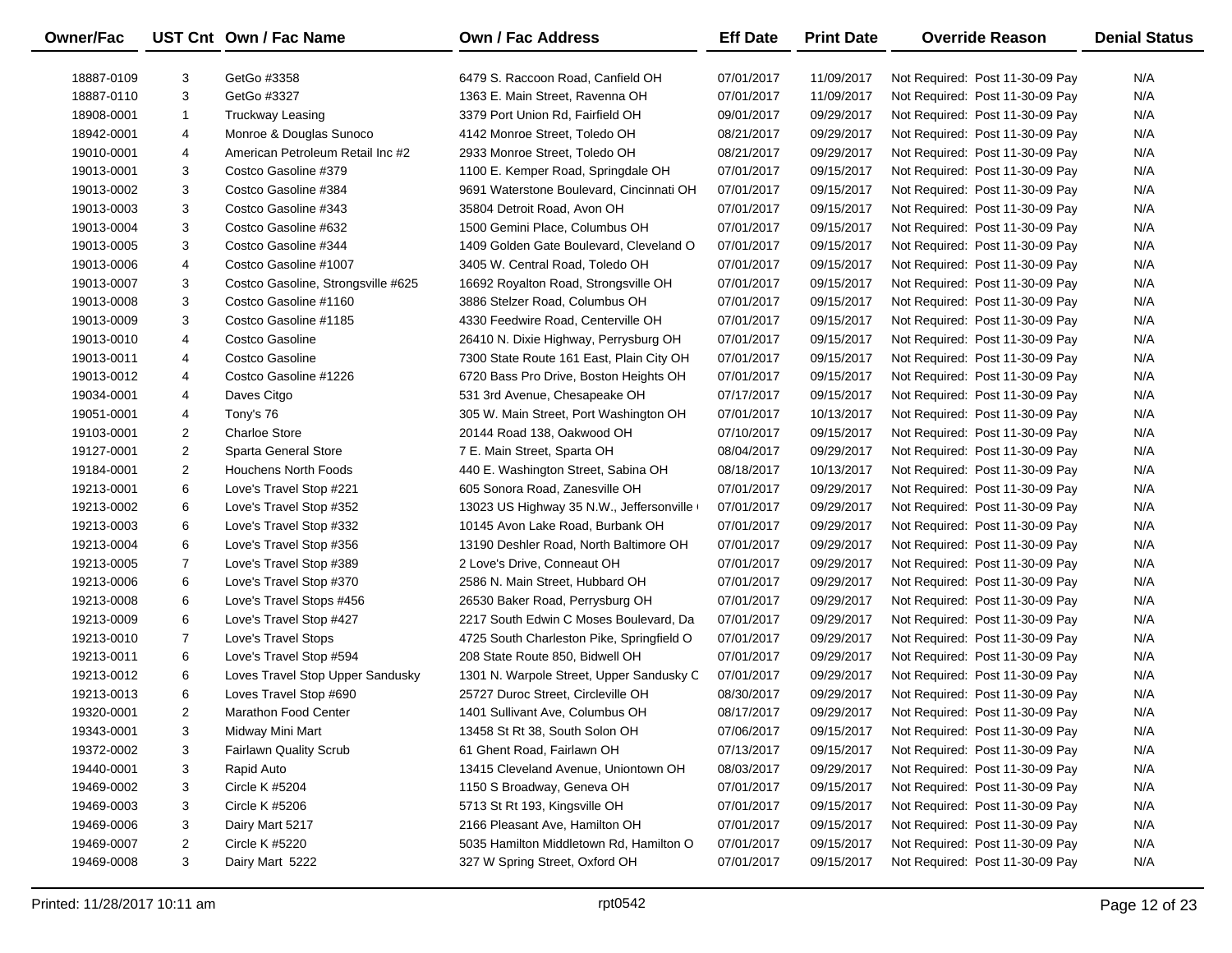| Owner/Fac  |                | UST Cnt Own / Fac Name | <b>Own / Fac Address</b>                 | <b>Eff Date</b> | <b>Print Date</b> | <b>Override Reason</b>          | <b>Denial Status</b> |
|------------|----------------|------------------------|------------------------------------------|-----------------|-------------------|---------------------------------|----------------------|
| 19469-0009 | 3              | Dairy Mart 5225        | 264 W Main St, Carrollton OH             | 07/01/2017      | 09/15/2017        | Not Required: Post 11-30-09 Pay | N/A                  |
| 19469-0010 | 3              | Circle K # 5228        | 1600 State Route 28, Loveland OH         | 07/01/2017      | 09/15/2017        | Not Required: Post 11-30-09 Pay | N/A                  |
| 19469-0011 | 3              | Circle K #5232         | 190 N Market St, East Palestine OH       | 07/01/2017      | 09/15/2017        | Not Required: Post 11-30-09 Pay | N/A                  |
| 19469-0012 | 3              | Circle K #5234         | 1827 S Lincoln, Salem OH                 | 07/01/2017      | 09/15/2017        | Not Required: Post 11-30-09 Pay | N/A                  |
| 19469-0013 | 3              | Circle K #5237         | 327 Main Street, W Lafayette OH          | 07/01/2017      | 09/15/2017        | Not Required: Post 11-30-09 Pay | N/A                  |
| 19469-0014 | 2              | Circle K #5241         | 13933 Lakewood Hts Blvd, Cleveland OH    | 07/01/2017      | 09/15/2017        | Not Required: Post 11-30-09 Pay | N/A                  |
| 19469-0015 | 2              | Circle K #5243         | 27190 Center Ridge Rd, Westlake OH       | 07/01/2017      | 09/15/2017        | Not Required: Post 11-30-09 Pay | N/A                  |
| 19469-0016 | 3              | Circle K 5248          | 825 N Rocky River Dr, Berea OH           | 07/01/2017      | 09/15/2017        | Not Required: Post 11-30-09 Pay | N/A                  |
| 19469-0017 | 3              | Dairy Mart #5250       | 7895 York Rd, Parma OH                   | 07/01/2017      | 09/15/2017        | Not Required: Post 11-30-09 Pay | N/A                  |
| 19469-0018 | 3              | Circle K #5251         | 25605 Miles Road, Warrensville Heights O | 07/01/2017      | 09/15/2017        | Not Required: Post 11-30-09 Pay | N/A                  |
| 19469-0019 | 2              | Circle K #5257         | 10215 Sawmill Pkwy, Liberty Township OH  | 07/01/2017      | 09/15/2017        | Not Required: Post 11-30-09 Pay | N/A                  |
| 19469-0021 | 3              | Dairy Mart 5265        | 8303 Sancus Rd, Columbus OH              | 07/01/2017      | 09/15/2017        | Not Required: Post 11-30-09 Pay | N/A                  |
| 19469-0022 | 3              | Dairy Mart 5268        | 5499 Hall Rd, Columbus OH                | 07/01/2017      | 09/15/2017        | Not Required: Post 11-30-09 Pay | N/A                  |
| 19469-0023 | 3              | Circle K #5278         | 15560 West High St, Middlefield OH       | 07/01/2017      | 09/15/2017        | Not Required: Post 11-30-09 Pay | N/A                  |
| 19469-0025 | 2              | Dairy Mart 5280        | 60 S Progress Dr, Xenia OH               | 07/01/2017      | 09/15/2017        | Not Required: Post 11-30-09 Pay | N/A                  |
| 19469-0026 | 3              | Circle K #5286         | 287 Main St, Byesville OH                | 07/01/2017      | 09/15/2017        | Not Required: Post 11-30-09 Pay | N/A                  |
| 19469-0027 | 3              | Circle K #5292         | 11435 Hamilton Avenue, Cincinnati OH     | 07/01/2017      | 09/15/2017        | Not Required: Post 11-30-09 Pay | N/A                  |
| 19469-0028 | 3              | Circle K #5295         | 101 E. Main Street, Scio OH              | 07/01/2017      | 09/15/2017        | Not Required: Post 11-30-09 Pay | N/A                  |
| 19469-0029 | 3              | Circle K #5297         | 1000 Lincoln, Steubenville OH            | 07/01/2017      | 09/15/2017        | Not Required: Post 11-30-09 Pay | N/A                  |
| 19469-0030 | 3              | Dairy Mart 5318        | 2806 Grove Ave, Lorain OH                | 07/01/2017      | 09/15/2017        | Not Required: Post 11-30-09 Pay | N/A                  |
| 19469-0031 | 3              | Circle K# 5320         | 36071 Chester Road, Avon OH              | 07/01/2017      | 09/15/2017        | Not Required: Post 11-30-09 Pay | N/A                  |
| 19469-0032 | 3              | Circle K# 5330         | 1821 Mahoning Avenue, Youngstown OH      | 07/01/2017      | 09/15/2017        | Not Required: Post 11-30-09 Pay | N/A                  |
| 19469-0033 | 3              | Circle K #5335         | 1051 N High St, Wadsworth OH             | 07/01/2017      | 09/15/2017        | Not Required: Post 11-30-09 Pay | N/A                  |
| 19469-0034 | 3              | Dairy Mart 5337        | 521 Pearl Rd, Brunswick OH               | 07/01/2017      | 09/15/2017        | Not Required: Post 11-30-09 Pay | N/A                  |
| 19469-0035 | 3              | Circle K# 5338         | 3809 Pearl Road, Medina OH               | 07/01/2017      | 09/15/2017        | Not Required: Post 11-30-09 Pay | N/A                  |
| 19469-0036 | $\overline{2}$ | Circle K #5339         | 2770 Boston Rd, Brunswick OH             | 07/01/2017      | 09/15/2017        | Not Required: Post 11-30-09 Pay | N/A                  |
| 19469-0037 | 3              | Circle K #5353         | 901 Main St, Dresden OH                  | 07/01/2017      | 09/15/2017        | Not Required: Post 11-30-09 Pay | N/A                  |
| 19469-0038 | 4              | Circle K #5357         | 5065 South Walnut Street, South Bloomfie | 07/01/2017      | 09/15/2017        | Not Required: Post 11-30-09 Pay | N/A                  |
| 19469-0039 | 3              | Circle K #5360         | 4307 SR 44, Rootstown OH                 | 07/01/2017      | 09/15/2017        | Not Required: Post 11-30-09 Pay | N/A                  |
| 19469-0040 | 3              | Circle K #5364         | 530 Chestnut St, North Ravenna OH        | 07/01/2017      | 09/15/2017        | Not Required: Post 11-30-09 Pay | N/A                  |
| 19469-0041 | 3              | Circle K #5365         | 1370 East Main St, Ravenna Township OH   | 07/01/2017      | 09/15/2017        | Not Required: Post 11-30-09 Pay | N/A                  |
| 19469-0042 | 3              | Circle K #5368         | 9425 State Route 14, Streetsboro OH      | 07/01/2017      | 09/15/2017        | Not Required: Post 11-30-09 Pay | N/A                  |
| 19469-0043 | 3              | Circle K #5369         | 1343 Tallmadge, Brimfield OH             | 07/01/2017      | 09/15/2017        | Not Required: Post 11-30-09 Pay | N/A                  |
| 19469-0044 | 3              | Circle K #5371         | 1304 SR 183 and 224, Atwater OH          | 07/01/2017      | 09/15/2017        | Not Required: Post 11-30-09 Pay | N/A                  |
| 19469-0045 | 3              | Circle K #5380         | 73 Melmore St, Tiffin OH                 | 07/01/2017      | 09/15/2017        | Not Required: Post 11-30-09 Pay | N/A                  |
| 19469-0046 | 3              | Circle K #5381         | 272 North Sandusky, Tiffin OH            | 07/01/2017      | 09/15/2017        | Not Required: Post 11-30-09 Pay | N/A                  |
| 19469-0047 | 3              | Dairy Mart 5385        | 6341 Navarre Rd SW, Navarre OH           | 07/01/2017      | 09/15/2017        | Not Required: Post 11-30-09 Pay | N/A                  |
| 19469-0048 | 3              | Circle K #5386         | 1198 Harrisburg Rd, Alliance OH          | 07/01/2017      | 09/15/2017        | Not Required: Post 11-30-09 Pay | N/A                  |
| 19469-0049 | 2              | Circle K #5398         | 2640 Fulton Drive NW, Canton OH          | 07/01/2017      | 09/15/2017        | Not Required: Post 11-30-09 Pay | N/A                  |
| 19469-0050 | 3              | Dairy Mart 5407        | 1383 Wooster Road, Barberton OH          | 07/01/2017      | 09/15/2017        | Not Required: Post 11-30-09 Pay | N/A                  |
| 19469-0051 | 3              | Circle K #5413         | 3634 Massilon Road, Uniontown OH         | 07/01/2017      | 09/15/2017        | Not Required: Post 11-30-09 Pay | N/A                  |
| 19469-0052 | 3              | Circle K #5417         | 750 Steels Corner Rd, Stow OH            | 07/01/2017      | 09/15/2017        | Not Required: Post 11-30-09 Pay | N/A                  |
| 19469-0053 | 3              | Circle K #5419         | 1830 East Waterloo Rd, Akron OH          | 07/01/2017      | 09/15/2017        | Not Required: Post 11-30-09 Pay | N/A                  |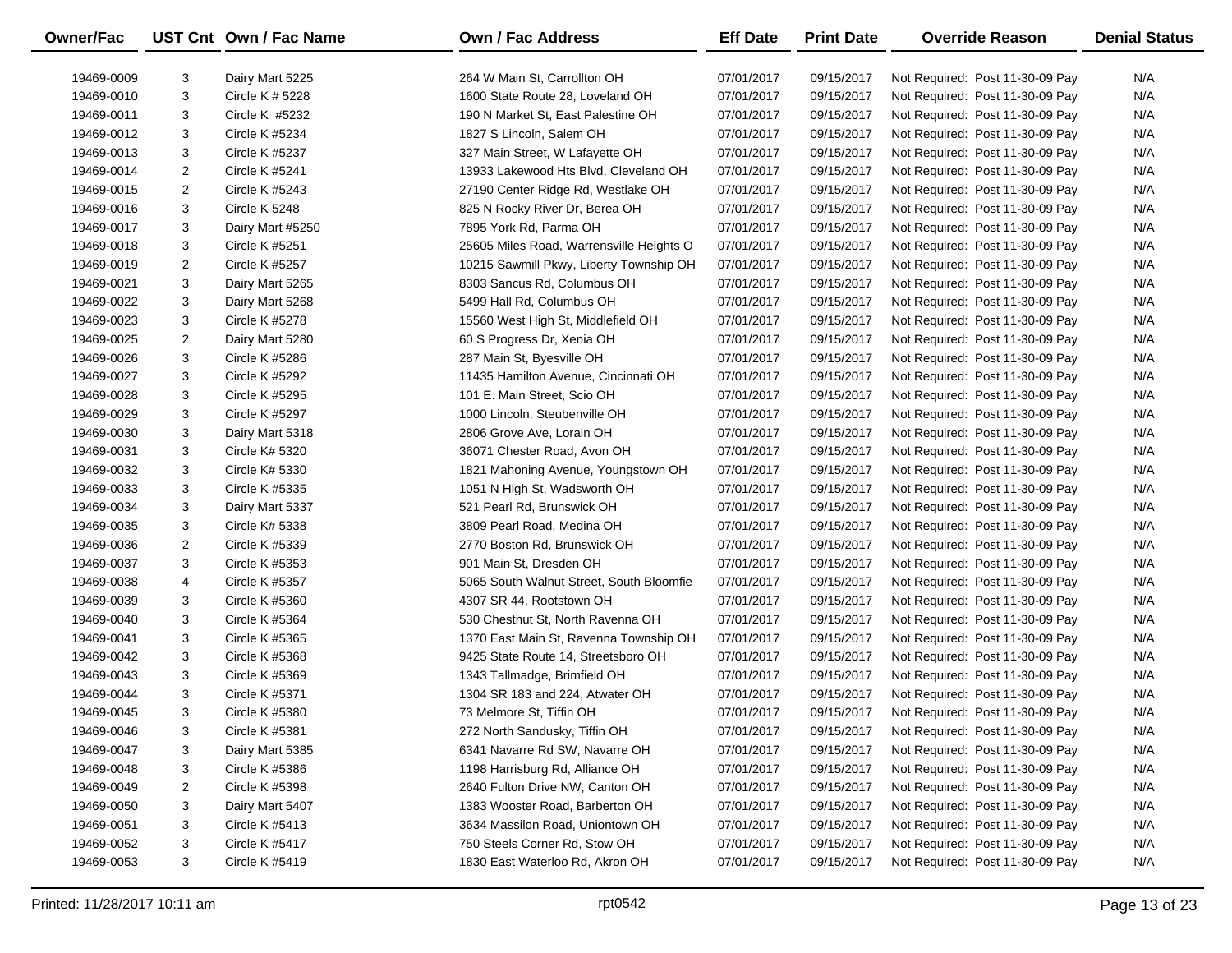| Owner/Fac                |                | UST Cnt Own / Fac Name            | <b>Own / Fac Address</b>                                    | <b>Eff Date</b>          | <b>Print Date</b>        | <b>Override Reason</b>                                             | <b>Denial Status</b> |
|--------------------------|----------------|-----------------------------------|-------------------------------------------------------------|--------------------------|--------------------------|--------------------------------------------------------------------|----------------------|
| 19469-0055               | $\overline{2}$ | Circle K #5441                    | 134 Main St, Creston OH                                     | 07/01/2017               | 09/15/2017               | Not Required: Post 11-30-09 Pay                                    | N/A                  |
| 19469-0056               | 3              | <b>Circle K #5443</b>             | 28350 Oregon Rd, Perrysburg OH                              | 07/01/2017               | 09/15/2017               | Not Required: Post 11-30-09 Pay                                    | N/A                  |
| 19469-0058               | 3              | Dairy Mart 5460                   | 4251 N Kimberly Parkway, Columbus OH                        | 07/01/2017               | 09/15/2017               | Not Required: Post 11-30-09 Pay                                    | N/A                  |
| 19469-0059               | 3              | Dairy Mart 5464                   | 4242 Morse Rd, Columbus OH                                  | 07/01/2017               | 09/15/2017               | Not Required: Post 11-30-09 Pay                                    | N/A                  |
| 19469-0061               | 4              | Macs #5485                        | 130 W. High Street, Oxford OH                               | 07/01/2017               | 09/15/2017               | Not Required: Post 11-30-09 Pay                                    | N/A                  |
| 19469-0062               | 3              | Circle K #5322                    | 1225 Holland Sylvania Rd, Toledo OH                         | 07/01/2017               | 09/15/2017               | Not Required: Post 11-30-09 Pay                                    | N/A                  |
| 19469-0063               | 3              | Dairy Mart 5402                   | 310 Tallmadge Rd, Cuyahoga Falls OH                         | 07/01/2017               | 09/15/2017               | Not Required: Post 11-30-09 Pay                                    | N/A                  |
| 19469-0064               | $\overline{2}$ | Circle K #5304                    | 8860 East Broad St, Reynoldsburg OH                         | 07/01/2017               | 09/15/2017               | Not Required: Post 11-30-09 Pay                                    | N/A                  |
| 19469-0065               | 3              | Dairy Mart #5355                  | 254 E Broadway, New Lexington OH                            | 07/01/2017               | 09/15/2017               | Not Required: Post 11-30-09 Pay                                    | N/A                  |
| 19469-0066               | $\overline{2}$ | Circle K #5267                    | 1573 Schrock Rd, Columbus OH                                | 07/01/2017               | 09/15/2017               | Not Required: Post 11-30-09 Pay                                    | N/A                  |
| 19469-0068               | $\overline{2}$ | Circle K #5266                    | 3043 London Groveport Rd, Grove City OH                     | 07/01/2017               | 09/15/2017               | Not Required: Post 11-30-09 Pay                                    | N/A                  |
| 19469-0069               | $\overline{2}$ | Circle K #5223                    | 5677 West Chester, Cincinnati OH                            | 07/01/2017               | 09/15/2017               | Not Required: Post 11-30-09 Pay                                    | N/A                  |
|                          | $\overline{2}$ |                                   |                                                             |                          |                          |                                                                    | N/A                  |
| 19469-0070               | 3              | Dairy Mart 5227                   | 1114 Ohio Pike, Amelia (Union Township)                     | 07/01/2017               | 09/15/2017               | Not Required: Post 11-30-09 Pay                                    | N/A                  |
| 19469-0071               | $\overline{2}$ | Dairy Mart 5476<br>Circle K #5374 | 500 E Erie Ave, Lorain OH<br>2094 Park Ave West, Ontario OH | 07/01/2017<br>07/01/2017 | 09/15/2017               | Not Required: Post 11-30-09 Pay                                    | N/A                  |
| 19469-0072<br>19469-0073 | 3              | Circle K #5238                    | 105 East Street, Galion OH                                  | 07/01/2017               | 09/15/2017<br>09/15/2017 | Not Required: Post 11-30-09 Pay<br>Not Required: Post 11-30-09 Pay | N/A                  |
| 19469-0074               | 3              | Dairy Mart 5416                   | 4936 Fishcreek Rd, Stow OH                                  | 07/01/2017               | 09/15/2017               | Not Required: Post 11-30-09 Pay                                    | N/A                  |
| 19469-0075               | 3              | Dairy Mart 5341                   | 3519 S County Rd, 25-A, Tipp City OH                        | 07/01/2017               | 09/15/2017               | Not Required: Post 11-30-09 Pay                                    | N/A                  |
| 19469-0076               | 3              | Dairy Mart 5351                   | 60 W Main St, New Concord OH                                | 07/01/2017               | 09/15/2017               | Not Required: Post 11-30-09 Pay                                    | N/A                  |
| 19469-0077               | 3              | Circle K #5259                    | 11005 Huron-Avery Rd, Milan Township O                      | 07/01/2017               | 09/15/2017               | Not Required: Post 11-30-09 Pay                                    | N/A                  |
| 19469-0078               | 3              | Circle K #5410                    | 5075 Darrow Road, Hudson OH                                 | 07/01/2017               | 09/15/2017               | Not Required: Post 11-30-09 Pay                                    | N/A                  |
| 19469-0079               | $\overline{2}$ | Circle K #5252                    | 36170 Lakeshore Blvd, Eastlake OH                           | 07/01/2017               | 09/15/2017               | Not Required: Post 11-30-09 Pay                                    | N/A                  |
| 19469-0080               | $\overline{2}$ | Dairy Mart #5282                  | 1150 E Dayton-Yellow Springs Rd, Fairbor                    | 07/01/2017               | 09/15/2017               | Not Required: Post 11-30-09 Pay                                    | N/A                  |
| 19469-0081               | 3              | Dairy Mart #5288                  | 7701 Main Street, Newton OH                                 | 07/01/2017               | 09/15/2017               | Not Required: Post 11-30-09 Pay                                    | N/A                  |
| 19469-0082               | $\overline{2}$ | Circle K #5314                    | 4819 Broadway, Sheffield OH                                 | 07/01/2017               | 09/15/2017               | Not Required: Post 11-30-09 Pay                                    | N/A                  |
| 19469-0083               | $\overline{2}$ | Dairy Mart #5387                  | 4163 Portage Street NW, Canton OH                           | 07/01/2017               | 09/15/2017               | Not Required: Post 11-30-09 Pay                                    | N/A                  |
| 19469-0084               | 3              | Circle K #5440                    | 2349 Akron Rd, Wooster OH                                   | 07/01/2017               | 09/15/2017               | Not Required: Post 11-30-09 Pay                                    | N/A                  |
| 19469-0085               | $\overline{2}$ | Dairy Mart #5216                  | 6100 Dixie Hwy (SR 4), Fairfield OH                         | 07/01/2017               | 09/15/2017               | Not Required: Post 11-30-09 Pay                                    | N/A                  |
| 19469-0086               | $\overline{2}$ | Dairy Mart #5229                  | 1213 St Rt 28, Milford OH                                   | 07/01/2017               | 09/15/2017               | Not Required: Post 11-30-09 Pay                                    | N/A                  |
| 19469-0087               | 3              | Circle K #5253                    | 1480 Broadway Avenue, Bedford OH                            | 07/01/2017               | 09/15/2017               | Not Required: Post 11-30-09 Pay                                    | N/A                  |
| 19469-0088               | $\overline{2}$ | <b>Circle K #5254</b>             | 8911 Day Dr, Parma OH                                       | 07/01/2017               | 09/15/2017               | Not Required: Post 11-30-09 Pay                                    | N/A                  |
| 19469-0089               | 3              | Circle K #5269                    | 3749 Twin Creeks Drive, Columbus OH                         | 07/01/2017               | 09/15/2017               | Not Required: Post 11-30-09 Pay                                    | N/A                  |
| 19469-0090               | $\overline{2}$ | Dairy Mart #5272                  | 1497 N Shoop Ave, Wauseon OH                                | 07/01/2017               | 09/15/2017               | Not Required: Post 11-30-09 Pay                                    | N/A                  |
| 19469-0091               | $\overline{2}$ | Circle K #5281                    | 600 Orchard Lane, Beavercreek OH                            | 07/01/2017               | 09/15/2017               | Not Required: Post 11-30-09 Pay                                    | N/A                  |
| 19469-0092               | 3              | Dairy Mart #5468                  | 3760 Snouffer Rd, Columbus OH                               | 07/01/2017               | 09/15/2017               | Not Required: Post 11-30-09 Pay                                    | N/A                  |
| 19469-0093               | 3              | Circle K #5233                    | 335 N Market St, Lisbon OH                                  | 07/01/2017               | 09/15/2017               | Not Required: Post 11-30-09 Pay                                    | N/A                  |
| 19469-0094               | 3              | Circle K #5202                    | 411 E. Main Street, Ashland OH                              | 07/01/2017               | 09/15/2017               | Not Required: Post 11-30-09 Pay                                    | N/A                  |
| 19469-0095               | 2              | Circle K #5328                    | 205 Ohio Street E., Sebring OH                              | 07/01/2017               | 09/15/2017               | Not Required: Post 11-30-09 Pay                                    | N/A                  |
| 19469-0096               | 3              | Circle K #5215                    | 3871 Noble Ave, Bellaire OH                                 | 07/01/2017               | 09/15/2017               | Not Required: Post 11-30-09 Pay                                    | N/A                  |
| 19469-0097               | 3              | Circle K #5236                    | 502 S 7th St, Coshocton OH                                  | 07/01/2017               | 09/15/2017               | Not Required: Post 11-30-09 Pay                                    | N/A                  |
| 19469-0098               | 3              | Dairy Mart #5399                  | 707 N Union St, Alliance OH                                 | 07/01/2017               | 09/15/2017               | Not Required: Post 11-30-09 Pay                                    | N/A                  |
| 19469-0099               | 3              | Dairy Mart #5356                  | 141 Main Street, Crooksville OH                             | 07/01/2017               | 09/15/2017               | Not Required: Post 11-30-09 Pay                                    | N/A                  |
| 19469-0101               | 3              | Dairy Mart #5379                  | 551 East Lytle Street, Fostoria OH                          | 07/01/2017               | 09/15/2017               | Not Required: Post 11-30-09 Pay                                    | N/A                  |
|                          |                |                                   |                                                             |                          |                          |                                                                    |                      |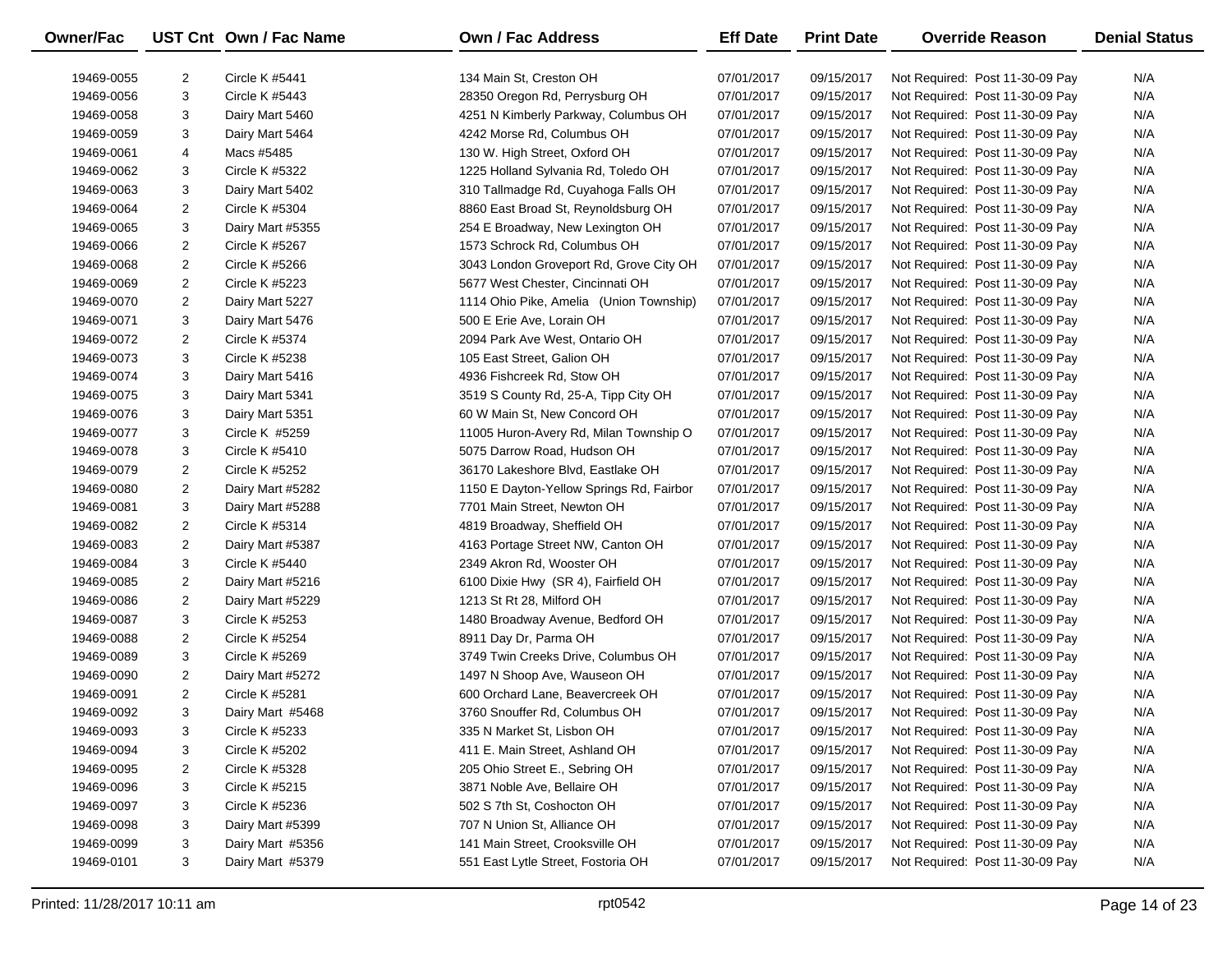| Owner/Fac  |                | UST Cnt Own / Fac Name | <b>Own / Fac Address</b>                   | <b>Eff Date</b> | <b>Print Date</b> | <b>Override Reason</b>          | <b>Denial Status</b> |
|------------|----------------|------------------------|--------------------------------------------|-----------------|-------------------|---------------------------------|----------------------|
| 19469-0104 | 3              | Circle K #5209         | 5825 S Main St, Ashtabula OH               | 07/01/2017      | 09/15/2017        | Not Required: Post 11-30-09 Pay | N/A                  |
| 19469-0106 | $\overline{2}$ | <b>Circle K #5501</b>  | 26003 Broadway, Bedford OH                 | 07/01/2017      | 09/15/2017        | Not Required: Post 11-30-09 Pay | N/A                  |
| 19469-0107 | 5              | Circle K #5500         | 1524 State Street Route 303, Streetsboro C | 07/01/2017      | 09/15/2017        | Not Required: Post 11-30-09 Pay | N/A                  |
| 19469-0108 | 3              | Circle K #5235         | 1125 E State Street, Salem OH              | 07/01/2017      | 09/15/2017        | Not Required: Post 11-30-09 Pay | N/A                  |
| 19469-0109 | $\overline{2}$ | Circle K #5231         | 780 State Street, Salem OH                 | 07/01/2017      | 09/15/2017        | Not Required: Post 11-30-09 Pay | N/A                  |
| 19469-0110 | 5              | Circle K # 5557        | 10630 Loveland Maderia Rd, Loveland OH     | 07/01/2017      | 09/15/2017        | Not Required: Post 11-30-09 Pay | N/A                  |
| 19469-0111 | 4              | Circle K # 5556        | 1299 N Memorial Dr, Lancaster OH           | 07/01/2017      | 09/15/2017        | Not Required: Post 11-30-09 Pay | N/A                  |
| 19469-0112 | 5              | Circle K # 5558        | 1101 State Rt 28, Milford OH               | 07/01/2017      | 09/15/2017        | Not Required: Post 11-30-09 Pay | N/A                  |
| 19469-0113 | 5              | Circle K # 5559        | 3200 S High St, Columbus OH                | 07/01/2017      | 09/15/2017        | Not Required: Post 11-30-09 Pay | N/A                  |
| 19469-0114 | 4              | Circle K #5570         | 221 W. Main Street, Bellevue OH            | 07/01/2017      | 09/15/2017        | Not Required: Post 11-30-09 Pay | N/A                  |
| 19469-0115 | 5              | Circle K #5566         | 1103 N. Water Street., Uhrichsville OH     | 07/01/2017      | 09/15/2017        | Not Required: Post 11-30-09 Pay | N/A                  |
| 19469-0116 | 5              | Circle K #5567         | 8035 Darrow Rd., Twinsburg OH              | 07/01/2017      | 09/15/2017        | Not Required: Post 11-30-09 Pay | N/A                  |
| 19469-0117 | 3              | Circle K #5568         | 1029 W. Main Street, Ravenna OH            | 07/01/2017      | 09/15/2017        | Not Required: Post 11-30-09 Pay | N/A                  |
| 19469-0118 | 5              | Circle K #5571         | 8154 Airport Highway, Holland OH           | 07/01/2017      | 09/15/2017        | Not Required: Post 11-30-09 Pay | N/A                  |
| 19469-0119 | 4              | Circle K #5569         | 100 Crystal Avenue, Findlay OH             | 07/01/2017      | 09/15/2017        | Not Required: Post 11-30-09 Pay | N/A                  |
| 19469-0120 | $\overline{7}$ | Circle K #5564         | 5569 State Route 193, Kingsville OH        | 07/01/2017      | 09/15/2017        | Not Required: Post 11-30-09 Pay | N/A                  |
| 19469-0122 | 4              | Circle K # 5575        | 935 E. Tallmadge Avenue, Akron OH          | 07/01/2017      | 09/15/2017        | Not Required: Post 11-30-09 Pay | N/A                  |
| 19469-0123 | 3              | Circle K # 5576        | 1750 Brittain Road, Akron OH               | 07/01/2017      | 09/15/2017        | Not Required: Post 11-30-09 Pay | N/A                  |
| 19469-0124 | 3              | Circkle K $#$ 5577     | 997 Brown Street, Akron OH                 | 07/01/2017      | 09/15/2017        | Not Required: Post 11-30-09 Pay | N/A                  |
| 19469-0125 | 4              | Circle K # 5578        | 3955 State Road, Cuyahoga Falls OH         | 07/01/2017      | 09/15/2017        | Not Required: Post 11-30-09 Pay | N/A                  |
| 19469-0126 | 3              | Circkle K # 5579       | 85 S. Main Street, Munroe Falls OH         | 07/01/2017      | 09/15/2017        | Not Required: Post 11-30-09 Pay | N/A                  |
| 19469-0127 | 3              | Circle K # 5580        | 13951 Triskett Road, Cleveland OH          | 07/01/2017      | 09/15/2017        | Not Required: Post 11-30-09 Pay | N/A                  |
| 19469-0128 | 3              | Circle K # 5581        | 1456 S. Cleveland-Massillon Road, Copley   | 07/01/2017      | 09/15/2017        | Not Required: Post 11-30-09 Pay | N/A                  |
| 19469-0129 | 3              | Circle K # 5582        | 1683 W. Market Street, Akron OH            | 07/01/2017      | 09/15/2017        | Not Required: Post 11-30-09 Pay | N/A                  |
| 19469-0130 | 3              | Circkle K $# 5583$     | 444 S. Maple Street, Akron OH              | 07/01/2017      | 09/15/2017        | Not Required: Post 11-30-09 Pay | N/A                  |
| 19469-0131 | 4              | Circle K # 5584        | 550 W. Waterloo Road, Akron OH             | 07/01/2017      | 09/15/2017        | Not Required: Post 11-30-09 Pay | N/A                  |
| 19469-0132 | 3              | Circle K # 5585        | 170 Tallmadge Circle, Tallmadge OH         | 07/01/2017      | 09/15/2017        | Not Required: Post 11-30-09 Pay | N/A                  |
| 19469-0133 | 3              | Circle K # 5586        | 11 S. Cleveland-Massillon Road, Fairlawn ( | 07/01/2017      | 09/15/2017        | Not Required: Post 11-30-09 Pay | N/A                  |
| 19469-0134 | 4              | Circle K # 5587        | 10302 Akron Road, Rittman OH               | 07/01/2017      | 09/15/2017        | Not Required: Post 11-30-09 Pay | N/A                  |
| 19469-0135 | 3              | Circle K # 5588        | 3130 S. Main Street, Coventry Twp OH       | 07/01/2017      | 09/15/2017        | Not Required: Post 11-30-09 Pay | N/A                  |
| 19469-0136 | 3              | Circle K # 5589        | 7498 Broadview Road, Parma OH              | 07/01/2017      | 09/15/2017        | Not Required: Post 11-30-09 Pay | N/A                  |
| 19469-0137 | 3              | Circle K # 5590        | 1559 E. Market Street, Akron OH            | 07/01/2017      | 09/15/2017        | Not Required: Post 11-30-09 Pay | N/A                  |
| 19469-0138 | 3              | Circle K # 5591        | 3357 Manchester Road, Akron OH             | 07/01/2017      | 09/15/2017        | Not Required: Post 11-30-09 Pay | N/A                  |
| 19469-0139 | 3              | Circle K # 5592        | 1949 N. Cleveland-Massillon Road, Bath O   | 07/01/2017      | 09/15/2017        | Not Required: Post 11-30-09 Pay | N/A                  |
| 19469-0140 | 3              | Circle K # 5593        | 641 W. Portage Trail, Cuyahoga Falls OH    | 07/01/2017      | 09/15/2017        | Not Required: Post 11-30-09 Pay | N/A                  |
| 19469-0141 | 3              | Circle K $# 5594$      | 224 31st Street Southwest, Barberton OH    | 07/01/2017      | 09/15/2017        | Not Required: Post 11-30-09 Pay | N/A                  |
| 19469-0142 | 3              | Circle K # 5595        | 2806 Copley Road, Copley OH                | 07/01/2017      | 09/15/2017        | Not Required: Post 11-30-09 Pay | N/A                  |
| 19469-0143 | 3              | Circle K # 5596        | 2767 Albrecht Avenue, Akron OH             | 07/01/2017      | 09/15/2017        | Not Required: Post 11-30-09 Pay | N/A                  |
| 19469-0144 | 3              | Circle K # 5597        | 1178 S. Arlington Street, Akron OH         | 07/01/2017      | 09/15/2017        | Not Required: Post 11-30-09 Pay | N/A                  |
| 19469-0145 | 3              | Circle K # 5598        | 1526 S. Hawkins Avenue, Akron OH           | 07/01/2017      | 09/15/2017        | Not Required: Post 11-30-09 Pay | N/A                  |
| 19469-0146 | 3              | Circle K # 5599        | 850 N. Mantua Street, Kent OH              | 07/01/2017      | 09/15/2017        | Not Required: Post 11-30-09 Pay | N/A                  |
| 19469-0147 | 3              | Circle K # 5600        | 1608 East Avenue, Akron OH                 | 07/01/2017      | 09/15/2017        | Not Required: Post 11-30-09 Pay | N/A                  |
| 19469-0148 | 3              | Circle K # 5601        | 635 N. Main Street, Akron OH               | 07/01/2017      | 09/15/2017        | Not Required: Post 11-30-09 Pay | N/A                  |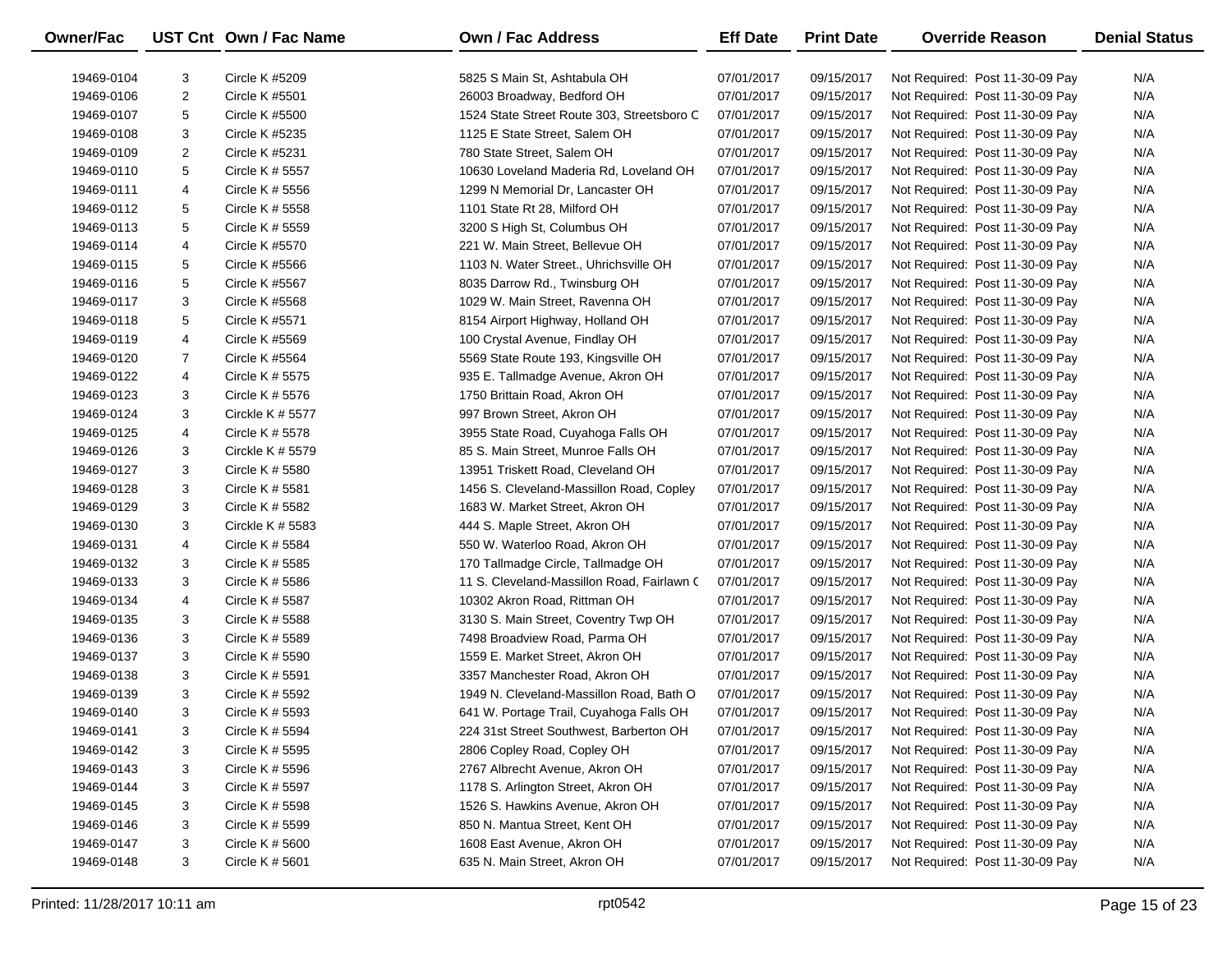| Owner/Fac                |                | UST Cnt Own / Fac Name             | Own / Fac Address                                                        | <b>Eff Date</b>          | <b>Print Date</b>        | <b>Override Reason</b>                                             | <b>Denial Status</b> |
|--------------------------|----------------|------------------------------------|--------------------------------------------------------------------------|--------------------------|--------------------------|--------------------------------------------------------------------|----------------------|
| 19469-0149               | 3              | Circle K $# 5602$                  | 344 5th Streeet, Barberton OH                                            | 07/01/2017               | 09/15/2017               |                                                                    | N/A                  |
| 19469-0150               | 3              | Circle K # 5603                    | 940 S. Arlington Street, Akron OH                                        | 07/01/2017               | 09/15/2017               | Not Required: Post 11-30-09 Pay<br>Not Required: Post 11-30-09 Pay | N/A                  |
| 19469-0151               | 3              | Circle K # 5604                    | 1985 W. Market Street, Akron OH                                          | 07/01/2017               | 09/15/2017               | Not Required: Post 11-30-09 Pay                                    | N/A                  |
|                          | 3              |                                    | 650 E. Market Street, Akron OH                                           |                          |                          |                                                                    | N/A                  |
| 19469-0152               | 3              | Circle K # 5605<br>Circle K # 5606 |                                                                          | 07/01/2017               | 09/15/2017               | Not Required: Post 11-30-09 Pay                                    | N/A                  |
| 19469-0153               |                | Circle K # 5607                    | 465 E. Cuyahoga Falls Avenue, Akron OH<br>440 W. Market Street, Akron OH | 07/01/2017               | 09/15/2017               | Not Required: Post 11-30-09 Pay                                    | N/A                  |
| 19469-0154               | 4<br>3         |                                    | 273 Darrow Road, Akron OH                                                | 07/01/2017               | 09/15/2017               | Not Required: Post 11-30-09 Pay                                    | N/A                  |
| 19469-0155<br>19469-0156 | 3              | Circle K # 5608<br>Circle K # 5609 | 1710 Wooster Road, Barberton OH                                          | 07/01/2017<br>07/01/2017 | 09/15/2017<br>09/15/2017 | Not Required: Post 11-30-09 Pay<br>Not Required: Post 11-30-09 Pay | N/A                  |
|                          | 3              |                                    | 4155 S. Cleveland-Massillon Road, Norton                                 |                          |                          |                                                                    | N/A                  |
| 19469-0157               |                | Circle K # 5610                    |                                                                          | 07/01/2017               | 09/15/2017               | Not Required: Post 11-30-09 Pay                                    |                      |
| 19469-0158               | 3              | Circle K # 5611                    | 11133 Ravenna Road, Twinsburg OH                                         | 07/01/2017               | 09/15/2017               | Not Required: Post 11-30-09 Pay                                    | N/A                  |
| 19469-0159               | 3              | Circle K # 5612                    | 1281 Copley Road, Akron OH                                               | 07/01/2017               | 09/15/2017               | Not Required: Post 11-30-09 Pay                                    | N/A                  |
| 19469-0160               | 3              | Circle K # 5613                    | 791 N. Cleveland-Massillon Road, Akron O                                 | 07/01/2017               | 09/15/2017               | Not Required: Post 11-30-09 Pay                                    | N/A                  |
| 19469-0161               | 3              | Circle K # 5614                    | 1225 Pearl Road, Brunswick OH                                            | 07/01/2017               | 09/15/2017               | Not Required: Post 11-30-09 Pay                                    | N/A                  |
| 19469-0162               | 3              | Circle K # 5615                    | 2386 Bailey Road, Cuyahoga Falls OH                                      | 07/01/2017               | 09/15/2017               | Not Required: Post 11-30-09 Pay                                    | N/A                  |
| 19469-0163               | 3              | Circle K # 5616                    | 37032 Vine Street, Willoughby OH                                         | 07/01/2017               | 09/15/2017               | Not Required: Post 11-30-09 Pay                                    | N/A                  |
| 19469-0164               | 3              | Circle K # 5617                    | 2610 Ridgewood Road, Akron OH                                            | 07/01/2017               | 09/15/2017               | Not Required: Post 11-30-09 Pay                                    | N/A                  |
| 19469-0165               | 3              | Circle K # 5618                    | 1212 12th Street N.W., Canton OH                                         | 07/01/2017               | 09/15/2017               | Not Required: Post 11-30-09 Pay                                    | N/A                  |
| 19469-0166               | 3              | Circle K # 5619                    | 2709 Front Street, Cuyahoga Falls OH                                     | 07/01/2017               | 09/15/2017               | Not Required: Post 11-30-09 Pay                                    | N/A                  |
| 19469-0167               | 3              | Circle K # 5620                    | 924 E. Exchange Street, Akron OH                                         | 07/01/2017               | 09/15/2017               | Not Required: Post 11-30-09 Pay                                    | N/A                  |
| 19469-0168               | 3              | Circle K # 5621                    | 5270 Northfield Road, Maple Heights OH                                   | 07/01/2017               | 09/15/2017               | Not Required: Post 11-30-09 Pay                                    | N/A                  |
| 19469-0169               | 3              | Circle K # 5622                    | 5878 Smith Road, Brookpark OH                                            | 07/01/2017               | 09/15/2017               | Not Required: Post 11-30-09 Pay                                    | N/A                  |
| 19469-0170               | 3              | Circle K # 5623                    | 530 Center Road, Bedford OH                                              | 07/01/2017               | 09/15/2017               | Not Required: Post 11-30-09 Pay                                    | N/A                  |
| 19469-0171               | 4              | Circle K # 5624                    | 8700 Center Street, Seville OH                                           | 07/01/2017               | 09/15/2017               | Not Required: Post 11-30-09 Pay                                    | N/A                  |
| 19469-0172               | 3              | Circle K # 5625                    | 489 E. Bath Road, Cuyahoga Falls OH                                      | 07/01/2017               | 09/15/2017               | Not Required: Post 11-30-09 Pay                                    | N/A                  |
| 19469-0173               | 4              | Circle K # 5626                    | 3920 W. Tuscarawas Street, Canton OH                                     | 07/01/2017               | 09/15/2017               | Not Required: Post 11-30-09 Pay                                    | N/A                  |
| 19469-0174               | 3              | Circle K # 5627                    | 10216 Northfield Road, Northfield OH                                     | 07/01/2017               | 09/15/2017               | Not Required: Post 11-30-09 Pay                                    | N/A                  |
| 19469-0175               | 3              | Circle K # 5628                    | 3899 Eastern Road, Norton OH                                             | 07/01/2017               | 09/15/2017               | Not Required: Post 11-30-09 Pay                                    | N/A                  |
| 19469-0176               | $\overline{2}$ | Circle K #5630                     | 815 Broad Street, Wadsworth OH                                           | 07/01/2017               | 09/15/2017               | Not Required: Post 11-30-09 Pay                                    | N/A                  |
| 19469-0178               | 3              | Circle K # 5631                    | 248 N. Fulton Street, Wauseon OH                                         | 07/01/2017               | 09/15/2017               | Not Required: Post 11-30-09 Pay                                    | N/A                  |
| 19469-0179               | $\overline{2}$ | Circle K # 5632                    | 103 N. Defiance Street, Archbold OH                                      | 07/01/2017               | 09/15/2017               | Not Required: Post 11-30-09 Pay                                    | N/A                  |
| 19469-0180               | 4              | Circle K # 5633                    | 106 Main Street, Montpelier OH                                           | 07/01/2017               | 09/15/2017               | Not Required: Post 11-30-09 Pay                                    | N/A                  |
| 19469-0181               | 4              | Circle K # 5634                    | 401 S. Wheeling Street, Oregon OH                                        | 07/01/2017               | 09/15/2017               | Not Required: Post 11-30-09 Pay                                    | N/A                  |
| 19469-0182               | 4              | Circle K # 5635                    | 5342 Lewis Avenue, Toledo OH                                             | 07/01/2017               | 09/15/2017               | Not Required: Post 11-30-09 Pay                                    | N/A                  |
| 19469-0183               | 4              | Circle K # 5636                    | 1245 N. Countyline Street, Fostoria OH                                   | 07/01/2017               | 09/15/2017               | Not Required: Post 11-30-09 Pay                                    | N/A                  |
| 19469-0184               | 3              | Circle K # 5637                    | 403 East Street, Liberty Center OH                                       | 07/01/2017               | 09/15/2017               | Not Required: Post 11-30-09 Pay                                    | N/A                  |
| 19469-0185               | 4              | Circle K # 5638                    | 2969 Tremainsville Road, Toledo OH                                       | 07/01/2017               | 09/15/2017               | Not Required: Post 11-30-09 Pay                                    | N/A                  |
| 19469-0186               | 5              | Circle K # 5639                    | 6008 Secor Road, Toledo OH                                               | 07/01/2017               | 09/15/2017               | Not Required: Post 11-30-09 Pay                                    | N/A                  |
| 19469-0187               | 2              | Circle K # 5640                    | 103 N. Prospect Street, Bowling Green OH                                 | 07/01/2017               | 09/15/2017               | Not Required: Post 11-30-09 Pay                                    | N/A                  |
| 19469-0188               | 3              | Circle K # 5641                    | 777 Scott Street, Napoleon OH                                            | 07/01/2017               | 09/15/2017               | Not Required: Post 11-30-09 Pay                                    | N/A                  |
| 19469-0189               | 3              | Circle K # 5642                    | 923 S. Main Street, Bryan OH                                             | 07/01/2017               | 09/15/2017               | Not Required: Post 11-30-09 Pay                                    | N/A                  |
| 19469-0190               | 3              | Circle K # 5643                    | 200 E. Main Street, Fayette OH                                           | 07/01/2017               | 09/15/2017               | Not Required: Post 11-30-09 Pay                                    | N/A                  |
| 19469-0191               | $\overline{2}$ | Circle K # 5644                    | 495 E. Airport Highway, Wauseon OH                                       | 07/01/2017               | 09/15/2017               | Not Required: Post 11-30-09 Pay                                    | N/A                  |
| 19469-0192               | 4              | Circle K # 5645                    | 26480 N. Dixie Highway, Perrysburg OH                                    | 07/01/2017               | 09/15/2017               | Not Required: Post 11-30-09 Pay                                    | N/A                  |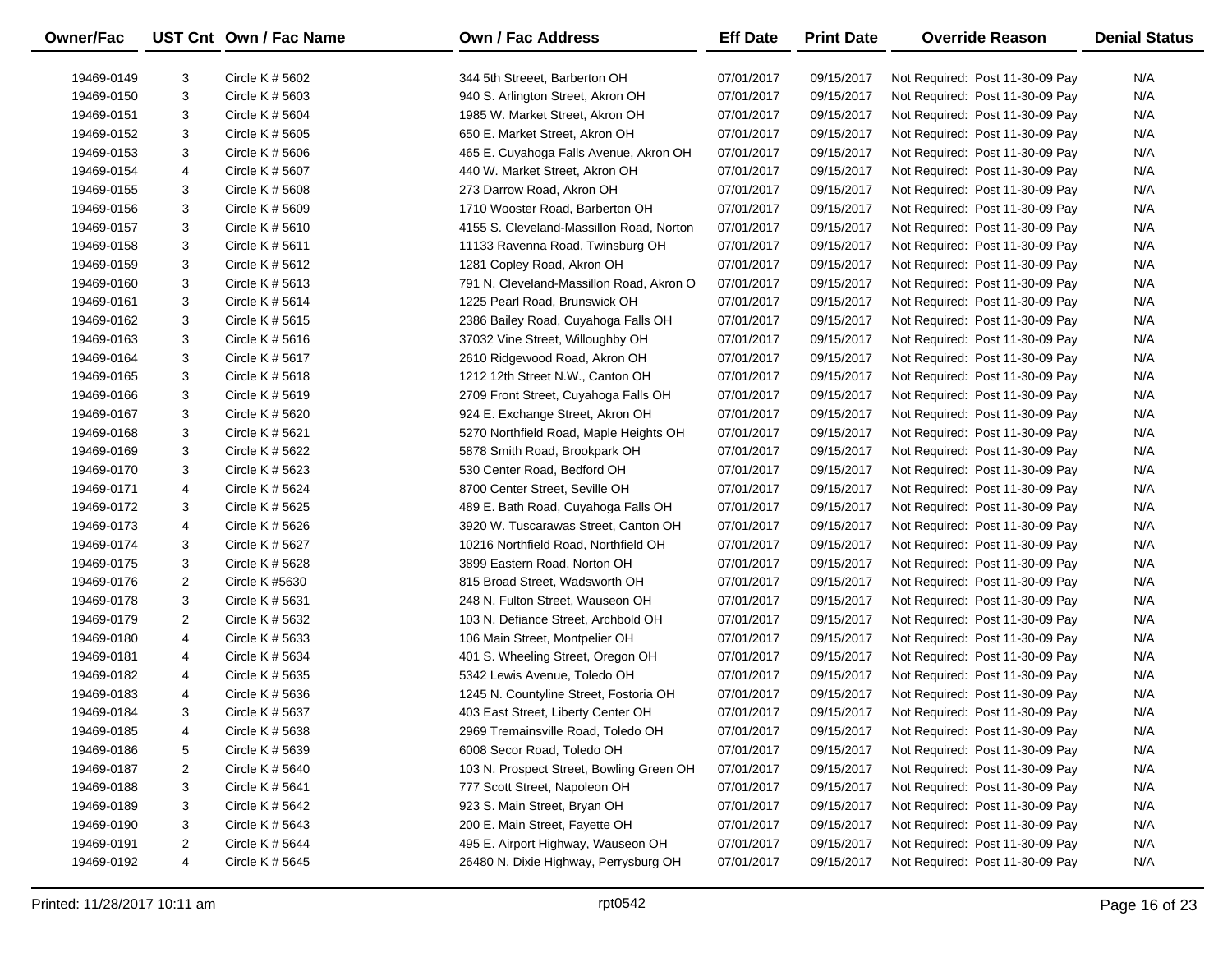| Owner/Fac  |                | UST Cnt Own / Fac Name              | <b>Own / Fac Address</b>                  | <b>Eff Date</b> | <b>Print Date</b> | <b>Override Reason</b>          | <b>Denial Status</b> |
|------------|----------------|-------------------------------------|-------------------------------------------|-----------------|-------------------|---------------------------------|----------------------|
| 19469-0193 | 2              | Circle K # 5646                     | 111 Commerce Lane, Bluffton OH            | 07/01/2017      | 09/15/2017        | Not Required: Post 11-30-09 Pay | N/A                  |
| 19469-0194 | 4              | Circle K # 5647                     | 4562 Woodville Road, Northwood OH         | 07/01/2017      | 09/15/2017        | Not Required: Post 11-30-09 Pay | N/A                  |
| 19469-0195 | 4              | Circle K # 5648                     | 1444 W. Alexis Road, Toledo OH            | 07/01/2017      | 09/15/2017        | Not Required: Post 11-30-09 Pay | N/A                  |
| 19469-0196 | 3              | Circle K # 5649                     | 904 E. 5th Street, Delphos OH             | 07/01/2017      | 09/15/2017        | Not Required: Post 11-30-09 Pay | N/A                  |
| 19469-0197 | 3              | Circle K # 5650                     | 806 W. Market Street, Tiffin OH           | 07/01/2017      | 09/15/2017        | Not Required: Post 11-30-09 Pay | N/A                  |
| 19469-0198 | 4              | Circle K # 5651                     | 6775 Dorr Street, Toledo OH               | 07/01/2017      | 09/15/2017        | Not Required: Post 11-30-09 Pay | N/A                  |
| 19469-0199 | 4              | Circle K # 5652                     | 2054 N. West Street (State Route 65), Lim | 07/01/2017      | 09/15/2017        | Not Required: Post 11-30-09 Pay | N/A                  |
| 19469-0200 | 4              | Circle K # 5653                     | 405 N. Sandusky Avenue, Bucyrus OH        | 07/01/2017      | 09/15/2017        | Not Required: Post 11-30-09 Pay | N/A                  |
| 19469-0201 | 4              | Circle K # 5654                     | 923 W. McPherson Way, Clyde OH            | 07/01/2017      | 09/15/2017        | Not Required: Post 11-30-09 Pay | N/A                  |
| 19469-0202 | 2              | Circle K # 5655                     | 286 Eastown Road, Lima OH                 | 07/01/2017      | 09/15/2017        | Not Required: Post 11-30-09 Pay | N/A                  |
| 19469-0203 | 2              | Circle K # 5656                     | 1219 W. Robb Avenue, Lima OH              | 07/01/2017      | 09/15/2017        | Not Required: Post 11-30-09 Pay | N/A                  |
| 19469-0204 | 4              | Circle K # 5657                     | 1220 Tiffin Avenue, Findlay OH            | 07/01/2017      | 09/15/2017        | Not Required: Post 11-30-09 Pay | N/A                  |
| 19469-0205 | 4              | Circle K # 5658                     | 117 N. Clinton Avenue, Defiance OH        | 07/01/2017      | 09/15/2017        | Not Required: Post 11-30-09 Pay | N/A                  |
| 19469-0206 | 2              | Circle K # 5665                     | 2535 Fulton Drive NW, Canton OH           | 07/01/2017      | 09/15/2017        | Not Required: Post 11-30-09 Pay | N/A                  |
| 19469-0209 | 4              | Circle K # 5668                     | 911 W. State Street, Alliance OH          | 07/01/2017      | 09/15/2017        | Not Required: Post 11-30-09 Pay | N/A                  |
| 19469-0210 | 3              | Circle K #5681                      | 500 E. State Street, Botkins OH           | 07/01/2017      | 09/15/2017        | Not Required: Post 11-30-09 Pay | N/A                  |
| 19469-0211 | $\overline{7}$ | Circle K # 5671                     | 103 Anthony Wayne Trail, Waterville OH    | 07/01/2017      | 09/15/2017        | Not Required: Post 11-30-09 Pay | N/A                  |
| 19469-0212 | 3              | Circle K # 5670                     | 1091 N. Main Street, Bowling Green OH     | 07/01/2017      | 09/15/2017        | Not Required: Post 11-30-09 Pay | N/A                  |
| 19469-0213 | 8              | Circle K # 5669                     | 996 S. Main Street, Bowling Green OH      | 07/01/2017      | 09/15/2017        | Not Required: Post 11-30-09 Pay | N/A                  |
| 19469-0214 | 5              | Circle K # 5672                     | 1602 E. Wooster Street, Bowling Green O   | 07/01/2017      | 09/15/2017        | Not Required: Post 11-30-09 Pay | N/A                  |
| 19469-0215 | 4              | Circle K # 5673                     | 1565 E. Alexis Road, Toledo OH            | 07/01/2017      | 09/15/2017        | Not Required: Post 11-30-09 Pay | N/A                  |
| 19469-0216 | 3              | Macs Convenience Stores, LLC - 5666 | 464 E. Sandusky Street, Findlay OH        | 07/01/2017      | 09/15/2017        | Not Required: Post 11-30-09 Pay | N/A                  |
| 19469-0217 | 4              | Circle K #5684                      | 2727 N. Main Street, Findlay OH           | 07/01/2017      | 09/15/2017        | Not Required: Post 11-30-09 Pay | N/A                  |
| 19469-0219 | $\overline{2}$ | Circle K # 5686                     | 2481 Petzinger Road, Columbus OH          | 07/01/2017      | 09/15/2017        | Not Required: Post 11-30-09 Pay | N/A                  |
| 19469-0220 | 3              | Circle K # 5687                     | 902 Ohio Pike, Cincinnati OH              | 07/01/2017      | 09/15/2017        | Not Required: Post 11-30-09 Pay | N/A                  |
| 19469-0221 | 3              | Circle K # 5689                     | 29605 Aurora Road, Solon OH               | 07/01/2017      | 09/15/2017        | Not Required: Post 11-30-09 Pay | N/A                  |
| 19469-0222 | 4              | CIrcle K # 5688                     | 320 E. Columbus Street, Thornville OH     | 07/01/2017      | 09/15/2017        | Not Required: Post 11-30-09 Pay | N/A                  |
| 19469-0223 | 4              | Circle K #5691                      | 12080 Lancaster Street, Millersport OH    | 07/01/2017      | 09/15/2017        | Not Required: Post 11-30-09 Pay | N/A                  |
| 19469-0224 | 4              | Circle K #5692                      | 249 S. Main Street, Utica OH              | 07/01/2017      | 09/15/2017        | Not Required: Post 11-30-09 Pay | N/A                  |
| 19469-0225 | 3              | Circle K #5694                      | 211 Cleveland Road, Norwalk OH            | 07/01/2017      | 09/15/2017        | Not Required: Post 11-30-09 Pay | N/A                  |
| 19469-0226 | $\overline{2}$ | Macs Convenience Stores, LLC #5696  | 3575 Main Street, Hilliard OH             | 07/01/2017      | 09/15/2017        | Not Required: Post 11-30-09 Pay | N/A                  |
| 19469-0227 | 3              | Circle K #5697                      | 4021 Parkman Road NW, Warren OH           | 07/01/2017      | 09/15/2017        | Not Required: Post 11-30-09 Pay | N/A                  |
| 19469-0228 | 3              | Circle K #5661                      | 105 North Spruce Street, St Marys OH      | 07/01/2017      | 09/15/2017        | Not Required: Post 11-30-09 Pay | N/A                  |
| 19469-0229 | 3              | Circle K #5701                      | 6665 Mayfield Road, Mayfield Heights OH   | 07/01/2017      | 09/15/2017        | Not Required: Post 11-30-09 Pay | N/A                  |
| 19469-0230 | 3              | Circle K #5693                      | 5999 North Ridge Road, Madison OH         | 07/01/2017      | 09/15/2017        | Not Required: Post 11-30-09 Pay | N/A                  |
| 19469-0231 | 3              | Circle K #5708                      | 3640 State Route 5, Cortland OH           | 07/01/2017      | 09/15/2017        | Not Required: Post 11-30-09 Pay | N/A                  |
| 19469-0232 | 3              | <b>Circle K #5704</b>               | 9204 Reading Road, Reading OH             | 07/01/2017      | 09/15/2017        | Not Required: Post 11-30-09 Pay | N/A                  |
| 19469-0233 | 3              | Circle K #5703                      | 5127 Fulton Drive NW, Canton OH           | 07/01/2017      | 09/15/2017        | Not Required: Post 11-30-09 Pay | N/A                  |
| 19469-0234 | 3              | Circle K #5702                      | 3520 S. Arlington Road, Green OH          | 07/01/2017      | 09/15/2017        | Not Required: Post 11-30-09 Pay | N/A                  |
| 19469-0235 | 3              | Circle K #5705                      | 30 E. Cook Road, Mansfield OH             | 07/01/2017      | 09/15/2017        | Not Required: Post 11-30-09 Pay | N/A                  |
| 19469-0236 | 3              | Circle K Store #5706                | 418 Walton St E., Willard OH              | 07/01/2017      | 09/15/2017        | Not Required: Post 11-30-09 Pay | N/A                  |
| 19469-0237 | 3              | Circle K# 5685                      | 11800 Mayfield Road, Munson OH            | 07/01/2017      | 09/15/2017        | Not Required: Post 11-30-09 Pay | N/A                  |
| 19469-0238 | 3              | Circle K #5710                      | 1901 W. Main Street, Troy OH              | 07/01/2017      | 09/15/2017        | Not Required: Post 11-30-09 Pay | N/A                  |
|            |                |                                     |                                           |                 |                   |                                 |                      |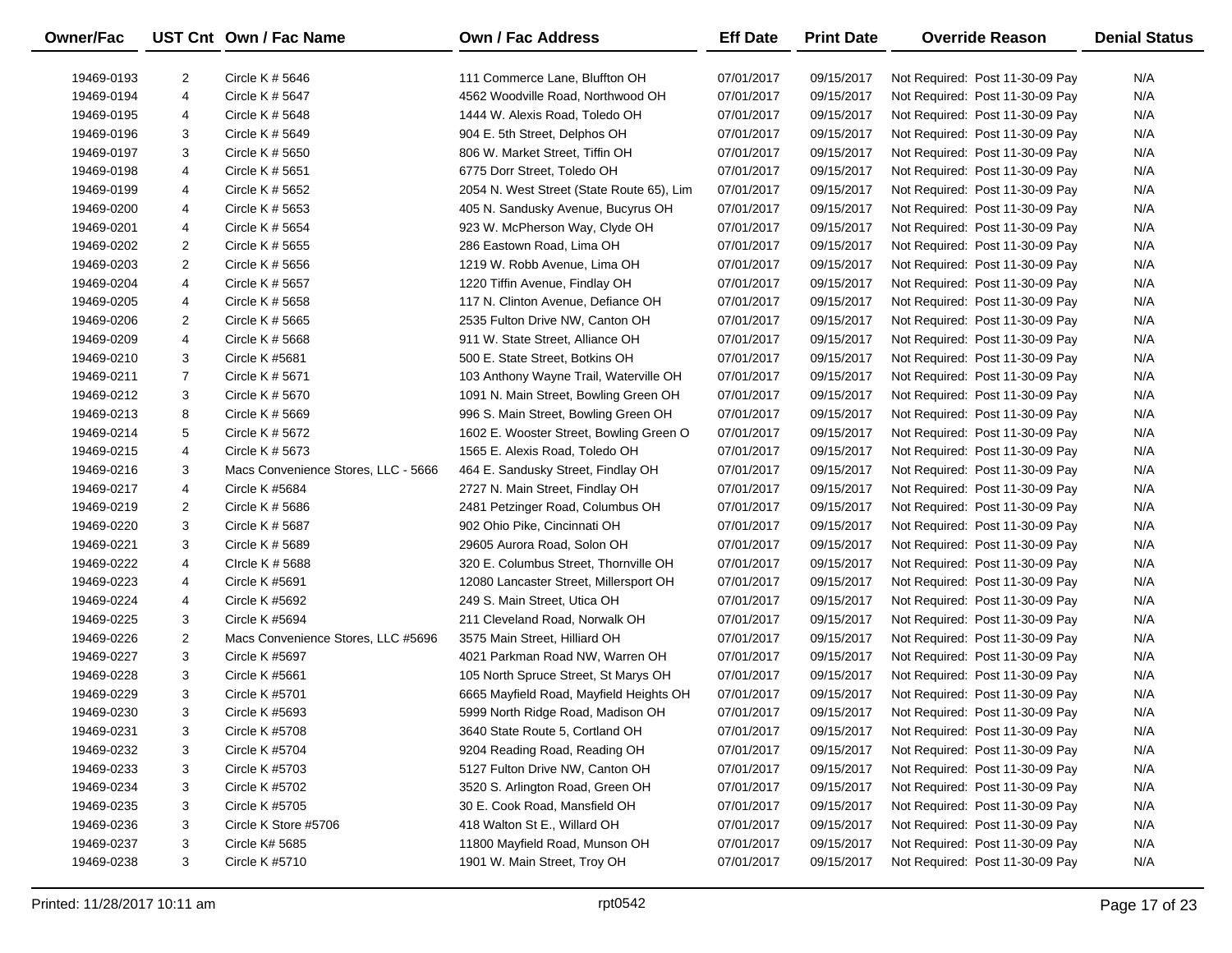| Owner/Fac  |                | UST Cnt Own / Fac Name              | <b>Own / Fac Address</b>                  | <b>Eff Date</b> | <b>Print Date</b> | <b>Override Reason</b>          | <b>Denial Status</b> |
|------------|----------------|-------------------------------------|-------------------------------------------|-----------------|-------------------|---------------------------------|----------------------|
| 19469-0239 | 3              | Circle K #5709                      | 3240 Mahoning Road, Canton OH             | 07/01/2017      | 09/15/2017        | Not Required: Post 11-30-09 Pay | N/A                  |
| 19469-0240 | 3              | Circle K #5264                      | 907 E. Main Street, Lancaster OH          | 07/01/2017      | 09/15/2017        | Not Required: Post 11-30-09 Pay | N/A                  |
| 19469-0241 | 4              | Circle K #5573                      | 36024 Royalton Road, Grafton OH           | 07/01/2017      | 09/15/2017        | Not Required: Post 11-30-09 Pay | N/A                  |
| 19469-0242 | 3              | Circle K #5714                      | 917 Lake Avenue, Ashtabula OH             | 07/01/2017      | 09/15/2017        | Not Required: Post 11-30-09 Pay | N/A                  |
| 19469-0243 | 5              | Circle K                            | 950 Baltimore Somerset Rd NE, Baltimore ( | 08/03/2017      | 09/29/2017        | Not Required: Post 11-30-09 Pay | N/A                  |
| 19469-0244 | 3              | Circle K #5713                      | 250 West Main Street, Geneva OH           | 09/18/2017      | 09/29/2017        | Not Required: Post 11-30-09 Pay | N/A                  |
| 19489-0001 | 3              | Pit Stop 2                          | 1001 Elm Rd, Warren OH                    | 07/13/2017      | 09/15/2017        | Not Required: Post 11-30-09 Pay | N/A                  |
| 19503-0001 | 3              | <b>Generations Quick Stop</b>       | 2986 State Route 93, Ironton OH           | 07/17/2017      | 09/15/2017        | Not Required: Post 11-30-09 Pay | N/A                  |
| 19579-0002 | $\overline{2}$ | Gas & Go                            | 1530 Cherry Street, Toledo OH             | 07/01/2017      | 11/09/2017        | Not Required: Post 11-30-09 Pay | N/A                  |
| 19579-0004 | 2              | Gas & Go #20                        | 740 South Avenue, Toledo OH               | 07/01/2017      | 11/09/2017        | Not Required: Post 11-30-09 Pay | N/A                  |
| 19649-0001 | 5              | Sunoco                              | 7100 Coleraine Avenue, Cincinnati OH      | 07/06/2017      | 09/15/2017        | Not Required: Post 11-30-09 Pay | N/A                  |
| 19655-0001 | $\overline{2}$ | <b>Tri-City Airport</b>             | 18330 Harrisburg-Westville Road, Beloit O | 08/03/2017      | 09/29/2017        | Not Required: Post 11-30-09 Pay | N/A                  |
| 19711-0001 | $\overline{2}$ | <b>Browns Marathon</b>              | 5806 Storer Ave, Cleveland OH             | 08/18/2017      | 10/13/2017        | Not Required: Post 11-30-09 Pay | N/A                  |
| 19789-0001 | $\mathbf{1}$   | <b>WJW Television</b>               | 5800 S. Marginal Rd., Cleveland OH        | 08/09/2017      | 09/29/2017        | Not Required: Post 11-30-09 Pay | N/A                  |
| 19789-0002 | $\mathbf{1}$   | <b>WJW Transmittor</b>              | 4501 W. Pleasant Valley Rd., Parma OH     | 08/09/2017      | 09/29/2017        | Not Required: Post 11-30-09 Pay | N/A                  |
| 19840-0001 | 4              | Sam's Deli                          | 812 Matzinger Road, Toledo OH             | 07/17/2017      | 09/15/2017        | Not Required: Post 11-30-09 Pay | N/A                  |
| 19853-0001 | $\overline{2}$ | Children's Hospital                 | 1 Perkins Square, Akron OH                | 07/10/2017      | 09/15/2017        | Not Required: Post 11-30-09 Pay | N/A                  |
| 19853-0002 | $\mathbf{1}$   | <b>Bowery Professional Building</b> | 215 Bowery Street, Akron OH               | 07/10/2017      | 09/15/2017        | Not Required: Post 11-30-09 Pay | N/A                  |
| 19863-0001 | $\mathbf{1}$   | <b>McKinley Grand Hotel</b>         | 320 Market Ave. S., Canton OH             | 07/06/2017      | 09/15/2017        | Not Required: Post 11-30-09 Pay | N/A                  |
| 19902-0001 | 3              | <b>Kent Clarke</b>                  | 706 S. Water Street, Kent OH              | 08/18/2017      | 09/29/2017        | Not Required: Post 11-30-09 Pay | N/A                  |
| 19902-0003 | 3              | Midtown Shell Food Mart             | 5400 Euclid Avenue, Cleveland OH          | 08/18/2017      | 09/29/2017        | Not Required: Post 11-30-09 Pay | N/A                  |
| 19902-0004 | 3              | Lee Harvard Shell Foods             | 4060 Lee Road, Cleveland OH               | 08/18/2017      | 09/29/2017        | Not Required: Post 11-30-09 Pay | N/A                  |
| 19902-0005 | 3              | Shell Food Mart                     | 9203 Kinsman Road, Cleveland OH           | 08/18/2017      | 09/29/2017        | Not Required: Post 11-30-09 Pay | N/A                  |
| 19976-0004 | 4              | NZR Retail of Toledo                | 950 W. Alexis Road, Toledo OH             | 08/21/2017      | 09/29/2017        | Not Required: Post 11-30-09 Pay | N/A                  |
| 19976-0007 | 4              | NZR Retail of Toledo - Stop N Shop  | 4001 Holland Sylvania Road, Toledo OH     | 08/21/2017      | 09/29/2017        | Not Required: Post 11-30-09 Pay | N/A                  |
| 19976-0008 | 4              | NZR Retail of Toledo - Stop N Shop  | 4828 Monroe Street, Toledo OH             | 08/21/2017      | 09/29/2017        | Not Required: Post 11-30-09 Pay | N/A                  |
| 19976-0009 | 3              | NZR Retail of Toledo - Stop N Shop  | 10195 Airport Highway, Monclova OH        | 08/21/2017      | 09/29/2017        | Not Required: Post 11-30-09 Pay | N/A                  |
| 19976-0010 | $\overline{2}$ | NZR Retail of Toledo                | 4468 Monroe Street, Toledo OH             | 08/21/2017      | 09/29/2017        | Not Required: Post 11-30-09 Pay | N/A                  |
| 20032-0001 | 4              | Pearl Bagley Enterprises            | 7250 Pearl Road, Middleburg Heights OH    | 08/17/2017      | 09/29/2017        | Not Required: Post 11-30-09 Pay | N/A                  |
| 20040-0001 | 4              | Martinsburg Marathon                | 100 N. Market Street, Martinsburg OH      | 07/20/2017      | 09/15/2017        | Not Required: Post 11-30-09 Pay | N/A                  |
| 20063-0001 | 4              | <b>KC Junction Ltd</b>              | 2860 South US Route 23, Alvada OH         | 07/01/2017      | 11/09/2017        | Not Required: Post 11-30-09 Pay | N/A                  |
| 20063-0002 | 3              | Soni Junction LLC                   | 260 S. Washington Street, Tiffin OH       | 07/01/2017      | 11/09/2017        | Not Required: Post 11-30-09 Pay | N/A                  |
| 20122-0003 | $\mathbf{1}$   | <b>Buckeye Terminals LLC</b>        | 303 Wilson Road, Columbus OH              | 08/01/2017      | 09/29/2017        | Not Required: Post 11-30-09 Pay | N/A                  |
| 20143-0001 | $\overline{2}$ | Republic Services, Inc.             | 8123 Jones Road, Cleveland OH             | 08/09/2017      | 09/29/2017        | Not Required: Post 11-30-09 Pay | N/A                  |
| 20175-0001 | 4              | Amawi Brothers LLC                  | 15237 Euclid Ave, East Cleveland OH       | 07/01/2017      | 11/09/2017        | Not Required: Post 11-30-09 Pay | N/A                  |
| 20253-0001 | 3              | Bond Hill VP                        | 4600 Paddock Road, Cincinnati OH          | 07/07/2017      | 09/15/2017        | Not Required: Post 11-30-09 Pay | N/A                  |
| 20263-0001 | 3              | West Park Shell                     | 13960 Lorain Ave, Cleveland OH            | 07/07/2017      | 09/15/2017        | Not Required: Post 11-30-09 Pay | N/A                  |
| 20264-0001 | 3              | Cherry Grove Gas Station            | 533 Ohio Pike, Cincinnati OH              | 07/01/2017      | 09/29/2017        | Not Required: Post 11-30-09 Pay | N/A                  |
| 20299-0001 | 3              | D & S Petroleum                     | 780 Scioto Street, Urbana OH              | 07/01/2017      | 09/29/2017        | Not Required: Post 11-30-09 Pay | N/A                  |
| 20329-0001 | 2              | Valero                              | 2402 Brookpark Rd, Cleveland OH           | 07/07/2017      | 09/15/2017        | Not Required: Post 11-30-09 Pay | N/A                  |
| 20415-0001 | 2              | PT of Bluffton Airport Runway       | 1080 Navajo Drive, Bluffton OH            | 09/27/2017      | 10/13/2017        | Not Required: Post 11-30-09 Pay | N/A                  |
| 20416-0005 | $\overline{2}$ | Doss Petroleum                      | 212 N. Market Street, E Palestine OH      | 07/01/2017      | 11/09/2017        | Not Required: Post 11-30-09 Pay | N/A                  |
| 20432-0001 | 4              | <b>BG Family Food Mart</b>          | 3520 Rhodes Avenue, New Boston OH         | 07/24/2017      | 09/15/2017        | Not Required: Post 11-30-09 Pay | N/A                  |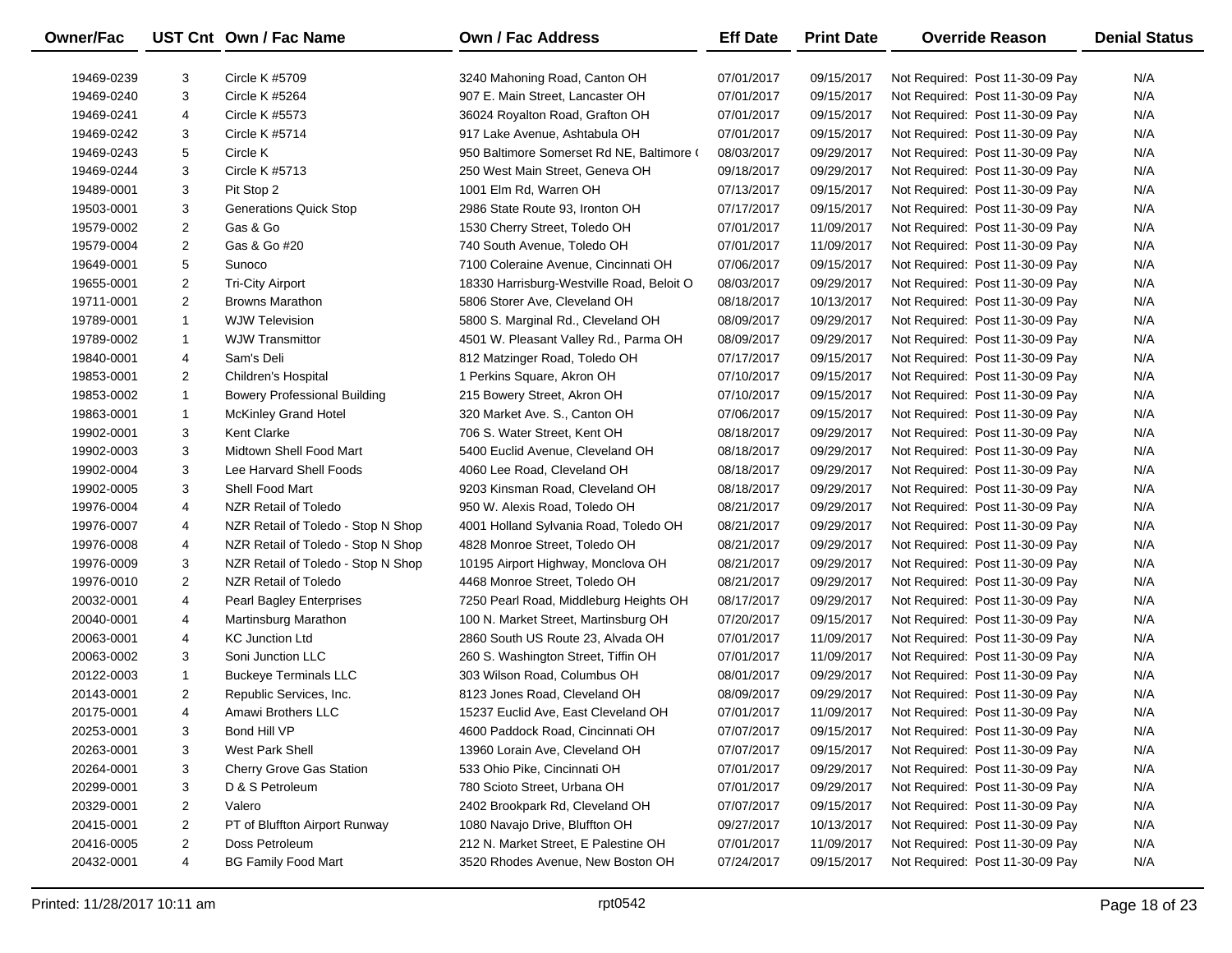| Owner/Fac  |                | UST Cnt Own / Fac Name                                                    | <b>Own / Fac Address</b>                   | <b>Eff Date</b> | <b>Print Date</b> | <b>Override Reason</b>          | <b>Denial Status</b> |
|------------|----------------|---------------------------------------------------------------------------|--------------------------------------------|-----------------|-------------------|---------------------------------|----------------------|
| 20439-0001 | 4              | <b>Puritas Sunoco</b>                                                     | 15009 Puritas Road, Cleveland OH           | 07/06/2017      | 09/15/2017        | Not Required: Post 11-30-09 Pay | N/A                  |
| 20450-0001 | 3              | Whitehall Shell Car Wash                                                  | 4780 E. Broad Street, Whitehall OH         | 07/01/2017      | 09/29/2017        | Not Required: Post 11-30-09 Pay | N/A                  |
| 20473-0001 | 3              | <b>Fairfield County Engineer</b>                                          | 3026 W. Fair Avenue, Lancaster OH          | 07/01/2017      | 10/13/2017        | Not Required: Post 11-30-09 Pay | N/A                  |
| 20494-0001 | 2              | <b>Rite Stop</b>                                                          | 12115 Euclid Avenue, Cleveland OH          | 07/01/2017      | 10/27/2017        | Not Required: Post 11-30-09 Pay | N/A                  |
| 20518-0001 | $\mathbf{1}$   | <b>Bucyrus Community Hospital</b>                                         | 629 N. Sandusky Avenue, Bucyrus OH         | 07/24/2017      | 09/15/2017        | Not Required: Post 11-30-09 Pay | N/A                  |
| 20667-0001 | 3              | St. Bernard Shell                                                         | 10 W. Mitchell Avenue, Cincinnati OH       | 07/10/2017      | 09/15/2017        | Not Required: Post 11-30-09 Pay | N/A                  |
| 20755-0001 | 3              | Alexandria Service Center                                                 | 261 W. Main Street, Alexandria OH          | 07/07/2017      | 09/15/2017        | Not Required: Post 11-30-09 Pay | N/A                  |
| 20813-0001 | 3              | Marathon Gas                                                              | 1504 S. Main Street, Bellefontaine OH      | 07/07/2017      | 09/15/2017        | Not Required: Post 11-30-09 Pay | N/A                  |
| 20821-0001 | $\overline{7}$ | New Paris Food Mart                                                       | 9592 US Route 40 W., New Paris OH          | 07/07/2017      | 09/15/2017        | Not Required: Post 11-30-09 Pay | N/A                  |
| 20823-0001 | $\mathbf{1}$   | <b>Franklin Park Conservatory</b>                                         | 1777 E. Broad Street, Columbus OH          | 07/24/2017      | 09/15/2017        | Not Required: Post 11-30-09 Pay | N/A                  |
| 20862-0001 | 4              | <b>Rasuls Market</b>                                                      | 14938 Akron Canfield Road, Berlin Center ( | 07/20/2017      | 09/15/2017        | Not Required: Post 11-30-09 Pay | N/A                  |
| 20908-0001 | 3              | Shell                                                                     | 3406 E. Third Street, Dayton OH            | 07/05/2017      | 09/15/2017        | Not Required: Post 11-30-09 Pay | N/A                  |
| 20921-0001 | 5              | <b>Country Pantry</b>                                                     | 10960 Akron Canfield Road, Ellsworth OH    | 07/12/2017      | 09/15/2017        | Not Required: Post 11-30-09 Pay | N/A                  |
| 20933-0001 | 2              | Affinity Medical Center - Massillon Campu 875 8th Street NE, Massillon OH |                                            | 08/18/2017      | 09/29/2017        | Not Required: Post 11-30-09 Pay | N/A                  |
| 20988-0001 | $\overline{2}$ | Two Great Lake, Inc.                                                      | 4030 E. 131st Street, Cleveland OH         | 07/01/2017      | 10/27/2017        | Not Required: Post 11-30-09 Pay | N/A                  |
| 20990-0001 | 4              | Deesee Oil Corp.                                                          | 12411 Kinsman Road, Burton OH              | 08/03/2017      | 09/29/2017        | Not Required: Post 11-30-09 Pay | N/A                  |
| 21016-0001 | $\overline{2}$ | <b>Manhattan Sunoco</b>                                                   | 1708 E. Manhattan Boulevard, Toledo OH     | 08/14/2017      | 09/29/2017        | Not Required: Post 11-30-09 Pay | N/A                  |
| 21020-0001 | 3              | Bridgetown Mini-Mart                                                      | 4258 Harrison Avenue, Cincinnati OH        | 07/24/2017      | 09/15/2017        | Not Required: Post 11-30-09 Pay | N/A                  |
| 21026-0001 | 4              | <b>Baltic &amp; Clifton Shell</b>                                         | 9510 Baltic Road, Cleveland OH             | 08/17/2017      | 09/29/2017        | Not Required: Post 11-30-09 Pay | N/A                  |
| 21027-0001 | 4              | Bagley & Interstate 71 Shell                                              | 17777 Bagley Road, Cleveland OH            | 08/14/2017      | 09/29/2017        | Not Required: Post 11-30-09 Pay | N/A                  |
| 21066-0001 | 3              | Suffield Carryout                                                         | 1435 State Route 43, Mogadore OH           | 07/20/2017      | 09/15/2017        | Not Required: Post 11-30-09 Pay | N/A                  |
| 21079-0001 | 3              | HD Express Mart, Inc.                                                     | 600 N. Countyline Street, Fostoria OH      | 07/01/2017      | 11/09/2017        | Not Required: Post 11-30-09 Pay | N/A                  |
| 21079-0002 | 3              | HD Express Mart, Inc.                                                     | 506 N. Main Street, Clyde OH               | 07/01/2017      | 11/09/2017        | Not Required: Post 11-30-09 Pay | N/A                  |
| 21089-0001 | 3              | <b>Mobile Mart</b>                                                        | 2727 Cleveland Avenue, Columbus OH         | 07/01/2017      | 11/09/2017        | PD Response Accepted            | Accepted             |
| 21161-0001 | 3              | ATM Global International Inc.                                             | 10125 Market Street, North Lima OH         | 08/04/2017      | 09/29/2017        | Not Required: Post 11-30-09 Pay | N/A                  |
| 21193-0001 | $\mathbf{1}$   | Home Office                                                               | 1640 E. 5th Avenue, Columbus OH            | 07/21/2017      | 09/29/2017        | Not Required: Post 11-30-09 Pay | N/A                  |
| 21233-0001 | 3              | Village Pantry #5712                                                      | 16350 Allenby Drive, Marysville OH         | 08/30/2017      | 09/29/2017        | Not Required: Post 11-30-09 Pay | N/A                  |
| 21233-0002 | 5              | Village Variety Store Operations LLC #57 8565 Magellan Pkwy, Richmond OH  |                                            | 08/30/2017      | 09/29/2017        | Not Required: Post 11-30-09 Pay | N/A                  |
| 21233-0003 | $\overline{2}$ | Village Variety Store Operations LLC #57 8565 Magellan Pkwy, Richmond VA  |                                            | 08/30/2017      | 09/29/2017        | Not Required: Post 11-30-09 Pay | N/A                  |
| 21233-0004 | 3              | Village Variety Store Operations LLC #57 8565 Magellan Pkwy, Richmond VA  |                                            | 08/30/2017      | 09/29/2017        | Not Required: Post 11-30-09 Pay | N/A                  |
| 21233-0005 | 5              | Village Variety Store Operations LLC #57 8565 Magellan Pkwy, Richmond VA  |                                            | 08/30/2017      | 09/29/2017        | Not Required: Post 11-30-09 Pay | N/A                  |
| 21233-0006 | 3              | Village Variety Store Operations LLC #57 8565 Magellan Pkwy, Richmond VA  |                                            | 08/30/2017      | 09/29/2017        | Not Required: Post 11-30-09 Pay | N/A                  |
| 21233-0007 | 5              | Village Variety Store Operations LLC #57 8565 Magellan Pkwy, Richmond VA  |                                            | 08/30/2017      | 09/29/2017        | Not Required: Post 11-30-09 Pay | N/A                  |
| 21233-0008 | 3              | Village Variety Store Operations LLC #57 8565 Magellan Pkwy, Richmond VA  |                                            | 08/30/2017      | 09/29/2017        | Not Required: Post 11-30-09 Pay | N/A                  |
| 21233-0009 | 5              | Village Variety Store Operations LLC #57 8565 Magellan Pkwy, Richmond VA  |                                            | 08/30/2017      | 09/29/2017        | Not Required: Post 11-30-09 Pay | N/A                  |
| 21330-0002 | 3              | <b>Beloit Fuel LLC</b>                                                    | 13765 Main Street, Beloit OH               | 07/07/2017      | 09/15/2017        | Not Required: Post 11-30-09 Pay | N/A                  |
| 21376-0001 | 4              | <b>ASP Sunoco</b>                                                         | 5326 Turney Road, Garfield Heights OH      | 07/17/2017      | 09/15/2017        | Not Required: Post 11-30-09 Pay | N/A                  |
| 21395-0001 | 4              | <b>Landmark Aviation</b>                                                  | 1601 N. Marginal Road, Cleveland OH        | 07/01/2017      | 10/27/2017        | Not Required: Post 11-30-09 Pay | N/A                  |
| 21395-0003 | 3              | <b>Landmark Aviation</b>                                                  | 358 Wilmer Avenue, Cincinnati OH           | 07/01/2017      | 10/27/2017        | Not Required: Post 11-30-09 Pay | N/A                  |
| 21399-0001 | 4              | Middle Avenue Marathon                                                    | 824 Middle Avenue, Elyria OH               | 07/07/2017      | 09/15/2017        | Not Required: Post 11-30-09 Pay | N/A                  |
| 21410-0001 | 4              | <b>Ashville Express</b>                                                   | 320 Long Street, Ashville OH               | 07/13/2017      | 09/15/2017        | Not Required: Post 11-30-09 Pay | N/A                  |
| 21421-0001 | 1              | <b>Truckway Leasing</b>                                                   | 5440 Renner Road, Columbus OH              | 09/01/2017      | 09/29/2017        | Not Required: Post 11-30-09 Pay | N/A                  |
| 21430-0001 | $\overline{2}$ | Gateway Gas & Food Market, Inc.                                           | 1231 Market Street, Youngstown OH          | 07/01/2017      | 11/09/2017        | Not Required: Post 11-30-09 Pay | N/A                  |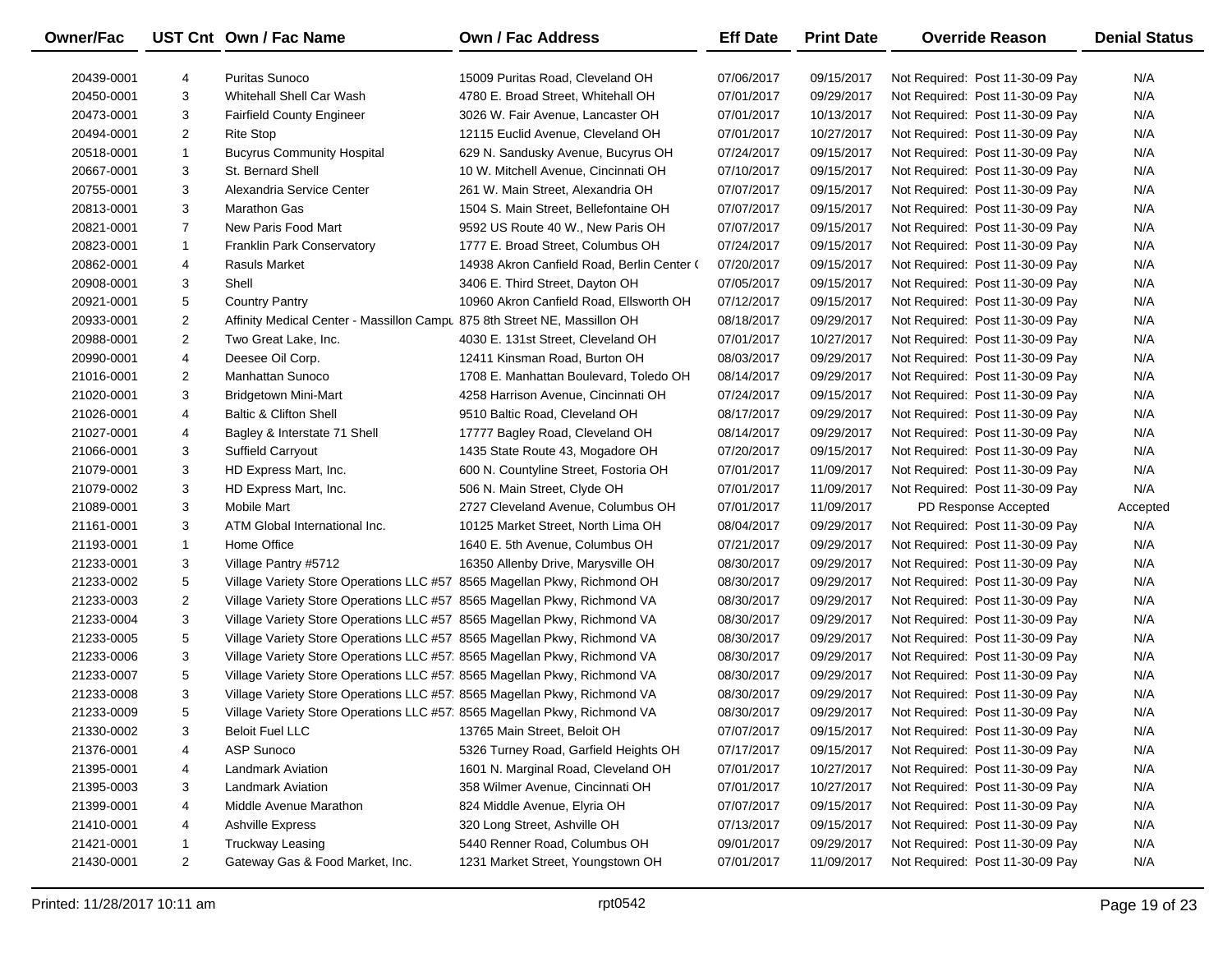| Owner/Fac  |                | UST Cnt Own / Fac Name                | <b>Own / Fac Address</b>                  | <b>Eff Date</b> | <b>Print Date</b> | <b>Override Reason</b>          | <b>Denial Status</b> |
|------------|----------------|---------------------------------------|-------------------------------------------|-----------------|-------------------|---------------------------------|----------------------|
| 21454-0001 | 3              | MF Oil Beaver Creek Inc.              | 2260 Heller Road, Beaver Creek OH         | 07/01/2017      | 11/09/2017        | Not Required: Post 11-30-09 Pay | N/A                  |
| 21454-0001 | $\mathbf{1}$   | MF Oil Beaver Creek Inc.              | 2260 Heller Road, Beaver Creek OH         | 09/11/2017      | 11/09/2017        | Not Required: Post 11-30-09 Pay | N/A                  |
| 21558-0001 | $\mathbf{1}$   | Trademark Land Company, LLC           | 5377 County Route 626, Millersburg OH     | 09/01/2017      | 09/29/2017        | Not Required: Post 11-30-09 Pay | N/A                  |
| 21559-0001 | 3              | <b>Bell's Station Service</b>         | 703 Columbus Avenue, Washington Court I   | 09/18/2017      | 09/29/2017        | Not Required: Post 11-30-09 Pay | N/A                  |
| 21562-0001 | 3              | <b>Gas N Stuff</b>                    | 144 S. Main Street, Hamden OH             | 07/07/2017      | 09/15/2017        | Not Required: Post 11-30-09 Pay | N/A                  |
| 21630-0001 | $\overline{c}$ | Gas Land No. 2                        | 860 Parkman Road NW, Warren OH            | 07/24/2017      | 09/15/2017        | Not Required: Post 11-30-09 Pay | N/A                  |
| 21675-0001 | 5              | West Jefferson Marathon               | 66 W. Main Street, West Jefferson OH      | 07/31/2017      | 10/27/2017        | Not Required: Post 11-30-09 Pay | N/A                  |
| 21706-0001 | $\overline{c}$ | Mt. Healthy Food Mart, LLC            | 8061 Hamilton Avenue, Mt. Healthy OH      | 07/06/2017      | 09/15/2017        | Not Required: Post 11-30-09 Pay | N/A                  |
| 21706-0002 | 3              | Manya Properties, LLC                 | 5085 Pleasant Avenue, Fairfield OH        | 07/06/2017      | 09/15/2017        | Not Required: Post 11-30-09 Pay | N/A                  |
| 21706-0003 | 5              | Manya Properties, LLC                 | 3406 Warsaw Avenue, Cincinnati OH         | 07/06/2017      | 09/15/2017        | Not Required: Post 11-30-09 Pay | N/A                  |
| 21818-0001 | 4              | SGW, LLC                              | 150 E. Main Street, Saint Clairsville OH  | 08/17/2017      | 09/29/2017        | Not Required: Post 11-30-09 Pay | N/A                  |
| 21858-0001 | 4              | Angel Petroleum, LLC                  | 22492 Brookpark Road, Cleveland OH        | 07/07/2017      | 09/29/2017        | Not Required: Post 11-30-09 Pay | N/A                  |
| 21868-0001 | 3              | North Reynolds Road Center, LLC       | 541 N. Reynolds Road, Toledo OH           | 07/01/2017      | 09/15/2017        | Not Required: Post 11-30-09 Pay | N/A                  |
| 21906-0001 | 3              | AMS Construction Inc.                 | 10670 Loveland-Madeira Road, Loveland C   | 07/01/2017      | 09/29/2017        | Not Required: Post 11-30-09 Pay | N/A                  |
| 21965-0001 | $\mathbf{1}$   | Cincinnati Mall                       | 100 Cincinnati Mills Drive, Cincinnati OH | 07/01/2017      | 09/29/2017        | Not Required: Post 11-30-09 Pay | N/A                  |
| 22026-0001 | 3              | Chehar, Inc.                          | 1150 Tower Boulevard, Lorain OH           | 07/01/2017      | 11/09/2017        | PD Response Accepted            | Accepted             |
| 22064-0001 | 3              | Gas Zone Inc.                         | 3980 Erie Avenue, Cincinnati OH           | 07/31/2017      | 09/15/2017        | Not Required: Post 11-30-09 Pay | N/A                  |
| 22182-0001 | 3              | New Philadelphia Bulk Plant           | 130 10th Street S.W., New Philadelphia O  | 07/07/2017      | 09/15/2017        | Not Required: Post 11-30-09 Pay | N/A                  |
| 22194-0001 | 3              | Rodney L. Stevenson Facility          | 110 Walton Street West, Willard OH        | 07/07/2017      | 09/15/2017        | Not Required: Post 11-30-09 Pay | N/A                  |
| 22208-0001 | 3              | Rambler's Roost Rest & Truck Stop     | 18191 Lincoln Highway, Middle Point OH    | 07/25/2017      | 09/15/2017        | Not Required: Post 11-30-09 Pay | N/A                  |
| 22230-0001 | 5              | Khushi Enterprises Inc.               | 1144 State Route 131, Milford OH          | 07/01/2017      | 09/29/2017        | Not Required: Post 11-30-09 Pay | N/A                  |
| 22242-0001 | 6              | Gurumukhi, Inc.                       | 741 Bank Street, Lodi OH                  | 07/01/2017      | 11/09/2017        | Not Required: Post 11-30-09 Pay | N/A                  |
| 22285-0001 | $\mathbf{1}$   | Autowise Service and Tire Center, LLC | 490 N. Main Street, Marysville OH         | 09/07/2017      | 09/29/2017        | Not Required: Post 11-30-09 Pay | N/A                  |
| 22336-0001 | 4              | Ravenna Petroleum, LLC                | 527 N. Freedom Street, Ravenna OH         | 07/07/2017      | 09/15/2017        | Not Required: Post 11-30-09 Pay | N/A                  |
| 22341-0001 | 3              | 2570 North High, LLC                  | 2570 N. High Street, Columbus OH          | 07/05/2017      | 09/15/2017        | Not Required: Post 11-30-09 Pay | N/A                  |
| 22350-0001 | $\overline{c}$ | $H$ & A Inc.                          | 3100 N. Detroit Avenue, Toledo OH         | 07/28/2017      | 09/15/2017        | Not Required: Post 11-30-09 Pay | N/A                  |
| 22357-0001 | $\overline{2}$ | Air Commerce, LLC                     | One Emery Plaza, Vandalia OH              | 07/07/2017      | 10/27/2017        | Not Required: Post 11-30-09 Pay | N/A                  |
| 22364-0001 | 3              | Safa Properties, LLC                  | 7318 Superior Avenue, Cleveland OH        | 07/17/2017      | 09/15/2017        | Not Required: Post 11-30-09 Pay | N/A                  |
| 22369-0001 | 3              | 4853 Mahoning Ave Realty, LLC         | 4853 Mahoning Avenue NW, Warren OH        | 07/13/2017      | 09/15/2017        | Not Required: Post 11-30-09 Pay | N/A                  |
| 22380-0001 | 3              | JKAR, LLC                             | 1886 Tamarack Circle S., Columbus OH      | 08/03/2017      | 09/15/2017        | Not Required: Post 11-30-09 Pay | N/A                  |
| 22461-0001 | 4              | Sunshine Petro, LLC                   | 150 S. State Street, Westerville OH       | 08/17/2017      | 09/29/2017        | Not Required: Post 11-30-09 Pay | N/A                  |
| 22473-0001 | 4              | RAH III, LLC                          | 779 E. Main Street, Jackson OH            | 07/14/2017      | 09/15/2017        | Not Required: Post 11-30-09 Pay | N/A                  |
| 22511-0001 | $\mathbf{1}$   | Ortner Airport, LLC                   | 9620 State Route 60 N., Wakeman OH        | 07/07/2017      | 09/15/2017        | Not Required: Post 11-30-09 Pay | N/A                  |
| 22553-0001 | 3              | Devine's Shop N Save                  | 368 N. Main Street, Hubbard OH            | 07/06/2017      | 09/15/2017        | Not Required: Post 11-30-09 Pay | N/A                  |
| 22555-0001 | $\overline{4}$ | Amira Omran, LLC                      | 57 Youngstown Warren Road, Niles OH       | 07/28/2017      | 09/15/2017        | Not Required: Post 11-30-09 Pay | N/A                  |
| 22579-0001 | 2              | Kindred Healthcare, Inc.              | 707 S. Edwin C Moses Boulevard, Dayton (  | 08/17/2017      | 09/29/2017        | Not Required: Post 11-30-09 Pay | N/A                  |
| 22581-0001 | 3              | Sunoco                                | 5990 Old Troy Pike, Huber Heights OH      | 07/01/2017      | 10/27/2017        | Not Required: Post 11-30-09 Pay | N/A                  |
| 22613-0001 | 1              | Northside Medical Center              | 500 Gypsy Lane, Youngstown OH             | 10/27/2017      | 11/09/2017        | Not Required: Post 11-30-09 Pay | N/A                  |
| 22618-0001 | 4              | Swami Bapa 1, LLC                     | 12410 U.S. Highway 50, Hillsboro OH       | 08/07/2017      | 09/29/2017        | Not Required: Post 11-30-09 Pay | N/A                  |
| 22633-0001 | 3              | Special Way #3 LLC                    | 232 County Road 50, Hammondsville OH      | 07/01/2017      | 09/15/2017        | Not Required: Post 11-30-09 Pay | N/A                  |
| 22634-0001 | 3              | Habbas Enterprises, LLC               | 6310 N. Center Street, Mentor OH          | 08/14/2017      | 09/29/2017        | Not Required: Post 11-30-09 Pay | N/A                  |
| 22707-0001 | 3              | Kiser Lake Petroleum, LLC             | 5726 N. State Route 235, Conover OH       | 07/06/2017      | 09/15/2017        | Not Required: Post 11-30-09 Pay | N/A                  |
| 22736-0001 | 4              | Valero Gas Station                    | 322 W. Market Street, Troy OH             | 07/01/2017      | 10/13/2017        | Not Required: Post 11-30-09 Pay | N/A                  |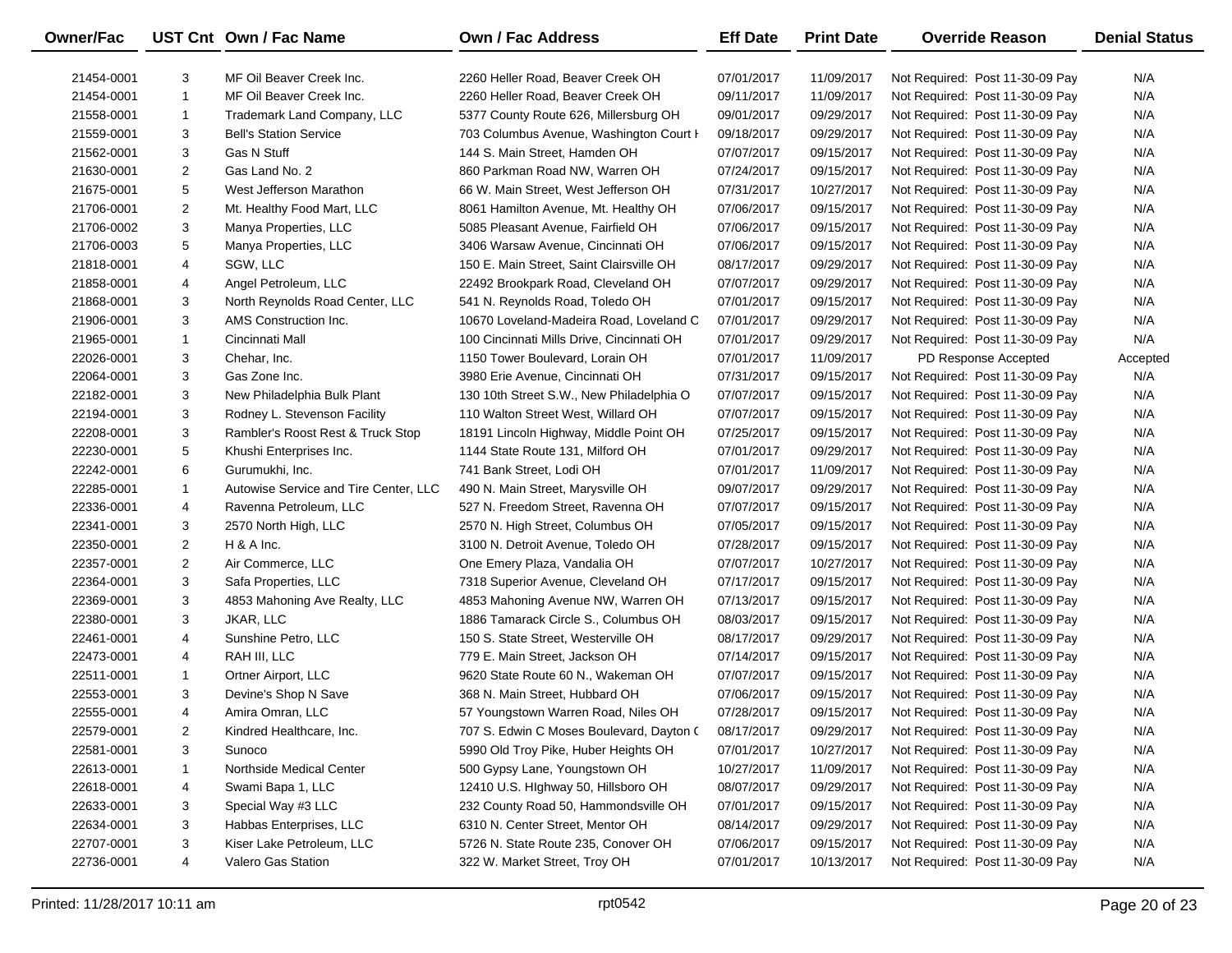| Owner/Fac  |                | UST Cnt Own / Fac Name             | <b>Own / Fac Address</b>                 | <b>Eff Date</b> | <b>Print Date</b> | <b>Override Reason</b>          | <b>Denial Status</b> |
|------------|----------------|------------------------------------|------------------------------------------|-----------------|-------------------|---------------------------------|----------------------|
| 22766-0001 | 3              | <b>Forest Park Sunoco</b>          | 11010 Southland Boulevard, Forest Park O | 07/24/2017      | 09/15/2017        | Not Required: Post 11-30-09 Pay | N/A                  |
| 22786-0001 | $\overline{2}$ | Seville Petroleum, LLC             | 190 Center Street, Seville OH            | 08/07/2017      | 09/29/2017        | Not Required: Post 11-30-09 Pay | N/A                  |
| 22799-0001 | 3              | John Q. Todd                       | 13408 State Route 164, Lisbon OH         | 07/24/2017      | 09/15/2017        | Not Required: Post 11-30-09 Pay | N/A                  |
| 22828-0001 | 3              | Newark Investments LLC             | 814 Mount Vernon Road, Newark OH         | 08/25/2017      | 09/15/2017        | Not Required: Post 11-30-09 Pay | N/A                  |
| 22848-0001 | 5              | Valero                             | 214 Mechanic Street, Waterville OH       | 08/21/2017      | 09/29/2017        | Not Required: Post 11-30-09 Pay | N/A                  |
| 22853-0001 | $\mathbf{1}$   | Joshua Bult                        | 2435 Shepler Church Avenue, Canton OH    | 07/25/2017      | 09/15/2017        | Not Required: Post 11-30-09 Pay | N/A                  |
| 22860-0001 | $\overline{c}$ | Marathon Refugee LLC               | 6750 Refugee Road, Columbus OH           | 07/01/2017      | 11/09/2017        | Not Required: Post 11-30-09 Pay | N/A                  |
| 22908-0001 | 5              | Shell                              | 352 W. Court Street, Washington Court Ho | 09/11/2017      | 09/29/2017        | Not Required: Post 11-30-09 Pay | N/A                  |
| 22920-0001 | 3              | Bialy Properties - 320, LLC        | 310 W. Mound Street, Circleville OH      | 07/25/2017      | 09/15/2017        | Not Required: Post 11-30-09 Pay | N/A                  |
| 22967-0001 | 3              | New USA Gas Mart                   | 317 Pine Street, Warren OH               | 07/01/2017      | 11/09/2017        | Not Required: Post 11-30-09 Pay | N/A                  |
| 22967-0002 | 5              | <b>USA Gas Mart</b>                | 667 South Meridian Road, Youngstown OH   | 07/01/2017      | 11/09/2017        | Not Required: Post 11-30-09 Pay | N/A                  |
| 22967-0003 | 3              | Sunoco Gas Station                 | 11025 Akron-Canfield Road, Ellsworth OH  | 07/01/2017      | 11/09/2017        | Not Required: Post 11-30-09 Pay | N/A                  |
| 22989-0001 | 1              | Phillipsburg Airport               | 53 North Street Ext, Phillipsburg OH     | 07/01/2017      | 09/29/2017        | Not Required: Post 11-30-09 Pay | N/A                  |
| 23005-0001 | 4              | SNS Petroleum, LLC                 | 79 E. Main Street, Centerburg OH         | 07/01/2017      | 11/09/2017        | PD Response Accepted            | Accepted             |
| 23037-0001 | 4              | Q & W LLC                          | 4902 Superior Avenue, Cleveland OH       | 07/01/2017      | 10/27/2017        | Not Required: Post 11-30-09 Pay | N/A                  |
| 23052-0001 | 3              | DW Realty, Ltd                     | 46502 Marietta Road, Caldwell OH         | 07/07/2017      | 09/15/2017        | Not Required: Post 11-30-09 Pay | N/A                  |
| 23091-0001 | 3              | <b>SSK Petroleum LLC</b>           | 1975 N. Danbury Road, Marblehead OH      | 07/07/2017      | 09/15/2017        | Not Required: Post 11-30-09 Pay | N/A                  |
| 23105-0001 | 4              | <b>Skyways Petroleum LLC</b>       | 2727 S. High Street, Columbus OH         | 07/06/2017      | 09/15/2017        | Not Required: Post 11-30-09 Pay | N/A                  |
| 23105-0002 | 3              | Skyways Petroleum LLC              | 4441 Broadway, Grove City OH             | 07/06/2017      | 09/15/2017        | Not Required: Post 11-30-09 Pay | N/A                  |
| 23125-0001 | $\overline{2}$ | Deersville General Store           | 212 W. Main Street, Deersville OH        | 08/18/2017      | 09/29/2017        | Not Required: Post 11-30-09 Pay | N/A                  |
| 23135-0001 | 4              | Quick Stop                         | 9772 US Route 40 W, New Paris OH         | 07/07/2017      | 09/15/2017        | Not Required: Post 11-30-09 Pay | N/A                  |
| 23156-0001 | 3              | Kent Fuel and Minimart Inc.        | 1337 S. Water Street, Kent OH            | 07/14/2017      | 09/15/2017        | Not Required: Post 11-30-09 Pay | N/A                  |
| 23157-0001 | 3              | Gene A. & Carol A. Dreher          | 4805 Lapperell Road, Peebles OH          | 07/13/2017      | 09/15/2017        | Not Required: Post 11-30-09 Pay | N/A                  |
| 23161-0001 | 4              | Logan Elm Marathon                 | 24539 US Route 23 South, Circleville OH  | 08/30/2017      | 09/29/2017        | Not Required: Post 11-30-09 Pay | N/A                  |
| 23409-0001 | $\mathbf{1}$   | <b>Rural King</b>                  | 424 Hopewell Road, Waverly OH            | 07/27/2017      | 09/15/2017        | Not Required: Post 11-30-09 Pay | N/A                  |
| 23593-0001 | 5              | Eagle Fuel LLC                     | 3851 E. Livingston Avenue, Columbus OH   | 08/18/2017      | 09/29/2017        | Not Required: Post 11-30-09 Pay | N/A                  |
| 23760-0001 | 4              | Moreland One Stop Sunoco           | 34180 Chagrin Boulevard, Chagrin Falls O | 07/01/2017      | 09/15/2017        | Not Required: Post 11-30-09 Pay | N/A                  |
| 23786-0001 | 3              | <b>Poland Gas Station</b>          | 57 N. Main Street, Poland OH             | 08/03/2017      | 09/29/2017        | Not Required: Post 11-30-09 Pay | N/A                  |
| 23797-0003 | 3              | Fresh Eats Mkt #723                | 620 Norton Road, Columbus OH             | 08/21/2017      | 09/29/2017        | Not Required: Post 11-30-09 Pay | N/A                  |
| 23804-0001 | $\overline{2}$ | 7809 Old Rockside Road (OH), LLC   | 7809 Old Rockside Road, Independence O   | 07/01/2017      | 09/29/2017        | Not Required: Post 11-30-09 Pay | N/A                  |
| 23840-0001 | $\overline{2}$ | Detroit Auto Parts Plus, Inc.      | 4941 Pearl Rd, Cleveland OH              | 09/07/2017      | 09/29/2017        | Not Required: Post 11-30-09 Pay | N/A                  |
| 23842-0001 | $\mathbf{1}$   | Millberry's Market                 | 16988 State Route 103, Mt Blanchard OH   | 07/01/2017      | 11/09/2017        | Not Required: Post 11-30-09 Pay | N/A                  |
| 23854-0001 | 4              | RacTrac Fuels LLC                  | 3686 State Route 7, Chesapeake OH        | 09/07/2017      | 09/15/2017        | Not Required: Post 11-30-09 Pay | N/A                  |
| 23855-0001 | 4              | 598 East Waterloo Road Realty, LLC | 598 E Waterloo Road, Akron OH            | 07/13/2017      | 09/15/2017        | Not Required: Post 11-30-09 Pay | N/A                  |
| 23868-0001 | 4              | Englewood Sunoco                   | 1070 S. Main Street, Englewood OH        | 08/03/2017      | 09/29/2017        | Not Required: Post 11-30-09 Pay | N/A                  |
| 23887-0001 | 3              | Werk Road Shell                    | 5984 Glenway Avenue, Cincinnati OH       | 07/03/2017      | 09/29/2017        | Not Required: Post 11-30-09 Pay | N/A                  |
| 23888-0001 | 3              | Sankirat LLC                       | 7738 Reading Rd, Cincinnati OH           | 07/06/2017      | 09/15/2017        | Not Required: Post 11-30-09 Pay | N/A                  |
| 23894-0001 | 1              | Village Market                     | 20759 State Route 772, Waverly OH        | 07/10/2017      | 09/15/2017        | Not Required: Post 11-30-09 Pay | N/A                  |
| 23906-0001 | 3              | <b>Cleveland Road Shell</b>        | 1631 Cleveland Rd, Sandusky OH           | 07/01/2017      | 10/13/2017        | Not Required: Post 11-30-09 Pay | N/A                  |
| 23906-0002 | 3              | Huron Car Wash Shell               | 805 S Main St, Huron OH                  | 07/01/2017      | 10/13/2017        | Not Required: Post 11-30-09 Pay | N/A                  |
| 23906-0003 | 3              | <b>Tiffin Shell</b>                | 247 S. Sandusky Street, Tiffin OH        | 07/01/2017      | 10/13/2017        | Not Required: Post 11-30-09 Pay | N/A                  |
| 23906-0004 | 4              | <b>Berlin Road Shell</b>           | 508 Berlin Road, Huron OH                | 07/01/2017      | 10/13/2017        | Not Required: Post 11-30-09 Pay | N/A                  |
| 23906-0005 | 4              | Rye Beach Hy Miller Shell          | 2026 Cleveland Road E., Huron OH         | 07/01/2017      | 10/13/2017        | Not Required: Post 11-30-09 Pay | N/A                  |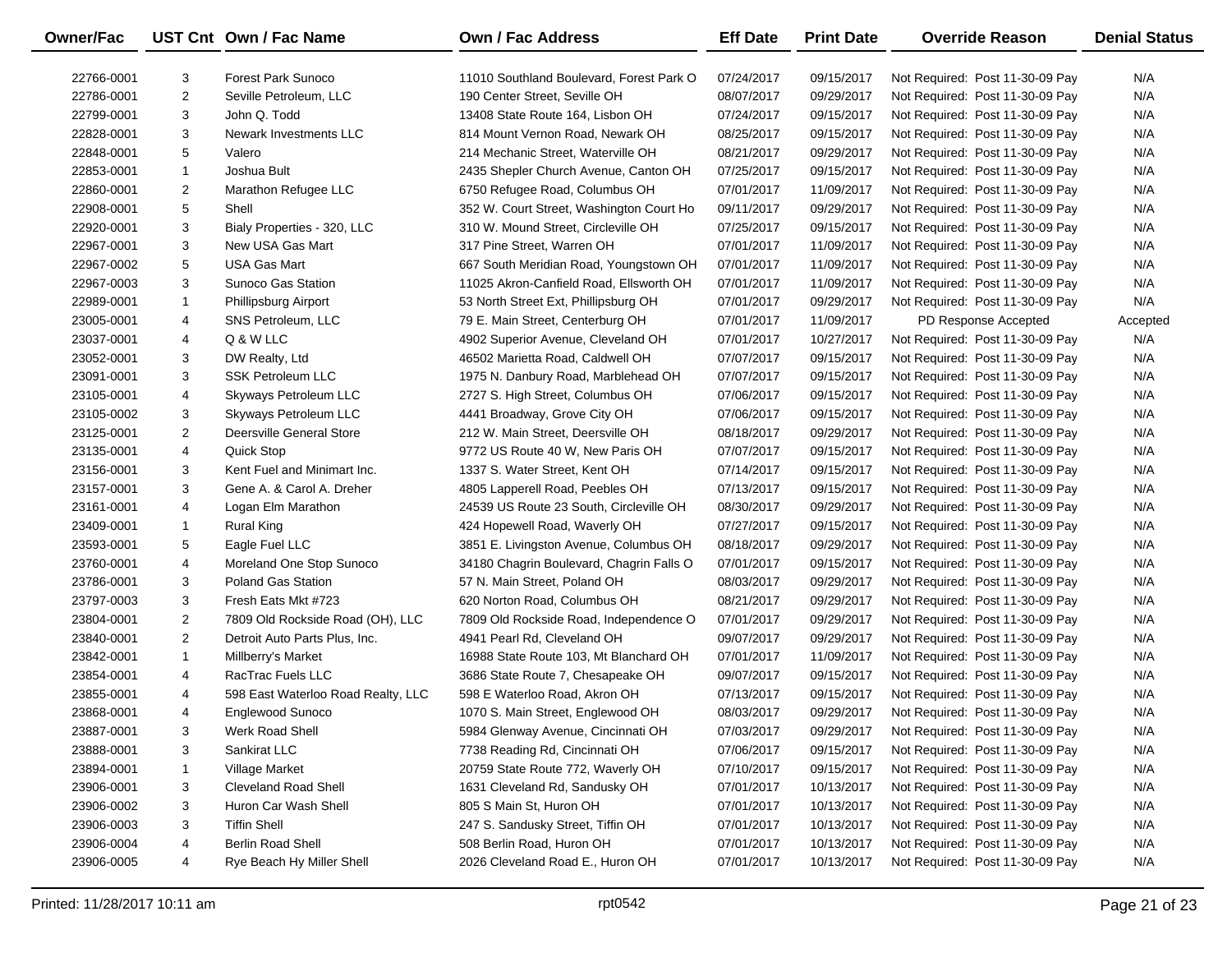| <b>Owner/Fac</b> |                | UST Cnt Own / Fac Name                | <b>Own / Fac Address</b>                | <b>Eff Date</b> | <b>Print Date</b> | <b>Override Reason</b>          | <b>Denial Status</b> |
|------------------|----------------|---------------------------------------|-----------------------------------------|-----------------|-------------------|---------------------------------|----------------------|
| 23906-0006       | 5              | Port Clinton Shell Hy Miler           | 1814 E. Perry Street, Port Clinton OH   | 07/01/2017      | 10/13/2017        | Not Required: Post 11-30-09 Pay | N/A                  |
| 23906-0007       | 4              | Fremont Shell Hy Miller               | 801 W State St, Fremont OH              | 07/01/2017      | 10/13/2017        | Not Required: Post 11-30-09 Pay | N/A                  |
| 23906-0008       | 4              | <b>Bucyrus Hy Miler</b>               | 600 S Sandusky St, Bucyrus OH           | 07/01/2017      | 10/13/2017        | Not Required: Post 11-30-09 Pay | N/A                  |
| 23906-0009       | 5              | Venice Rd Hy Miler                    | 3223 Venice Road, Sandusky OH           | 07/01/2017      | 10/13/2017        | Not Required: Post 11-30-09 Pay | N/A                  |
| 23906-0010       | 4              | Rt 250 Shell Hy Miler                 | 5511 Milan Road, Sandusky OH            | 07/01/2017      | 10/13/2017        | Not Required: Post 11-30-09 Pay | N/A                  |
| 23906-0011       | 4              | <b>Wales Road Shell</b>               | 2488 Oregon, Northwood OH               | 07/01/2017      | 10/13/2017        | Not Required: Post 11-30-09 Pay | N/A                  |
| 23906-0012       | 4              | <b>Rt 53 BP</b>                       | 1771 W Fremont Road, Pt Clinton OH      | 07/01/2017      | 10/13/2017        | Not Required: Post 11-30-09 Pay | N/A                  |
| 23906-0013       | $\overline{2}$ | <b>Crestline Shell</b>                | 990 W Main, Crestline OH                | 07/01/2017      | 10/13/2017        | Not Required: Post 11-30-09 Pay | N/A                  |
| 23906-0014       | 3              | <b>Perkins Shell</b>                  | 310 W. Perkins Ave, Sandusky OH         | 07/01/2017      | 10/13/2017        | Not Required: Post 11-30-09 Pay | N/A                  |
| 23906-0015       | 3              | Bp 136                                | 1831 Fostoria, Findlay OH               | 07/01/2017      | 10/13/2017        | Not Required: Post 11-30-09 Pay | N/A                  |
| 23906-0016       | 4              | Bp 134                                | 800 Trenton Street, Findlay OH          | 07/01/2017      | 10/13/2017        | Not Required: Post 11-30-09 Pay | N/A                  |
| 23906-0017       | 5              | BP #137                               | SR 53 & Ohio Turnpike Gate 6, Fremont O | 07/01/2017      | 10/13/2017        | Not Required: Post 11-30-09 Pay | N/A                  |
| 23906-0018       | 3              | RT 250 South                          | 7001 Milan Road, Sandusky OH            | 07/01/2017      | 10/13/2017        | Not Required: Post 11-30-09 Pay | N/A                  |
| 23906-0019       | 3              | PDS Hy Miler                          | 110 Townsend Ave, Norwalk OH            | 07/01/2017      | 10/13/2017        | Not Required: Post 11-30-09 Pay | N/A                  |
| 23906-0020       | $\overline{2}$ | Norwalk Hy Miller                     | 4768 US 250 North, Norwalk OH           | 07/01/2017      | 10/13/2017        | Not Required: Post 11-30-09 Pay | N/A                  |
| 23906-0021       | $\overline{2}$ | Willard BP                            | 8 E Tiffin St, Willard OH               | 07/01/2017      | 10/13/2017        | Not Required: Post 11-30-09 Pay | N/A                  |
| 23916-0001       | $\mathbf{1}$   | Kinder Morgan Operating LP            | 930 Tennessee Avenue, Cincinnati OH     | 07/10/2017      | 09/15/2017        | Not Required: Post 11-30-09 Pay | N/A                  |
| 23924-0001       | 4              | L & M Oil Inc.                        | 202 S. 4th Street, Toronto OH           | 08/03/2017      | 09/29/2017        | Not Required: Post 11-30-09 Pay | N/A                  |
| 23929-0001       | $\mathbf{1}$   | Westlake Rehab and Nursing            | 4000 Crocker Road, Westlake OH          | 08/03/2017      | 09/29/2017        | Not Required: Post 11-30-09 Pay | N/A                  |
| 23930-0001       | 3              | Harrison Shell #28                    | 9990 Harrison Avenue, Harrison OH       | 07/03/2017      | 09/15/2017        | Not Required: Post 11-30-09 Pay | N/A                  |
| 23932-0001       | 3              | Shop Mart                             | 1 E. Stimson Avenue, Athens OH          | 07/06/2017      | 09/15/2017        | Not Required: Post 11-30-09 Pay | N/A                  |
| 23946-0001       | $\overline{2}$ | Jordans Market                        | 1520 Market Street, Youngstown OH       | 07/28/2017      | 09/15/2017        | Not Required: Post 11-30-09 Pay | N/A                  |
| 23959-0001       | 3              | 786 Kharian Ltd DBA Mobil Mart        | 2635 W. Broad Street, Columbus OH       | 08/04/2017      | 09/29/2017        | Not Required: Post 11-30-09 Pay | N/A                  |
| 23997-0001       | 8              | Medina Landmark Inc                   | 901 W Smith Rd, Medina OH               | 07/01/2017      | 09/15/2017        | Not Required: Post 11-30-09 Pay | N/A                  |
| 23997-0002       | $\overline{2}$ | West Salem Equity                     | 40 Equity St, West Salem OH             | 07/01/2017      | 09/15/2017        | Not Required: Post 11-30-09 Pay | N/A                  |
| 23997-0003       | 5              | Town and Country Co Op Inc            | 210 Huron St, Elyria OH                 | 07/01/2017      | 09/15/2017        | Not Required: Post 11-30-09 Pay | N/A                  |
| 23997-0004       | $\overline{7}$ | Agrimark Farmers Coop Inc             | 1290 Middle Rowsburg Rd, Ashland OH     | 07/01/2017      | 09/15/2017        | Not Required: Post 11-30-09 Pay | N/A                  |
| 23997-0005       | $\overline{7}$ | Centerra Co-op, Jefferson Fuel        | 195 E. Satin Street, Jefferson OH       | 07/01/2017      | 09/15/2017        | Not Required: Post 11-30-09 Pay | N/A                  |
| 23997-0006       | 5              | Centerra Co-op, Garrettsville Fuel    | 10508 Freedom Street, Garrettsville OH  | 07/01/2017      | 09/15/2017        | Not Required: Post 11-30-09 Pay | N/A                  |
| 23997-0007       | 3              | Centerra Co-op, Burton Fuel           | 13762 Ford Lane, Burton OH              | 07/01/2017      | 09/15/2017        | Not Required: Post 11-30-09 Pay | N/A                  |
| 23997-0008       | $\overline{7}$ | Centerra Co-op, Williamsfield Fuel    | 2091 US Route 322, Williamsfield OH     | 07/01/2017      | 09/15/2017        | Not Required: Post 11-30-09 Pay | N/A                  |
| 23998-0001       | 4              | Hilltop One Stop, LLC                 | 647 Old State Route 74, Cincinnati OH   | 07/01/2017      | 11/09/2017        | Not Required: Post 11-30-09 Pay | N/A                  |
| 24012-0001       | $\mathbf{1}$   | Fairborn Cement Company               | 3250 Linebaugh Road, Xenia OH           | 07/01/2017      | 11/09/2017        | Not Required: Post 11-30-09 Pay | N/A                  |
| 24013-0001       | 3              | Sitara Devi, LLC Sunoco               | 6795 Glenn Highway, Cambridge OH        | 07/01/2017      | 11/09/2017        | Not Required: Post 11-30-09 Pay | N/A                  |
| 24047-0001       | $\overline{2}$ | Giant America                         | 12436 Euclid Avenue, East Cleveland OH  | 07/01/2017      | 09/15/2017        | Not Required: Post 11-30-09 Pay | N/A                  |
| 24048-0001       | 1              | DeNoon Lumber Company, LLC            | 571 County Highway 52, Bergholz OH      | 07/01/2017      | 09/29/2017        | Not Required: Post 11-30-09 Pay | N/A                  |
| 24050-0001       | 3              | Jeffs Marathon                        | 6094 Bridgetown Ebenezer Road, Cincinna | 07/01/2017      | 09/29/2017        | Not Required: Post 11-30-09 Pay | N/A                  |
| 24057-0001       | 3              | Big Foot #59                          | 1031 Harrison Avenue, Harrison OH       | 07/01/2017      | 09/29/2017        | Not Required: Post 11-30-09 Pay | N/A                  |
| 24062-0001       | 3              | DLF Enterprises LLC dba Wild Wings Co | 9055 W State Route 2, Oak Harbor OH     | 07/01/2017      | 09/29/2017        | Not Required: Post 11-30-09 Pay | N/A                  |
| 24069-0001       | 3              | McNeal's Stop N Shop                  | 15 Hurley Street, McDermott OH          | 07/27/2017      | 09/15/2017        | Not Required: Post 11-30-09 Pay | N/A                  |
| 24070-0001       | 4              | Chechi Brothers Inc.                  | 87 E. Broad Street, Pataskala OH        | 07/06/2017      | 09/15/2017        | Not Required: Post 11-30-09 Pay | N/A                  |
| 24077-0001       | 3              | <b>BP</b>                             | 4128 Monroe Street, Toledo OH           | 07/17/2017      | 09/15/2017        | Not Required: Post 11-30-09 Pay | N/A                  |
| 24084-0001       | 3              | <b>Fuel America</b>                   | 311 S. Main Street, Kenton OH           | 07/07/2017      | 09/15/2017        | Not Required: Post 11-30-09 Pay | N/A                  |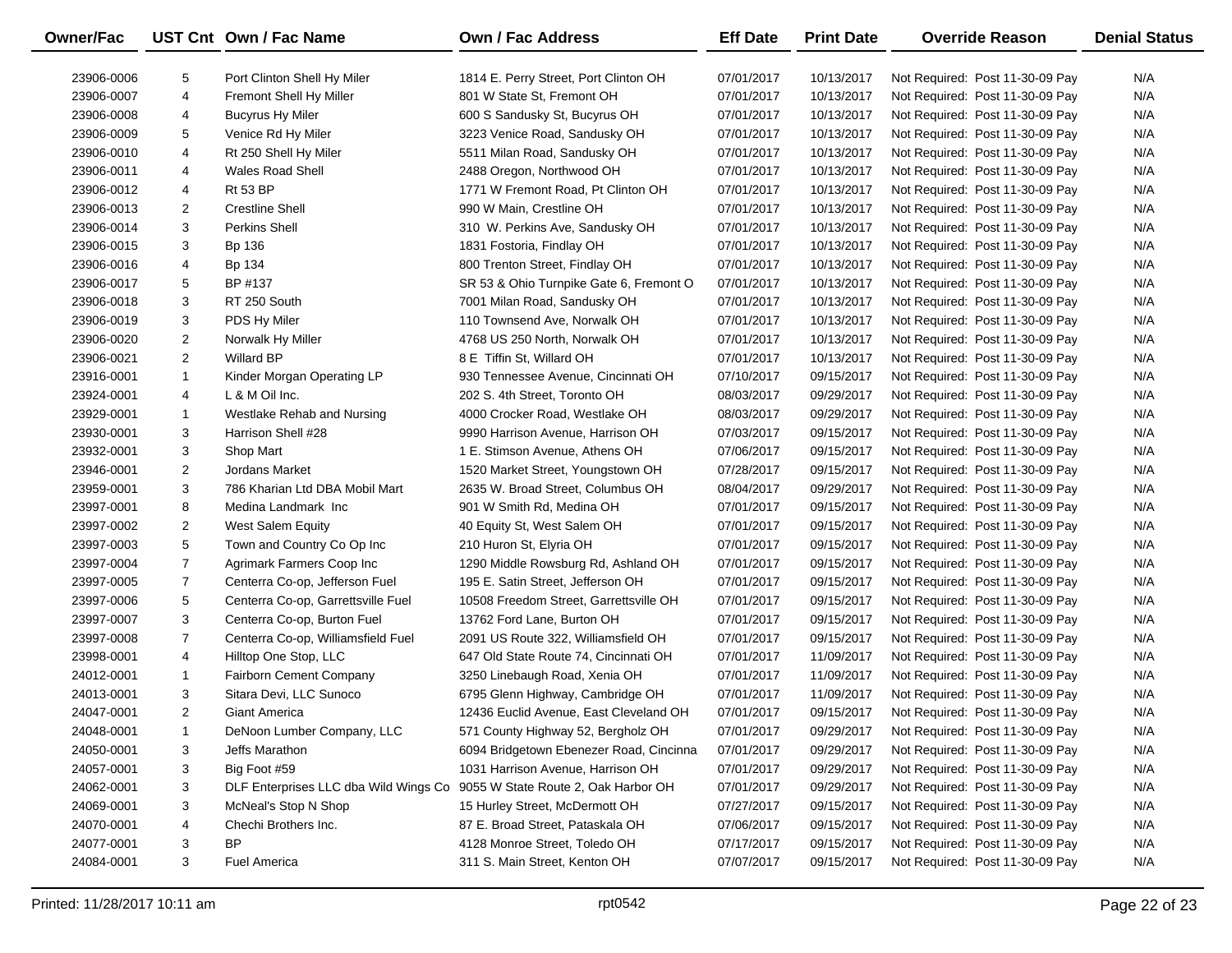| <b>Owner/Fac</b> |                | UST Cnt Own / Fac Name              | <b>Own / Fac Address</b>                | <b>Eff Date</b> | <b>Print Date</b> | <b>Override Reason</b>          | <b>Denial Status</b> |
|------------------|----------------|-------------------------------------|-----------------------------------------|-----------------|-------------------|---------------------------------|----------------------|
|                  |                |                                     |                                         |                 |                   |                                 |                      |
| 24085-0001       | 3              | Express Gas                         | 15400 Euclid Avenue, East Cleveland OH  | 07/14/2017      | 09/15/2017        | Not Required: Post 11-30-09 Pay | N/A                  |
| 24086-0001       | $\overline{2}$ | Sunoco Food Mart                    | 7782 Tylers Place Blvd, West Chester OH | 07/20/2017      | 09/29/2017        | Not Required: Post 11-30-09 Pay | N/A                  |
| 24091-0001       | 3              | Sunoco                              | 159 S. 7th Street, Steubenville OH      | 08/14/2017      | 09/29/2017        | Not Required: Post 11-30-09 Pay | N/A                  |
| 24095-0001       | 2              | Duane King                          | 333 S. Main Street, Bowling Green OH    | 09/07/2017      | 09/29/2017        | Not Required: Post 11-30-09 Pay | N/A                  |
| 24098-0001       | 3              | Manas 99, LLC                       | 911 North High Street, Worthington OH   | 08/25/2017      | 09/29/2017        | Not Required: Post 11-30-09 Pay | N/A                  |
| 24102-0001       | 2              | <b>Fuel Point</b>                   | 1930 E. 79th Street, Cleveland OH       | 09/22/2017      | 11/09/2017        | Not Required: Post 11-30-09 Pay | N/A                  |
| 24107-0001       | 2              | K&D Market Inc.                     | 103 W. Main Street, Jeromesville OH     | 09/18/2017      | 09/29/2017        | Not Required: Post 11-30-09 Pay | N/A                  |
| 24114-0001       | $\overline{4}$ | Snow One Stop Sunoco                | 5790 State Road, Parma OH               | 07/01/2017      | 11/09/2017        | Not Required: Post 11-30-09 Pay | N/A                  |
| 24116-0001       | 3              | <b>GKHE Properties, LLC</b>         | 19415 Detroit Road, Rocky River OH      | 09/26/2017      | 09/29/2017        | Not Required: Post 11-30-09 Pay | N/A                  |
| 24117-0001       | $\overline{4}$ | Madem, LLC                          | 220 Center Street, Wheelersburg OH      | 09/12/2017      | 10/27/2017        | Not Required: Post 11-30-09 Pay | N/A                  |
| 24118-0001       | 4              | Arnold's Oil Co                     | 466 Old US 52, New Richmond OH          | 07/03/2017      | 09/29/2017        | Not Required: Post 11-30-09 Pay | N/A                  |
| 24124-0001       |                | Castaway Campground and Marina LLC  | 9438 E. Bayshore Road, Marblehead OH    | 10/12/2017      | 11/09/2017        | Not Required: Post 11-30-09 Pay | N/A                  |
| 24125-0001       | 3              | JS Oil Inc.                         | 125 E. Main Street, Geneva OH           | 10/31/2017      | 11/09/2017        | Not Required: Post 11-30-09 Pay | N/A                  |
| 24126-0001       | 3              | Daniel and Tanya Perng Co Trustees  | 6437 W. Central Avenue, Toledo OH       | 10/25/2017      | 11/09/2017        | Not Required: Post 11-30-09 Pay | N/A                  |
| 24127-0001       | 3              | O H Hutchings Station               | 9200 Chautauqua Rd, Miamisburg OH       | 10/01/2017      | 11/09/2017        | Not Required: Post 11-30-09 Pay | N/A                  |
| 24127-0002       |                | <b>Monument Substation</b>          | 1131 E Monument Street, Dayton OH       | 10/01/2017      | 11/09/2017        | Not Required: Post 11-30-09 Pay | N/A                  |
| 24127-0003       |                | <b>Sidney Service Center</b>        | 2385 Campbell Rd, Sidney OH             | 10/01/2017      | 11/09/2017        | Not Required: Post 11-30-09 Pay | N/A                  |
| 24127-0004       | $\overline{4}$ | J.M. Stuart Elec Generating Station | 745 US Highway 52, Aberdeen OH          | 10/01/2017      | 11/09/2017        | Not Required: Post 11-30-09 Pay | N/A                  |
| 24127-0005       | 14             | <b>Yankee Street Substation</b>     | 9975 Yankee St, Centerville OH          | 10/01/2017      | 11/09/2017        | Not Required: Post 11-30-09 Pay | N/A                  |
| 24130-0001       | $\overline{2}$ | Dettys Inc.                         | 10 W. High Street, Jeffersonville OH    | 07/01/2017      | 11/09/2017        | Not Required: Post 11-30-09 Pay | N/A                  |

| <b>Total Owners</b>         | 295   |  |
|-----------------------------|-------|--|
| <b>Total Facilities</b>     | 955   |  |
| <b>Total USTs</b>           | 2.647 |  |
| <b>Total Determinations</b> | ឧ     |  |